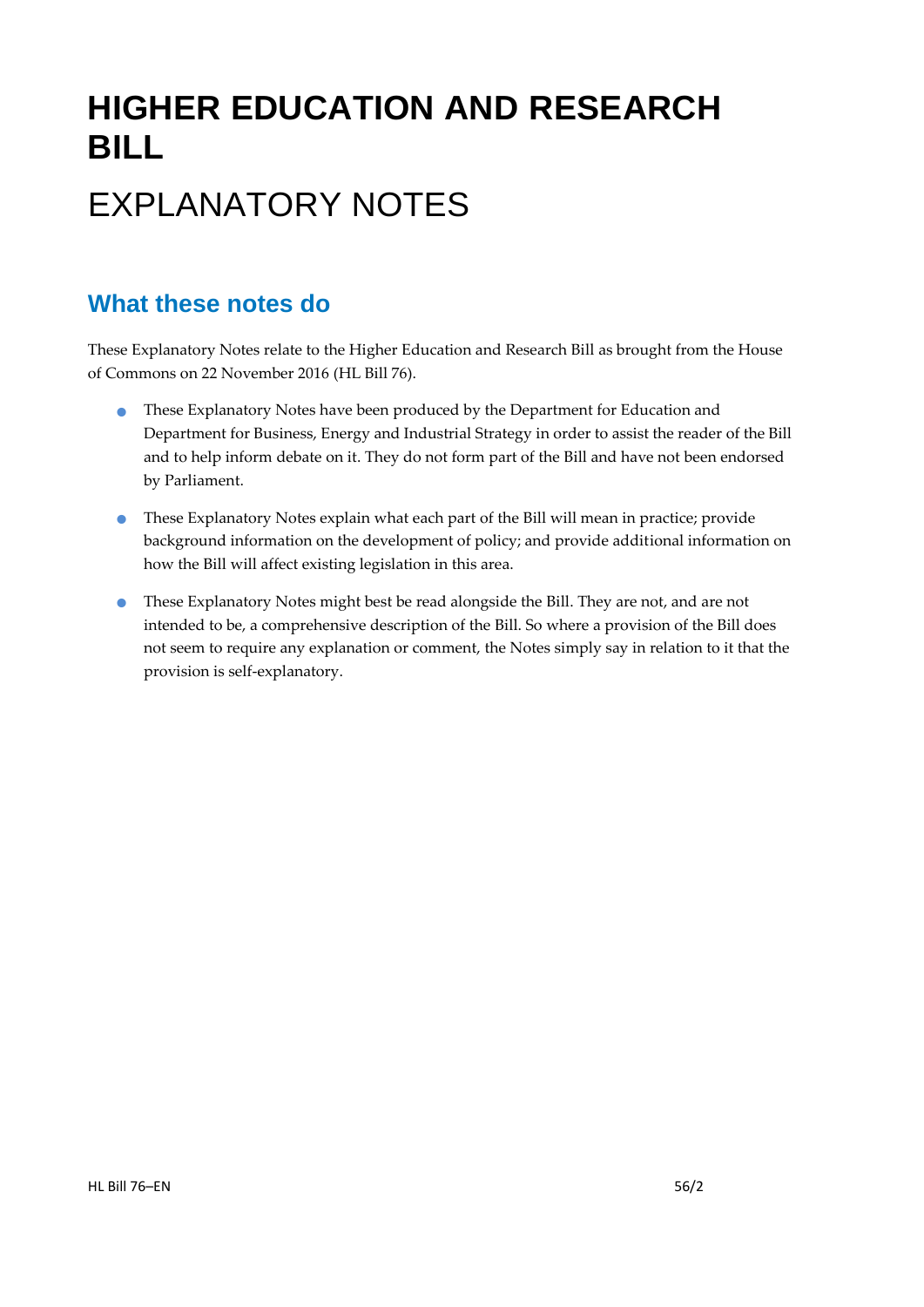# **Table of Contents**

| Subject                                                                                      | <b>Page of these Notes</b> |
|----------------------------------------------------------------------------------------------|----------------------------|
| <b>Overview of the Bill</b>                                                                  | 5                          |
| <b>Policy background</b>                                                                     | 5                          |
| Part 1: The Office for Students                                                              | 6                          |
| Establishment of the Office for Students                                                     | 6                          |
| Powers to grant degrees or convey "university" status                                        | 7                          |
| Information and choice for students                                                          | 7                          |
| Access and participation                                                                     | 8                          |
|                                                                                              |                            |
| Part 2: Other education measures                                                             | 8                          |
| Financial support for students                                                               | 8                          |
| Deregulation of higher education corporations                                                | 8                          |
| Part 3: Research                                                                             | 9                          |
| Legal background                                                                             | 10                         |
| Part 1: The Office for Students                                                              | 10                         |
| Part 2: Other education measures                                                             | 10                         |
| Part 3: Research                                                                             | 10                         |
| Science and Technology Act 1965                                                              | 10                         |
| Higher Education Act 2004                                                                    | 11                         |
| Further and Higher Education Act 1992                                                        | 11                         |
| <b>Territorial extent and application</b>                                                    | 11                         |
| <b>Commentary on provisions of Bill</b>                                                      | 13                         |
| Part 1: The Office for Students                                                              | 13                         |
| Chapter 1: Establishment of the Office for Students                                          | 13                         |
| Clause 1: The Office for Students                                                            | 13                         |
| Clause 2: General duties                                                                     | 13                         |
| Chapter 2: The register of English higher education providers                                | 14                         |
| Clause 3: The register                                                                       | 14                         |
| Clause 4: Registration procedure                                                             | 14                         |
| Chapter 3: Registration conditions                                                           | 14                         |
| Clause 5: The initial and general ongoing registration conditions                            | 14                         |
| Clause 6: The specific ongoing registration conditions<br>Clause 7: Proportionate conditions | 14<br>15                   |
| Chapter 4: Mandatory registration conditions                                                 | 15                         |
| Clause 8: Mandatory ongoing registration conditions for all providers                        | 15                         |
| Clause 9: Mandatory transparency condition for certain providers                             | 15                         |
| Clause 10: Mandatory fee limit condition for certain providers                               | 16                         |
| Clause 11: Duty to publish a list regarding the fee limit condition                          | 16                         |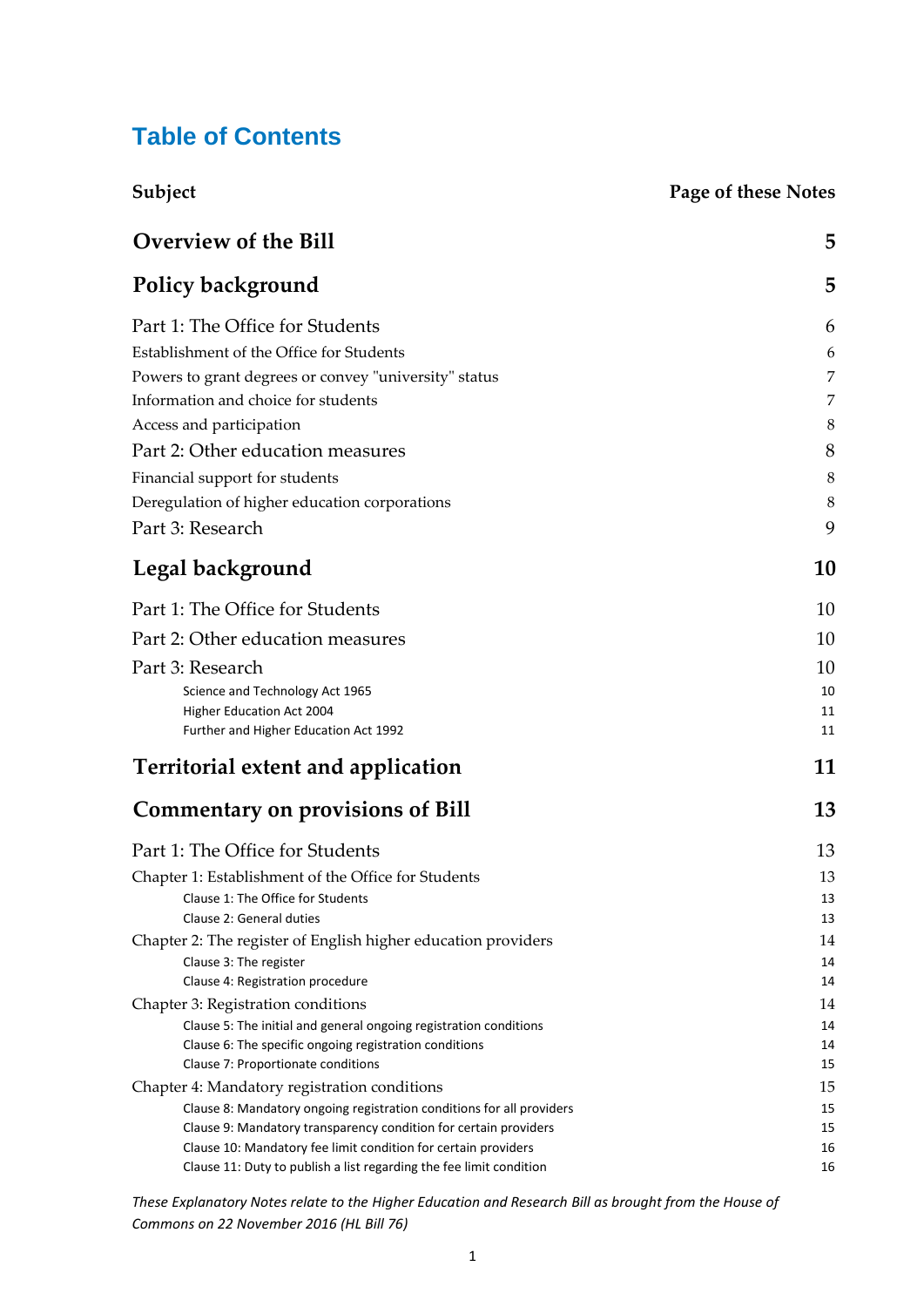| Clause 12: Mandatory access and participation plan condition for certain institutions                       | 17       |
|-------------------------------------------------------------------------------------------------------------|----------|
| Chapter 5: Other registration conditions                                                                    | 17       |
| Clause 13: Other initial and ongoing registration conditions                                                | 17       |
| Clause 14: Public interest governance condition                                                             | 17       |
| Chapter 6: Enforcement of ongoing registration conditions                                                   | 18       |
| Clause 15: Power to impose monetary penalties                                                               | 18       |
| Clause 16: Suspension of registration                                                                       | 18       |
| Clause 17: Suspension: procedure                                                                            | 18       |
| Clause 18: De-registration by the OfS                                                                       | 18       |
| Clause 19: De-registration by the OfS: procedure                                                            | 19       |
| Clause 21: Refusal to renew an access and participation plan                                                | 19       |
| Chapter 7: Voluntary de-registration                                                                        | 19       |
| Clause 22: Voluntary de-registration                                                                        | 19       |
| Chapter 8: Quality and standards                                                                            | 19       |
| Clause 23: Assessing the quality of, and the standards applied to, higher education                         | 19       |
| Clause 24: Quality Assessment Committee                                                                     | 20       |
| Clause 25: Rating the quality and standards of higher education                                             | 20       |
| Clause 26: Performance of assessment functions by a designated body                                         | 21       |
| Clause 27: Power of designated body to charge fees                                                          | 21       |
| Chapter 9: Access and participation                                                                         | 21       |
| Clause 28: Power to approve an access and participation plan                                                | 21       |
| Clause 29: Duration of a plan                                                                               | 22       |
| Clause 30: Content of a plan: fees                                                                          | 22       |
| Clause 31: Content of a plan: equality of opportunity                                                       | 22       |
| Clause 32: Variation of a plan                                                                              | 22       |
| Clause 33: Review of decisions on approval or variation                                                     | 22       |
| Clause 34: Advice on good practice                                                                          | 23       |
| Clause 35: Duty to protect academic freedom                                                                 | 23       |
| Clause 36: Power of Secretary of State to require a report                                                  | 23       |
| Chapter 10: Powers to give financial support                                                                | 23       |
| Clause 37: Financial support for registered higher education providers                                      | 23       |
| Clause 38: Financial support for certain institutions                                                       | 23       |
| Clause 39: Financial support: terms and conditions                                                          | 24       |
| Chapter 11: Powers to grant degrees etc                                                                     | 24       |
| Clause 40: Authorisation to grant degrees etc                                                               | 24       |
| Clause 41: Supplementary powers with authorisation                                                          | 24       |
| Clauses 42 and 43: Variation or revocation of section 40 authorisation and other authorisations to grant    |          |
| degrees etc                                                                                                 | 24       |
| Clause 45: Appeals against variation or revocation of authorisation                                         | 25       |
| Clause 46: Validation by authorised providers                                                               | 25       |
| Clause 47: Validation by the OfS                                                                            | 25       |
| Clauses 49 and 50: Unrecognised degrees                                                                     | 25       |
| Chapter 12: Powers in relation to "university" title                                                        | 26       |
| Clause 51: Use of "university" in title of institution                                                      | 26       |
| Clause 52: Unauthorised use of "university" in title of institution etc                                     | 27       |
| Clause 53: Revocation of authorisation to use "university" title                                            | 27<br>28 |
| Clause 54: Revocation of authorisation: procedure<br>Clause 55: Appeals against revocation of authorisation | 28       |
|                                                                                                             |          |
| Chapter 13: Powers of entry and search                                                                      | 28       |
| Clause 56: Entering and searching premises with a warrant                                                   | 28       |
| Chapter 14: Information powers                                                                              | 28       |
| Clause 57: Power to require information from unregistered providers                                         | 28       |
| Clause 58: Cooperation and information sharing by OfS                                                       | 29       |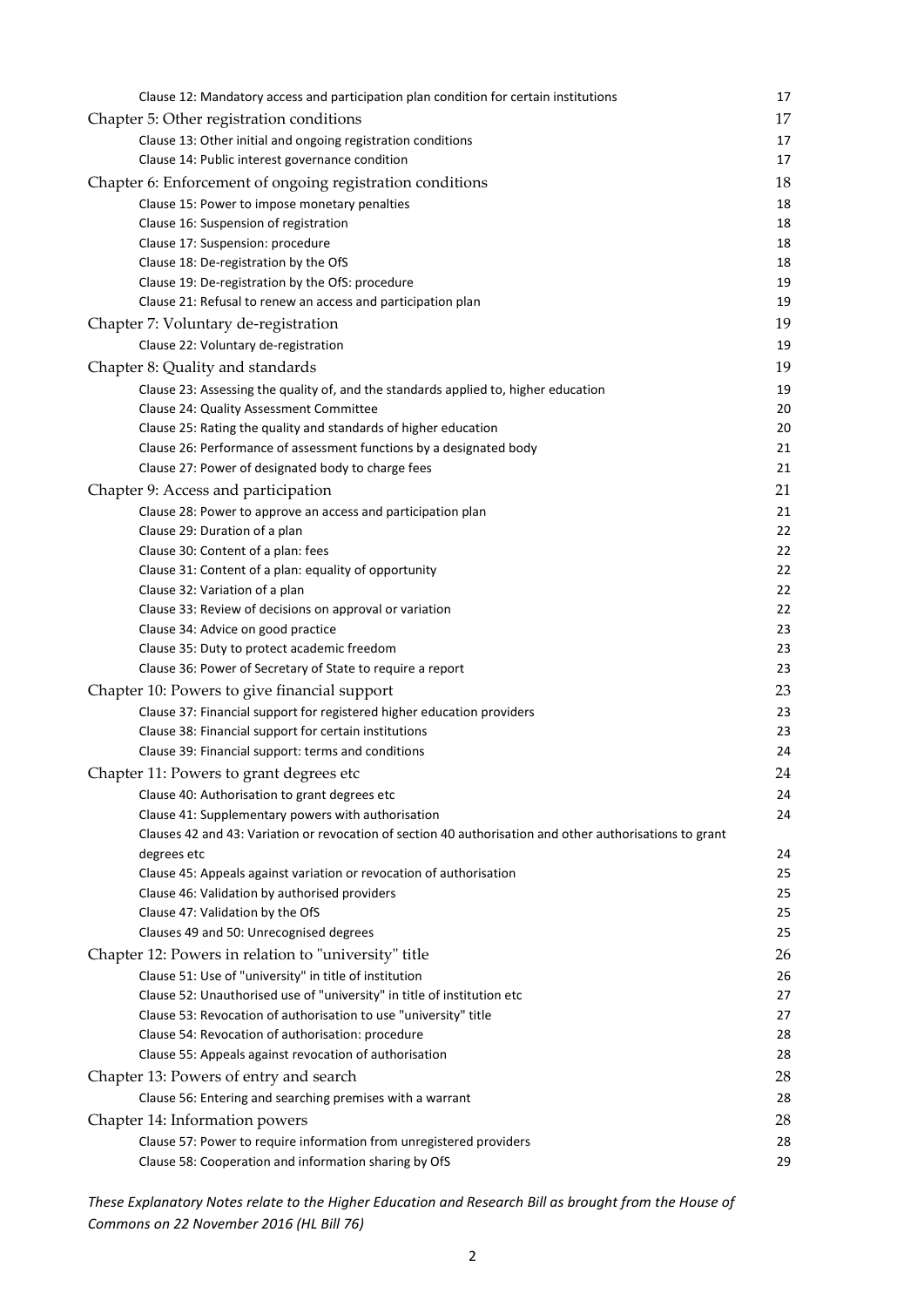| Chapter 15: Publication of information                                       | 29             |
|------------------------------------------------------------------------------|----------------|
| Clause 59: Duty to publish English higher education information              | 29             |
| Clause 60: Designated body                                                   | 30             |
| Clause 61: Power of designated body to charge fees                           | 3 <sub>C</sub> |
| Chapter 16: Financial sustainability                                         | 31             |
| Clause 62: Duty to monitor and report on financial sustainability            | 31             |
| Chapter 17: Efficiency studies etc                                           | 31             |
| Clause 63: Studies for improving economy, efficiency and effectiveness       | 31             |
| Chapter 18: Funding of the OfS                                               | 31             |
| Clause 64: Registration fees                                                 | 31             |
| Clause 65: Other fees                                                        | 32             |
| Clause 66: Retention of fee related income                                   | 32             |
| Clause 67: Costs recovery                                                    | 32             |
| Clause 68: Grants from the Secretary of State                                | 32             |
| Chapter 19: Regulatory framework                                             | 33             |
| Clause 69: Regulatory framework                                              | 33             |
| Chapter 20: Supplementary functions                                          | 34             |
| Clause 70: Secretary of State's power to confer supplementary functions      | 34             |
| Chapter 21: Directions                                                       | 34             |
| Clause 71: Secretary of State's power to give directions                     | 34             |
| Chapter 22: Powers of Secretary of State to obtain information or advice     | 35             |
| Clause 72: Power to require information or advice from the OfS               | 35             |
| Clause 73: Power to require application-to-acceptance data                   | 35             |
| Clause 74: Use of application-to-acceptance data for research purposes       | 35             |
| Chapter 23: HEFCE and the DFA                                                | 36             |
| Clause 75: Higher Education Funding Council for England                      | 36             |
| Clause 76: The Director of Fair Access to Higher Education                   | 36             |
| Chapter 24: Interpretation                                                   | 36             |
| Clause 77: Meaning of "English higher education provider" etc                | 36             |
| Clause 78: Designation of other providers of higher education                | 36             |
| Clause 79: Other definitions                                                 | 36             |
| Part 2: Other Education Measures                                             | 37             |
| Chapter 25: Financial support for students                                   | 37             |
| Clause 80: Power to make alternative payments                                | 37             |
| Clause 81: Section 80: consequential amendments                              | 37             |
| Clause 82: Other amendments relating to financial support                    | 37             |
| Chapter 26: Student complaints regime                                        | 38             |
| Clause 83: Qualifying institutions for purposes of student complaints scheme | 38             |
| Chapter 27: Deregulation of higher education corporations                    | 38             |
| Clause 84: Higher education corporations in England                          | 38             |
| Part 3: Research                                                             | 39             |
| Chapter 28: Establishment of United Kingdom Research and Innovation          | 39             |
| Clause 85: United Kingdom Research and Innovation                            | ЗS             |
| Clause 86: The Councils of UKRI                                              | ЗS             |
| Chapter 29: Research and innovation functions and role of the Councils       | 39             |
| Clause 87: UK research and innovation functions                              | ЗS             |
| Clause 88: Financial support: supplementary provision                        | 39             |
| Clause 89: Exercise of functions by science and humanities Councils          | 40             |
| Clause 90: Exercise of functions by Innovate UK                              | 40             |
| Clause 91: Exercise of functions by Research England                         | 40             |
| Clause 92: Exercise of functions by the Councils: supplementary              | 41             |
|                                                                              |                |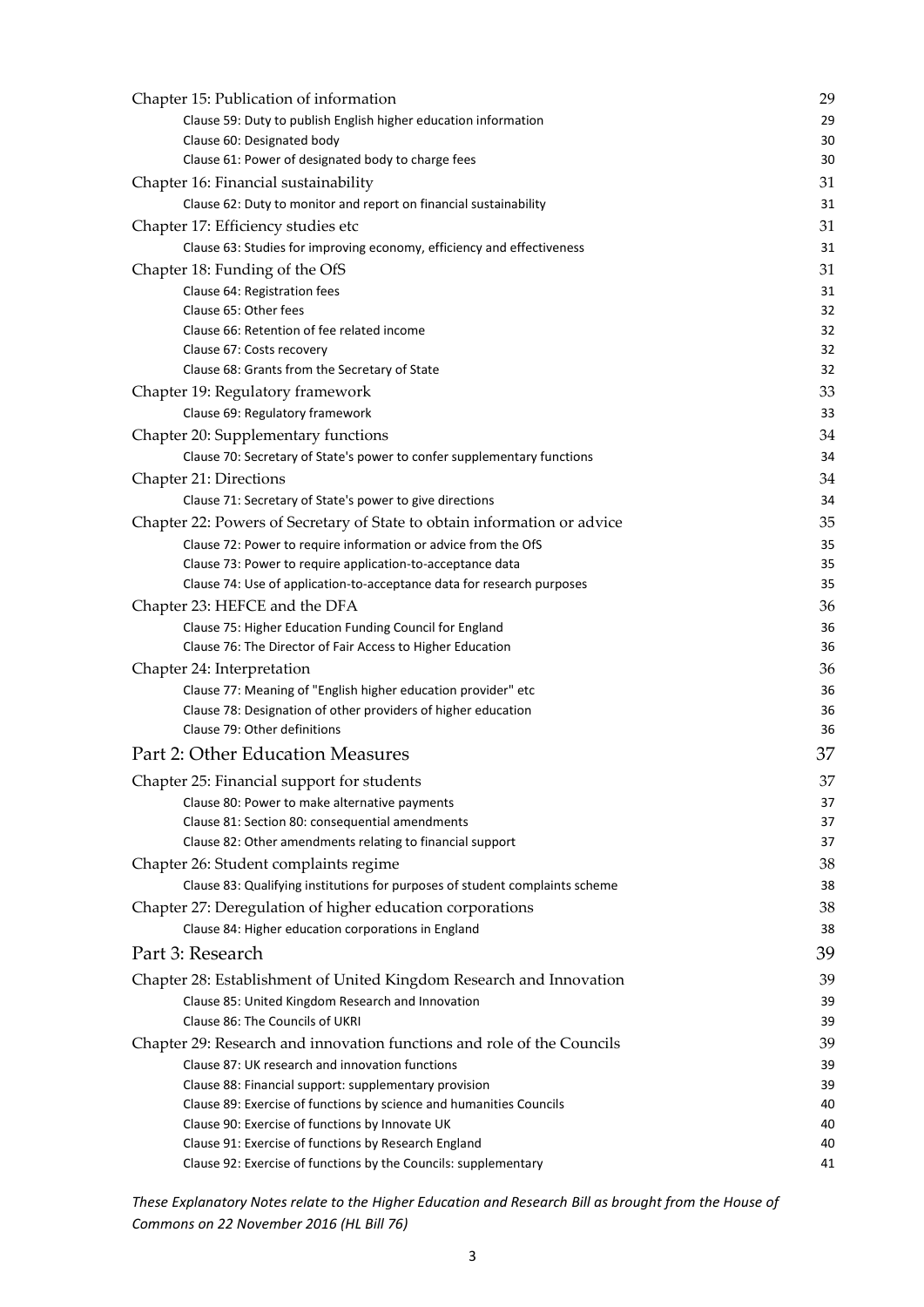| Chapter 30: Strategies and strategic delivery plans                     | 41 |  |  |  |
|-------------------------------------------------------------------------|----|--|--|--|
| Clause 93: UKRI's research and innovation strategy                      | 41 |  |  |  |
| Clause 94: Councils' strategic delivery plans                           | 42 |  |  |  |
| Chapter 31: Funding and directions                                      | 42 |  |  |  |
| Clause 95: Grants to UKRI from the Secretary of State                   | 42 |  |  |  |
| Clause 96: Secretary of State's power to give directions to UKRI        | 42 |  |  |  |
| Clause 97: Balanced funding and advice from UKRI                        | 42 |  |  |  |
| Chapter 32: General functions                                           | 43 |  |  |  |
| Clause 98: General duties                                               | 43 |  |  |  |
| Clause 99: Power to require information and advice from UKRI            | 43 |  |  |  |
| Clause 100: Studies for improving economy, efficiency and effectiveness | 43 |  |  |  |
| Clause 101: Provision of research services                              | 43 |  |  |  |
| Clause 102: Representing the United Kingdom                             | 43 |  |  |  |
| Chapter 33: Supplementary                                               | 44 |  |  |  |
| Clause 103: Predecessor bodies and preservation of symbolic property    | 44 |  |  |  |
| Clause 104: Amendments to powers to support research                    | 44 |  |  |  |
| Clause 105: Definitions                                                 | 44 |  |  |  |
| Part 4: General                                                         | 44 |  |  |  |
| Chapter 34: General                                                     | 44 |  |  |  |
| Clause 106: Cooperation and information sharing between OfS and UKRI    | 44 |  |  |  |
| Clause 107: Joint working                                               | 44 |  |  |  |
| Clause 108: Advice to Northern Ireland departments                      | 45 |  |  |  |
| Clause 109: Transfer schemes                                            | 45 |  |  |  |
| Clause 110: Power to make consequential provision etc                   | 45 |  |  |  |
| Clause 111: Transitional, transitory or saving provision                | 45 |  |  |  |
| Clause 112: Pre-commencement consultation                               | 45 |  |  |  |
| Clause 113: Regulations                                                 | 46 |  |  |  |
| Clause 114: Directions                                                  | 46 |  |  |  |
| Clause 115: General interpretation                                      | 46 |  |  |  |
| Clause 116: Minor and consequential amendments                          | 46 |  |  |  |
| Clause 117: Extent                                                      | 46 |  |  |  |
| Clause 118: Commencement                                                | 46 |  |  |  |
| Clause 119: Short title                                                 | 46 |  |  |  |
| Schedules                                                               | 46 |  |  |  |
| Schedule 1: The Office for Students                                     | 46 |  |  |  |
| Schedule 2: The fee limit                                               | 49 |  |  |  |
| Schedule 3: Monetary penalties: procedure, appeals and recovery         | 50 |  |  |  |
| Schedule 4: Assessing higher education: designated body                 | 51 |  |  |  |
| Schedule 5: Powers of entry and search etc                              | 52 |  |  |  |
| Schedule 6: English higher education information: designated body       | 52 |  |  |  |
| Schedule 7: Costs recovery: procedure, appeals and recovery             | 53 |  |  |  |
| Schedule 8: Higher Education Corporations in England                    | 53 |  |  |  |
| Schedule 9: United Kingdom Research and Innovation                      | 56 |  |  |  |
| Schedule 10: Transfer schemes                                           | 59 |  |  |  |
| Schedule 11: Minor and consequential amendments relating to Part 1      | 59 |  |  |  |
| Commencement                                                            | 60 |  |  |  |
| <b>Financial implications of the Bill</b>                               | 60 |  |  |  |
| Parliamentary approval for financial costs or for charges imposed       |    |  |  |  |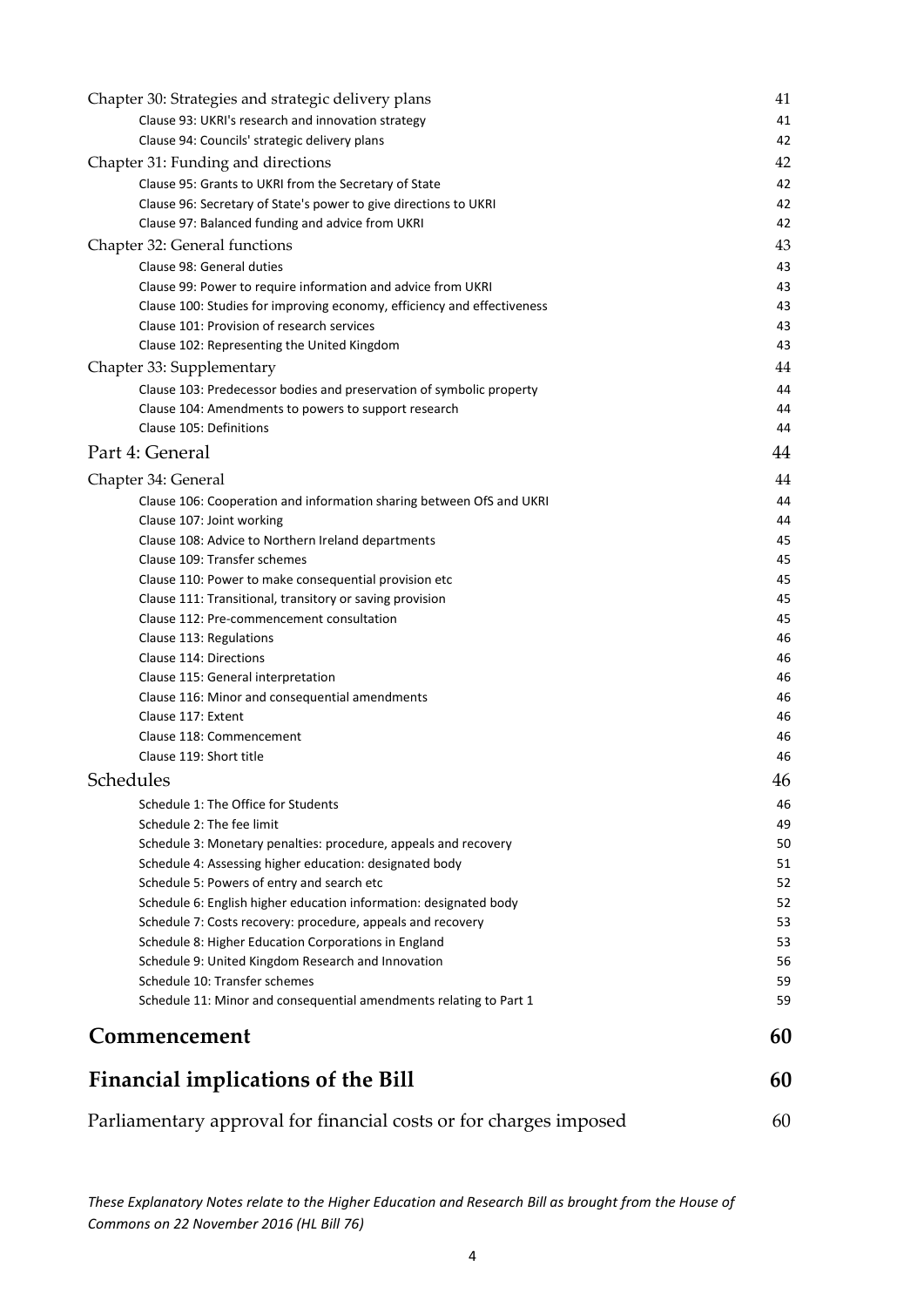| Compatibility with the European Convention on Human Rights                                          | 61 |
|-----------------------------------------------------------------------------------------------------|----|
| Related documents                                                                                   | 61 |
| Annex A - Territorial extent and application                                                        | 62 |
| Minor or consequential effects                                                                      | 65 |
| Provisions that apply to England                                                                    | 65 |
| Clauses 1 to 24, 26 to 72, 75, 76, 78 and 79 (Part 1) and schedules 1 to 8: The Office for Students | 65 |
| Clauses 83 and 84: Other Education Measures                                                         | 66 |
| Clause 91: Research Councils                                                                        | 66 |
| Provisions that apply to England and Wales                                                          | 66 |
| Clauses 80 to 82: Other Education Measures                                                          | 66 |
| Subject matter and legislative competence of devolved legislatures                                  | 67 |
| Part 1: The Office for Students                                                                     | 67 |
| Part 2: Other education measures                                                                    | 68 |
| Part 3: Research                                                                                    | 68 |
|                                                                                                     |    |

# <span id="page-5-0"></span>**Overview of the Bill**

- 1 The Bill brings forward a range of measures which:
	- seek to open up the higher education sector with the aim of encouraging more competition and choice by making it easier for new high-quality providers to start up and achieve degree awarding powers, and subsequently secure university status;
	- create a new student-focused single market regulator, the Office for Students (OfS);
	- put in place risk-based regulation with the aim of that the higher education sector serves its stakeholders: students, employers and taxpayers;
	- seek to recognise and reward high-quality teaching by enabling the OfS to implement a Teaching Excellence Framework;
	- seek to bring greater transparency to the data held by the higher education sector, to inform choice and promote equality of opportunity;
	- create a single research and innovation funding body, United Kingdom Research and Innovation (UKRI).

# <span id="page-5-1"></span>**Policy background**

- 2 Provisions in the Bill were consulted on in the Green Paper "Higher education: teaching [excellence, social mobility](https://www.gov.uk/government/uploads/system/uploads/attachment_data/file/474266/BIS-15-623-fulfilling-our-potential-teaching-excellence-social-mobility-and-student-choice-accessible.pdf) and student choice", published in November 2015. The Government's response to the consultation has been published as a White Paper.
- 3 The [Conservative Manifesto](https://www.conservatives.com/manifesto) of 2015 stated: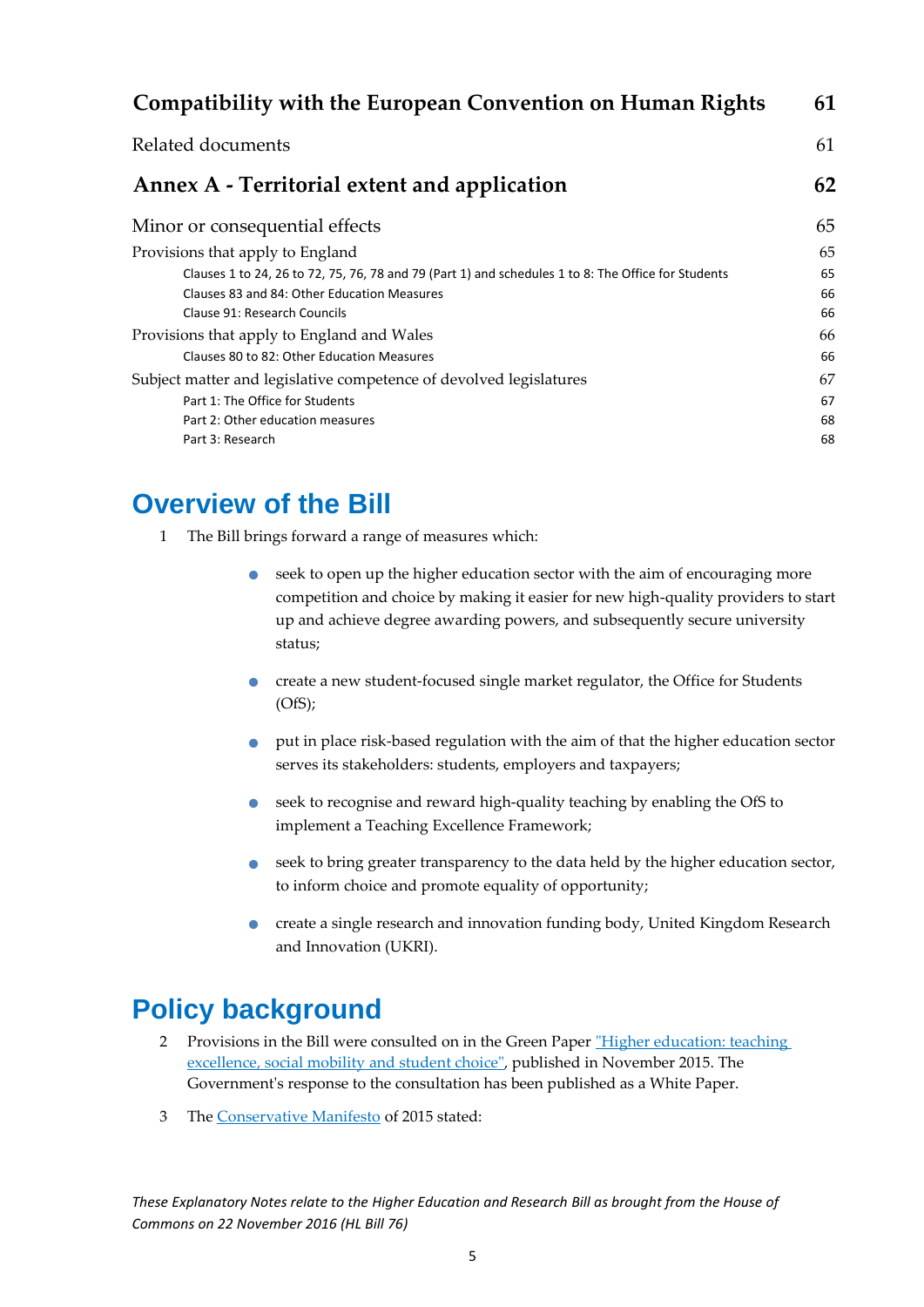- a. We will ensure that universities deliver the best possible value for money to students: we will introduce a framework to recognise universities offering the highest teaching quality; encourage universities to offer more two-year courses and degree apprenticeships and require more data to be openly available to potential students so that they can make decisions informed by the career paths of past graduates;
- b. Through the Nurse Review of research councils, we will seek to ensure that the United Kingdom continues to support world-leading science, and invests public money in the best possible way;
- c. We will ensure the continuing success and stability of our higher education reforms, so that the interests of both students and taxpayers are fairly represented.
- 4 In the policy paper <u>"Fixing the foundations: creating a more prosperous nation"</u> published in July 2015 the Government committed that:
	- a. The Government will introduce a new Teaching Excellence Framework to sharpen incentives for institutions to provide excellent teaching, as currently exist for research;
	- b. To enable the best new providers to compete on a level playing field with established universities, the Government will introduce a clearer and faster route to degree awarding powers for those assessed to offer the best quality education. As part of the review of validation arrangements, the Government will explore options to allow the best providers to offer degrees independently of existing institutions before they obtain degree awarding powers;
	- c. Providers with good quality teaching would be able to raise their fees by the rate of inflation from 2017/18.
- 5 At the [Spending Review and autumn statement](https://www.gov.uk/government/publications/spending-review-and-autumn-statement-2015-documents/spending-review-and-autumn-statement-2015) in November 2015 the Government stated:
	- a. The Government is taking forward the recommendations of Paul Nurse's independent review and, subject to legislation, will introduce a new body - Research UK - which will work across the seven research councils;
	- b. The Government will also look to integrate Innovate UK into Research UK in order to strengthen collaboration between the research base and the commercialisation of discoveries in the business community. Innovate UK will retain its clear business focus and separate funding stream.
- 6 The Higher Education and Research Bill will enable the Government to meet these commitments.

# <span id="page-6-0"></span>**Part 1: The Office for Students**

### <span id="page-6-1"></span>**Establishment of the Office for Students**

7 The current higher education regulator, the Higher Education Funding Council for England was set up as a Government funding body in the Further and Higher Education Act 1992. At the time it was designed university competition was limited, student numbers were controlled and the majority of university teaching was funded by public grant. Reports by the Higher Education Commission in 2013 and Universities UK's in 2015 (the Gaskell Report) have suggested that with the introduction of student tuition fees and a diminished reliance on public grant funding, the Higher Education Funding Council for England's role, purpose and powers have become outdated.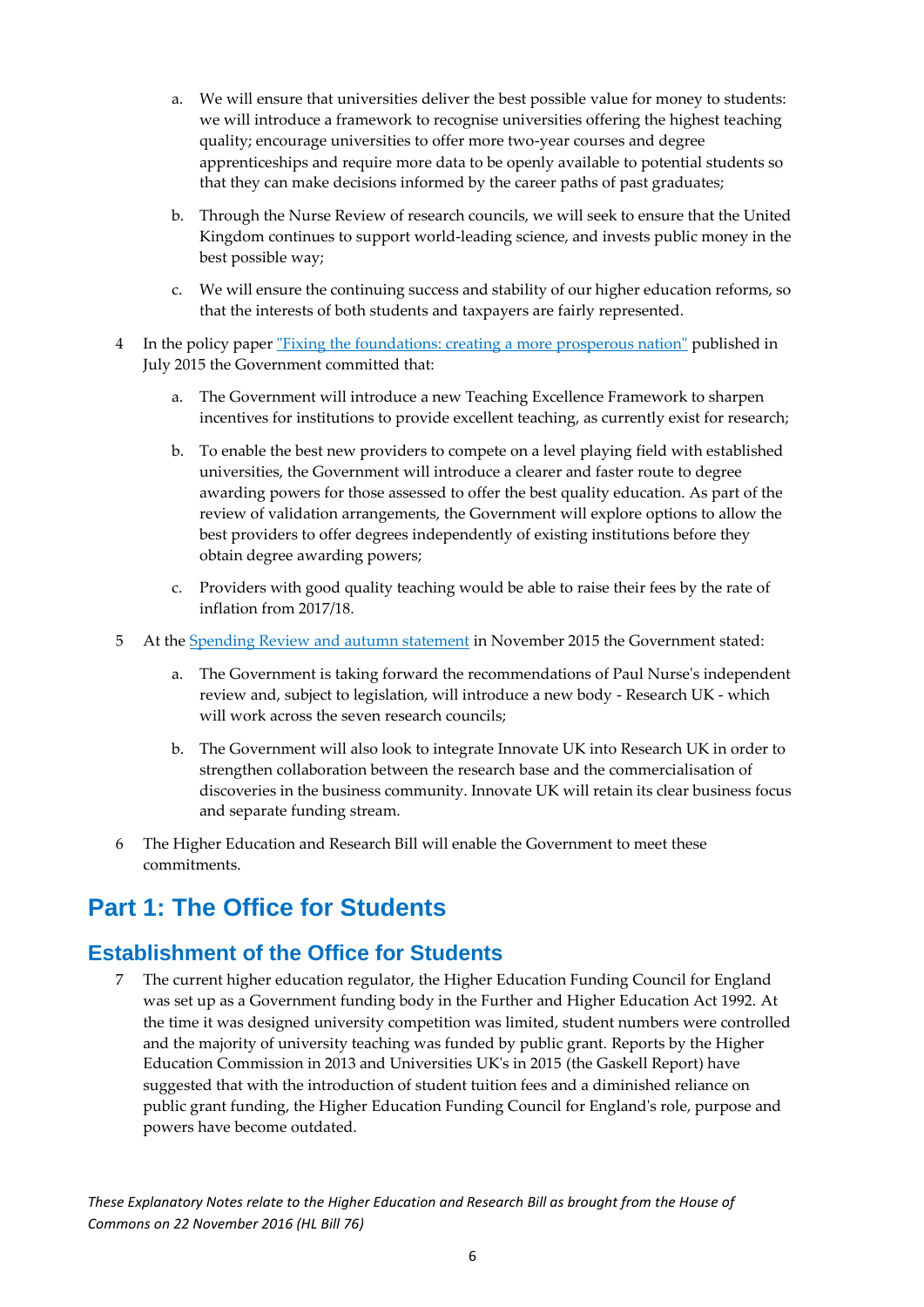- 8 The Higher Education Act 2004 created a new office-holder, the Director of Fair Access to Higher Education, whose role was to approve and monitor plans made by institutions in England that wish to set fees higher than the basic amount. His or her office was informally known as the Office for Fair Access.
- 9 This Bill will create a new non-departmental public body, the Office for Students (OfS), which will become the main regulatory body, operating at arm's length from Government in line with the existing regulatory regime, and with statutory powers to regulate providers of higher education in England. The OfS will have the duty of promoting quality, greater choice and opportunities for students. It will also have a duty to encourage competition and value for money in the provision of higher education and the need to promote equality of opportunity in access to and participation in higher education. These duties will ensure the OfS will focus on fostering a more competitive system with the aim of driving up quality and outcomes for students and taxpayers, while maintaining the current protections for academic freedom and institutional autonomy.
- 10 The regulatory functions of the Higher Education Funding Council for England and the statutory powers of the Director of Fair Access to Higher Education will transfer to the OfS. The Higher Education Funding Council for England and the Office for Fair Access, which supports the Director of Fair Access to Higher Education, will then be wound up.
- 11 To provide assurance for students, the OfS will establish and maintain a register of higher education providers in England. The register will include, among others, all providers whose students can receive student support or have a Tier 4 licence for international students.
- 12 Other providers offering accredited higher education courses can join the register on a voluntary basis in return for compliance with the student complaints scheme of the Office of the Independent Adjudicator for Higher Education (OIA) but will not receive access to public funding and / or student support.

### <span id="page-7-0"></span>**Powers to grant degrees or convey "university" status**

- 13 The Bill will introduce a range of reforms to the way in which providers can award their own degrees ("degree awarding powers").
- 14 The provisions will enable a risk-based approach which will allow all predominantly degree-level providers to make a case for degree awarding powers with the OfS. Providers who meet quality expectations will be able to secure full degree awarding powers more quickly, after three years of operation. Provisions in the Bill will allow the OfS to vary degree awarding powers which will enable providers to secure probationary degree awarding powers when they first start operating, subject to extensive monitoring and some restrictions on scope. The provisions will enable degree awarding powers to be granted on a time-limited basis for all new holders in the first instance, with a view to indefinite degree awarding powers for all in due course. The provisions will also enable more flexible degree awarding powers: up to bachelor-level only or in a limited range of subjects, and it will enable a more streamlined process for conveying degree awarding powers and university status by transferring responsibility for granting them from the Privy Council to the OfS.
- 15 There will be explicit powers to revoke degree awarding powers and university title, the circumstances and criteria for which will be set out in government guidance.

### <span id="page-7-1"></span>**Information and choice for students**

16 The Bill will make provision for a quality rating scheme. This will be delivered through the Teaching Excellence Framework (TEF), as promised in the [Conservative Manifesto](file://///op2pdrv02/users$/jessope/Desktop/Documents/Conservative%20Manifesto) of 2015, to provide clear information to students about where the best higher education provision can be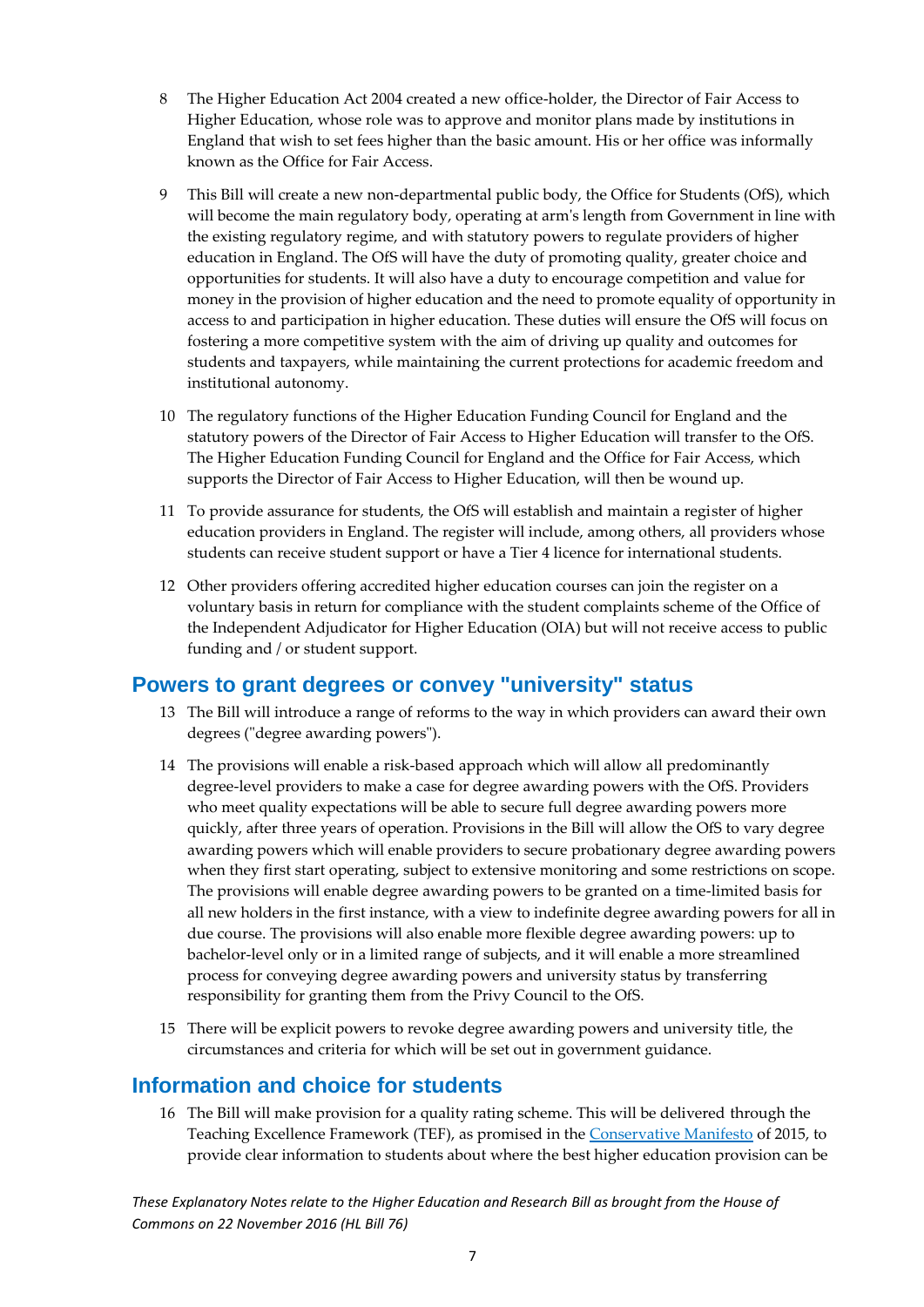found and with the intention of driving up the standard of teaching in all universities. The Teaching Excellence Framework is intended to provide clear, understandable information to students about where teaching quality is outstanding and to establish a robust framework for gathering information to measure teaching in its broadest sense. The Bill will also allow fee caps to be set at differing levels based on a provider's TEF award, within an overall sector floor and cap controlled by Parliament.

### <span id="page-8-0"></span>**Access and participation**

- 17 The Government has two specific goals on access and participation in higher education: to double the proportion of people from disadvantaged backgrounds entering university in 2020 compared to 2009, and to increase the number of black and minority ethnic students going to university by 20% by 2020.
- 18 This Bill will introduce a transparency duty requiring higher education providers to publish data on the backgrounds of their applicants to make their admissions processes clearer. It will also require the OfS to promote fair access and success for students from disadvantaged backgrounds alongside choice and competition. There will be an OfS executive board member with responsibility for fair access, whose role will be enshrined in law.
- 19 The OfS will not set targets for access and success. Instead, in a continuation of the way that the Director of Fair Access to Higher Education has operated, it will work with institutions to ensure they are doing as much as they can to make real progress on these issues.
- 20 The OfS will have the same duties to protect academic freedom and institutional autonomy over admissions as the current Director of Fair Access to Higher Education function, in the performance of its duties around access and participation, and success for students from disadvantaged backgrounds.

# <span id="page-8-1"></span>**Part 2: Other education measures**

### <span id="page-8-2"></span>**Financial support for students**

- 21 The interest on student loans could deter some prospective students who feel unable to use interest-bearing loans for religious reasons. To address these concerns, the Coalition Government consulted on a non-interest bearing alternative model of student finance. The consultation was restricted to student finance in England.
- 22 The Government response to that consultation document set out the intention to introduce primary legislation to allow for alternative student finance to be offered alongside current student loans. Payment and repayment levels for this alternative student finance would be equivalent to those set for users of current student loans.
- 23 The 2015 White Paper re-affirmed the Government's intention to introduce an alternative student finance product which would be equivalent to a student loan but would avoid the use of interest.
- 24 Existing legislation only allows for regulations to offer loans and grants to support students of higher and further education. This Bill will extend that power so that regulations can provide an alternative model of student finance alongside current student loans. Full details will be set out in secondary legislation.

### <span id="page-8-3"></span>**Deregulation of higher education corporations**

25 Higher education corporations originated in 1992 from local authority-funded higher education providers. Since then additional higher education corporations have been created by further education corporations transferring into the higher education sector.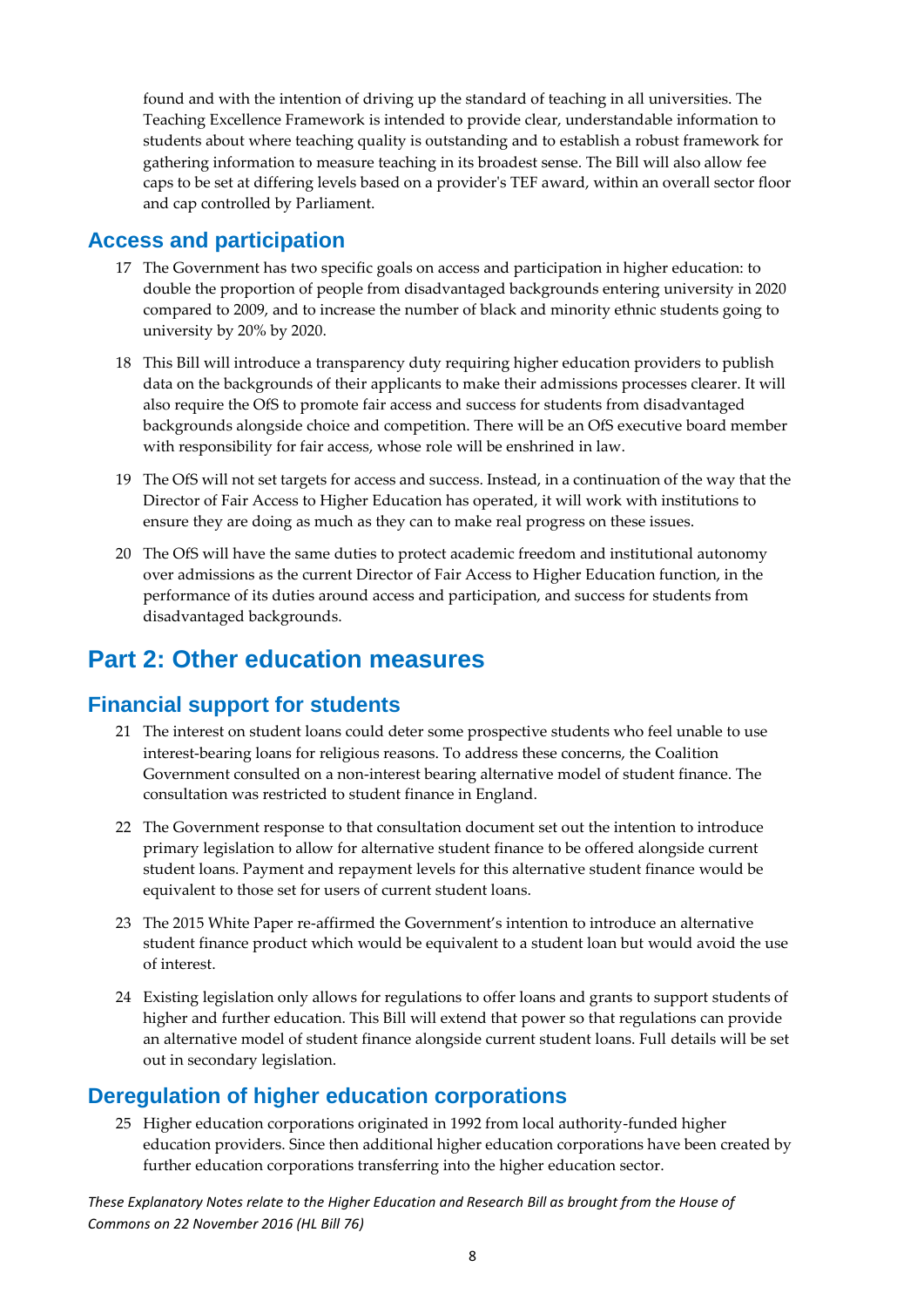- 26 Once removed from local education authority control in 1992, the new higher education corporations had to take on responsibility for their own governance, management and staffing. As they were now entities with a new type of corporate status, it was considered necessary to set down a detailed legislative framework within which they would operate.
- 27 This Bill will deregulate the legislative arrangements governing higher education corporations, with the aim of placing them on a more equal footing with other providers of higher education incorporated under different constitutional arrangements.

# <span id="page-9-0"></span>**Part 3: Research**

- 28 The Bill seeks to streamline the current research and innovation landscape by bringing together the nine existing research and innovation funders, including the seven research councils, Innovate UK and the research and knowledge exchange functions currently performed by the Higher Education Funding Council for England whilst preserving the strengths of individual disciplines and providing legislative protection for dual support funding of research.
- 29 In December 2014 the Government published ["Our Plan for Growth: Science and Innovation"](https://www.gov.uk/government/uploads/system/uploads/attachment_data/file/387780/PU1719_HMT_Science_.pdf), a joint HM Treasury and Department for Business, Innovation and Skills strategy to support United Kingdom research and innovation. Linked to the strategy was a commission to Sir Paul Nurse, then the President of the Royal Society, to undertake a review with the research councils to: "look at how [the] councils can evolve to support research in the most effective ways by drawing on a range of evidence, including international comparisons and the views of the scientific and business communities".
- 30 The 201[5 Conservative Manifesto](https://www.conservatives.com/manifesto) pledged to make use of Sir Paul's findings which were published in November 2015. At the 2015 Spending Review Government reiterated its manifesto commitment to support the Nurse recommendations and indicated it would consider the inclusion of Innovate UK. A consultation on this was launched in February 2016.
- 31 These initiatives, complemented by the [November 2015 Green Paper consultation,](https://www.gov.uk/government/uploads/system/uploads/attachment_data/file/474266/BIS-15-623-fulfilling-our-potential-teaching-excellence-social-mobility-and-student-choice-accessible.pdf) form the basis of the proposals in this section of the Bill. The Bill is based on the following key principles:
	- a. The aim of to strengthening strategic thinking on cross cutting priorities and developing a more agile and responsive research and innovation funding system;
	- b. The aim of retaining the world class strengths of the current system, including the Haldane principle, the dual support system and Innovate UK's distinct business facing focus;
	- c. The importance of subsidiarity, with decisions needing to be taken at the lowest effective level and leaders in particular fields of activity given full responsibility for decisions in their areas; and
	- d. The aim of reducing bureaucracy, freeing up research and innovation leaders to focus on strategic decision-making.
- 32 The Bill provides for the formation of a single executive non-departmental public body operating at arm's length from Government. As outlined in the Government's White Paper "Success as a Knowledge Economy: Teaching Excellence, Social Mobility & Student Choice", published on 16 May 2016, this new body, UKRI, will bring together the seven research councils and integrate Innovate UK while retaining Innovate UK's distinctive business focus and separate funding stream. In addition it will integrate the research functions currently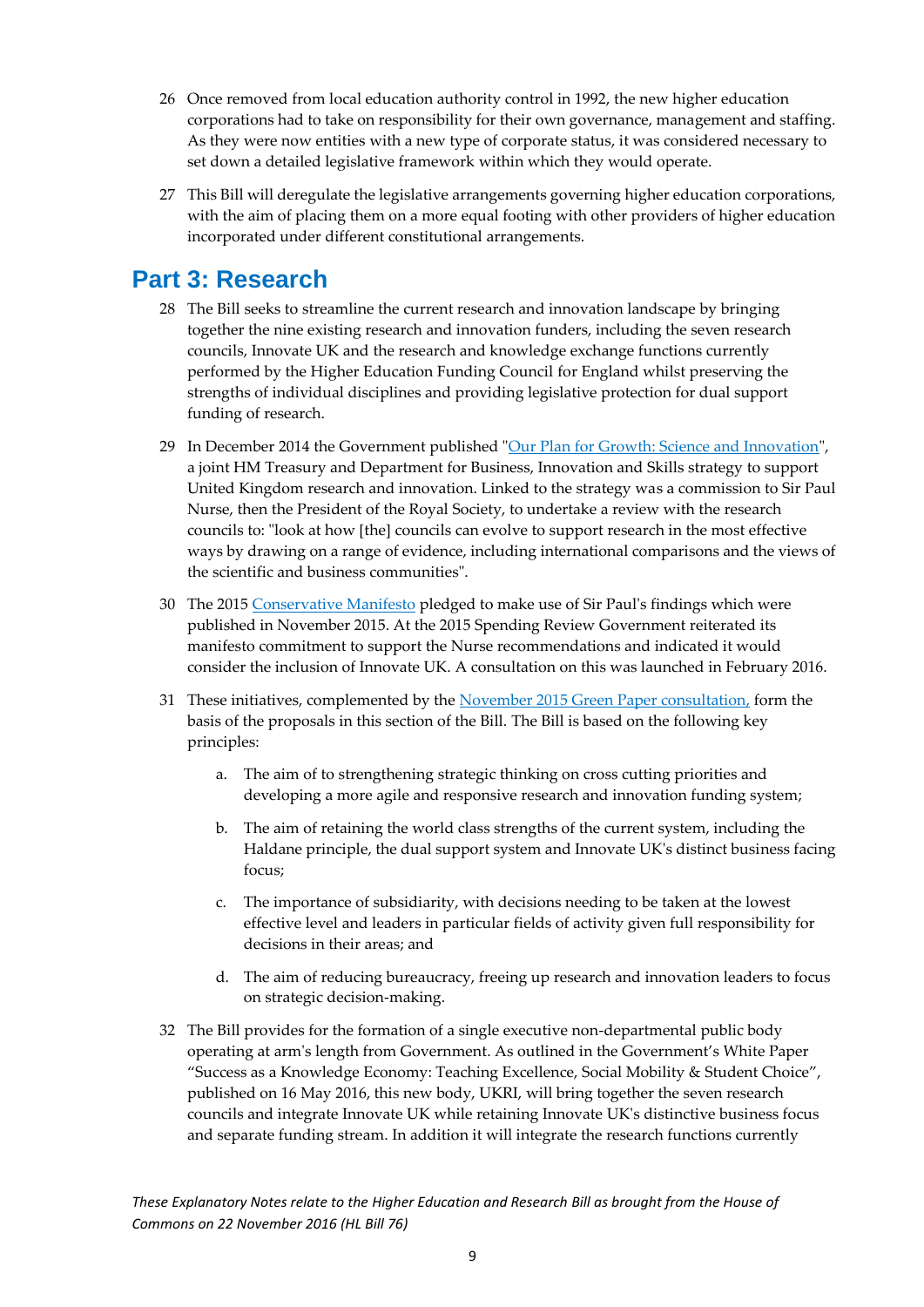performed by the Higher Education Funding Council for England, maintaining its hypothecated funding streams and protections for the dual support system - in England.

33 There will be nine "Councils" within UKRI – seven of which will represent the Research Councils - which will have autonomy on scientific, innovation and research decision making, with delegated budgets. UKRI will delegate functions to the Councils, with each Council responsible for the strategic leadership and research and scientific decisions in their area. Councils will be led by Executive Chairs, appointed by Ministers on the advice of UKRI's board and reporting to UKRI's CEO. The Executive Chair will each have significant expertise in their particular fields of activity (e.g. medical research, innovation). The Executive Chair will discharge the implementation of the Research England Council decisions on a day-to-day basis. UKRI's board will have responsibility for leading overall strategic direction and cross-cutting decision making, including managing funds with cross-disciplinary impact.

## <span id="page-10-0"></span>**Legal background**

- 34 The following significant legislation is referenced by this Bill. Explanation on how previous legislation is referenced, if required, is given below or in the commentary on provisions in the Bill.
	- a. Higher Education Act 2004
	- b. Teaching and Higher Education Act 1998
	- c. Further and Higher Education Act 1992
	- d. Science and Technology Act 1965
	- e. Education Reform Act 1988
	- f. Commissioners for Revenue and Customs Act 2005
	- g. Education (Scotland) Act 1980

### <span id="page-10-1"></span>**Part 1: The Office for Students**

35 The relevant legal background is explained in the policy background section of these notes.

### <span id="page-10-2"></span>**Part 2: Other education measures**

36 This Bill will amend existing primary legislation, the Teaching and Higher Education Act 1998, which governs financial provision for higher and further education. The Bill will create a power to offer, through secondary legislation, an alternative model of student finance alongside current student loans.

### <span id="page-10-3"></span>**Part 3: Research**

- 37 This Bill will draw together nine existing bodies into a single new non-departmental public body, UKRI.
- 38 The legislation currently used to empower these nine bodies, to transfer funds from Parliament, via the Secretary of State, to them and to coordinate their activity with government is as follows:

### <span id="page-10-4"></span>Science and Technology Act 1965

39 The Science and Technology Act 1965 provided a framework for the funding of scientific research including the social sciences. The Act contains other provisions, including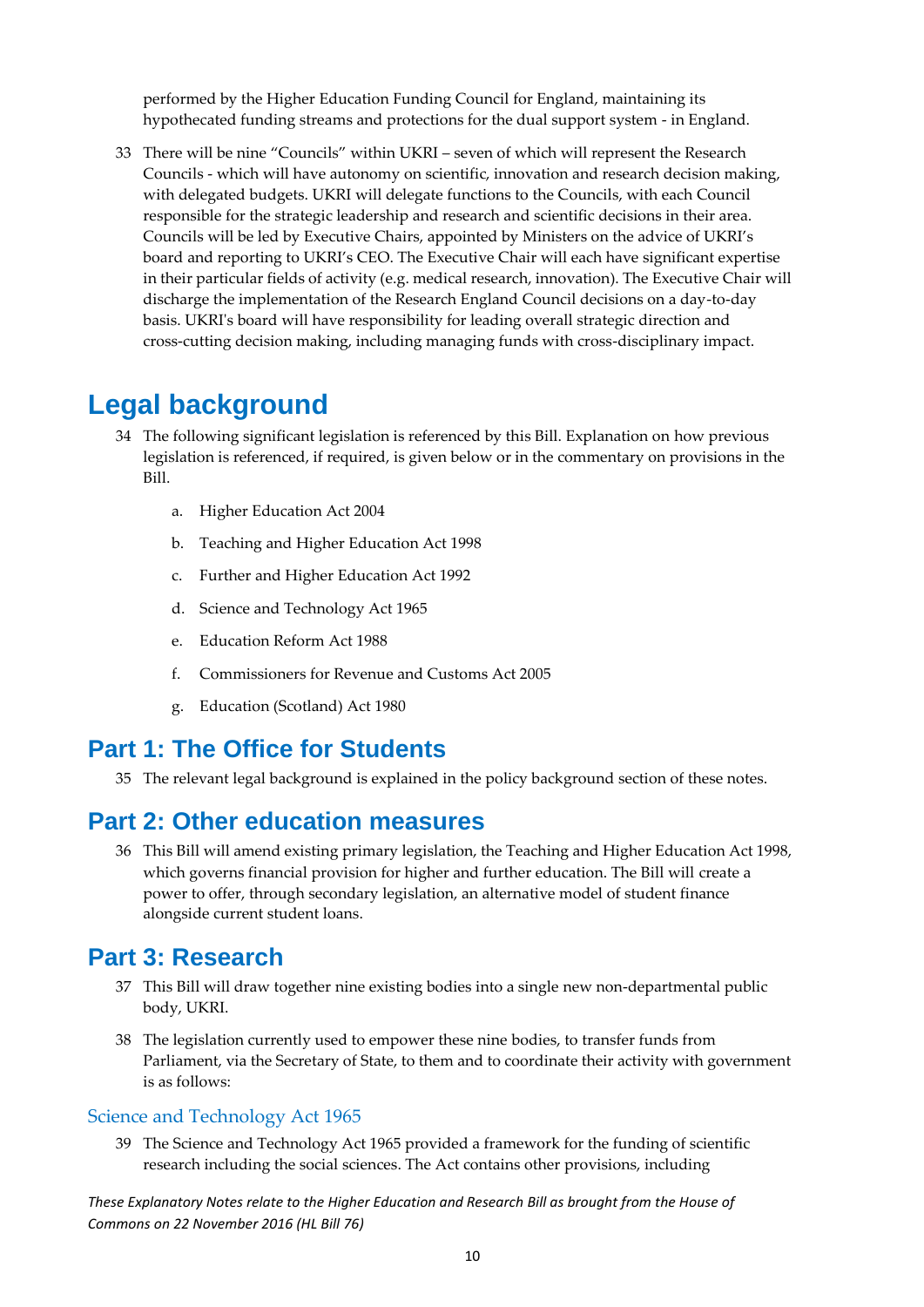empowering the Secretary of State to fund research through other bodies. These will be maintained.

- 40 The following bodies were designated as research councils under the Science and Technology Act 1965:
	- a. Medical Research Council
	- b. Natural Environment Research Council
	- c. Engineering and Physical Sciences Research Council
	- d. Economics and Social Research Council
	- e. Biotechnology and Biological Research Council
	- f. Science and Technology Facilities Research Council
	- g. Innovate UK (legally: The Technology Strategy Board)

### <span id="page-11-0"></span>Higher Education Act 2004

41 A further research council, the Arts and Humanities Research Council was formed under the Higher Education Act 2004.

### <span id="page-11-1"></span>Further and Higher Education Act 1992

42 The Higher Education Funding Council for England was established under the Further and Higher Education Act 1992 as a funding body. It has functions in both the teaching and research spheres.

# <span id="page-11-2"></span>**Territorial extent and application**

- 43 Clause 117 sets out the territorial extent of the Bill, that is the jurisdictions of which the Bill forms part of the law. The extent of a Bill can be different from its application. Application is about where a Bill produces a practical effect, disregarding effects that are minor or consequential. The commentary on individual provisions of the Bill includes information on their extent and application.
- 44 All provisions in the Bill extend to England and Wales and apply to England.
- 45 In the view of the Government of the United Kingdom, the Bill will require legislative consent on the following provisions:
	- **Provisions on rating the quality of, and standards applied to, higher education.** This will be needed from all of the Devolved Assemblies;
	- Amendments to existing legislation relating to the power to make alternative payments. This will be needed from the Welsh Assembly;
	- Amendments to powers to support research. This will be needed from all of the Devolved Assemblies;
	- Provisions on joint working of authorities including authorities in Scotland, Wales and Northern Ireland. This will be needed from all of the Devolved Assemblies;
	- Provisions on commencement of the Bill. This will be needed from all of the Devolved Assemblies.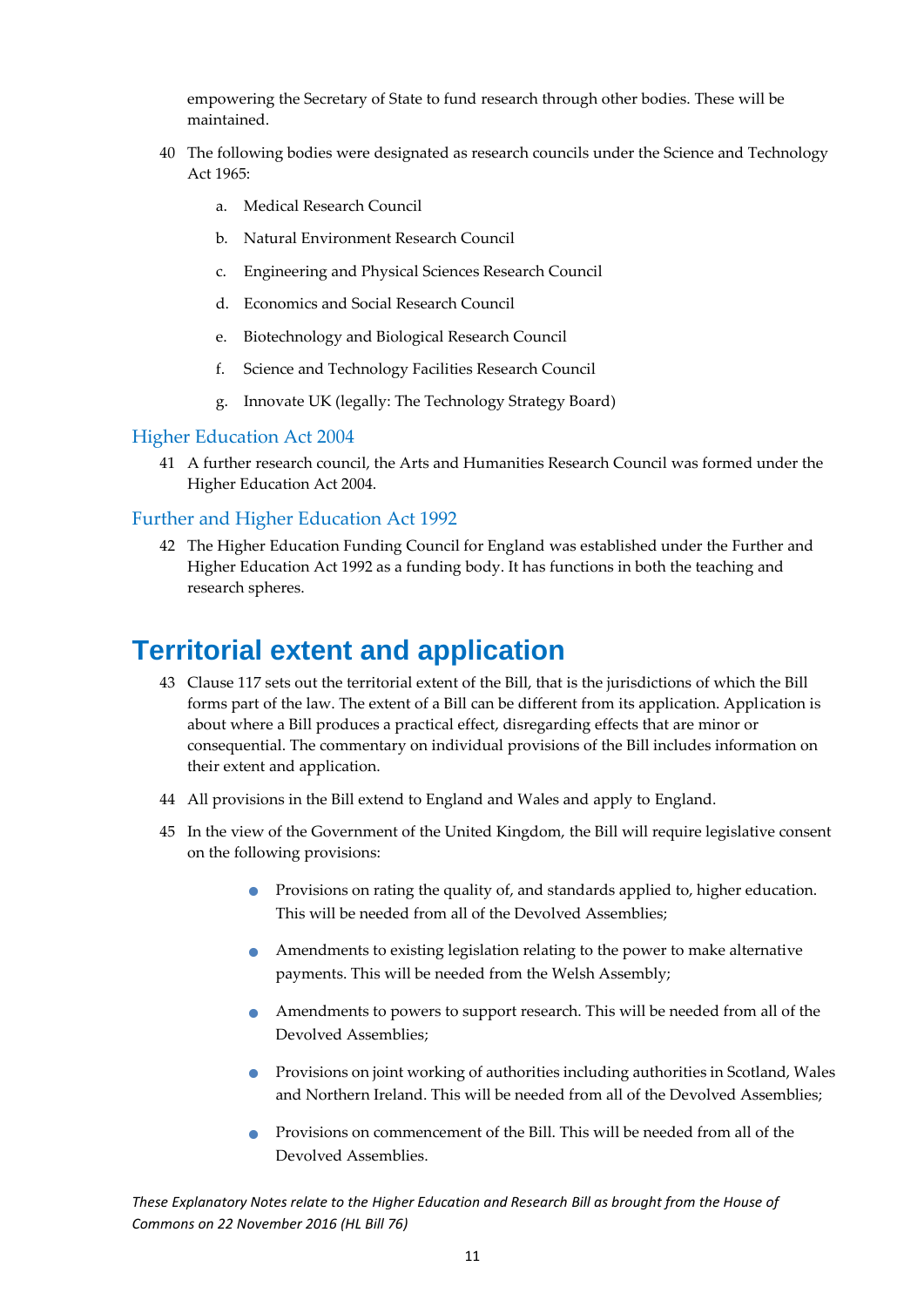- 46 The provisions on the following topics will extend and apply to Scotland and Northern Ireland:
	- Research councils and the establishment of UKRI. This is reserved so no legislative consent is needed.
	- Enabling the Secretary of State to obtain application-to-acceptance data and sharing that with authorised researchers. While the application is not minor and consequential in terms of the English Votes for English Laws process, provisions are not for devolved purposes, the legislative competence of the Devolved Assemblies is not altered and the executive competence of the Welsh, Scottish and Northern Irish Ministers is not altered. Therefore no legislative consent motion is needed.
- 47 The provisions on the following topic will extend, but not apply to, Scotland:
	- Some amendments to existing legislation relating to unrecognised degrees;
- 48 The provisions on the following topics will extend to Scotland and Northern Ireland but will not apply to them:
	- Some amendments to existing legislation relating to powers in relation to the unauthorised use of "university" title;
	- Amendments to existing legislation, relating to the power to make alternative payments;
	- General provisions (e.g. to make consequential amendments by regulations);
- 49 The provisions on the following topics will apply to Wales:
	- Research councils and the establishment of UKRI. This is reserved so no legislative consent is needed;
	- Enabling the Secretary of State to obtain application-to-acceptance data and sharing that with authorised researchers. As flagged above, no legislative consent motion is needed;
	- Amendments to existing legislation, relating to the power to make alternative payments. We expect legislative consent to be needed.
- 50 In addition, consequential amendments to other legislation required as a result of the Bill's provisions may extend or apply beyond England. Any amendment, repeal or revocation made by the Bill has the same extent within the United Kingdom as the enactment amended, repealed or revoked. Clauses 50(18) and 117(3) and paragraph 27(2) Schedule 12 provide for certain amendments to extend or be extended to the Channel Islands, Isle of Man or British overseas territories.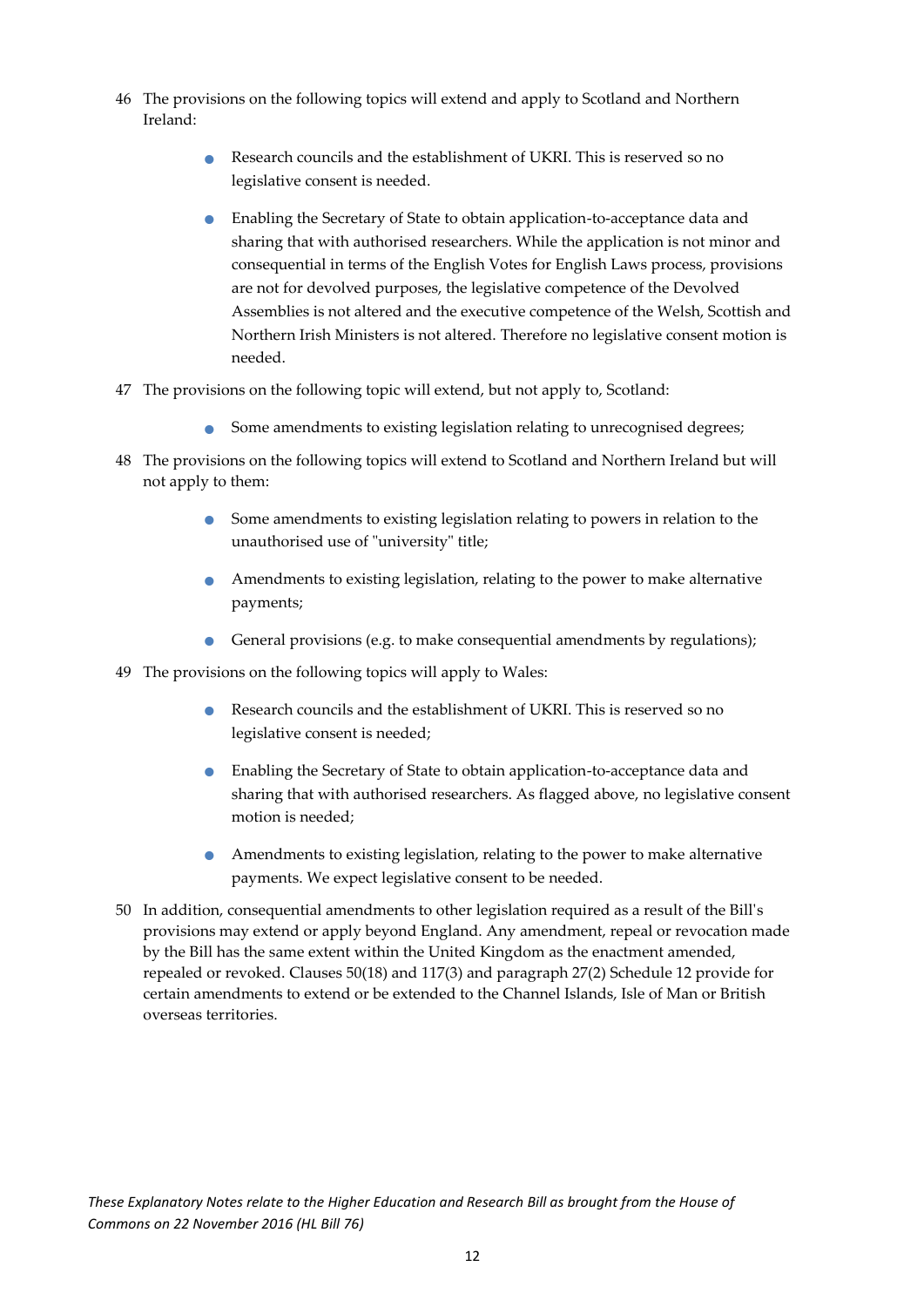# <span id="page-13-0"></span>**Commentary on provisions of Bill**

# <span id="page-13-1"></span>**Part 1: The Office for Students**

### <span id="page-13-2"></span>**Chapter 1: Establishment of the Office for Students**

### <span id="page-13-3"></span>Clause 1: The Office for Students

- 51 This clause states that a new body will be established with the name "The Office for Students", which is referenced as "OfS" in the Bill and in these Explanatory Notes and that, as a body corporate, it will be a separate entity with its own legal personality and ability to have specific powers and duties.
- 52 This provision forms part of the law of England and Wales.

### <span id="page-13-4"></span>Clause 2: General duties

- 53 This clause sets out matters to which the OfS must have regard when performing its functions. These are:
	- a. The need to promote quality, greater choice and opportunities for students in the provision of higher education by English higher education providers (subsection  $(1)(a)$ ).
	- b. The need to encourage competition between higher education providers where that is in the interests of students and employers (subsection (1)(b)).
	- c. The need to promote value for money in the provision of higher education by English providers (subsection (1)(c)).
	- d. The need to promote equality of opportunity in connection with access to and participation in higher education offered by English providers (subsection (1)(d)).
	- e. The need to perform its functions in an efficient, effective and economic way (subsection (1)(e)).
	- f. The need to take into consideration the principles of best regulatory practice. The principles reflect those identified by the Better Regulation Task Force in 1997, and provide that regulatory activities should be carried out in a way which is transparent, accountable, proportionate, consistent, and should be targeted only at cases in which action is needed.
- 54 Subsection (2) provides that the Secretary of State may issue guidance to the OfS about how to perform its functions. The guidance can cover the matters listed in subsection (1) but is not limited to them. The OfS must have regard to that guidance.
- 55 Subsections (3) to (5) set out limitations that apply to the content of guidance issued by the Secretary of State.
- 56 Subsection (3) requires the Secretary of State to have regard to protecting academic freedom. This includes the freedom of institutions to choose the content, teaching, supervision and assessment of their courses (paragraph  $((3)(a))$ , who teaches them  $((3)(b))$  and arrangements for admitting students  $((3)(c))$ .
- 57 Subsection (4) allows guidance to refer to particular courses but does not allow it to refer to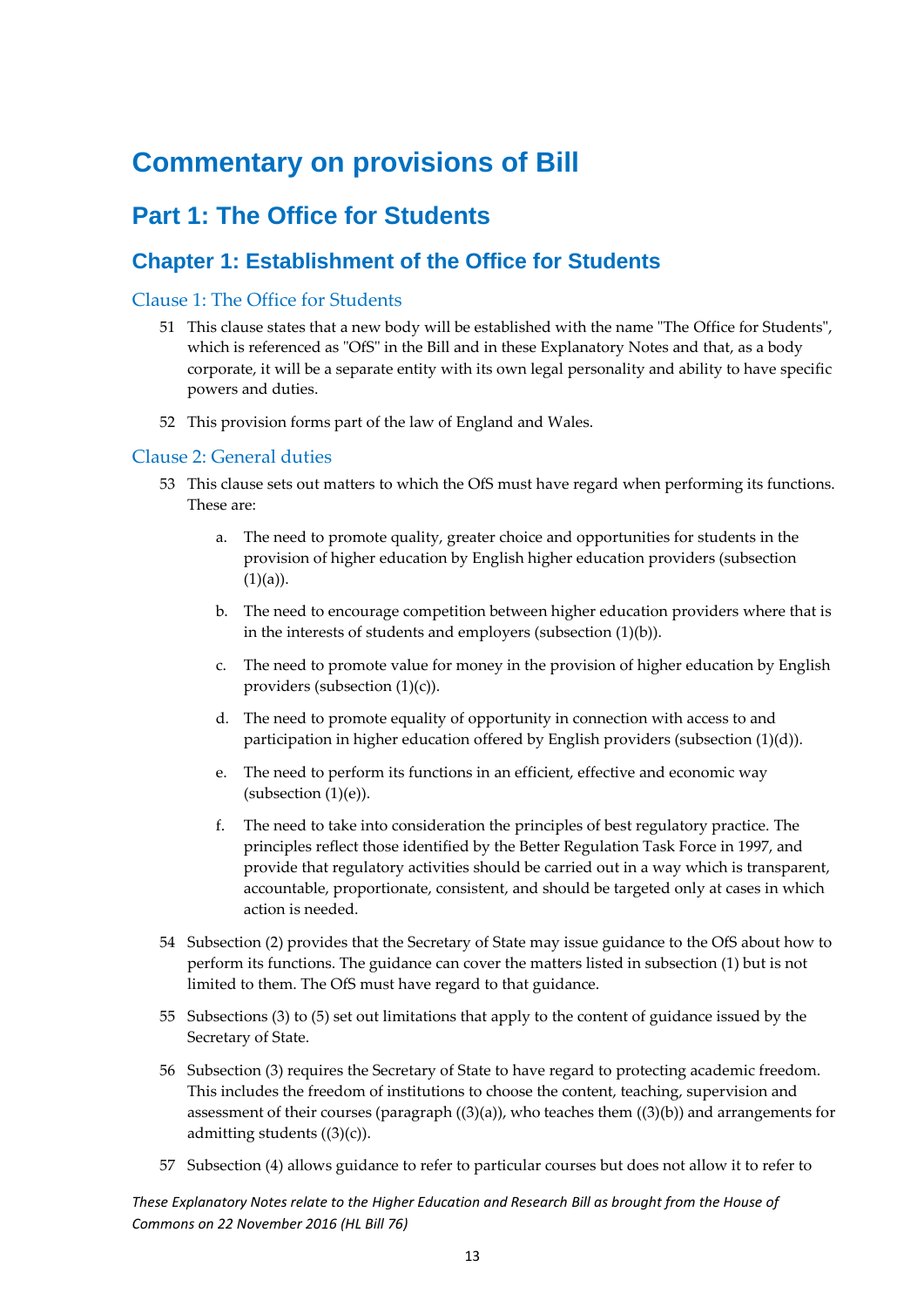parts of courses (paragraph  $((4)(a))$ ), their content  $((4)(b))$ , how they are taught  $((4)(c))$ , who teaches them  $((4)(d))$  or admissions arrangements for students  $((4)(e))$ .

- 58 Subsection (5) provides that, where guidance relates to particular courses of study; it cannot guide the OfS to perform any function in such a way that would require providers to offer particular courses, or prohibit them from offering particular courses.
- 59 Finally, subsection (6) confirms that guidance cannot be targeted at individual higher education institutions: it must apply to institutions generally or categories of institutions described in the guidance.
- 60 This provision forms part of the law of England and Wales.

### <span id="page-14-0"></span>**Chapter 2: The register of English higher education providers**

#### <span id="page-14-1"></span>Clause 3: The register

- 61 This clause sets out the OfS' responsibility with regards to the new register of providers of higher education, including how applications are made. The register is a list of all providers of English higher education. Providers that choose not to register will not be considered to be providers of higher education, nor be subject to the rules and regulations of registration or be able to access the benefits of registration (e.g. access to student support funding or grant funding).
- 62 Registration is voluntary. Subsection (3) lists the only criteria that make a provider eligible to be registered. There are initial and ongoing requirements of registration that providers must (continue to) meet to be on the register. These are set out in subsection (7).
- 63 Subsection (6) allows the Secretary of State to decide, through regulations, the information that the register must include for each provider. Subsection (9) states that the OfS must make the information contained in the register publically available.
- 64 This provision forms part of the law of England and Wales.

### <span id="page-14-2"></span>Clause 4: Registration procedure

- 65 This clause sets out the information that the OfS must give to institutions when registering or refusing to register them.
- 66 This provision forms part of the law of England and Wales.

### <span id="page-14-3"></span>**Chapter 3: Registration conditions**

#### <span id="page-14-4"></span>Clause 5: The initial and general ongoing registration conditions

- 67 This clause sets out the OfS' responsibility to set, manage and publish the conditions different types of providers must meet to become registered and stay registered.
- 68 It says that in some cases, if it appears appropriate to do so, for instance where there is substantive change, the OfS must consult relevant representative or provider governing bodies before changing the conditions.
- 69 This provision forms part of the law of England and Wales.

#### <span id="page-14-5"></span>Clause 6: The specific ongoing registration conditions

- 70 This clause gives the OfS the ability to impose, vary and remove tailor-made ongoing registration conditions on a particular institution.
- 71 It lists the information the OfS must give to that institution before making a change.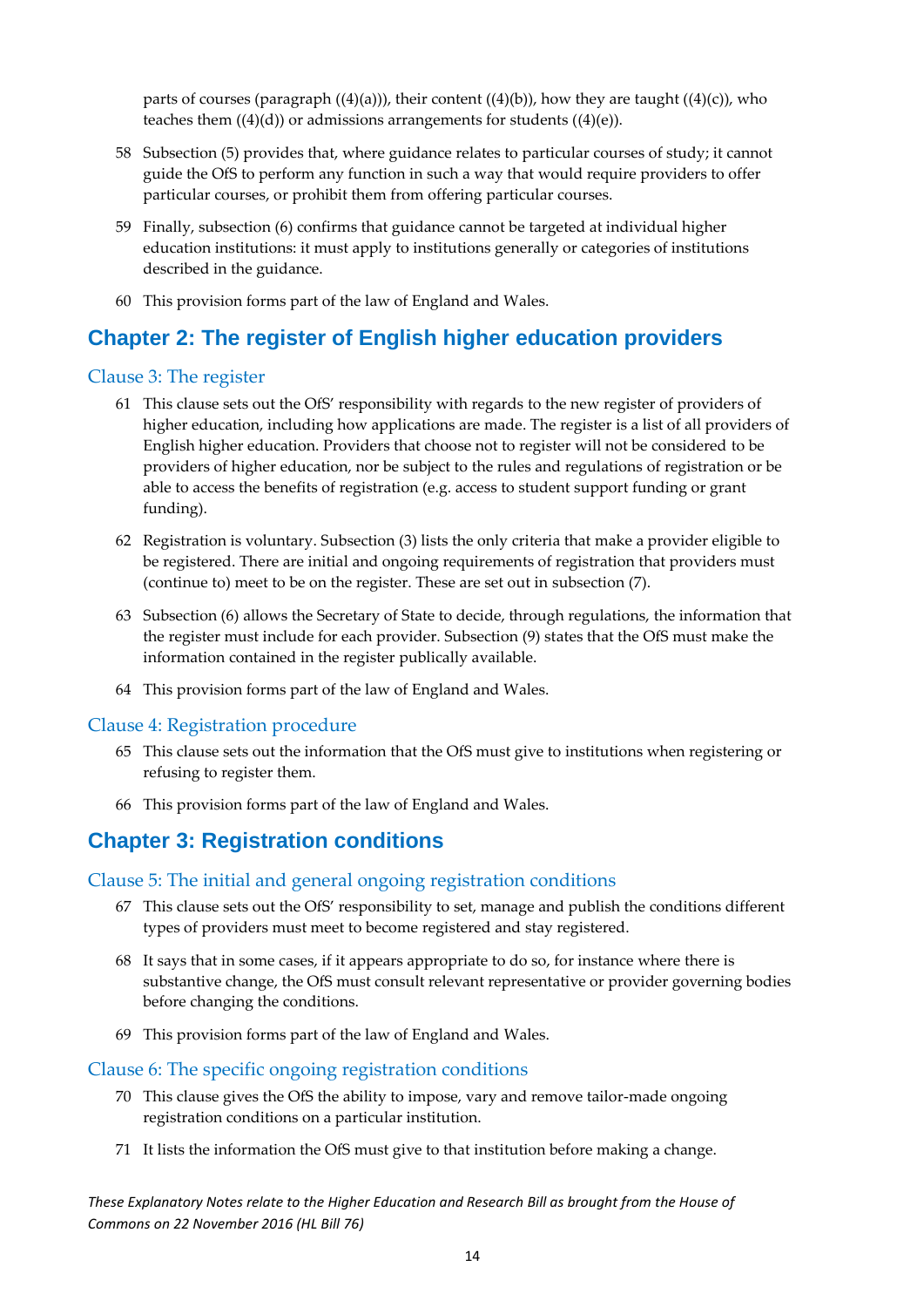- 72 It sets out that this information on changes to conditions must include information on the appeals process and that changes to conditions will not apply during the period when an appeal could be brought, unless the provider confirms that no appeal will be brought.
- 73 This provision forms part of the law of England and Wales.

### <span id="page-15-0"></span>Clause 7: Proportionate conditions

- 74 This clause sets out that registration conditions are minimal and proportionate to the OfS' risk assessment of each provider, and must be kept under review.
- 75 Subsection (2) explains this risk as the risk of the provider not complying with its registration conditions.
- 76 This provision forms part of the law of England and Wales.

### <span id="page-15-1"></span>**Chapter 4: Mandatory registration conditions**

### <span id="page-15-2"></span>Clause 8: Mandatory ongoing registration conditions for all providers

- 77 This clause sets out the ongoing conditions of registration that the OfS must include for every registered provider.
- 78 The OfS will allocate public money to some higher education providers. It needs the ability to assure itself, Ministers and Parliament that this money is being spent for the purposes for which Parliament voted it and is being properly accounted for. Even where the OfS provides no direct funding to a provider, it will need to assure itself and the public that the provider is financially sustainable and governed appropriately, particularly if students at the institution are eligible for student finance.
- 79 Subsection (1)(a) sets out that one of these conditions is that higher education providers must tell the OfS when they become aware of any necessary changes to the information held about them on the register.
- 80 Subsection (1)(b) requires the OfS to place a duty on higher education providers to supply such information as the OfS needs to perform its functions. This mirrors an existing Higher Education Funding Council for England provision and will allow the OfS to get the information it needs from providers. Typically, this will include details of the income, borrowing, spending and liabilities of providers.
- 81 Subsection (1)(c) requires the higher education providers to provide a designated body with the information that it needs to perform its duty, as set out in clause 59.
- 82 This provision forms part of the law of England and Wales.

### <span id="page-15-3"></span>Clause 9: Mandatory transparency condition for certain providers

- 83 Subsection (1) explains that the OfS must ensure that a transparency condition is an ongoing condition of registration for a prescribed set of higher education providers.
- 84 Subsection (2) sets out the details of the transparency condition. Prescribed registered higher education providers are required by the OfS to publish and provide to the OfS information in relation to the number of applications received, offers made and accepted, and the number of students who go on to complete their courses.
- 85 Subsection (3) sets out that the OfS may request the information in each of the categories listed in subsection (2) be broken down by gender, ethnicity and socio-economic background.
- 86 Subsection (4) allows the Secretary of State to establish, through regulations, which type of higher education provider will be required to comply with this condition.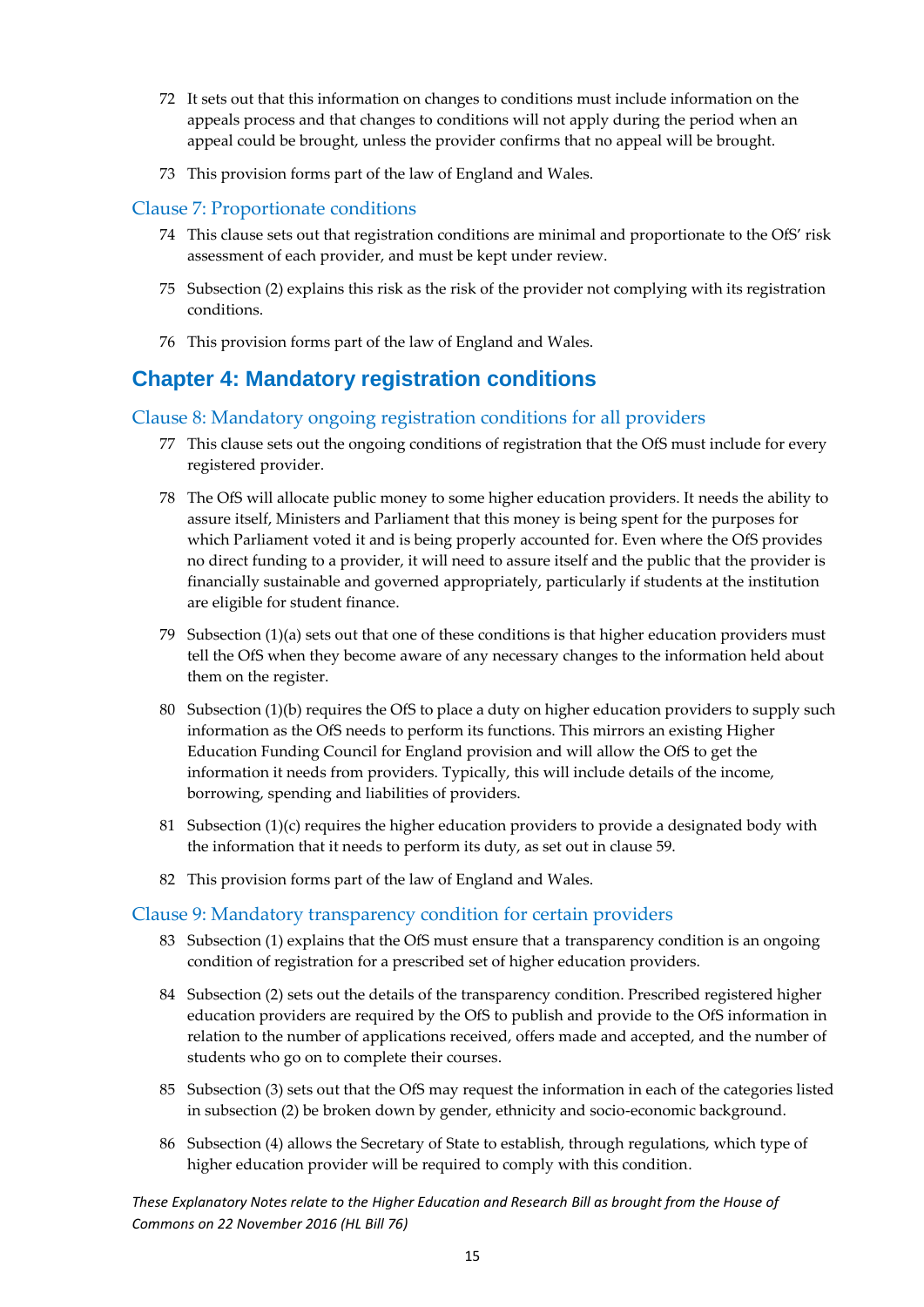87 This provision forms part of the law of England and Wales.

### <span id="page-16-0"></span>Clause 10: Mandatory fee limit condition for certain providers

- 88 Subsection (1) requires the OfS to ensure that the ongoing registration conditions of each registered higher education provider of a prescribed description (i.e. the registered higher education providers are to be set out in regulations made by the Secretary of State) include a fee limit condition.
- 89 A fee limit condition is a condition that requires the governing body of the provider to secure that "regulated course fees" do not exceed the fee limit (subsection (2)). Schedule 2 sets out how fee limits are determined.
- 90 The "regulated course fees" to which fee limits apply, are fees which are paid by a "qualifying person" where that person undertakes a "qualifying course" (subsection (3)). Such a person excludes an international student and is a person who falls within a prescribed description (i.e. persons set out in regulations to be made by the Secretary of State) (subsection (4)). A "qualifying course" means a higher education course and is also the subject of regulations to be made by the Secretary of State (subsection (6)), and that regulation making power is limited by the restrictions in subsection (7). In addition a "higher education course" to which a fee limit condition applies, can not include any postgraduate course other than a course of initial teacher training (subsection (9)).
- 91 All of the regulations made under this clause are subject to the negative resolution procedure (see clause 113, subsection (3)).
- 92 Section 24 of the Higher Education Act 2004, in broad terms, provides for fee limits of the higher and basic amounts to be imposed on relevant institutions receiving certain grant funding (and depending on whether or not the institution had an approved plan) in respect of qualifying courses and persons. In broad terms, clause 10 provides for fee limits to be imposed on a registered higher education provider of a prescribed description, in respect of a qualifying courses and persons and is subject to the fee limit provisions in schedule 2 which make provision including for the fee limits not only of the higher and basic amount and whether or not a provider has an access and participation plan, but also additional fee limits of sub-level and floor amounts, and the linking of the fee limits in the schedule to whether or not it has a quality and standards rating under clause 25, and if it does have a rating, what level of rating that is.
- 93 This provision forms part of the law of England and Wales.

### <span id="page-16-1"></span>Clause 11: Duty to publish a list regarding the fee limit condition

- 94 Subsection (1) places a requirement on the OfS to publish a list in each year of registered higher education providers who have a fee limit as a condition of registration, and what fee limit applies to which provider (Schedule 2 makes provision for different fee limits to be determined) for fees in connection with each qualifying course provided by the provider in respect of each relevant academic year.
- 95 Subsection (2) defines a relevant academic year.
- 96 Subsection (3) requires the OfS to send a copy of the published list to the Secretary of State who must, in turn, lay it before Parliament; and subsection (4) is a power for the Secretary of State to prescribe by regulations the date by which the list must be published by the OfS. The regulations in subsection (4) are subject to the negative resolution procedure (clause 107, subsection (3)).
- 97 This provision forms part of the law of England and Wales.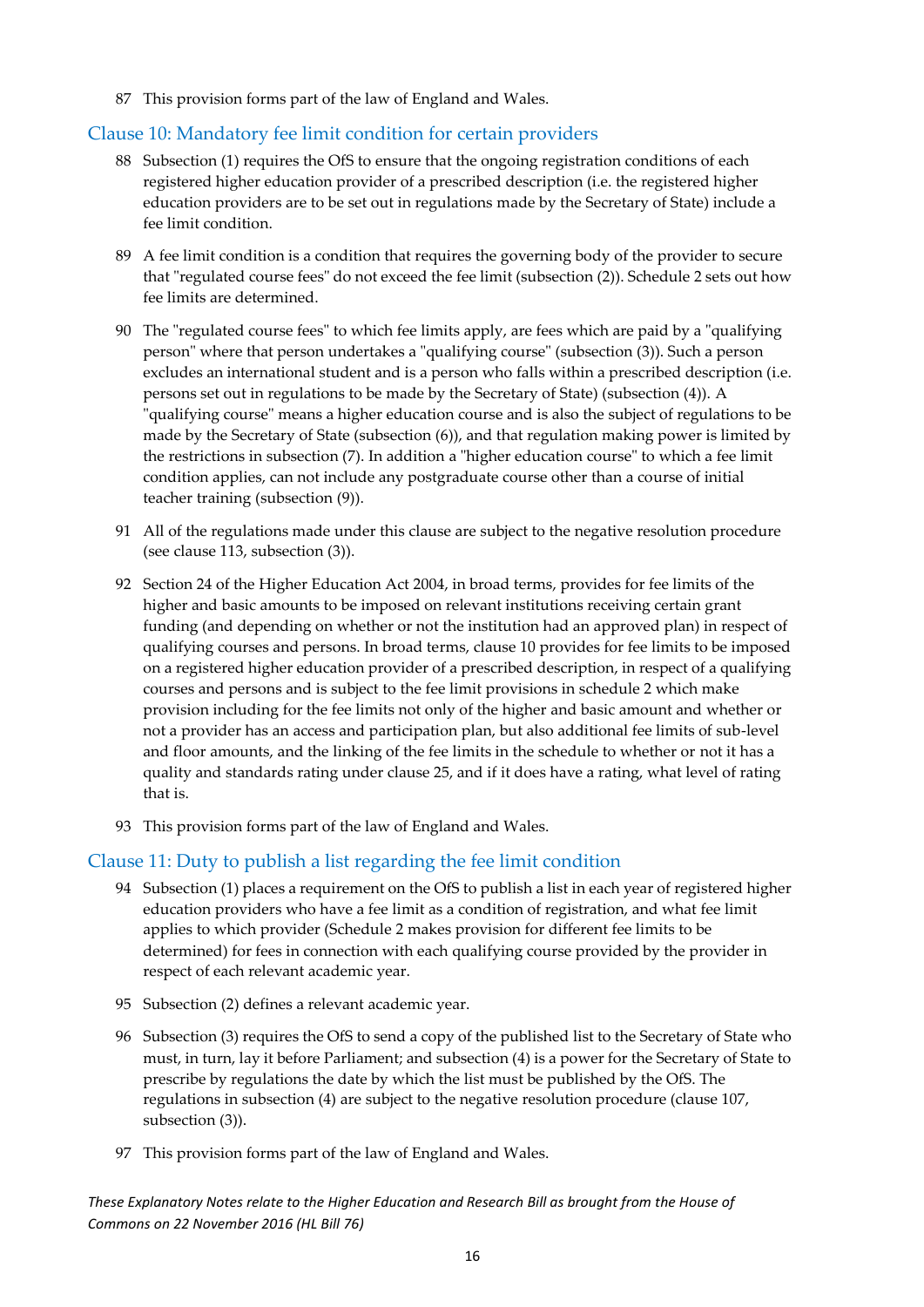### <span id="page-17-0"></span>Clause 12: Mandatory access and participation plan condition for certain institutions

- 98 This clause allows a provider to request an access and participation plan as an initial or ongoing requirement of registration, where the provider will also be subject to a fee limit condition and wishes to access the higher fee limits available to those with access and participation plans. Clauses 28 to 33 set out the requirements for the approval and content of the plans.
- 99 The governing body of a provider will not be considered to have failed to deliver a requirement of its access and participation plan if it has taken all reasonable steps to meet the requirements.
- 100 This provision forms part of the law of England and Wales.

### <span id="page-17-1"></span>**Chapter 5: Other registration conditions**

### <span id="page-17-2"></span>Clause 13: Other initial and ongoing registration conditions

- 101 This clause lists what the conditions of initial and ongoing registration may relate to, however this list is not exhaustive.
- 102 Some of these conditions may require payment of registration fees or may relate to public interest governance. Further details are in clauses 61, 64, 65 and 14 respectively.
- 103 One of the conditions may relate to the level of quality of higher education at higher education providers. The OfS will have a duty to make arrangements for the assessment of the quality of higher education, which is set out in clause 23.
- 104 Under subsection (1)(c) a condition may relate to registered higher education institutions having in place a "student protection plan" which has been approved by the OfS. Subsection (2) defines a student protection plan as a plan designed to protect students if an event specified by the OfS occurs (e.g. a course closure).
- 105 The student protection plan could:
	- a. ensure providers have considered what they would do to help students facing, for example, course closure or course change situations;
	- b. be made explicitly known to the student, providing them with clear and accessible information on how they will be supported by their provider if the course they are studying needs to close or changes significantly.
- 106 This provision forms part of the law of England and Wales.

### <span id="page-17-3"></span>Clause 14: Public interest governance condition

- 107 This clause defines a "public interest governance condition" for the purposes of clause 13 and is intended to ensure that certain higher education providers will continue to adhere to a set of public interest principles. This is currently being monitored by the Privy Council, but in the new system this role would move to the OfS, to be monitored and enforced as a condition of registration.
- 108 The OfS would have to develop and publish a new list of principles. The principles must be those that the OfS considers will help to ensure that higher education providers perform their functions in the public interest, and the list must include the principle of academic freedom for staff. Before determining or revising the list, the OfS must consult bodies representing the interests of English higher education providers which appear to the OfS to be concerned, the Secretary of State and such other persons as the OfS considers appropriate.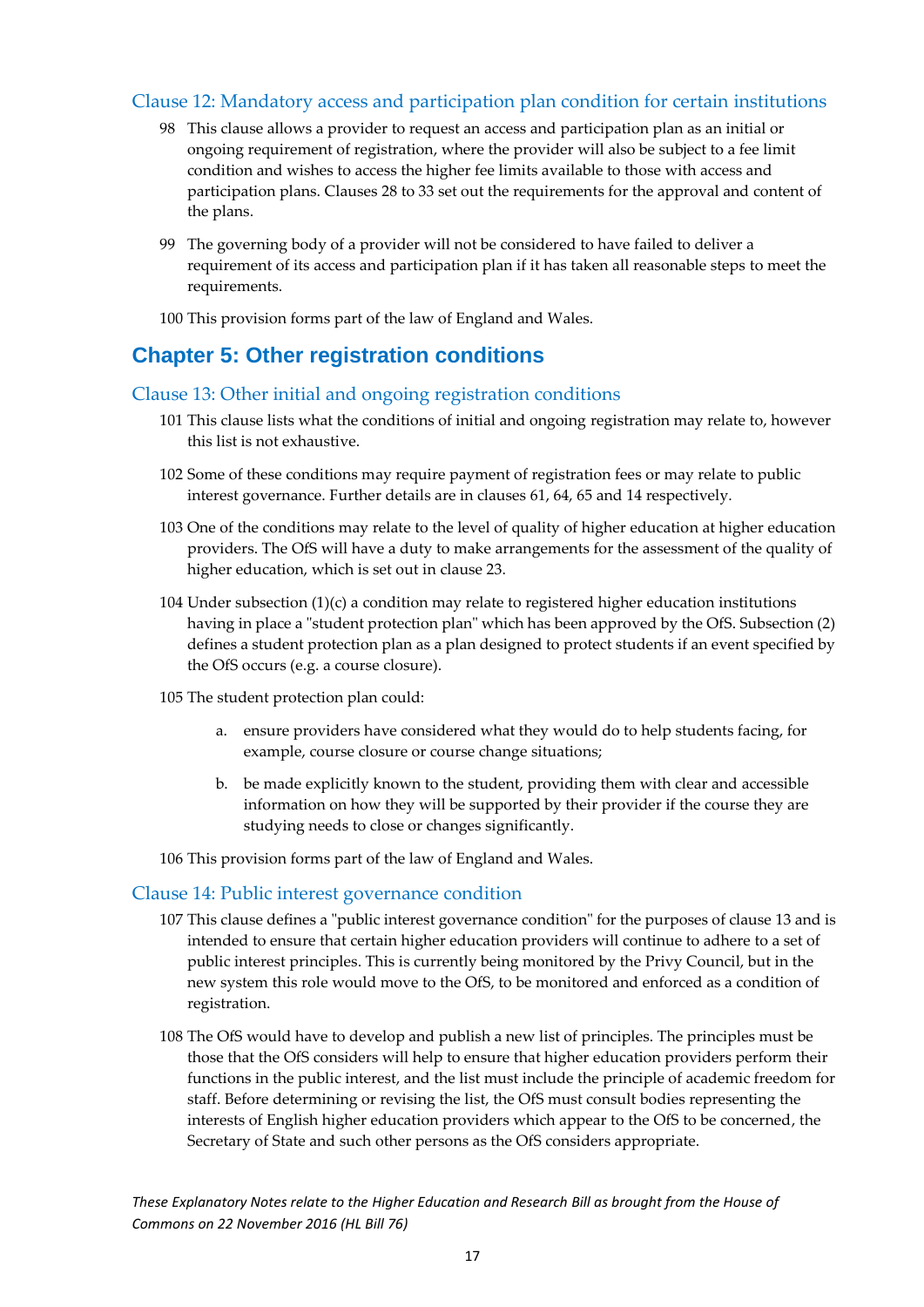- 109 The OfS may impose, as an initial and / or ongoing condition of registration, a requirement for the governing documents of a provider to be consistent with the principles in the list applicable to that provider. The list may include different principles for different descriptions of higher education providers. In practice, we envisage that the OfS will require compliance with the full list as an initial and / or ongoing registration condition for any providers in receipt of public funding. This would mirror current arrangements. The OfS may require the governance documents of other providers to be consistent with parts of the list when setting initial and/or ongoing registration conditions.
- 110 This provision forms part of the law of England and Wales.

### <span id="page-18-0"></span>**Chapter 6: Enforcement of ongoing registration conditions**

### <span id="page-18-1"></span>Clause 15: Power to impose monetary penalties

- 111 This clause, which enables the OfS to impose monetary penalties on providers that do not comply with conditions of registration, is self-explanatory.
- 112 This provision forms part of the law of England and Wales.

#### <span id="page-18-2"></span>Clause 16: Suspension of registration

- 113 This clause sets out that the OfS may suspend, rather than just remove, an institution from the register as a result of non-compliance. Subsection (2)(a) requires the OfS to specify the elements of registration for which a suspended provider is not eligible.
- 114 Subsection (2)(b) is self-explanatory.
- 115 This provision forms part of the law of England and Wales.

#### <span id="page-18-3"></span>Clause 17: Suspension: procedure

- 116 This clause sets out the information that the OfS must give to an institution it plans to suspend or is suspending. The information covers the nature of the suspension, any purposes for which it will not treat the institution as suspended, any remedial conditions and how representations or an appeal may be made.
- 117 Subsection (4) sets out that the OfS must consider any representations when making a decision to suspend. Subsection (9) sets out that a suspension cannot take when it is still possible for the institution to appeal, or if it had appealed.
- 118 This provision forms part of the law of England and Wales.

#### <span id="page-18-4"></span>Clause 18: De-registration by the OfS

119 The OfS must remove a provider from the register when it becomes aware that the provider has ceased to provide higher education.

120 The OfS may remove a provider from the register when:

- a. A failure to meet ongoing conditions of registration resulting in a monetary penalty (clause 15) or suspension (clause 16) reoccurs or continues, or there is a failure to comply with another ongoing condition.
- b. A monetary penalty or suspension is not considered by the OfS to be sufficient sanction for a failure to comply with an ongoing condition of registration, irrespective of whether or not the OfS has imposed, or formed an intention to impose, such sanction.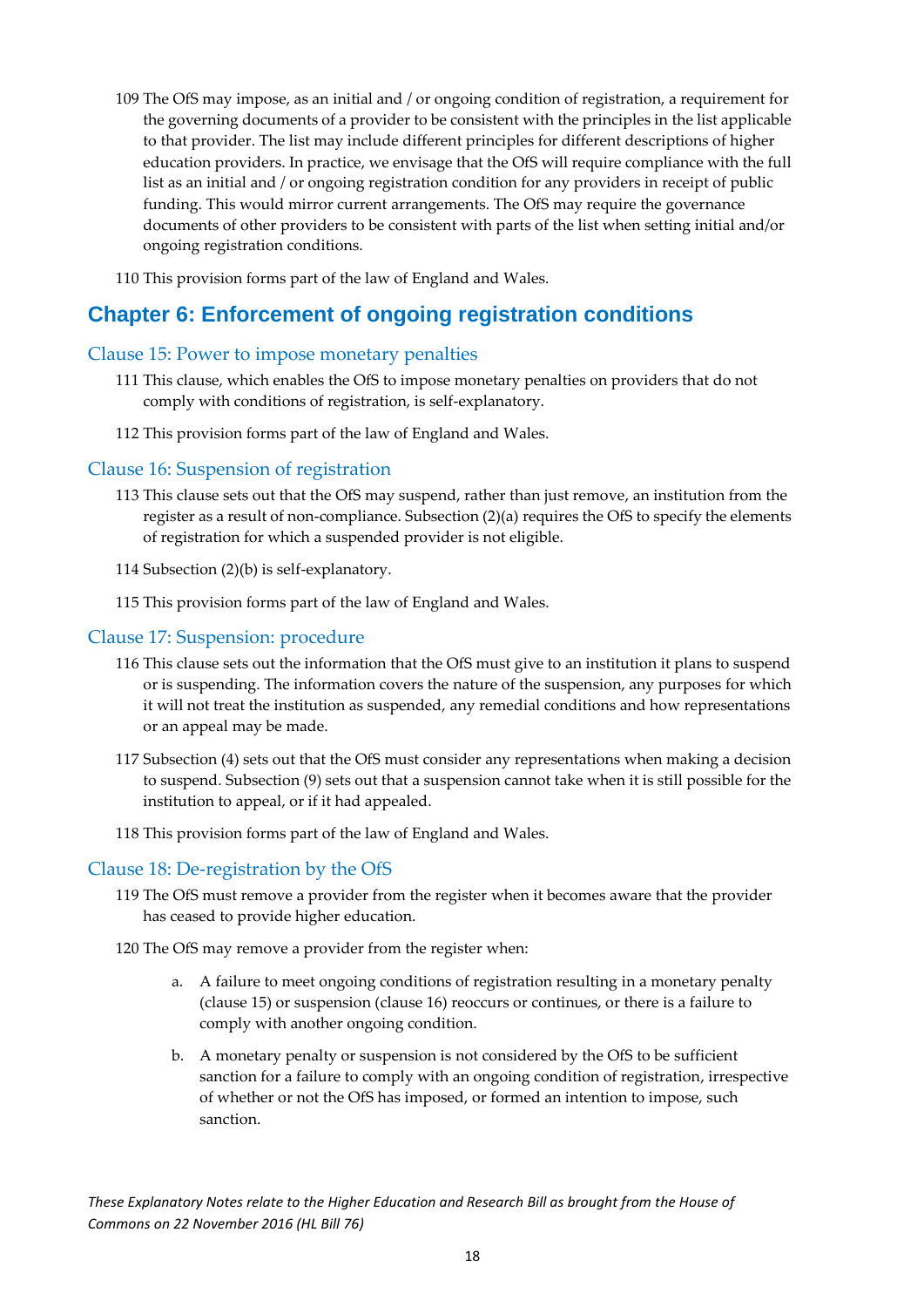- 121 Subsection (5) sets out that the OfS can put transitional arrangements in place, to enable a de-registered provider to be treated as if it were still registered (for example to ensure existing students at the institution can access student support).
- 122 This provision forms part of the law of England and Wales.

### <span id="page-19-0"></span>Clause 19: De-registration by the OfS: procedure

- 123 This clause, that sets the procedure the OfS must go through to de-register a provider, is self-explanatory.
- 124 This provision forms part of the law of England and Wales.

### Clause 20: De-registration: appeals

- 125 This clause sets out the appeals process that providers and the OfS are required to follow in the event that OfS decides to remove a provider from the register.
- 126 This provision forms part of the law of England and Wales.

### <span id="page-19-1"></span>Clause 21: Refusal to renew an access and participation plan

- 127 This clause sets out a power of the OfS in circumstances where a registered higher education provider is required as a condition of registration to have an access and participation plan and fails, in the view of the OfS, to comply with a requirement of that plan or with the registration condition imposing limits on the fees it can charge students.
- 128 In those circumstances the OfS is able to refuse to approve a new plan once the current one comes to an end. That refusal may last for a period that the OfS specifies in a notice (subsection (2)). The Secretary of State may make regulations about the matters the OfS should take into account in deciding whether or not to refuse, the procedure it should follow when giving notice of refusal and the effect that the notice has (subsection (3)).
- 129 These regulations must also provide for a review process before any decision to refuse becomes final. Subsection (4) imposes that requirement and specifies further detail about what regulations must contain about the review procedure.
- 130 This provision forms part of the law of England and Wales.

### <span id="page-19-2"></span>**Chapter 7: Voluntary de-registration**

### <span id="page-19-3"></span>Clause 22: Voluntary de-registration

- 131 This clause sets out that the OfS must remove an institution from the register if a provider applies to be removed. The OfS can set the application process and can put transitional arrangements in place, to enable a de-registered provider to be treated as if it was still registered, for example to ensure existing students at the institution can continue to access student support.
- 132 This provision forms part of the law of England and Wales.

### <span id="page-19-4"></span>**Chapter 8: Quality and standards**

### <span id="page-19-5"></span>Clause 23: Assessing the quality of, and the standards applied to, higher education

133 Subsection (1) gives the OfS a power to assess, or make arrangements for the assessment of the quality of, and the standards applied to, higher education by English higher education providers. This carries across the effect, with appropriate modification, the substance of existing legislative provisions in the Further and Higher Education Act 1992, section 70 (1)(a).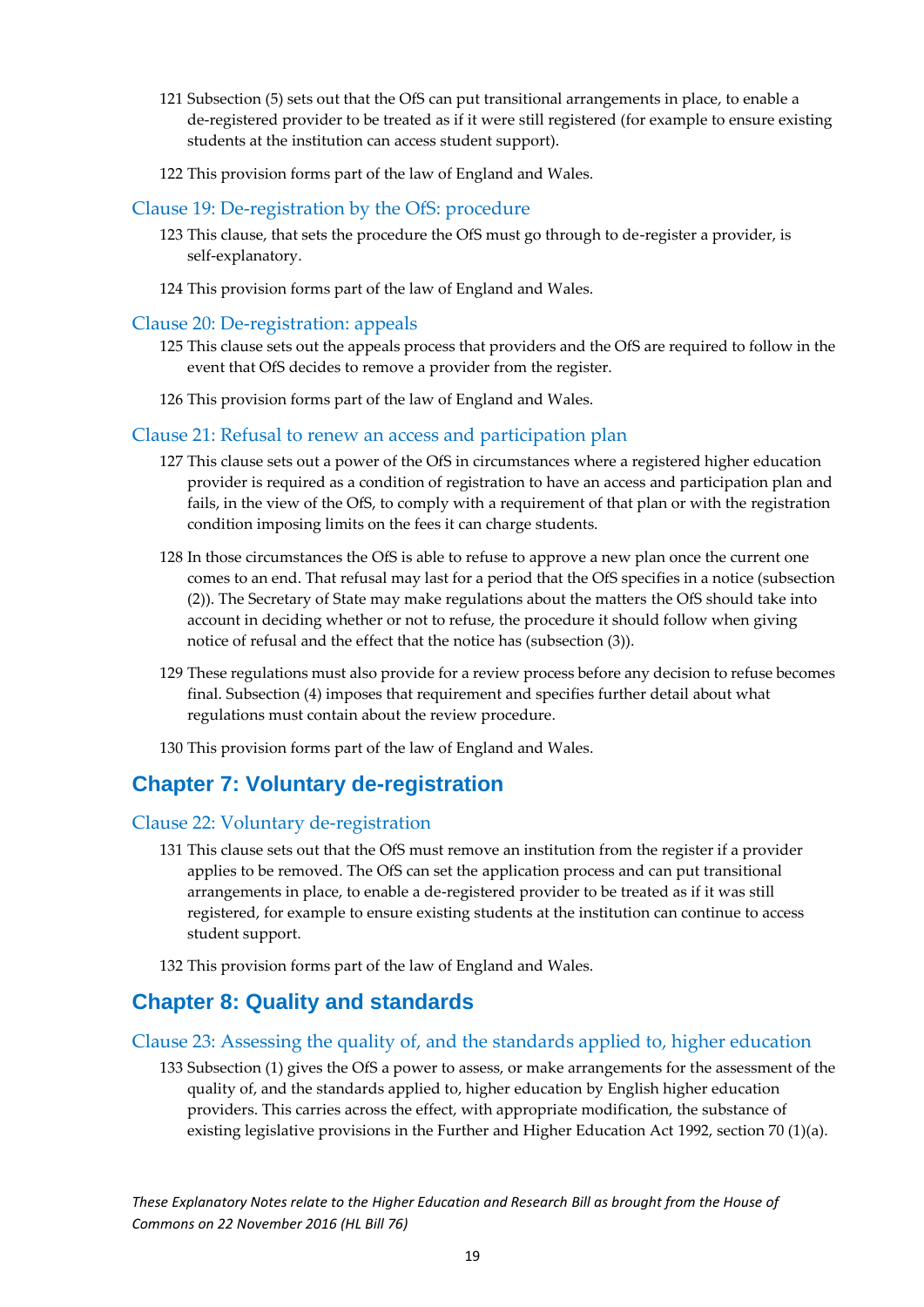- 134 Subsection (2) places a duty on the OfS to assess, or make arrangements for the assessment of the quality of, and the standards applied to, higher education, provided by:
	- a. Institutions who have applied to be registered for the purposes of determining whether any such institution meets any initial registration condition in respect of the quality of or standards applied to higher education provided by them; and
	- b. registered higher education providers for the purposes of determining whether they continue to meet any ongoing registration conditions relating to the quality of, or standards applied to, higher education provided by them.
- 135 Subsection (3) refers to the definition of "standards" in clause 13(1)(a) as standards used by a higher education provider to ascertain the level of achievement attained by a student undertaking a higher education course provided by it.
- 136 This provision forms part of the law of England and Wales.

### <span id="page-20-0"></span>Clause 24: Quality Assessment Committee

- 137 Subsection (1) places a duty on the OfS to establish a committee, called the Quality Assessment Committee. The committee has the function of giving advice to the OfS on the exercise of its functions under clause 23 and such other functions as the OfS confers on it (subsection (2)). The role of this committee is similar to the Committee established by the Higher Education Funding Council for England known as the Quality, Accountability and Regulation Strategic Advisory Committee created under section 70(1)(b) of the Further and Higher Education Act 1992.
- 138 When a body is designated under schedule 4 to perform functions under clause 23 the, Quality Assessment Committee also gains a function of giving advice to the OfS on the exercise by the designated body of those functions (subsection (3)).
- 139 This clause makes provision for the composition of the Committee: for example, the experience of its members; and what the OfS must have regard to when appointing members; and provides that the majority of its members must not be members of the OfS (subsections (4) - (6)). Subsection (7) applies schedule 1 to the Quality Assessment Committee, as it applies to other committees established by the OfS under paragraph 8 of that schedule.
- 140 This provision forms part of the law of England and Wales.

### <span id="page-20-1"></span>Clause 25: Rating the quality and standards of higher education

- 141 This clause gives the OfS a power to make arrangements for a scheme to give ratings to English, and where appropriate consent is given, Welsh, Scottish and Northern Irish higher education providers regarding the quality of, and the standards applied to, the higher education provided by them. Higher education providers are not obliged to apply for such a rating. The OfS will be able to use this power to run the Teaching Excellence Framework which will assess higher education providers according to the quality of the teaching that they provide.
- 142 Subsections (2) and (3) define appropriate consent as being given by Welsh or Scottish Ministers or the Department for the Economy in Northern Ireland, as applicable, when they give their consent with regard to higher education providers in the respective Devolved Administrations.
- 143 This provision forms part of the law of the United Kingdom.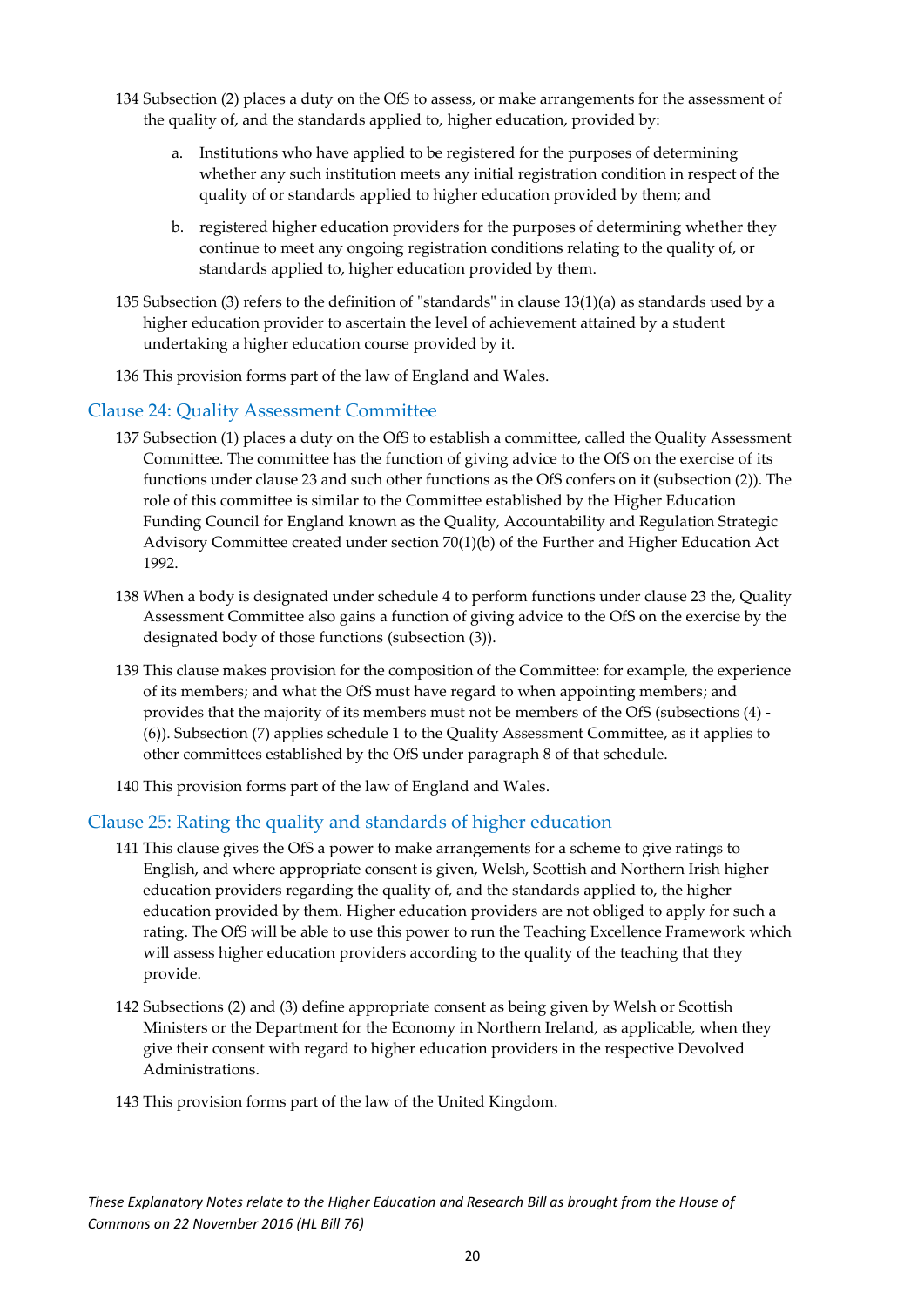### <span id="page-21-0"></span>Clause 26: Performance of assessment functions by a designated body

- 144 This clause makes provision for a body to be designated to carry out the assessment functions of the OfS under clause 23. Where a body is designated to perform the assessment functions, those functions do not cease to be exercisable by the OfS (subsection (3)).
- 145 Part 1 of Schedule 4 sets out the detail of the designation process and Part 2 of Schedule 4 makes provision for oversight of the designated body by the OfS. For example, the OfS is required to report to the Secretary of State on how the designated body has performed its designated functions and whether it should continue to be designated.
- 146 Subsections (4) to (7) make provision for the OfS by notice (only in respect of information which is required by the OfS for the purposes of the performance of any of its functions) to require a designated body to provide it with information which the body holds for the purpose of the performance of the assessment functions. The OfS may enforce the duty to comply with the notice in civil proceedings for an injunction.
- 147 This provision forms part of the law of England and Wales.

### <span id="page-21-1"></span>Clause 27: Power of designated body to charge fees

- 148 This clause enables a body designated under Schedule 4 to charge fees to higher education providers for carrying out the assessment functions under clause 23. The fees charged may be to cover the costs of
	- a. the assessment of quality and standards in relation to English higher education providers under clause 23(1)
	- b. the assessment of quality and standards in relation to institutions who have applied to be registered, for the purposes of determining whether they satisfy any initial registration condition on quality and standards
	- c. the assessment of quality and standards in relation to registered higher education providers for the purposes of determining whether they meet any ongoing registration condition on quality and standards.
- 149 Subsection (2) to (6) provide that, for each category of fee above, fees may be calculated by reference to costs incurred in the performance of the functions under the relevant subsection of clause 23, or the designated body's general functions, whether or not they relate to the provider being charged, and that the overall fees charged in a 12 month period must not exceed the total costs incurred by the designated body in carrying out these functions over that period.
- 150 The designated body is required to publish a statement of the amount of fees which is charges under this clause, and to publish revised statements if the fees change or the way they are calculated changes (subsections (8) and (9).
- 151 This provision forms part of the law of England and Wales.

### <span id="page-21-2"></span>**Chapter 9: Access and participation**

### <span id="page-21-3"></span>Clause 28: Power to approve an access and participation plan

- 152 This clause provides that an English higher education institution may apply to the OfS for its approval of an access and participation plan. The purpose of the plan will be to satisfy an initial or ongoing registration condition relating to access and participation in higher education imposed under clause 12 (subsection (1)).
- 153 The OfS can approve a proposed plan (subsection (3)) and issue guidance to institutions about the matters it will take into account in considering whether to approve plans (subsection (4)).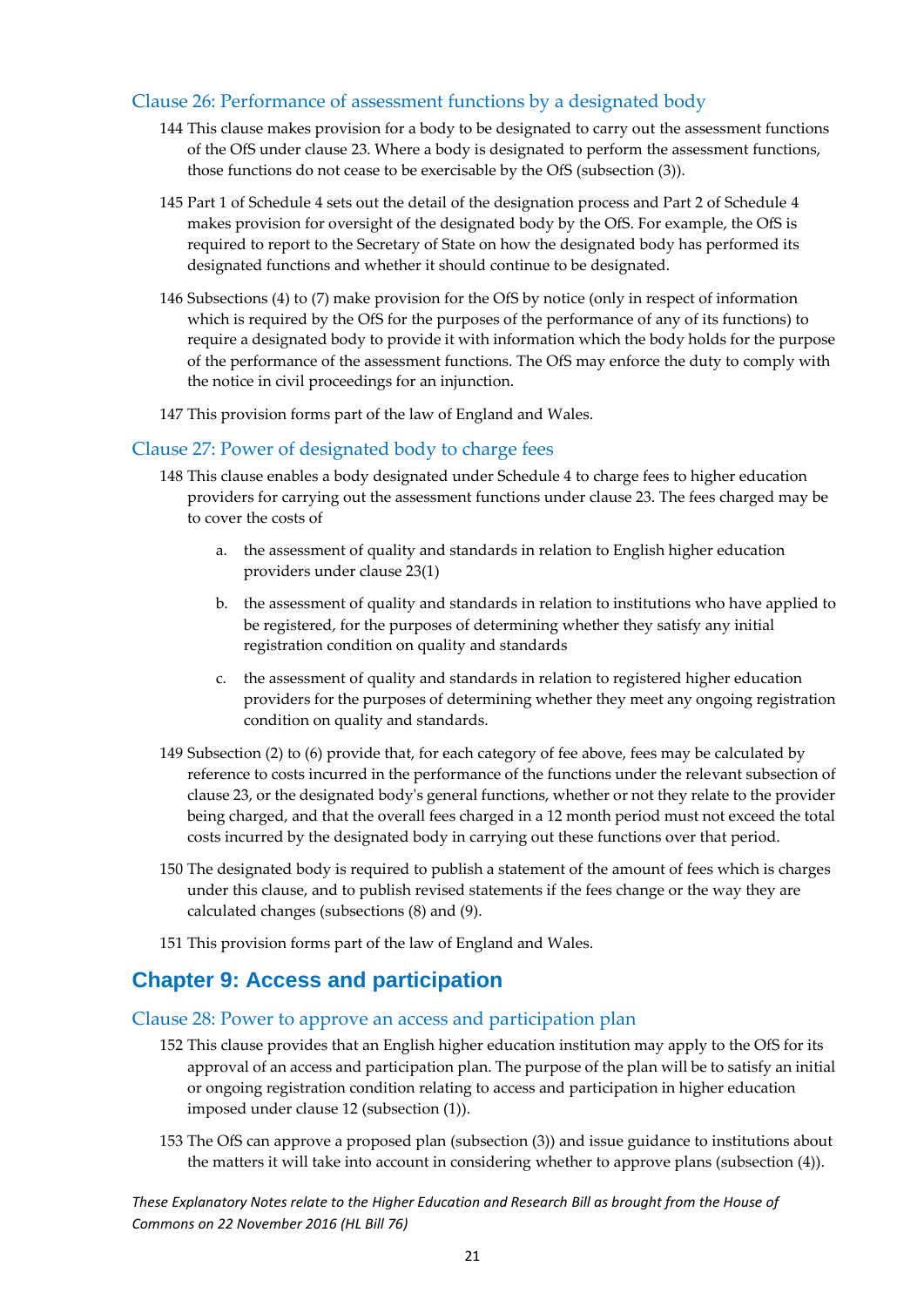The Secretary of State can make regulations which deal with the procedure for approval, including the matters that the OfS can take into account for approval purposes and publication requirements (subsections (5) to (7)).

154 This provision forms part of the law of England and Wales and carries across the effect, with appropriate modification, of the substance of existing legislative provisions.

### <span id="page-22-0"></span>Clause 29: Duration of a plan

- 155 This clause states that a plan must specify the length of time for which it will last (subsection (1)). That period must not exceed a maximum length that the Secretary of State can fix in regulations (subsection (2)).
- 156 This provision forms part of the law of England and Wales and carries across the effect, with appropriate modification, of the substance of existing legislative provisions.

### <span id="page-22-1"></span>Clause 30: Content of a plan: fees

- 157 This clause provides that access and participation plans must the maximum amount of tuition fees the provider will charge for each course to which a fee limit applies, during each academic year for which the plan will be in force.
- 158 Where the institution has been given a high level quality rating the fee limits cannot exceed the higher amount (determined under the arrangements set out in sub-paragraph 2 of schedule 4). If it does not have that rating then the fees cannot exceed an appropriate intermediate (or "sub-level") amount (also set under the same paragraph of schedule 2).
- 159 This provision forms part of the law of England and Wales and carries across the effect, with appropriate modification, of the substance of existing legislative provisions.

### <span id="page-22-2"></span>Clause 31: Content of a plan: equality of opportunity

- 160 This clause sets out that access and participation plans must include any provisions relating to the promotion of equality of opportunity which are required by regulations made by the Secretary of State, together with additional content (subsection (1)).
- 161 This provision forms part of the law of England and Wales and carries across the effect, with appropriate modification, of the substance of existing legislative provisions.

### <span id="page-22-3"></span>Clause 32: Variation of a plan

- 162 This clause states that regulations made by the Secretary of State can allow for plans approved by the OfS to be varied, provided that the variation is approved by the OfS (subsections (1) and  $(2)$ ).
- 163 This provision forms part of the law of England and Wales and carries across the effect, with appropriate modification, of the substance of existing legislative provisions.

### <span id="page-22-4"></span>Clause 33: Review of decisions on approval or variation

- 164 This clause ensures that any decision to approve a plan or subsequently to vary an approved plan can be reviewed before it becomes final.
- 165 It does so by ensuring that any regulations made by the Secretary of State under clause 28 about the approvals process or under clause 32 about varying approval must create a review procedure. The key features that regulations must include are that:
	- a. any approval or variation decision should be provisional;
	- b. the institution should be able to apply for review by a person or panel appointed and paid by the Secretary of State;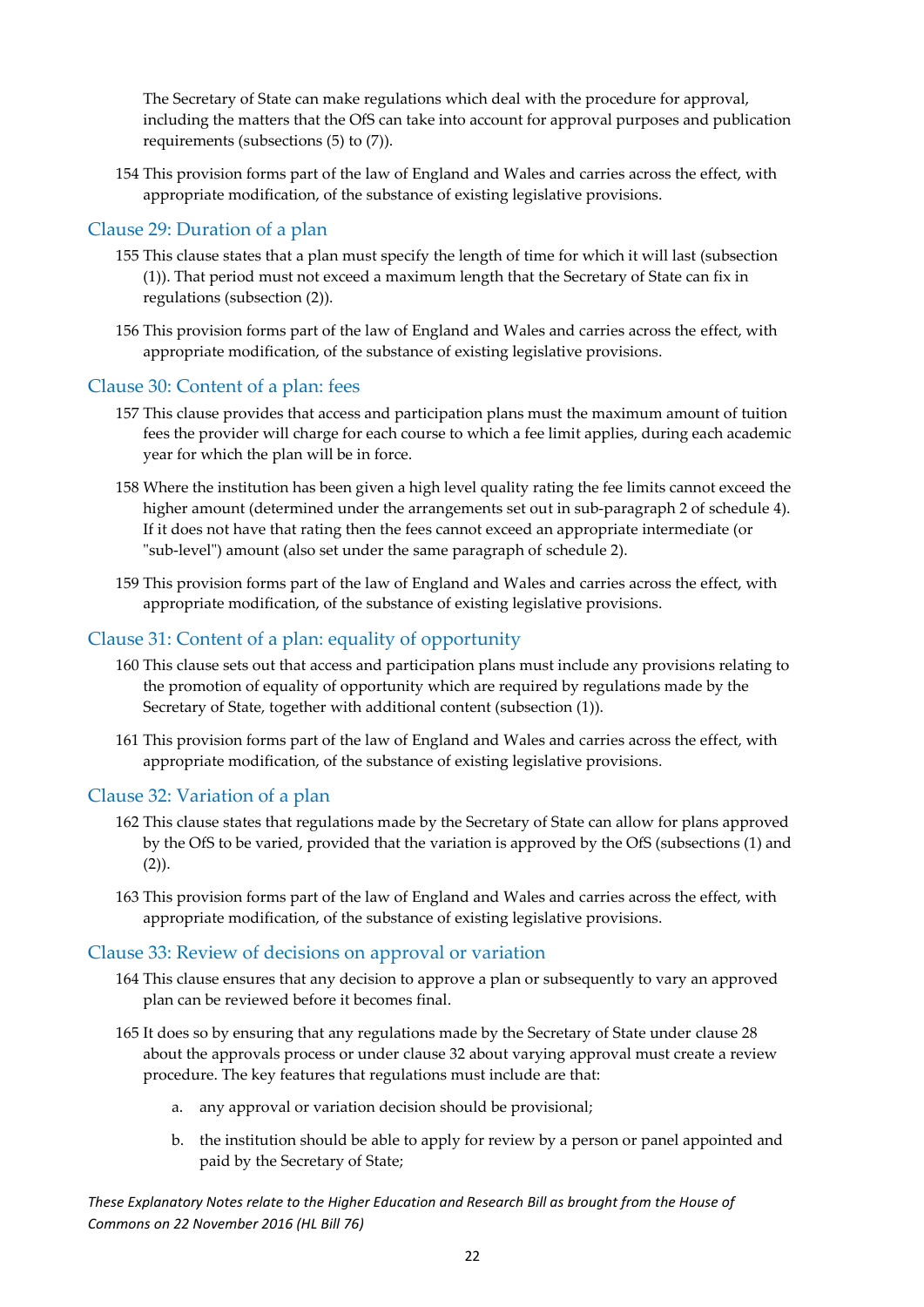- c. regulations must state the grounds on which a provisional decision can be reviewed;
- d. the OfS must reconsider the provisional decision in light of the person or panel's recommendations.
- 166 . This provision forms part of the law of England and Wales and carries across the effect, with appropriate modification, of the substance of existing legislative provisions.

### <span id="page-23-0"></span>Clause 34: Advice on good practice

- 167 This clause allows the OfS to identify good practice about promoting equality of opportunity in connection with access to and participation in higher education, and give related advice to higher education providers.
- 168 This provision forms part of the law of England and Wales and carries across the effect, with appropriate modification, of the substance of existing legislative provisions.

### <span id="page-23-1"></span>Clause 35: Duty to protect academic freedom

- 169 This clause requires that, in performing its functions in approving, varying or refusing to renew plans, the OfS must protect academic freedom. This includes the freedom of institutions to determine the contents and manner of teaching of their courses, who teaches those courses and their own admissions criteria.
- 170 This provision forms part of the law of England and Wales and carries across the effect, with appropriate modification, of the substance of existing legislative provisions.

### <span id="page-23-2"></span>Clause 36: Power of Secretary of State to require a report

- 171 This clause permits the Secretary of State to direct the OfS to report to the Secretary of State on particular matters relating to equality of opportunity. The direction can ask for the report to be included in either the OfS' annual report or in a special report. A special report must be laid before Parliament by the Secretary of State on receipt.
- 172 This provision forms part of the law of England and Wales and carries across the effect, with appropriate modification, of the substance of existing legislative provisions.

### <span id="page-23-3"></span>**Chapter 10: Powers to give financial support**

### <span id="page-23-4"></span>Clause 37: Financial support for registered higher education providers

- 173 This clause covers the power for the OfS to provide financial support (through grants, loans and other payments) for eligible higher education providers for the provisions of higher education in England. This recreates the Higher Education Funding Council for England's power to provide financial support under section 65 of the Further and Higher Education Act 1992.
- 174 This provision forms part of the law of England and Wales.

#### <span id="page-23-5"></span>Clause 38: Financial support for certain institutions

- 175 This clause sets out the types of institutions eligible to receive OfS funding to help cover the cost of teaching prescribed higher education courses in England. This recreates the Higher Education Funding Council for England's power to provide financial support under section 65 of the Further and Higher Education Act 1992. In particular, it sets out that institutions in teaching prescribed higher education courses in England and either maintained or assisted by local authorities or within the further education sector will be eligible for support.
- 176 This provision forms part of the law of England and Wales.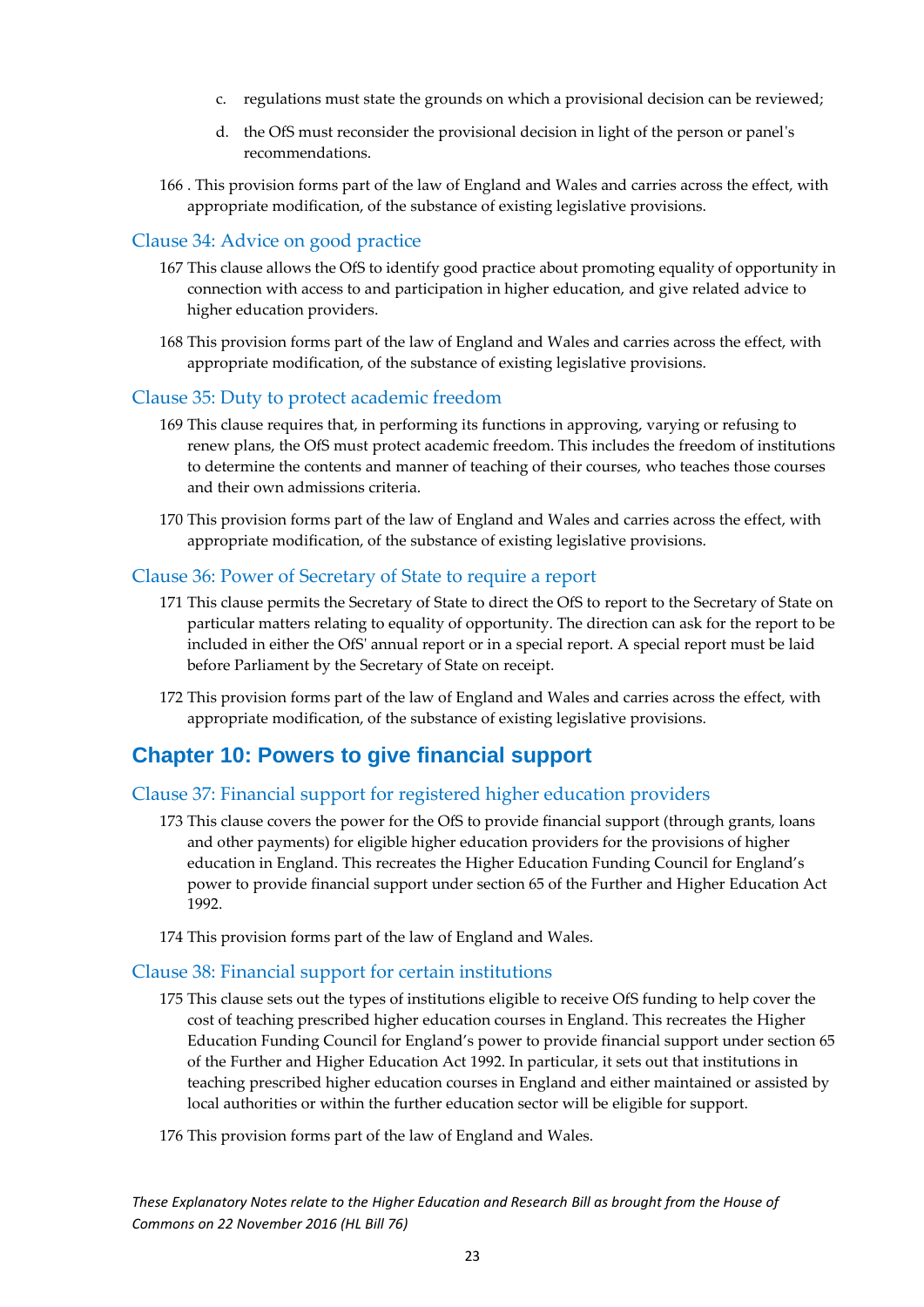### <span id="page-24-0"></span>Clause 39: Financial support: terms and conditions

- 177 The OfS should be able to provide financial assistance on such terms and conditions as it sees fit. This clause gives the OfS the ability to:
	- a. set terms and conditions when allocating funding;
	- b. require the repayment, in whole or in part, of funding if any of the terms and conditions subject to which the funds were paid are not complied with;
	- c. require the payment of interest on funds owed to the OfS, covering the period that it is owed.

178 This provision forms part of the law of England and Wales.

### <span id="page-24-1"></span>**Chapter 11: Powers to grant degrees etc**

### <span id="page-24-2"></span>Clause 40: Authorisation to grant degrees etc

- 179 This clause gives powers to the OfS to authorise, by order, registered providers of higher education to award degrees and other awards at foundation, taught and research levels. Registered further education providers may also be authorised to award foundation degrees subject to them providing the OfS with a progression statement setting out proposals ensuring foundation degree students have the opportunity to progress to more advanced study, and the OfS considering those proposals to be satisfactory and likely to be carried out. Registered further education providers can also apply for taught degree awarding powers under clause  $40(1)(a)$ .
- 180 Degree awarding powers may be of a specified nature (e.g. single subject degree awarding powers), they may be time-limited and they may restrict the provider's ability to grant awards to students who are not enrolled at the providers when they complete their courses of study.
- 181 This provision forms part of the law of England and Wales.

### <span id="page-24-3"></span>Clause 41: Supplementary powers with authorisation

- 182 This clause sets out supplementary powers which are, or may, be bestowed upon those with OfS authorisation. Authorisations may include: powers which enable providers to authorise other institutions to grant awards on their behalf. All authorisations enable providers to award joint awards; to revoke awards; to grant honorary degrees or degrees to members of staff.
- 183 This provision forms part of the law of England and Wales.

### <span id="page-24-4"></span>Clauses 42 and 43: Variation or revocation of section 40 authorisation and other

### authorisations to grant degrees etc

184 These clauses set out the OfS' powers to vary or revoke, by order, the authorisation to award degrees. Powers will apply to all higher education providers with degree awarding powers, however the degree awarding powers were obtained, whether granted indefinitely or on a renewable basis. The OfS can revoke degree awarding powers, including in circumstances where the providers are not, or are no longer registered. Any other pre-existing power to vary or revoke degree awarding powers of English higher education providers ceases to exist once clause 43 comes into force. The powers to vary degree awarding powers will be supported by criteria set out in government guidance.

185 This provision forms part of the law of England and Wales.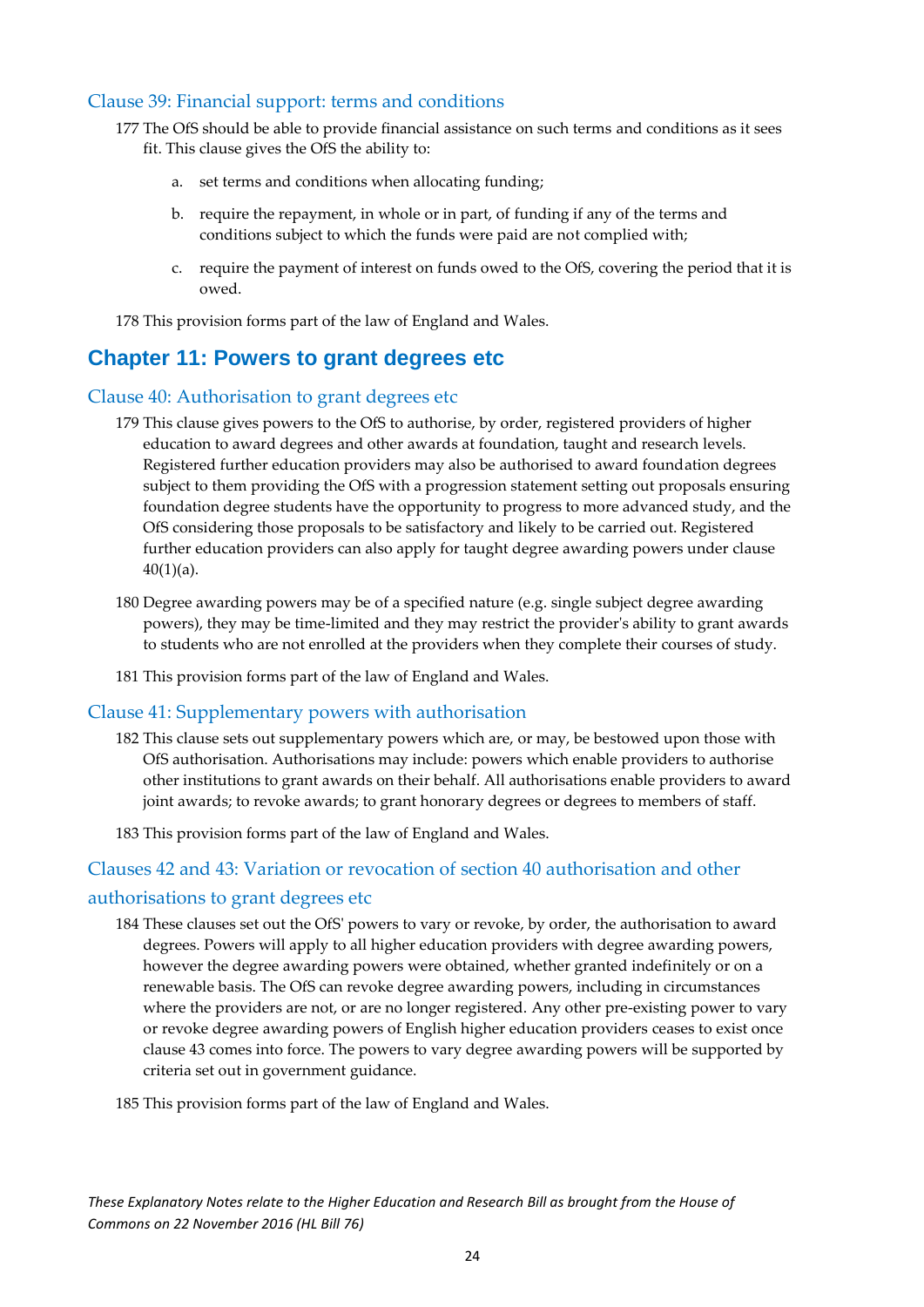### Clause 44: Variation or revocation of authorisation: procedure

- 186 This clause sets out the procedures for variation and revocation of degree awarding powers. The OfS must notify a holder of its intention to vary or revoke; specify its reasons; set out a specified process for representations; have regard to such representations; and notify the provider of its decision. If the decision is to vary or revoke a further order must be issued giving a date of coming into effect and the notice must contain information on rights of appeal.
- 187 This provision forms part of the law of England and Wales.

### <span id="page-25-0"></span>Clause 45: Appeals against variation or revocation of authorisation

- 188 This clause sets out a route for appeals against a decision by the OfS to vary or revoke degree awarding powers, to the first tier tribunal. This route of appeal is only available on the grounds that the decision was based on an error of fact, was wrong in law, or was unreasonable. It sets out the actions that may be taken by the tribunal following appeal.
- 189 This provision forms part of the law of England and Wales.

### <span id="page-25-1"></span>Clause 46: Validation by authorised providers

- 190 This clause enables the OfS to commission registered higher education providers with degree awarding powers so that they offer to validate other registered higher education providers' taught awards (including degrees) and foundation degrees. Validation, for the purposes of this clause, is where an institution with degree awarding powers grants awards to students at another provider, or authorises another provider to grant awards on its behalf. This clause does not bestow new degree awarding powers, or validating powers, on providers.
- 191 This provision forms part of the law of England and Wales.

### <span id="page-25-2"></span>Clause 47: Validation by the OfS

- 192 This clause sets out the power of the Secretary of State to authorise, by regulations, the OfS to enter into validation arrangements (for either `taught' awards or `foundation' degrees) with either all, or some, registered higher education providers. The regulations may require validation agreements to conform to prescribed terms and conditions; enable the OfS to authorise registered higher education providers to provide some or all validation arrangements on behalf of the OfS; enable the OfS to deprive a person of an award. The Secretary of State may only exercise this power after having regard to advice from the OfS.
- 193 This provision forms part of the law of England and Wales.

### Clause 48: Sections 40 to 47: consequential amendments

- 194 This clause sets out consequential amendments to Section 76 of the Further and Higher Education Act 1992 as a result of these provisions.
- 195 This provision forms part of the law of England and Wales.

### <span id="page-25-3"></span>Clauses 49 and 50: Unrecognised degrees

- 196 These clauses make amendments to sections 214 to 216, 217(2) and section 232 of the Education Reform Act 1988. The amendments do not represent a change of policy but enable the unrecognised degrees offence to apply awards granted in the course of business by providers (and the OfS) without the appropriate permission under the new system.
- 197 Clause 49 extends the definition of UK institution in s.214 (10) of the Education Reform Act 1988 to include, for the purpose of that section, the OfS and expands the definition of "recognised award" in section 214(2) of that Act so that it encompasses those awards which providers (and the OfS) are authorised to make either by virtue of an authorisation granted or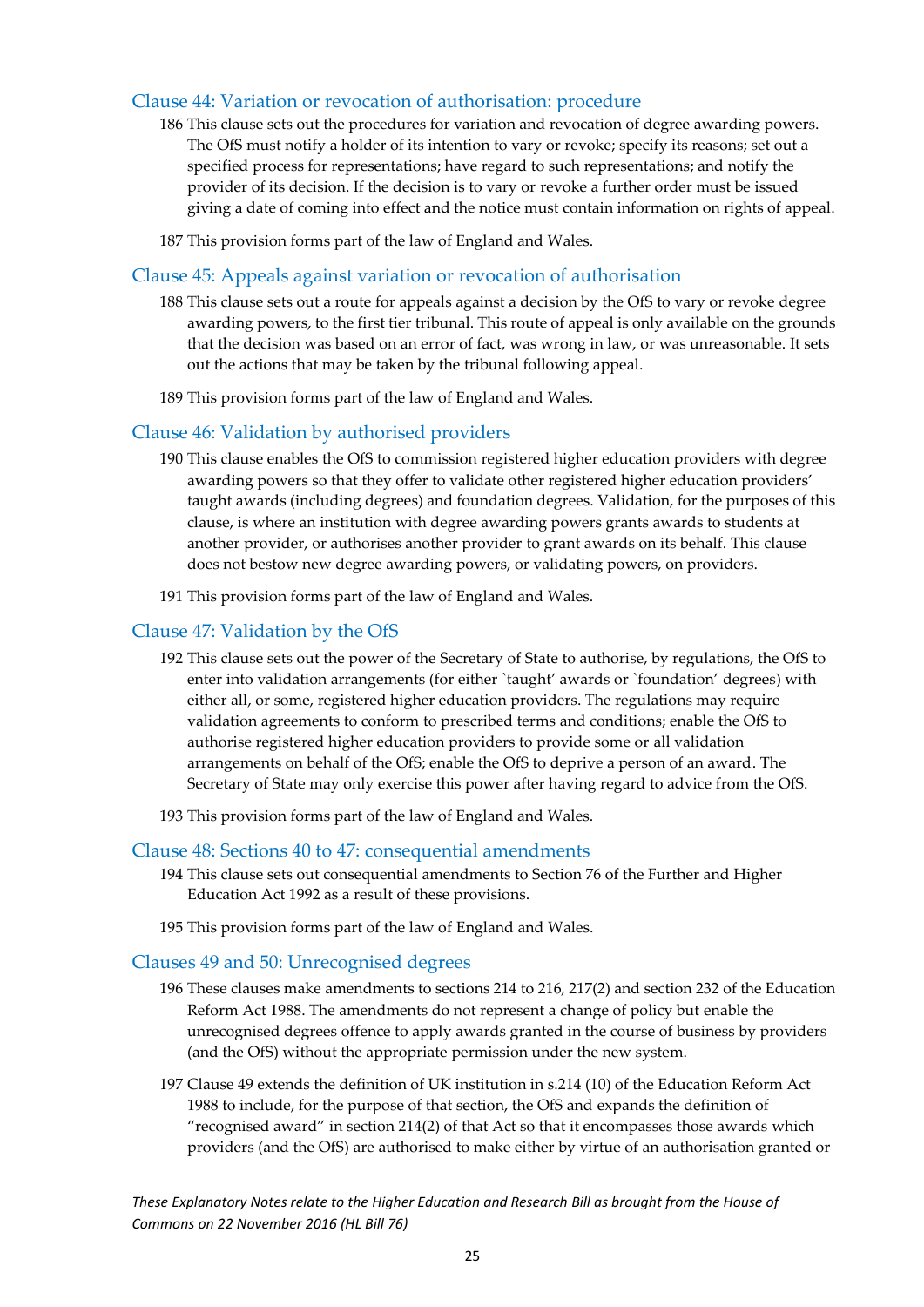varied by the OfS under clauses 40 and 43, or regulations made by the Secretary of State under clause 47(1). This clause transfers, to the OfS, the Secretary of State's power to make recognised awards orders under section  $214(2)(c)$  of the Education Reform Act 1988, and makes explicit the current devolution position.

- 198 Clause 50 provides for the transfer of the Secretary of State's powers to make recognised bodies orders (under section 216(1) of the Education Reform Act 1988 and duty to make listed bodies orders (under section 216(2) of the Education Reform Act 1988) to the OfS. It also amends – for bodies with degree awarding powers granted or varied under the Bill (which may include the OfS) - provisions on recognised and listed body orders. The effect is that, where an English body is included in a recognised body order, it will not be presumed able to grant any or all degrees if its powers have been granted or varied under the Bill; to obtain this information interested parties will need to refer to the order that gives or varies the body's powers to grant degrees (or, in the case of the OfS, the regulations made under clause 47). These orders and regulations will be statutory instruments and should be published accordingly. English bodies with validated degrees can, where their validating partner obtained degree awarding powers under the Bill, appear in the listed body order if their partner has the right authorisation to validate their degrees. Existing recognised body and listed body orders remain valid; the status of providers listed on those Orders would only be affected if the OfS were to subsequently vary or revoke the degree awarding powers of those providers.
- 199 Clause 50 also makes explicit the current devolution position, and the respective functions of the Welsh and Scottish ministers.
- 200 Subsections (11) to (13) amend section 232 of the Education Reform Act 1988 so that orders made by the OfS under sections 214 and 216 of that Act are like the orders which have been made by the Secretary of State under those sections - also statutory instruments which may make different provision for different cases or circumstances and may contain such incidental, supplemental or transitional provisions as the OfS thinks fit.
- 201 Subsection (14) states that previous orders made by the Secretary of State or the Welsh and Scottish Ministers under sections 214 and 216 of the Education Reform Act 1988 remain valid. Under subsection 15, orders made by the Secretary of State continue to have effect as though they were made by the OfS.
- 202 Subsection (16) is concerned with section 217(2) of the Education Reform Act 1988. It ensures that Her Majesty's power to direct that sections 214 to 216 of that Act extend to any of the Channel Islands may be exercised so as to extend to any of the Channel Islands any amendment made by clauses 49 and 50.
- 203 These provisions form part of the law of England, Wales and Scotland.

### <span id="page-26-0"></span>**Chapter 12: Powers in relation to "university" title**

### <span id="page-26-1"></span>Clause 51: Use of "university" in title of institution

- 204 This clause amends section 77 of the Further and Higher Education Act 1992 and transfers the responsibility for approving the use of 'university' title in a provider's name under this section from the Privy Council to the OfS. The OfS may only consent to an institution's use of university title if that institution is a registered higher education provider. Like the Privy Council at present, the OfS will have to have regard to the need to avoid names which are or may be confusing.
- 205 Existing provisions are retained for Wales, whereby the powers conferred by enactments or instruments to use UT remain exercisable, if required by those enactments or instruments, with the consent of the Privy Council.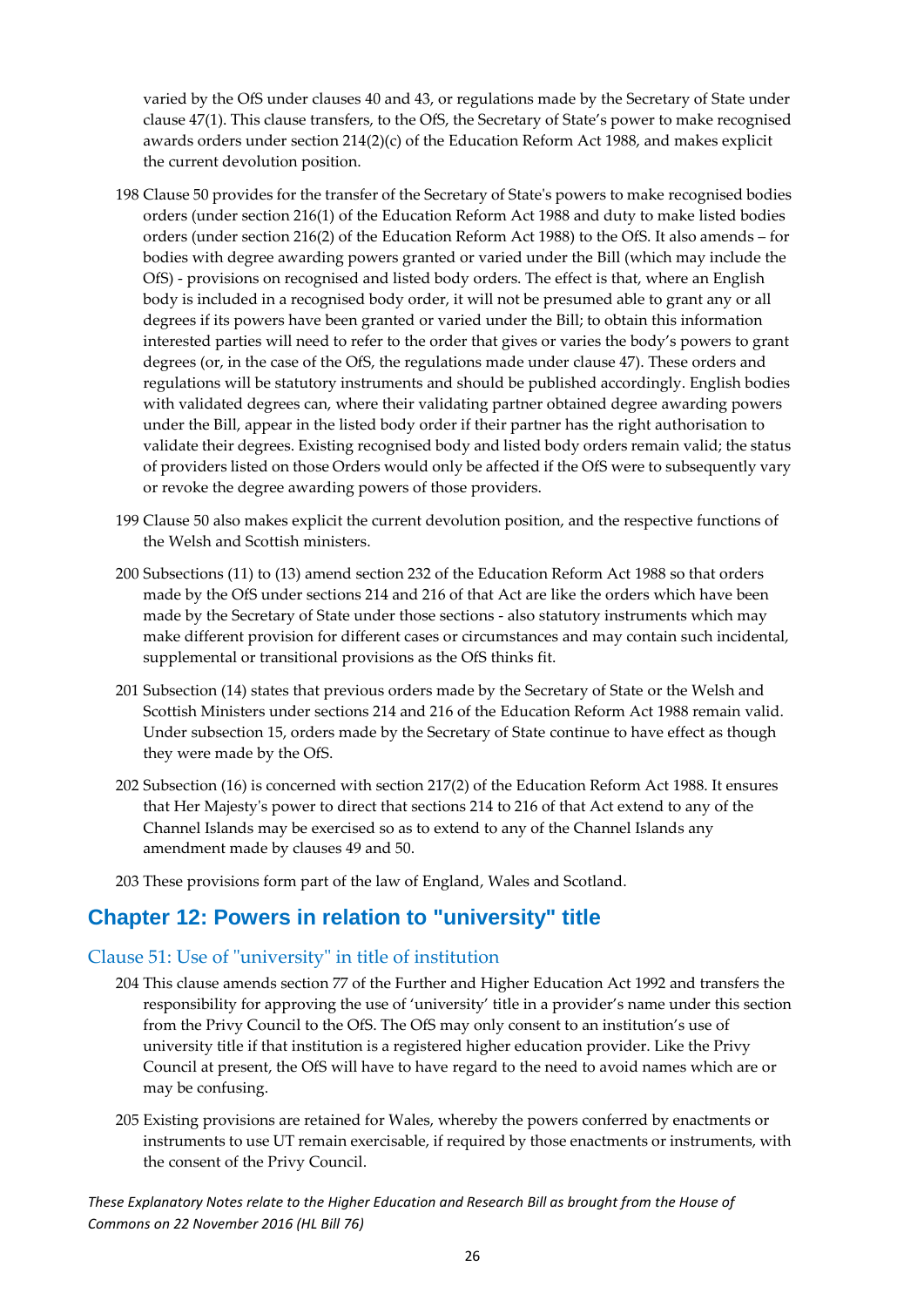- 206 A provider that has changed their name in this way would be treated as a university for all purposes unless they use the title "university college" or university "collegiate". This mirrors current arrangements.
- 207 Approval given by the Privy Council under this section prior to this clause coming into force would continue to be valid unless the OfS exercises its power to revoke the university title of any English institution under clause 53.
- 208 This provision forms part of the law of England and Wales.

### <span id="page-27-0"></span>Clause 52: Unauthorised use of "university" in title of institution etc

- 209 This clause ensures that existing provisions are retained for Wales.
- 210 For providers in England, section 39 of the Teaching and Higher Education Act 1998 is amended to set out that a registered provider in England cannot call themselves a university unless the inclusion of that word is authorised by or by virtue of an Act, a Royal Charter or the OfS.
- 211 The OfS can, under clause 52, authorise any English provider to use the name university if the use of the name university cannot be authorised by virtue of any other Act (except the Companies Act 2006) or Royal Charter. This means that the OfS would be able to approve "university" title for all types of providers including those alternative providers which currently obtain consent via the Companies Act 2006 route.
- 212 Any consent obtained from the OfS does not affect any requirement to obtain approval for the use of the word 'university' in a company or business name, under sections 55 or 1194 of the Companies Act 2006. This means that any provider that has obtained approval to use "university" title from the OfS, will still need to obtain the consent of the Secretary of State in order to register a company or Limited Liability Partnership, or for use of 'university' in a business name, if it is under an obligation to do so. We envisage that a non-objection letter to the use of the name will be provided by the OfS, not the Department for Business, Innovation and Skills, under regulations made pursuant to sections 55 and 1194(1) of the Companies Act 2006.
- 213 Like the Privy Council at present, the OfS would have to have regard to the need to avoid names which are or may be confusing.
- 214 Approval given by the Privy Council under this section prior to this clause coming into force would continue to be valid, unless the OfS exercises its power to revoke the university title of any English institution under clause 53.
- 215 This provision forms part of the law of the United Kingdom.

### <span id="page-27-1"></span>Clause 53: Revocation of authorisation to use "university" title

- 216 This clause provides for the OfS to have the power to revoke consent for an English institution to the use of the title of "university", by order, no matter how it was obtained, either through this act or previously.
- 217 In particular, the OfS can revoke consent if the provider in question is either not a registered provider, or is no longer a registered provider.
- 218 The OfS does not, however, have the power to revoke any consent obtained in relation to the use of the word "university" in a company, Limited Liability Partnership or business name, under the Companies Act 2006.
- 219 Any other power to vary or revoke university title (except under the Companies Act 2006) ceases to exist on the coming into force of this clause.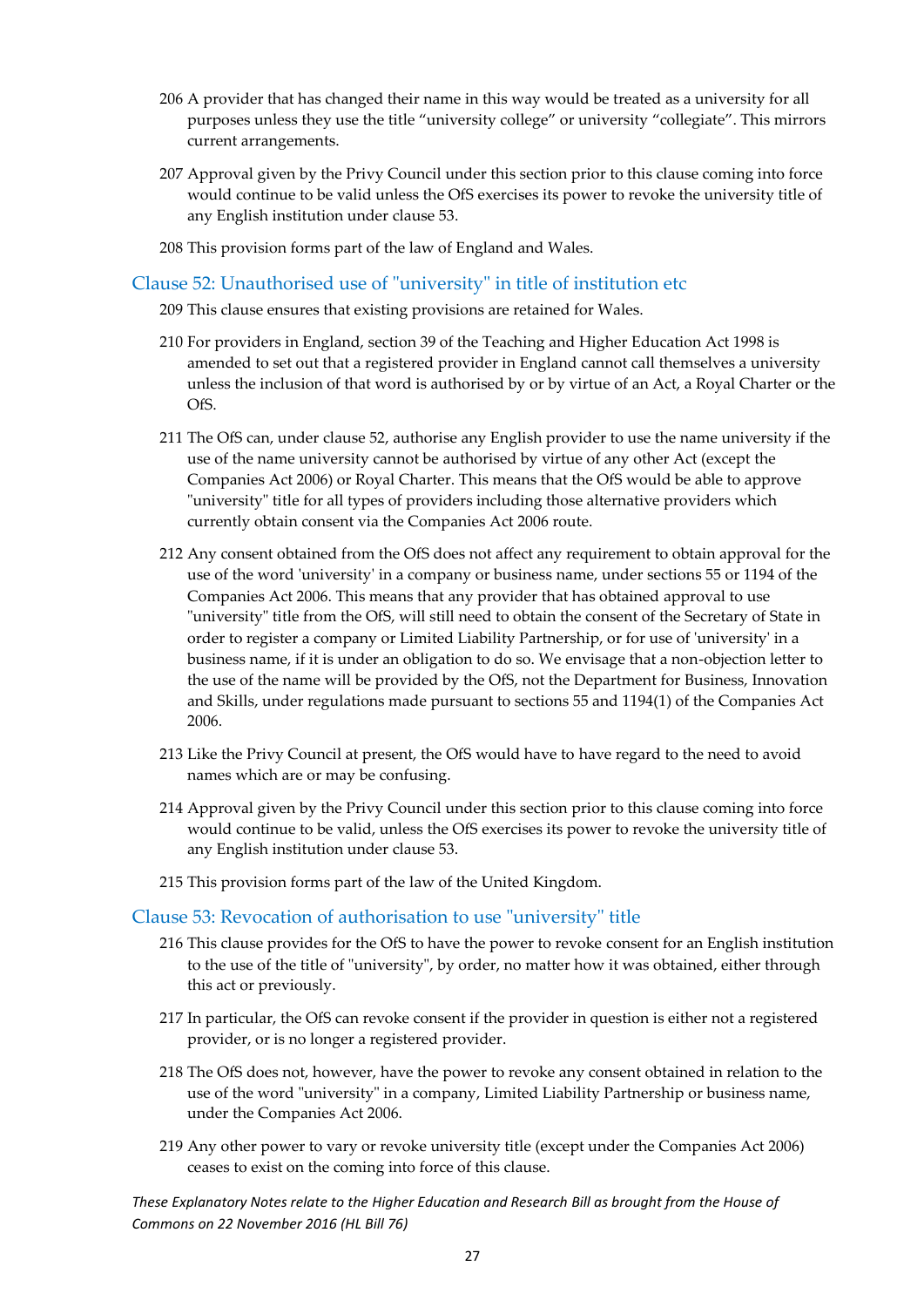220 This provision forms part of the law of England and Wales.

### <span id="page-28-0"></span>Clause 54: Revocation of authorisation: procedure

221 This clause is self-explanatory.

222 This provision forms part of the law of England and Wales.

### <span id="page-28-1"></span>Clause 55: Appeals against revocation of authorisation

- 223 This clause sets out a route for appeals against a decision by the OfS to revoke "university" title, to the first tier tribunal. This route of appeal is only available on the grounds that the decision was based on an error of fact, wrong in law, or was unreasonable.
- 224 This provision forms part of the law of England and Wales.

### <span id="page-28-2"></span>**Chapter 13: Powers of entry and search**

### <span id="page-28-3"></span>Clause 56: Entering and searching premises with a warrant

- 225 This clause and schedule 5 enable the OfS or the Secretary of State to apply to a justice of the peace for a warrant to allow authorised persons to enter and search certain registered higher education providers' premises.
- 226 Premises of institutions which act on behalf of such providers to deliver higher education courses, for example, as part of a sub-contracting arrangement, are also within scope of the powers.
- 227 A warrant can only be granted if a justice of the peace is satisfied that the requirements in paragraph (3) of schedule 5 are met.
- 228 If a warrant is granted, it may allow an authorised person to enter and search premises and seize and retain items to determine whether there has been a breach of a relevant condition to which the provider is subject. There is an exception for excluded items such as those subject to legal privilege.
- 229 The warrant may permit or require a constable to accompany an authorised person and that constable may use reasonable force if necessary.
- 230 It is an offence to intentionally obstruct a person exercising the powers conferred by warrant, or to fail to comply with a reasonably imposed requirement, without reasonable excuse. Provision is made regarding protection from self-incrimination.
- 231 This provision forms part of the law of England and Wales.

### <span id="page-28-4"></span>**Chapter 14: Information powers**

### <span id="page-28-5"></span>Clause 57: Power to require information from unregistered providers

- 232 This clause sets out the powers that the OfS has in relation to gathering information from unregistered higher education providers.
- 233 Subsection (1) provides the OfS with the power to issue notices to unregistered providers requiring them to provide information to the OfS in order for it to perform its functions.
- 234 Subsection (2) provides for information requested by the OfS under subsection (1) to be provided to it in a timeframe and form that it specifies in its request to the unregistered higher education provider.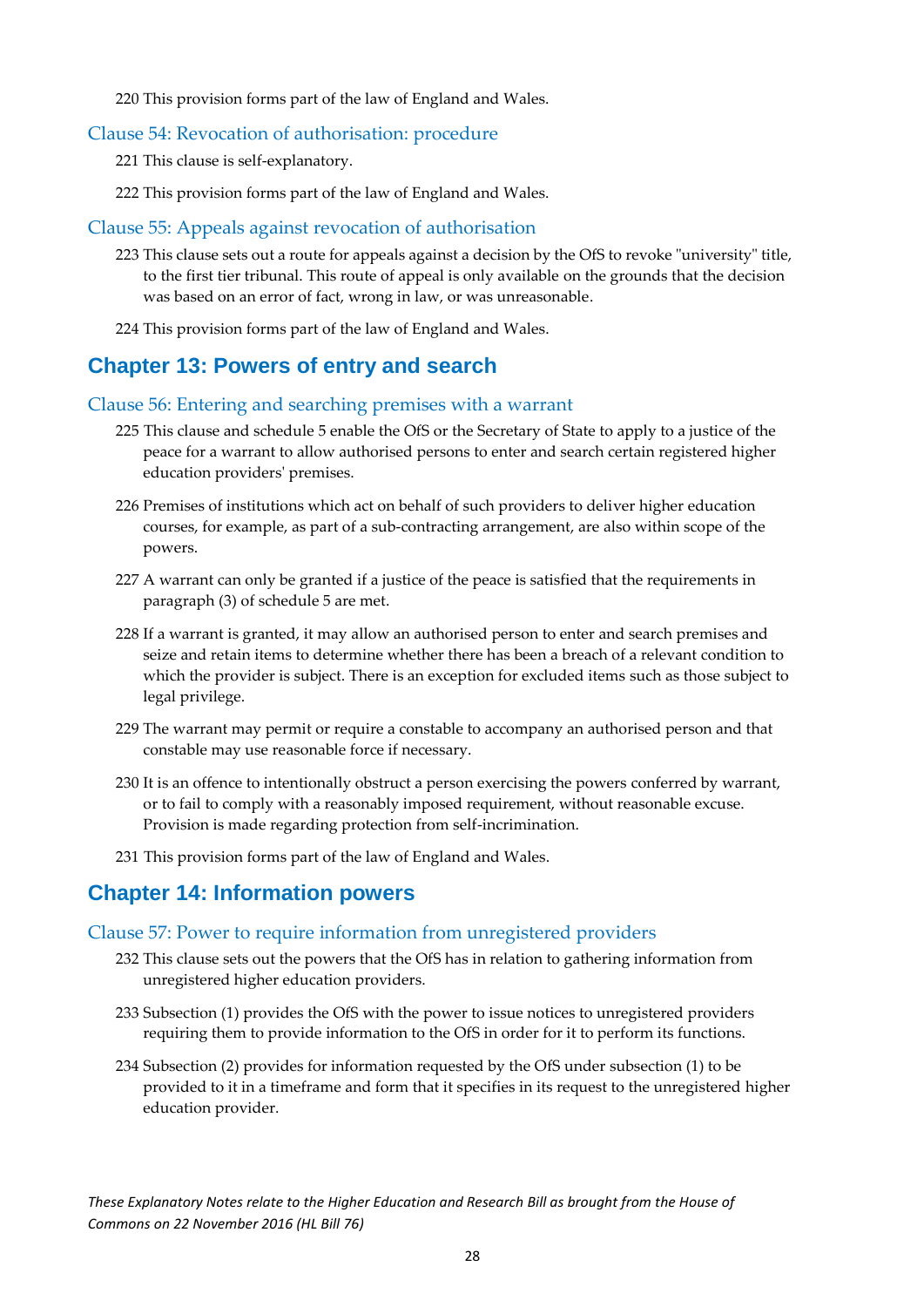- 235 Subsection (3) allows for the OfS to enforce its request for information and to undertake civil proceedings against any unregistered provider that fails to provide the information requested and fails to satisfy the OfS that it is unable to provide the information.
- 236 Subsection (4) defines an unregistered higher education provider as one that is not a registered higher education provider.
- 237 This provision forms part of the law of England and Wales.

### <span id="page-29-0"></span>Clause 58: Cooperation and information sharing by OfS

- 238 This clause enables the OfS to share information with other bodies, including the Privy Council, so that it can carry out its functions. This is necessary as the Privy Council will retain oversight over some providers, such as those incorporated by charter or those having their governance amendment arrangements set out in private act.
- 239 The OfS may also cooperate and share information with other bodies if it helps the efficient performance of those bodies' functions. Those other bodies and functions will be set out in regulations.
- 240 Any data sharing must be in accordance with the Data Protection Act 1998.
- 241 This provision forms part of the law of England and Wales.

### <span id="page-29-1"></span>**Chapter 15: Publication of information**

### <span id="page-29-2"></span>Clause 59: Duty to publish English higher education information

- 242 This clause sets out the requirements relating to the publication of information relating to higher education provision in England, including which body should be responsible, the frequency of provision of information and the type of information that should be deemed relevant for publication.
- 243 Subsections (1) and (2) require that the responsible body which may be designated by the Secretary of State - should itself publish, or arrange for another body to publish, information about the provision of higher education in England. The information that is published should be considered relevant and appropriate by the OFS.
- 244 Subsection (3) sets out requirements relating to the timing of the information referred to in subsection (1). It requires that the information be published at least once a year and at times that are deemed as appropriate by the OfS.
- 245 Subsection (4) requires that the information be published in a form and in a way that is deemed as appropriate by the OfS.
- 246 Subsection (5) requires that, in deciding what type of information it should collect and the method and timing for publishing it, the OfS should consider what would be helpful to English higher education providers, students currently undertaking higher education courses in England, and people who are prospective students and who are thinking about undertaking a higher education course in England.
- 247 Subsection (6) requires that the OfS should periodically consult a range of organisations and relevant people about the type of information being collected on higher education provision in England and the method and timing associated with its collection and publication. It requires OfS to consult a broad range of English higher education providers that it believes are representative of students undertaking courses at English higher education providers, a range of employers of graduates and any other people or organisations that the OfS considers appropriate.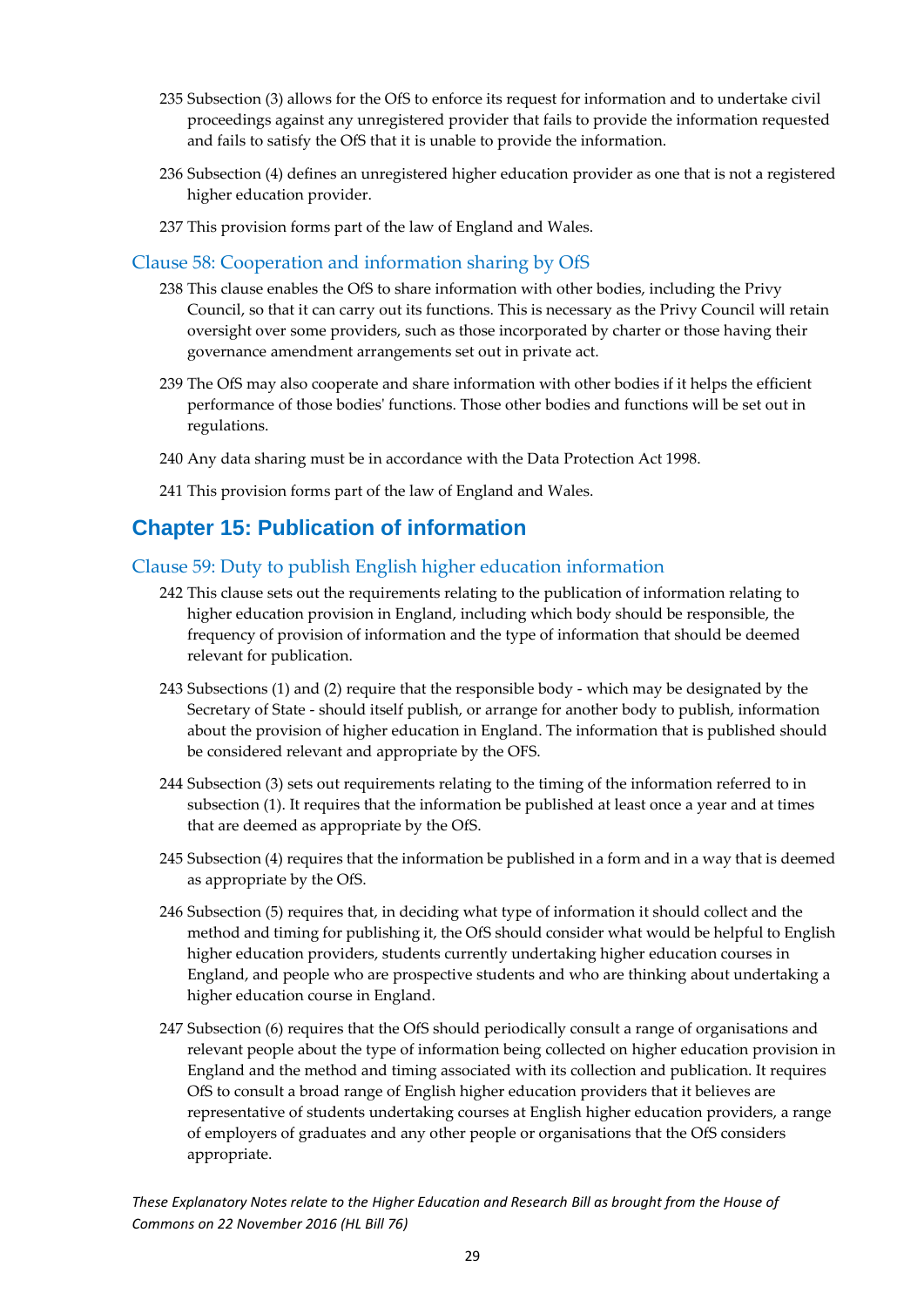- 248 Subsections (7) and (8) require the responsible body to co-operate with other persons or bodies that collect similar information. They must all consider replacing burdens on higher education providers relating to the collection of information. This latter requirement applies to the OfS (be they the responsible body or not) when carrying out its functions under this section.
- 249 Subsection (9) sets out that any functions that are defined in this section of the Bill do not affect any of the functions of the OfS that relate to information.
- 250 This provision forms part of the law of England and Wales.

### <span id="page-30-0"></span>Clause 60: Designated body

- 251 This clause describes the role and function of a body that is designated to provide the publication function set out in clause 59, subsection (1).
- 252 Subsection (2) sets out that schedule 6, part 1 provides information on OfS designating a body in regard to clause 60. It also sets out that schedule 6, part 2 provides further information about how the designated body will be overseen by OfS.
- 253 Subsection (3) provides that the OfS must consider the views of any designated publication body in relation to that body's functions.
- 254 Subsections (4) and (5) require the designated body to provide any information requested of it from the OfS, UKRI and the Secretary of State.
- 255 Subsections (6) and (7) provide that the OfS, UKRI and the Secretary of State may require information by a time and in a form and manner from a designated body that relates to the performance of their functions.
- 256 Subsection (8) enables the OfS, UKRI or the Secretary of State to enforce its request for information by way of civil proceedings against a designated body that fails to provide the information requested and fails to satisfy the person requesting the information that it is unable to provide the information.
- 257 This provision forms part of the law of England and Wales.

### <span id="page-30-1"></span>Clause 61: Power of designated body to charge fees

258 This clause sets out the powers that a body designated under schedule 6 has to charge fees.

- 259 Subsection (1) sets out that the body designated by the Secretary of State for the purpose publishing information on English higher education provision under clause 59 is able to charge an annual fee to registered higher education providers. The fee can be charged in respect of the costs the body incurs in performing the duties that it undertakes in publishing information on higher education provision and any other duties it has under clause 59.
- 260 Subsection (3) requires that the total fees charged by the designated body should not be greater than the overall costs that it incurs for performing its duties. However, the annual fee charged to an individual institution may include an element of costs incurred by the body in performing its designated functions which does not relate to the costs incurred in respect of that institution (subsection (2)).
- 261 Subsection (4) requires the designated body to publish a statement on the amount of the fees that it charges in relation to subsection (1) and that this should include an explanation of how those fees have been calculated. Revised statements should be published when the fee amount changes or where the calculation on which the fee amounts are based changes.
- 262 This provision forms part of the law of England and Wales.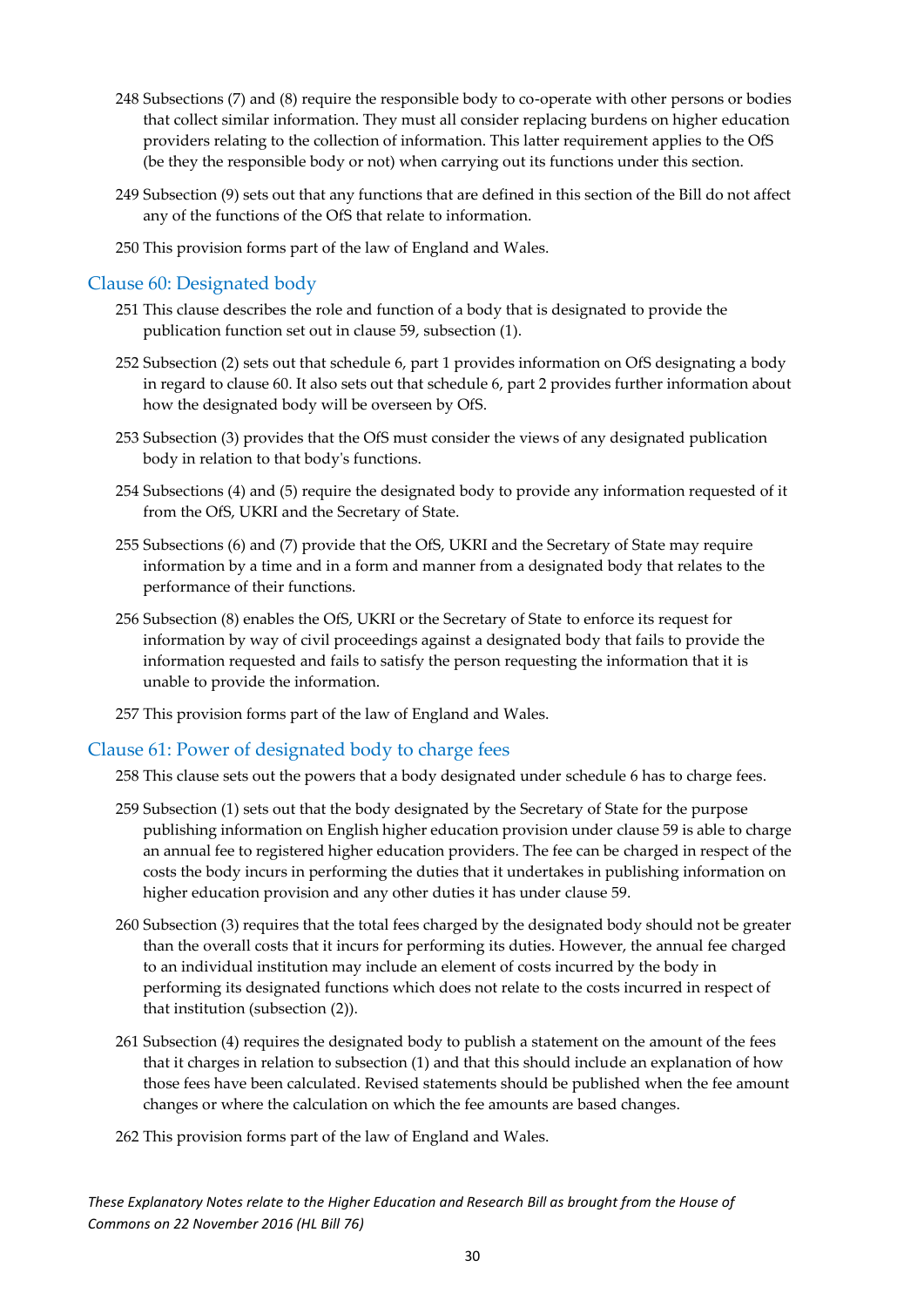### <span id="page-31-0"></span>**Chapter 16: Financial sustainability**

### <span id="page-31-1"></span>Clause 62: Duty to monitor and report on financial sustainability

- 263 This clause gives the OfS a duty to monitor and report on the financial sustainability of registered higher education providers.
- 264 Subsection (1) sets out the duty to monitor and which providers it applies to. The duty applies to those registered providers who receive any grant, loan or other funding from the OfS under its funding powers in Clauses 37 and 38, or are eligible to receive such funding, even if they do not receive it. It also applies to registered providers that are designated for student support under section 22 of the Teaching and Higher Education Act 1998 and therefore may receive funding from tuition fee loans.
- 265 Subsection (2) provides for a duty upon the OfS to include in its annual report to the Secretary of State a financial sustainability summary.
- 266 Subsections (3) and (4) set out what a financial sustainability summary is. It is a summary of the OfS's conclusions on relevant patterns, trends and any other matters that the OfS has identified in performing its monitoring duty under subsection (1) and thinks it appropriate to bring to the attention of the Secretary of State. The patterns, trends and other matters can relate to some or all of the providers monitored.
- 267 Finally, subsection (5) makes clear that the annual report referred to in subsection (2) is the same annual report stipulated in Schedule 1, paragraph (13), and that the definition of financial year used is the same as is used in that Schedule.
- 268 This provision forms part of the law of England and Wales.

### <span id="page-31-2"></span>**Chapter 17: Efficiency studies etc**

### <span id="page-31-3"></span>Clause 63: Studies for improving economy, efficiency and effectiveness

- 269 This clause replicates a power currently held by the Higher Education Funding Council for England. It also makes arrangements to ensure that those carrying out an efficiency study will have access to the information they need.
- 270 This provision forms part of the law of England and Wales.

### <span id="page-31-4"></span>**Chapter 18: Funding of the OfS**

### <span id="page-31-5"></span>Clause 64: Registration fees

- 271 This clause enables the OfS to charge higher education institutions a separate fee for initial and ongoing registration. Any fee charged must be in accordance with regulations made by the Secretary of State (subsection (1)).
- 272 Under subsection (2) the regulations may prescribe the fee, and (amongst other things) make provision about different fees for different institutions,, when fees are to be paid, how they can be recovered, late payment penalties and associated appeals, interest for late payment and the waiving or refunding of fees. Fees regulations may be made only with the consent of the Treasury (subsection (4)).
- 273 Fees set under the regulations may recover costs incurred by the OfS in performing any of its functions and are not limited to the costs of maintaining the register. Such fees may include elements of cost that do not relate to the costs incurred by the particular institution paying the fee (subsection (3)).
- 274 This provision forms part of the law of England and Wales.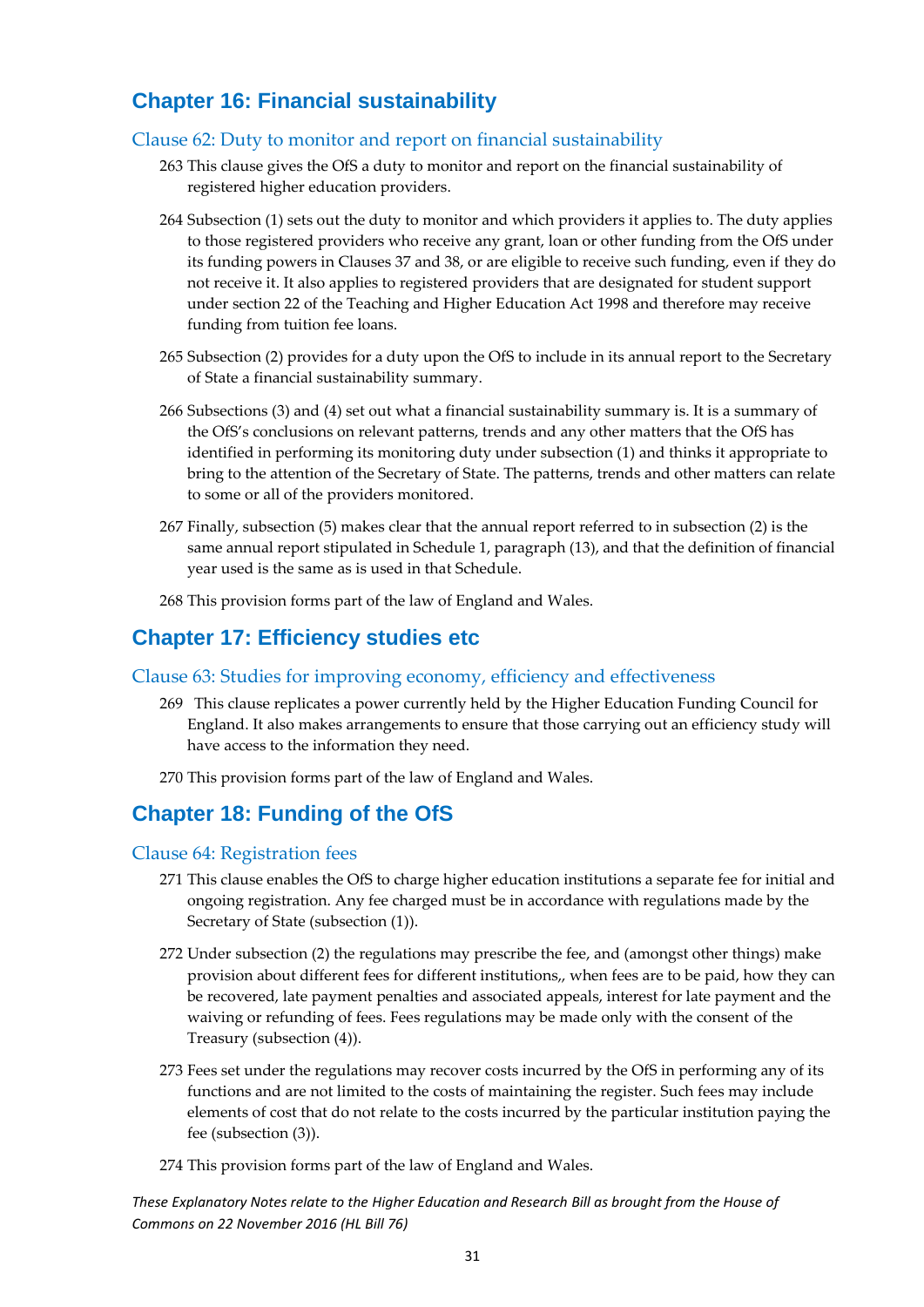### <span id="page-32-0"></span>Clause 65: Other fees

- 275 This clause provides a power for the OfS to charge a specific fee, separate from the annual registration fee, for any activity or service arising in the performance of any of its functions (subsection (1)).
- 276 Fees can be charged only in accordance with regulations made by the Secretary of State, subject to the consent of HM Treasury (subsection (5)). Regulations may make provision about a range of matters, including who must pay, how much, when, the consequences of not paying, late payment penalties and associated appeals, the charging of interest and the waiving and refunding of fees.
- 277 A fee charged to an institution for an activity or service under this clause may be calculated on the basis of costs for that same activity or service incurred by other institutions (subsection (3)). Any costs incurred in the performance of its functions which the OfS recovers under its registration fee under clause 64 cannot then be recovered by a fee charged under this clause (subsection (4)).
- 278 This provision forms part of the law of England and Wales.

### <span id="page-32-1"></span>Clause 66: Retention of fee related income

279 This clause provides that the OfS can retain its income from registration fees, other fees, and recovery of costs, only if the Secretary of State directs that it can, and with the consent of HM Treasury. Income from imposing penalties and interest charged for late payment cannot be retained by the OfS in any circumstances and must be paid to the Secretary of State.

### <span id="page-32-2"></span>Clause 67: Costs recovery

- 280 This clause sets out the measures that the OfS is able to take in recovering costs related to the imposition of sanctions on providers.
- 281 Subsection (1) allows the OfS to require a provider that has been sanctioned by it to pay the costs borne by the OfS in imposing the sanction up to the point at which the sanction is imposed on the provider.
- 282 Subsection (2) sets out the types of sanction which could be included under subsection (1). These are monetary penalties, temporarily suspending the registration of a higher education provider, and removing the provider completely from the register of higher education providers.
- 283 Subsection (3) sets out the types of costs that can be included in the definition of costs incurred by the OfS. These include investigation costs, administration costs and the cost of obtaining expert advice.
- 284 Subsection (4) sets out what is meant by the date of notification of the imposition of the sanction on the provider and refers to the types of sanction that are included in the definition.
- 285 Subsection (5) sets out that schedule 7 of the Bill provides further information about the procedure relating to the requirement to pay costs, rights of appeal, how the costs are recovered including any interest owed, and the destination of the income.
- 286 This provision forms part of the law of England and Wales.

### <span id="page-32-3"></span>Clause 68: Grants from the Secretary of State

287 Government currently makes grants to the Higher Education Funding Council for England. To protect institutional autonomy and academic freedom, legislation places restrictions on the conditions Government can attach to those grants. This clause gives ministers the power to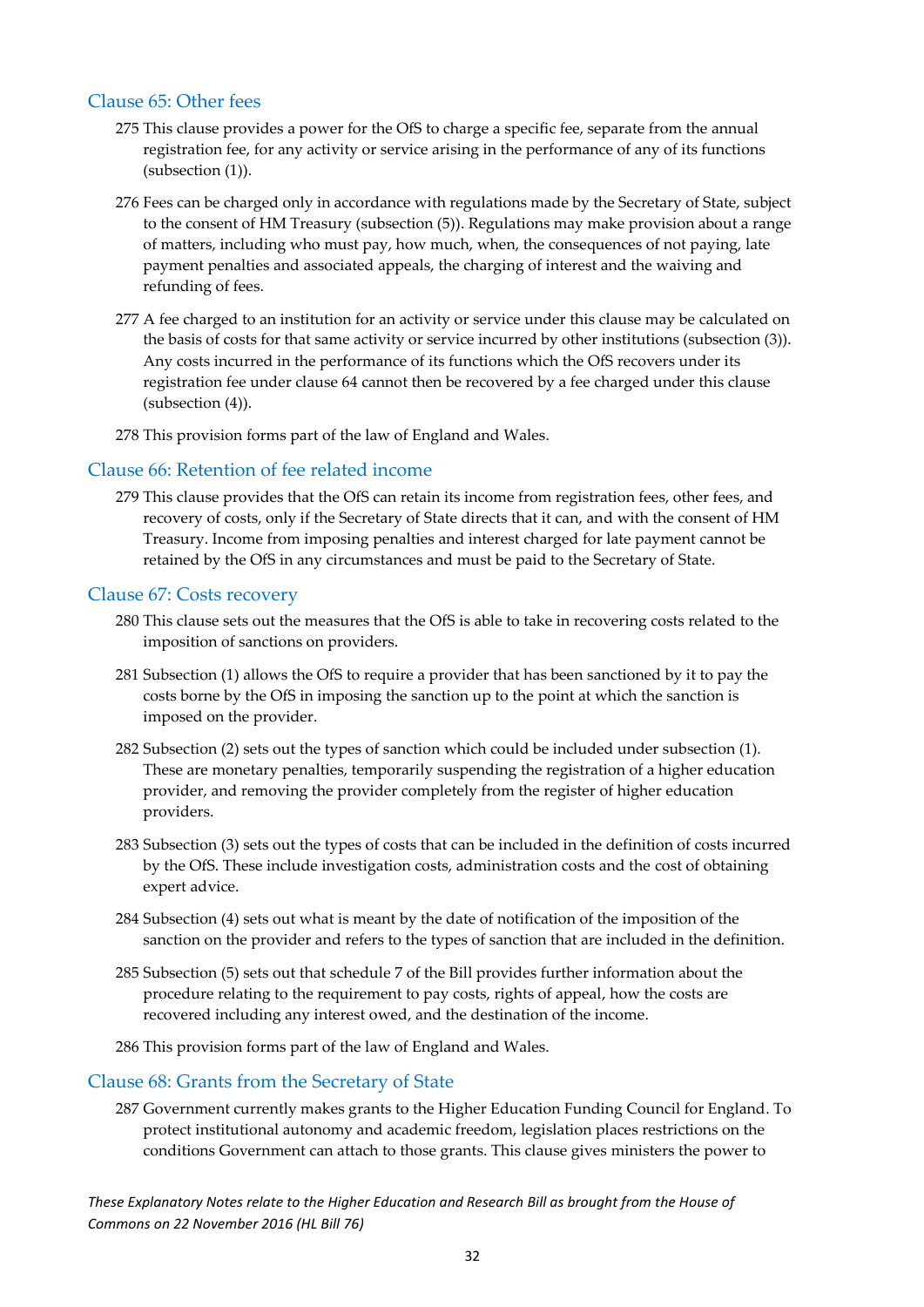make grants to the OfS. It places limits on the conditions ministers can place on those grants, replicating current arrangements.

- 288 Subsection (1) empowers the Secretary of State to make grants to the OfS and allows them to attach conditions to those grants.
- 289 Subsection (2) allows ministers to set conditions of grant in relation to particular courses of study (for example, courses which cost a lot to teach or are vulnerable for some other reason).
- 290 Subsection (3) requires ministers to protect academic freedom and institutional autonomy when making conditions of grant. Subsections (a) and (b) highlight providers' freedom to teach and admit, as students, as they see fit.
- 291 Subsection (4) lists particular things which cannot feature in ministers' conditions of grant. They include the content of a course and how it is taught and supervised, who providers employ as academics or admit as students. This replicates the protections in existing legislation in this area.
- 292 Subsection (5) provides that, where terms and conditions refer to particular courses of study, they cannot require the OfS to perform any function in such a way that would require providers to offer particular courses, or prohibit them from offering particular courses.
- 293 Subsection (6) prevents ministers from setting conditions of grant which promise to reward providers if they take a particular course of action in the future. It also prevents ministers from setting conditions of grant which apply to a particular, named, provider.
- 294 Subsection (7) allows ministers to take back grant, where a condition of grant is not met. It also allows them to charge interest on that money.
- 295 Ministers will primarily use this clause to require the OfS to take action against any providers which charge students higher-than-permitted fees.
- 296 This provision forms part of the law of England and Wales.

### <span id="page-33-0"></span>**Chapter 19: Regulatory framework**

### <span id="page-33-1"></span>Clause 69: Regulatory framework

- 297 This clause sets out that a duty that the OfS must publish a regulatory framework, from time to time, which will set out the minimum baseline conditions on quality, information and student protection that providers must meet in order to be included in the OfS' register.
- 298 The regulatory framework will also set out conditions on fee caps, access, financial sustainability, management and governance that providers must meet if their students are accessing student support, and / or if providers are accessing direct Government grant funding.
- 299 The framework will also set out how the OfS will monitor providers' compliance with the conditions of the single regulatory framework, how it will operate a risk-based approach to regulation and how it will protect the interest of students and taxpayers by using compliance powers.
- 300 The OfS must consult with bodies representing the interests of higher education providers and students before it publishes its regulatory framework.
- 301 This provision forms part of the law of England and Wales.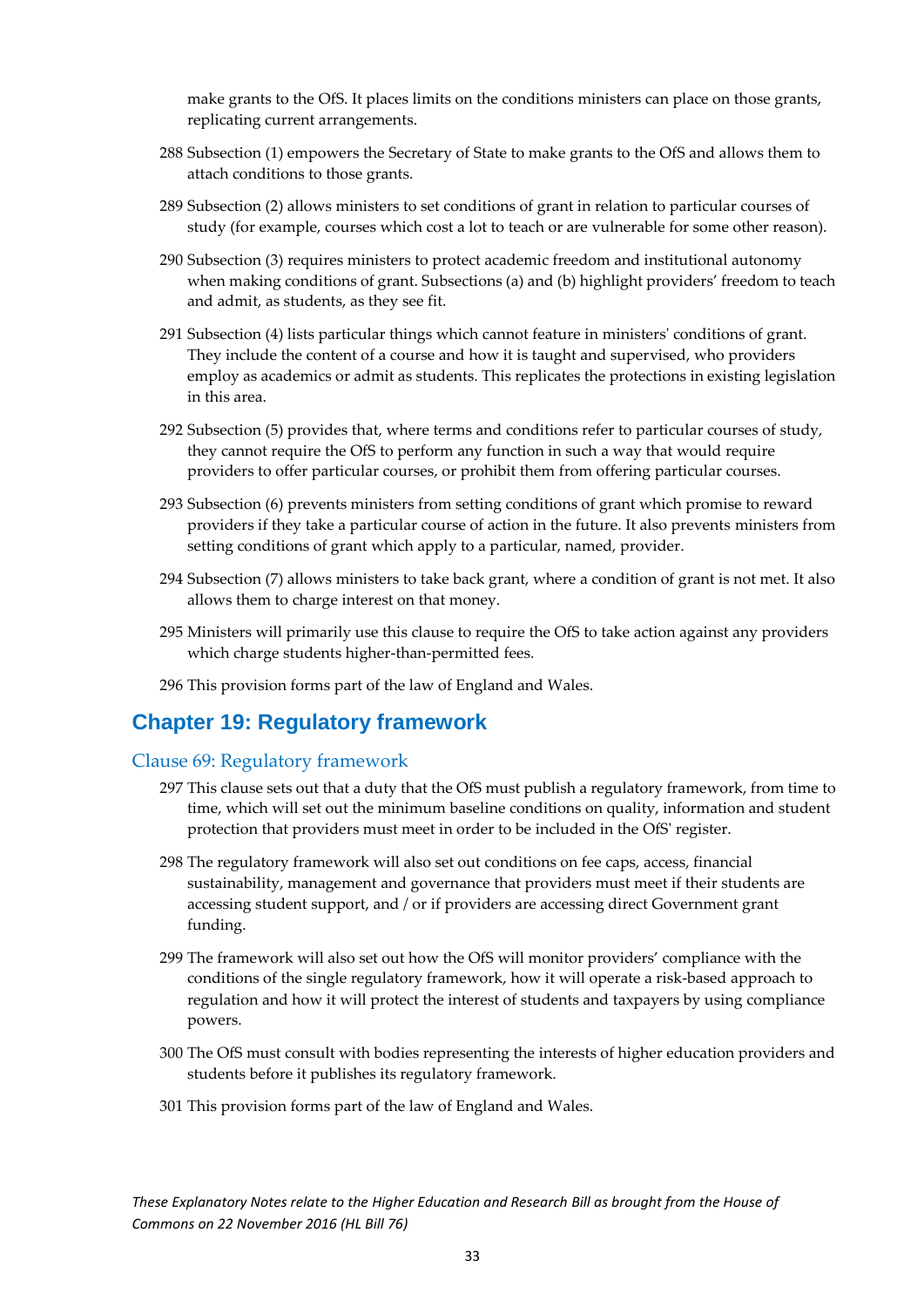### <span id="page-34-0"></span>**Chapter 20: Supplementary functions**

### <span id="page-34-1"></span>Clause 70: Secretary of State's power to confer supplementary functions

- 302 The OfS will be the principal regulator of higher education in England. It will work closely with all higher education providers and is likely to represent the most effective and best value way of delivering any new functions relating to higher education which new legislation may place on the Secretary of State. This clause provides the powers for the OfS to carry out such new functions.
- 303 Various pieces of legislation which are not directly concerned with higher education place duties relating to higher education providers on the Secretary of State. Central government will often lack the direct capability to deliver these functions so ministers typically delegate the delivery of the functions to operational partner bodies.
- 304 Subsection (1) gives the Secretary of State the power to delegate functions to the OfS.
- 305 Subsection (2) limits the type of functions the Secretary of State can delegate to the OfS. It means the Secretary of State can only ask the OfS to perform functions relating to higher education.
- 306 This provision forms part of the law of England and Wales.

### <span id="page-34-2"></span>**Chapter 21: Directions**

### <span id="page-34-3"></span>Clause 71: Secretary of State's power to give directions

- 307 Government currently issues guidance to the Higher Education Funding Council for England on the priorities it wants to pursue. It has the power (which it has never used) to direct the Higher Education Funding Council for England to take specific action against a named institution, where there is financial mismanagement at that institution. This latter direction must be approved by Parliament before it is issued. This clause reproduces these arrangements for the OfS.
- 308 Subsection (1) gives ministers the power to direct the OfS. It allows ministers to issue general direction to the OfS about how it should act. Government will use this power to issue an annual grant letter to OfS, just as it does for the Higher Education Funding Council for England.
- 309 Subsection (3) allows directions to refer to particular courses of study subject to the limits set out in subsection (3) and (4). Subsection (4) provides that, where directions refer to particular courses of study, they cannot direct the OfS to perform any function in such a way that would require providers to offer particular courses, or prohibit them from offering particular courses.
- 310 Subsection (5) allows ministers to direct the OfS to take specific action against a named provider.
- 311 The remaining subsections of this clause place limits on ministers' powers to direct action against named providers. Ministers can only use this power where there is financial mismanagement at that provider, following consultation with the OfS and the provider and with the approval of Parliament. The first of these restrictions means government can only act to safeguard public money; it cannot act to infringe academic freedom. The second two restrictions aim to protect institutional autonomy, giving the provider the opportunity to make its case.
- 312 This provision forms part of the law of England and Wales.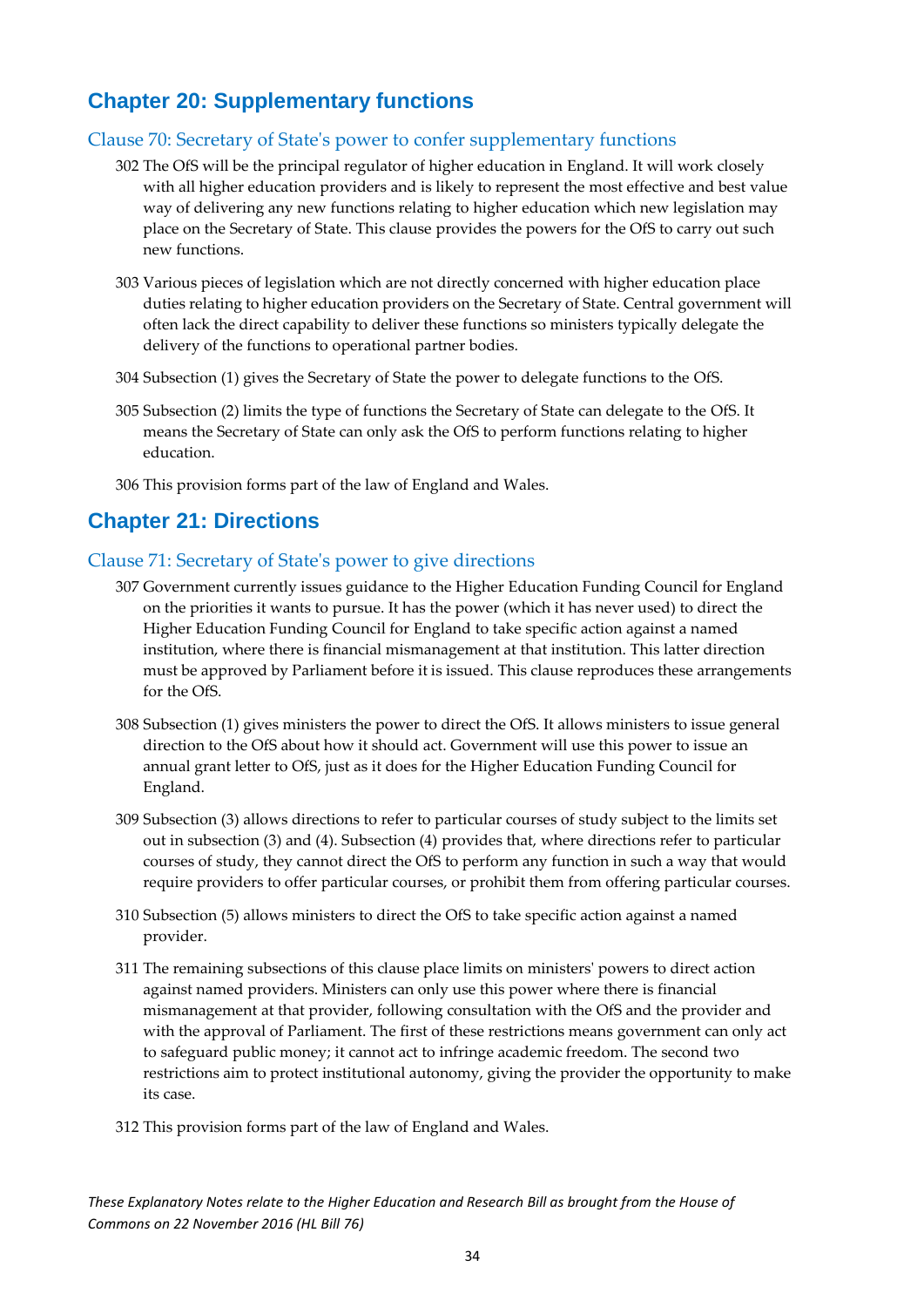## <span id="page-35-0"></span>**Chapter 22: Powers of Secretary of State to obtain information or advice**

### <span id="page-35-1"></span>Clause 72: Power to require information or advice from the OfS

- 313 This clause gives the Secretary of State a power to require information and advice from the OfS to help inform policy decisions and other functions. The Secretary of State currently has the power to require information and advice from the Higher Education Funding Council for England. This provision requires the OfS to provide any information and advice that the Secretary of State requests. This could also relate to information that will aid the Secretary in decision making with respect to the matters described in clause 97(2).
- 314 This provision forms part of the law of England and Wales.

### <span id="page-35-2"></span>Clause 73: Power to require application-to-acceptance data

- 315 This clause enables the Secretary of State to require information on applicants from organisations who offer a shared and centralised admissions service for higher education providers based in England for the purpose of research.
- 316 Subsection (3) sets out the type of information the Secretary of State can require from bodies identified under subsection (2). This includes different types of application and offer data.
- 317 Subsection (4) sets out the research purpose for which the information can be used. This will include research into choices available to applicants seeking to enter higher education; research into equality of opportunity and other topics approved by the Secretary of State.
- 318 Subsection (5) explains that the Secretary of State can request this information, by notice, for a certain time and in a certain form. Subsection (6) allows for the Secretary of State to enforce its request for information and to undertake civil proceedings for an injunction against a body that fails to provide the information requested of it.
- 319 Subsection (7) explains what is meant be "equality of opportunity".
- 320 Subsection (8) refers to clause 72 which sets out how the information acquired can be used.
- 321 This provision forms part of the law of the United Kingdom.

### <span id="page-35-3"></span>Clause 74: Use of application-to-acceptance data for research purposes

- 322 This clause allows the Secretary of State to use the information acquired through clause 71 to undertake research in a qualifying subject and share the information acquired with only those researchers or bodies approved by him or her for a qualifying research purpose.
- 323 Subsection (2) provides that a good product of research, such as a report, can only be published if:
	- a. a purpose is to provide statistical information;
	- b. no individual identities are disclosed; and
	- c. the product does not include information that may be considered commercially sensitive.
- 324 Subsection (3) explains what is meant by an approved person, which includes bodies and individuals approved by the Secretary of State or by an approved body.
- 325 Subsection (4) explains that an approved body may provide information acquired through clause 73 to an approved researcher, but an approved researcher may not provide that information to another approved researcher or approved body.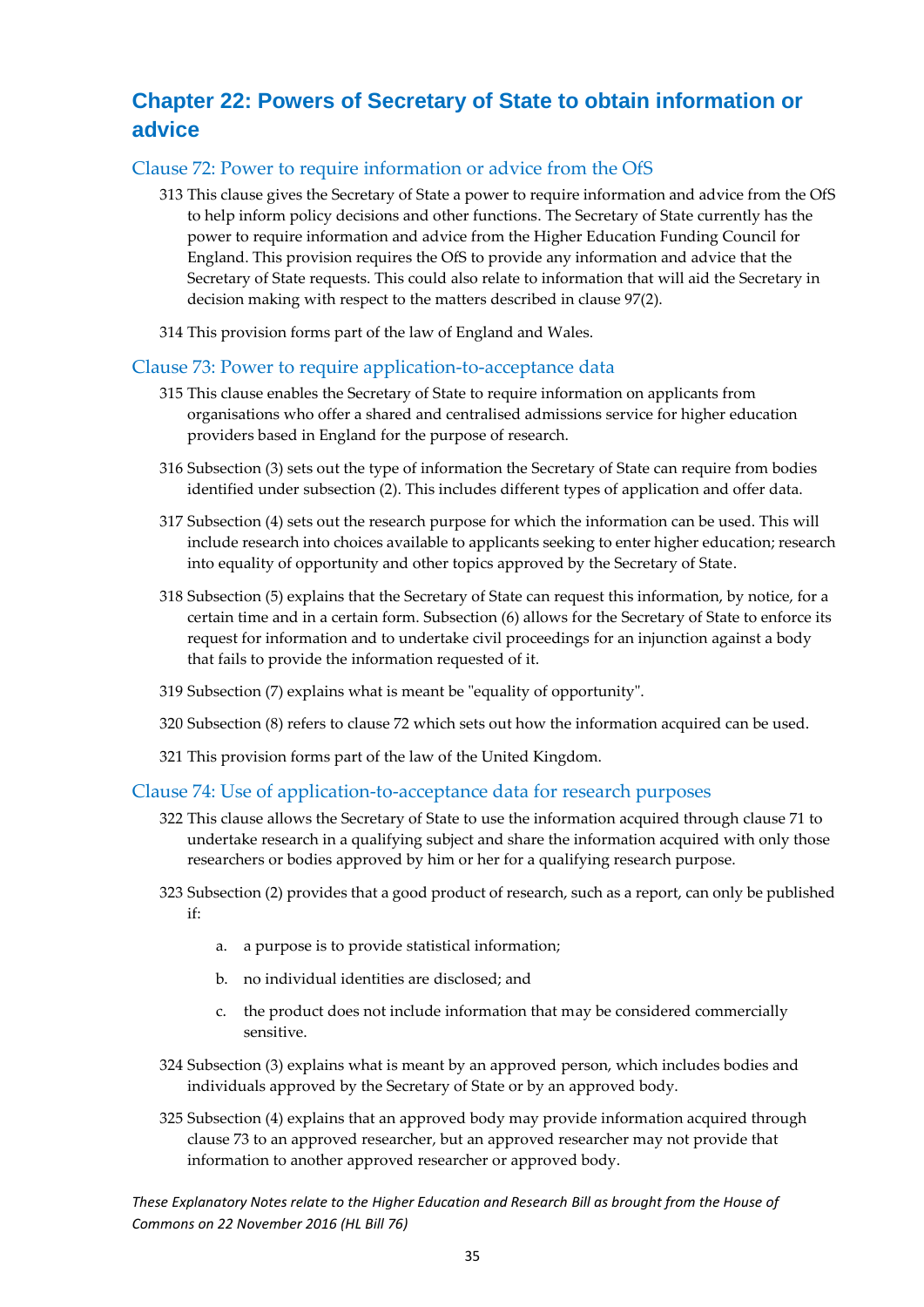- 326 Subsection (5) provides that the Secretary of State will publish guidance setting out the technical requirements which need to be in place for an approved body or individual to gain this information.
- 327 Subsection (6) explains that the qualifying purpose of the research will be the same as set out in clause 71.
- 328 Any individual or body found to have misused the information they have received under this provision will be liable for prosecution under the powers contained in the Data Protection Act 1998.
- 329 This provision forms part of the law of the United Kingdom.

### <span id="page-36-0"></span>**Chapter 23: HEFCE and the DFA**

### <span id="page-36-1"></span>Clause 75: Higher Education Funding Council for England

- 330 This clause dissolves the Higher Education Funding Council for England to allow for the creation, by this legislation, of the OfS and UKRI.
- 331 This provision forms part of the law of England and Wales.

### <span id="page-36-2"></span>Clause 76: The Director of Fair Access to Higher Education

332 This clause provides that the post of Director of Fair Access to Higher Education ceases to exist.

333 This provision forms part of the law of England and Wales.

### <span id="page-36-3"></span>**Chapter 24: Interpretation**

- <span id="page-36-4"></span>Clause 77: Meaning of "English higher education provider" etc
	- 334 This clause sets out the definition of various terms relating to higher education providers used in Part 1 of the Bill.

335 This provision forms part of the law of England and Wales.

### <span id="page-36-5"></span>Clause 78: Designation of other providers of higher education

336 This clause provides for the Secretary of State to designate providers of higher education.

337 This provision forms part of the law of England and Wales.

### <span id="page-36-6"></span>Clause 79: Other definitions

338 This clause sets out the definition of certain terms which are used in this Bill. It includes the definition of "fees" in relation to undertaking a course, which replicates, so far as possible, the definition of "fees" in section 41 of the Higher Education Act 2004. It provides that in relation to undertaking a course "fees" means fees in respect of or otherwise in connection with, undertaking the course, including admission, registration, tuition and graduation fees and fees payable for awarding or accrediting a qualification in respect of the course. It excludes fees such as fees payable for board or lodging. In common with the definition in the Higher Education Act 2004, it provides that the Secretary of State may prescribe by regulation (subject to the negative procedure) fees which should be excluded from the definition of "fees".

339 This provision forms part of the law of England and Wales.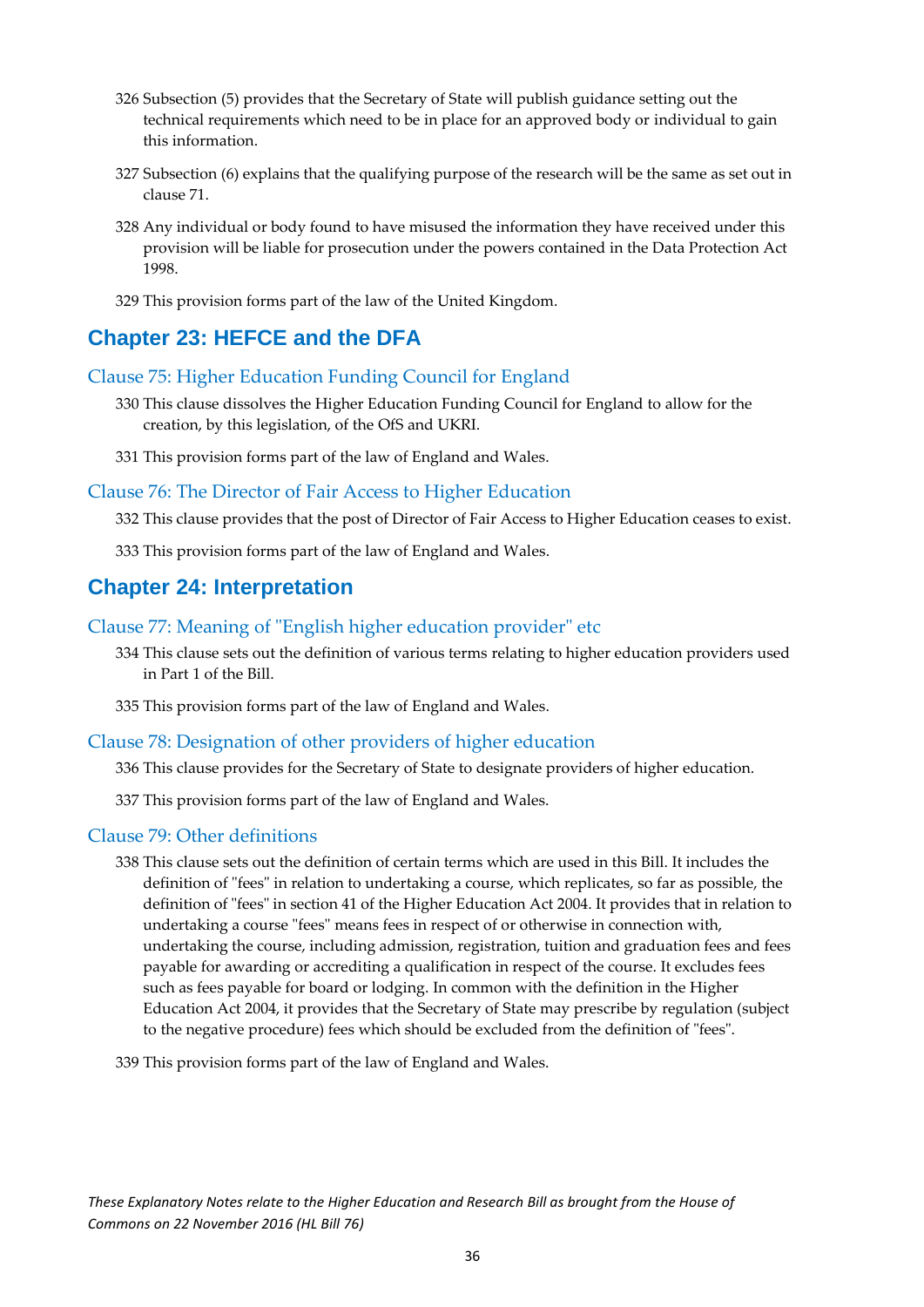# <span id="page-37-0"></span>**Part 2: Other Education Measures**

### <span id="page-37-1"></span>**Chapter 25: Financial support for students**

### <span id="page-37-2"></span>Clause 80: Power to make alternative payments

- 340 In England and Wales, student loans for higher and further education are currently provided under regulations made under section 22 of the Teaching and Higher Education Act 1998. This clause amends section 22 of the Teaching and Higher Education Act 1998 to enable regulations to make provision for alternative student finance, alongside grants or loans. This additional type of student finance is called an "alternative payment".
- 341 Section 22 of the Teaching and Higher Education Act 1998 sets out what regulations may include, for instance, eligibility criteria for student support, maximum amounts of support, the categories of attendance eligible for support, and the terms and conditions for repayment. The amendments to this clause ensure that regulations making alternative payments can make the same provision.
- 342 The Government intends that regulations made under an amended section 22 of the Teaching and Higher Education Act 1998 would support the provision of alternative student finance with a view to helping those who, for religious reasons, might feel they do not wish to access interest-bearing loans to support their education. Alternative student finance would be available to those of all faiths and none.
- 343 Alternative student finance would offer no financial advantage or disadvantage relative to equivalent student loans. This clause also ensures that regulations can provide that bankruptcy will not cancel out any liability to make contributions, in the same way that a student loan liability is not cancelled by bankruptcy.
- 344 This clause amends section 46 of the Teaching and Higher Education Act 1998 to reflect the extent of the new amended section 22. This clause sets out where functions in relation to Wales are exercisable by the Secretary of State.
- 345 This provision forms part of the law of the United Kingdom.

### <span id="page-37-3"></span>Clause 81: Section 80: consequential amendments

- 346 This clause makes consequential amendments to existing legislation to take account of the new category of student support.
- 347 Paragraph 15 of schedule 2 to the Commissioners for Revenue and Customs Act 2005, section 73E of the Education (Scotland) Act 1980, section 24 of the Teaching and Higher Education Act 1998 and article 5 of the Education (Student Support) (Northern Ireland) Order 1998 will be amended to allow for HM Revenue and Customs to disclose information to ministers and delegated bodies in relation to alternative payments (as well as student loans as present).
- 348 Section 23(7)(a)(i) of the Teaching and Higher Education Act 1998 will be amended to allow for the Secretary of State's functions in relation to alternative payments to be delegated, for example, to the Student Loans Company.
- 349 This provision forms part of the law of the United Kingdom.

### <span id="page-37-4"></span>Clause 82: Other amendments relating to financial support

350 This clause amends section 22 (power to give financial support for students) of the Teaching and Higher Education Act 1998.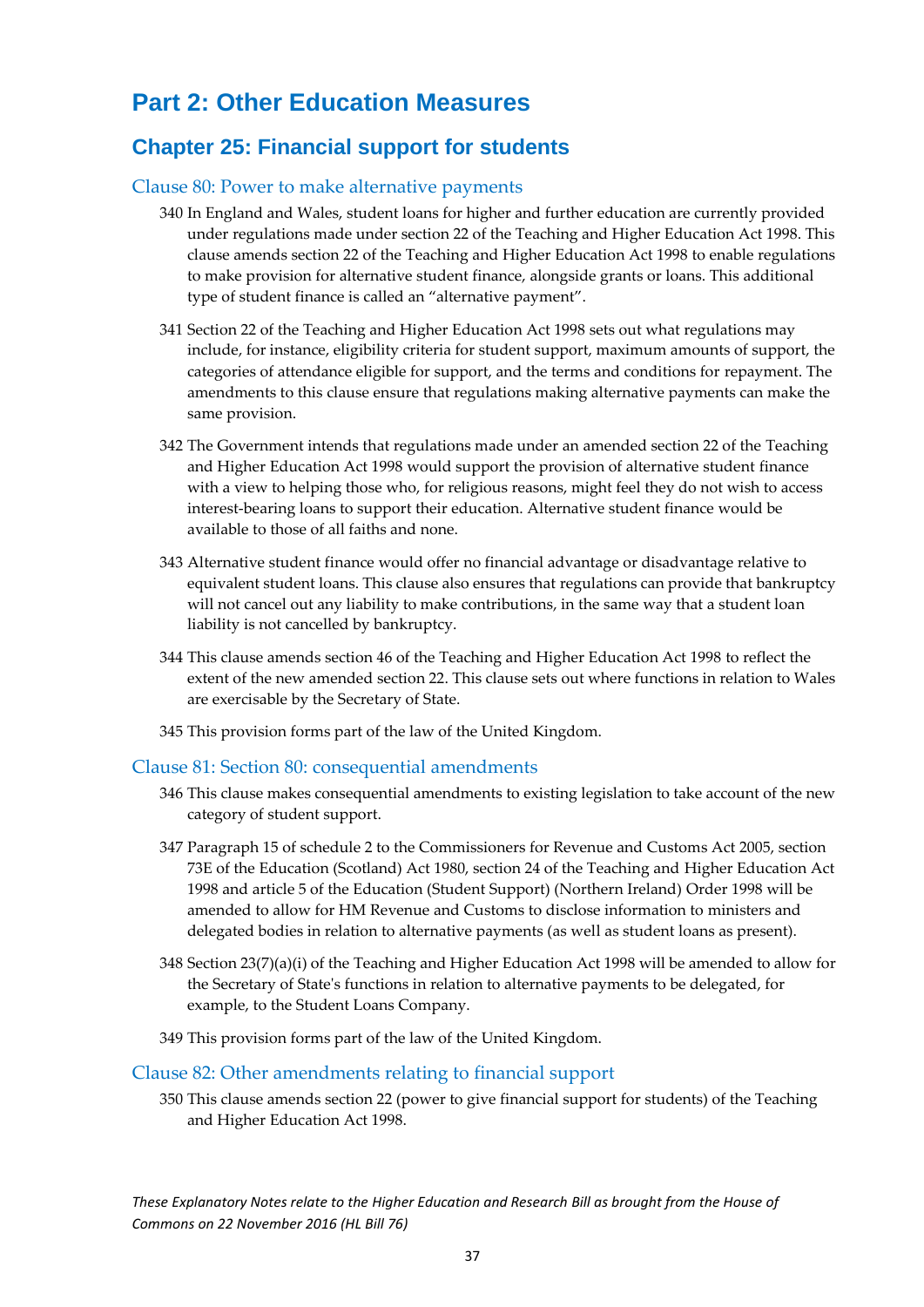- 351 Section 22 of the Teaching and Higher Education Act 1998 enables the Secretary of State or Welsh Ministers to offer students grants and loans in connection with higher education courses which are designated by or under regulations. This clause amends section 22(2) by adding a new subsection (aa) to enable the Secretary of State when making such regulations, to make provision designating higher education courses by reference to matters determined or published by OfS or other persons. The purpose of this provision is to enable regulations under section 22(1) to refer to matters such as different categories of the OfS register, and the lists published by the OfS for example under clauses 16 (Suspension of registration) and 18 (Deregistration by the OfS.)
- 352 Section 22 of the Teaching and Higher Education 1998 currently enables the Secretary of State to offer student loans and grants. In particular, section 22(2)(b) which permits regulations to be made by the Secretary of State prescribing, in relation to any grant or loan, the maximum amount available to any person for any prescribed purpose for that year. As amended, section 22(2A) would enable the Secretary of State when making such regulations under subsection (2)(b) in respect of higher education courses, to make provision prescribing such maximum amount by reference to matters determined or published by the Secretary of State or other persons. This, for example, would permit regulations made under section (2)(b) of the Teaching and Higher Education Act 1998 to refer matters such as the list published by the OfS under clause 11 and the sub-level amounts determined by the Secretary of State under schedule 2.
- 353 This clause also amends section 22 of the Teaching and Higher Education Act 1998 to give the Secretary of State a power to cancel entitlement to suspended student loans and grants. On occasion it may be necessary for the Secretary of State or Welsh Ministers to suspend payments of student loans and grants, if there are doubts as to whether the payments are properly due under the regulations. Once the suspension has come to an end this provision clarifies the powers of the Secretary of State and Welsh Ministers to cancel entitlement for the period of suspension for example, if an investigation found that payments were not due. There is a similar power in clause 80 in relation to alternative payments.

354 This provision forms part of the law of England and Wales.

### <span id="page-38-0"></span>**Chapter 26: Student complaints regime**

### <span id="page-38-1"></span>Clause 83: Qualifying institutions for purposes of student complaints scheme

- 355 This clause will expand the list of higher education providers which are required to join the higher education complaints handling scheme. All registered providers will be required to join. This scheme was set up under the provisions of the Higher Education Act 2004 and is operated by the Office of the Independent Adjudicator for Higher Education.
- 356 Where an organisation ceases to be registered with the OfS, then the provider will be considered to be a transitional member of the complaints handling scheme for 12 months after that date. Complaints will be considered for activities that took place before the provider became a transitional member.
- 357 This provision forms part of the law of England and Wales.

### <span id="page-38-2"></span>**Chapter 27: Deregulation of higher education corporations**

### <span id="page-38-3"></span>Clause 84: Higher education corporations in England

358 This clause gives effect to schedule 8, which amends the Education Reform Act 1988 to deregulate higher education corporations, and bring regulatory requirements more closely into line with other publicly-funded higher education providers.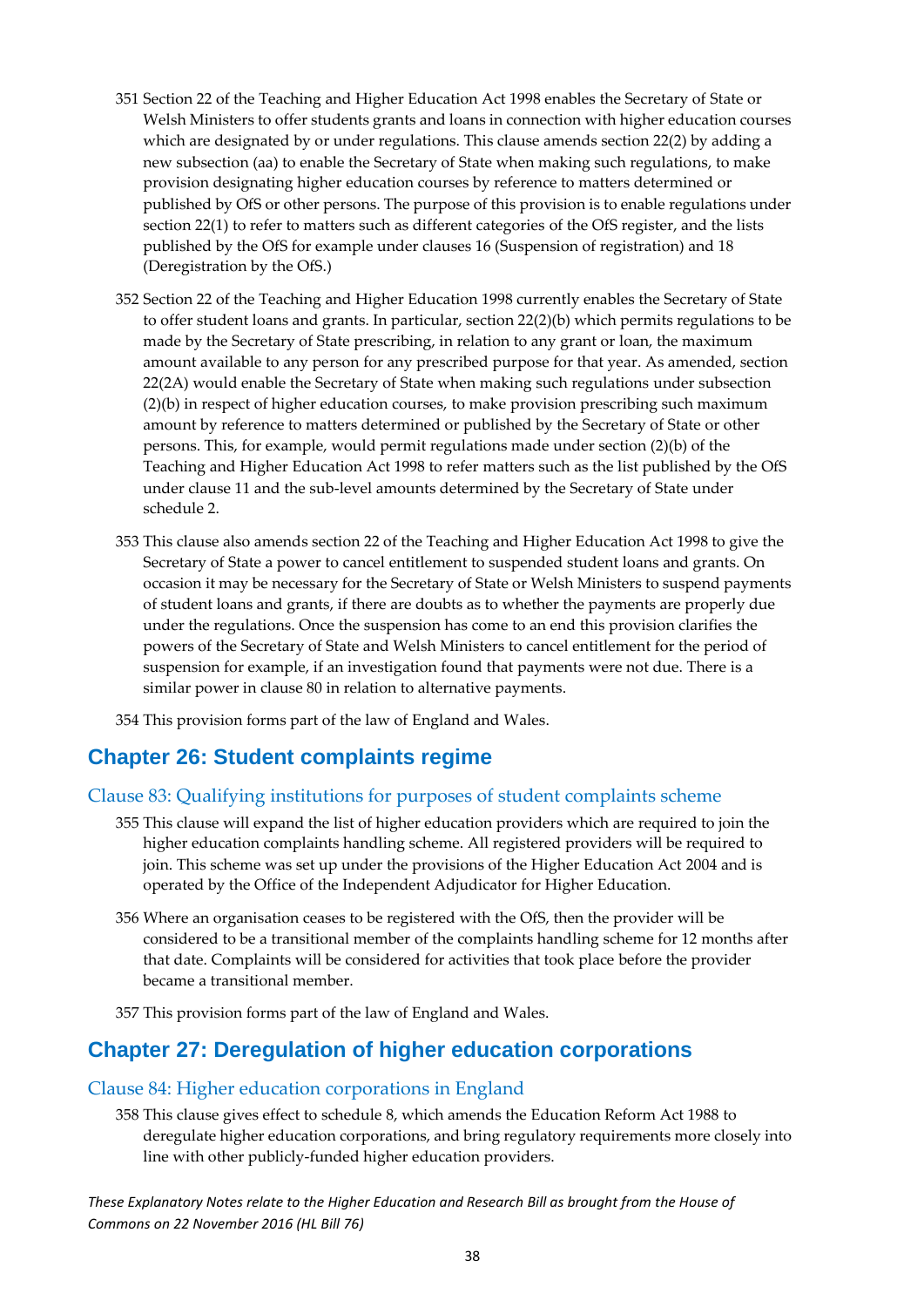359 This provision forms part of the law of England and Wales.

### <span id="page-39-0"></span>**Part 3: Research**

### <span id="page-39-1"></span>**Chapter 28: Establishment of United Kingdom Research and Innovation**

### <span id="page-39-2"></span>Clause 85: United Kingdom Research and Innovation

- 360 This clause establishes a body corporate, "United Kingdom Research and Innovation" which is referenced as "UKRI" in the Bill and in these notes. It also gives the Welsh language name for UKRI, "Ymchwil ac Arloesedd y Deyrnas Unedig".
- 361 Clause 86 and schedule 9 cover in more detail how UKRI is structured and how it will operate.
- 362 This provision forms part of the law of the United Kingdom.

### <span id="page-39-3"></span>Clause 86: The Councils of UKRI

- 363 This clause establishes nine UKRI committees, which are referred to as "Councils". These committees consist of the seven research councils (subsection  $(1)(a)-(g)$ ), Innovate UK (subsection  $(1)(h)$ ) and the research funding functions currently exercised by the Higher Education Funding Council for England (subsection (1)(i)).
- 364 The Secretary of State has the power by regulation to add, omit or change the names of a Council, however this power does not extend to either Innovate UK or Research England.
- 365 This provision forms part of the law of the United Kingdom.

### <span id="page-39-4"></span>**Chapter 29: Research and innovation functions and role of the Councils**

### <span id="page-39-5"></span>Clause 87: UK research and innovation functions

- 366 This clause outlines UKRI's functions in relation to research into science, technology, arts and humanities. This Bill revokes these Royal Charters under clause 103. UKRI may carry out, facilitate and encourage research, support the development and exploitation of research, collect and disseminate knowledge, and promote awareness and understanding – these activities must all be in relation to science, technology, humanities and new ideas. UKRI may also provide advice on its functions and promote awareness and understanding of its activities.
- 367 Research undertaken or supported by UKRI can be carried out anywhere.
- 368 UKRI may, in particular, when exercising its functions in sub-clause (1)(a)-(e) encourage and support postgraduate training in sciences, technology, humanities and new ideas.
- 369 This provision forms part of the law of the United Kingdom.

### <span id="page-39-6"></span>Clause 88: Financial support: supplementary provision

- 370 This clause provides detail about the power to provide financial support under clause 87, which includes the power to make grants, loans or other payments.
- 371 UKRI may set terms and conditions as it considers appropriate when providing financial support, and this clause outlines what in particular UKRI can set through terms and conditions: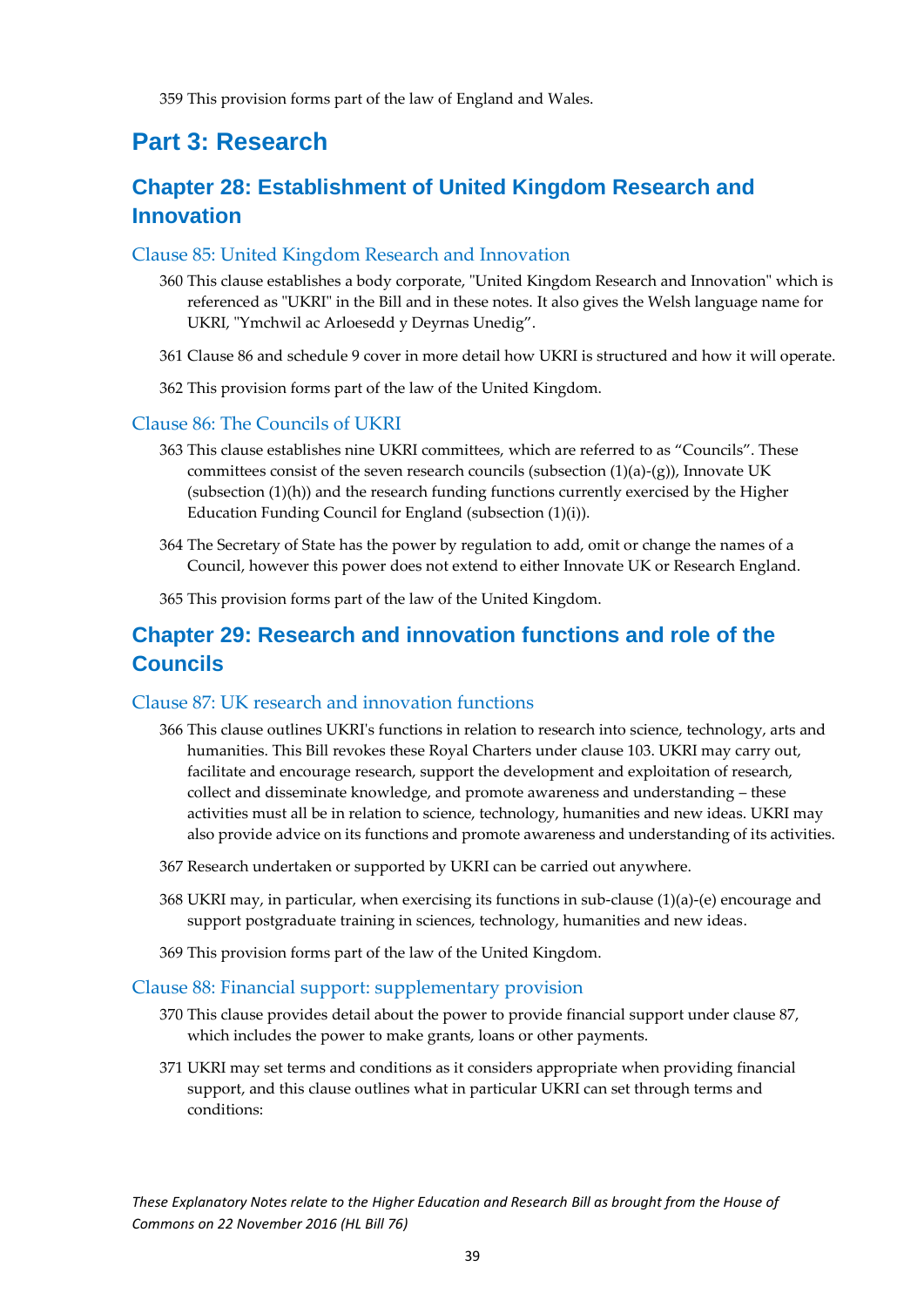- a. to require repayment of finance provided where terms and conditions are not followed by recipients;
- b. to allow interest to be charged where UKRI is owed money by recipients; and
- c. to require recipients to provide UKRI with information it requests in relation to the exercise of its functions.
- 372 When providing financial support under clause 87, UKRI has a duty to take into account the need not to discourage funding recipients from securing alternative sources of income. This provision is intended to ensure that public money does not displace other sources of finance.
- 373 This provision forms part of the law of the United Kingdom.

### <span id="page-40-0"></span>Clause 89: Exercise of functions by science and humanities Councils

- 374 This clause provides a duty for UKRI to arrange for its functions (as outlined in clause 87) to be exercisable by the Councils listed in the table with respect to the corresponding fields of activity in the table.
- 375 In particular, UKRI may enable these Councils to exercise UKRI's power to appoint employees, in respect of specialist employees. "Specialist employees" refers to research and scientific staff within the relevant field of that Council including, for example, associated research institutes and units. Such staff will be UKRI employees.
- 376 In exercising functions under this section, each Council has a duty to have regard to the desirability of both (a) contributing to economic growth in the United Kingdom; and (b) improving quality of life in the United Kingdom or elsewhere.
- 377 The Secretary of State has the power by regulations to amend the Councils listed in the in tandem with exercising the power (under clause 86) to add, omit or change the names of a Council.
- 378 The Secretary of State also has the power by regulations to amend the Councils' fields of activity outlined in the second column of the table.
- 379 This provision forms part of the law of the United Kingdom.

### <span id="page-40-1"></span>Clause 90: Exercise of functions by Innovate UK

- 380 This clause provides a duty for UKRI to arrange for such of its functions (as outlined in clause 87) to be exercisable by Innovate UK for the purpose of increasing economic growth in the United Kingdom. UKRI may not, however, arrange for Innovate UK to exercise the function under clause 87 subsection (1)(a).
- 381 Innovate UK has a duty to have regard to exercising its functions for the direct or indirect benefit of persons carrying on business in the United Kingdom.
- 382 In exercising these functions, Innovate UK also has a duty to have regard to the desirability of improving the quality of life in the United Kingdom.
- 383 This provision forms part of the law of the United Kingdom.

### <span id="page-40-2"></span>Clause 91: Exercise of functions by Research England

384 This clause provides a duty for UKRI to arrange for such of its functions (as outlined in clause 87) to be exercisable by Research England for the purpose of providing financial support as outlined in subsections (2) and (3).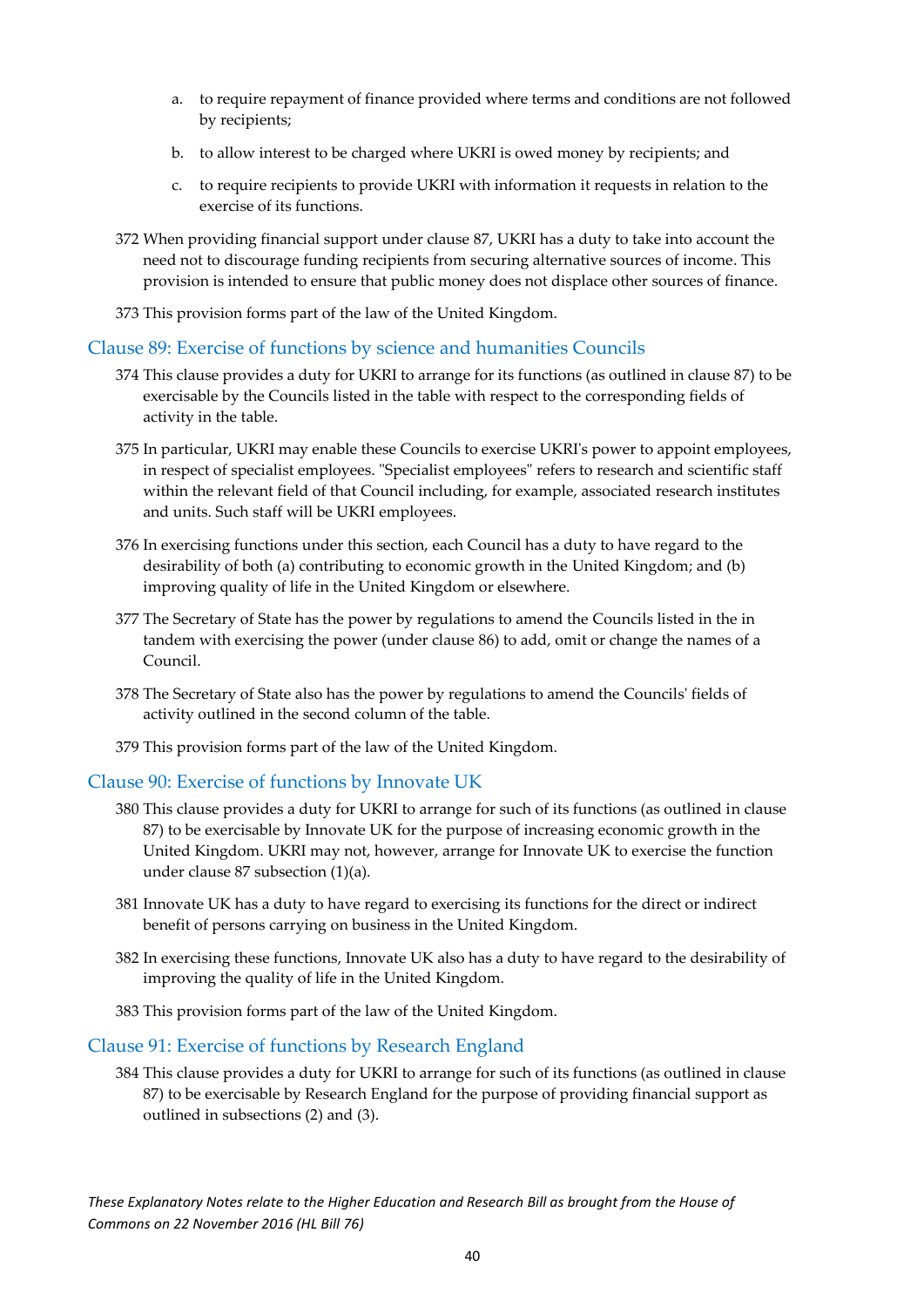- 385 Under subsection (2), financial support refers to finance provided for the undertaking of research, or activities associated with or for the purpose of undertaking research - such as the provision of facilities or laboratories - by eligible higher education providers. Eligible higher education providers are defined in clause 37, subsection (3). Financial support is to be provided by Research England to the governing body of the eligible education provider, and can be in respect of spending already incurred or that will be incurred in the future.
- 386 Subsection (3) allows Research England to provide finance to a person or organisation for purposes associated with the undertaking of research by eligible higher education providers.
- 387 Research England, acting under UKRI, may determine terms and conditions for the provision of finance under this clause, but before doing so it has a duty to consult with persons it considers appropriate.
- 388 This provision forms part of the law of England and Wales.

### <span id="page-41-0"></span>Clause 92: Exercise of functions by the Councils: supplementary

- 389 This clause provides supplementary provisions for the exercise of UKRI functions.
- 390 Subsection (1) of this clause provides that UKRI may, as it sees fit, arrange for a council to exercise any other function in addition to those it may exercise under clauses 89, 90 or 91. This allows UKRI to enable a Council to exercise a function outside of its field of activity, for example in respect of cross-disciplinary research.
- 391 Subsection (2) states that this allows for a particular function of UKRI to be exercised by more than one Council.
- 392 Subsection (3) of this clause ensures that UKRI retains the ability to exercise any function it makes exercisable by a council. This will, for example, allow UKRI to manage funds for multi-disciplinary research, or to address a failure by a council to carry out its functions.
- 393 Under subsection (4), each Council (including Innovate UK and Research England) must provide UKRI with advice or information about its exercise of UKRI functions, on request from UKRI.
- 394 This provision forms part of the law of the United Kingdom.

### <span id="page-41-1"></span>**Chapter 30: Strategies and strategic delivery plans**

### <span id="page-41-2"></span>Clause 93: UKRI's research and innovation strategy

- 395 This clause gives the Secretary of State the power to request UKRI to prepare and submit a strategy for the exercise of its functions over a given time period. This "research and innovation strategy" must require each Council to submit a strategic plan to UKRI within a given period. The Secretary of State may approve the "research and innovation strategy" with or without changes.
- 396 A "research and innovation" strategy must specify when each Council must submit a "strategic delivery plan" under clause 94.
- 397 UKRI is under a duty to publish an approved "research and innovation strategy" in such a manner as determined by the Secretary of State. The Secretary of State may, for example, require such a strategy to be published electronically.
- 398 This provision forms part of the law of the United Kingdom.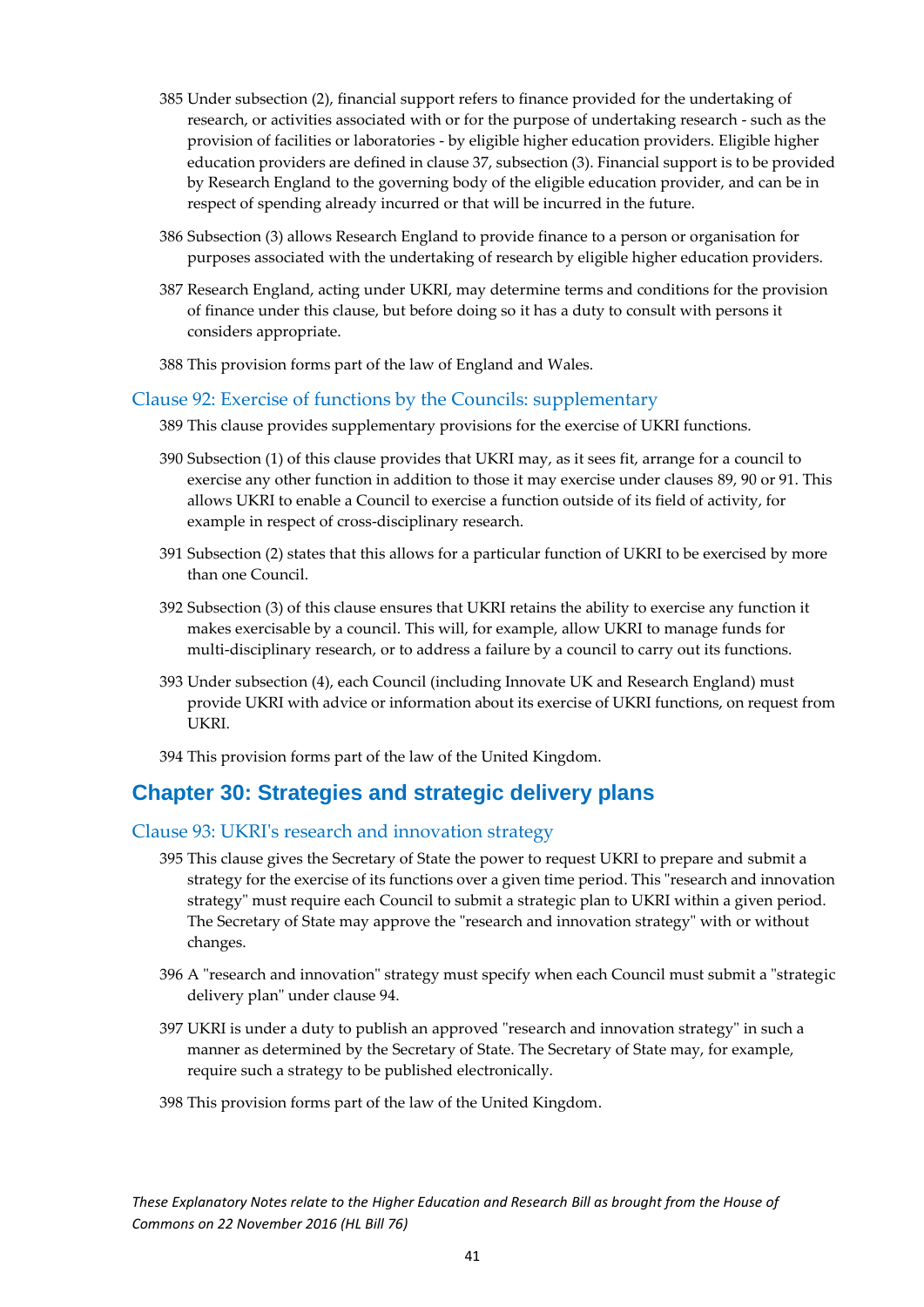### <span id="page-42-0"></span>Clause 94: Councils' strategic delivery plans

- 399 This clause places a duty on each Council to prepare a strategic delivery plan within a period of time - as determined by UKRI (under clause 93). These plans will be submitted to UKRI, who may approve each "strategic delivery plan" with or without changes. This clause will allow UKRI to ensure the coordination of activities between Councils.
- 400 The strategic delivery plan will set-out how the Council will exercise its functions under clauses 89 to 92. The Councils' plans will set the strategic direction for their discipline or area and will form the basis for how its functions will be carried out.
- 401 Councils have a duty to exercise their functions under clauses 89 to 92 in accordance with their strategic delivery plans.
- 402 UKRI is under a duty to publish Councils' approved strategic delivery plans in such a manner as determined by the Secretary of State. The Secretary of State may, for example, require such a strategy to be published electronically.
- 403 This provision forms part of the law of the United Kingdom.

### <span id="page-42-1"></span>**Chapter 31: Funding and directions**

### <span id="page-42-2"></span>Clause 95: Grants to UKRI from the Secretary of State

- 404 This clause provides the Secretary of State with a funding power in relation to UKRI. Funding is provided by means of grants and the Secretary of State can make these grants with terms and conditions as he or she considers appropriate.
- 405 Subsections (2) and (3) place restrictions upon the terms and conditions that the Secretary of State can impose with respect to Research England functions under clause 91. These restrictions reflect the restrictions placed upon the Secretary of State's power to set terms and condition when providing grants to the Higher Education Funding Council for England under section 68 of the Further and Higher Education Act 1992.

406 Subsection (4) provides specific terms and conditions that can be applied:

- a. to require repayment of finance provided where terms and conditions are not followed by UKRI; and
- b. to allow interest to be charged where UKRI owes money to the Secretary of State.

407 This provision forms part of the law of the United Kingdom.

### <span id="page-42-3"></span>Clause 96: Secretary of State's power to give directions to UKRI

- 408 This clause provides the Secretary of State with the power to provide directions to UKRI in relation to the use and expenditure of money provided by the Secretary of State under clause 95; and a duty upon UKRI to comply with such a direction. This reflects the duty on research councils to follow directions in the Science and Technology Act 1965 under section 3(7).
- 409 The clause places restrictions on the Secretary of State's power to give directions with respect to Research England functions under clause 89, which mirror the restrictions under clause 95, subsection (2) and (3).
- 410 This provision forms part of the law of the United Kingdom.

### <span id="page-42-4"></span>Clause 97: Balanced funding and advice from UKRI

411 This clause outlines matters that the Secretary of State has a duty to consider before: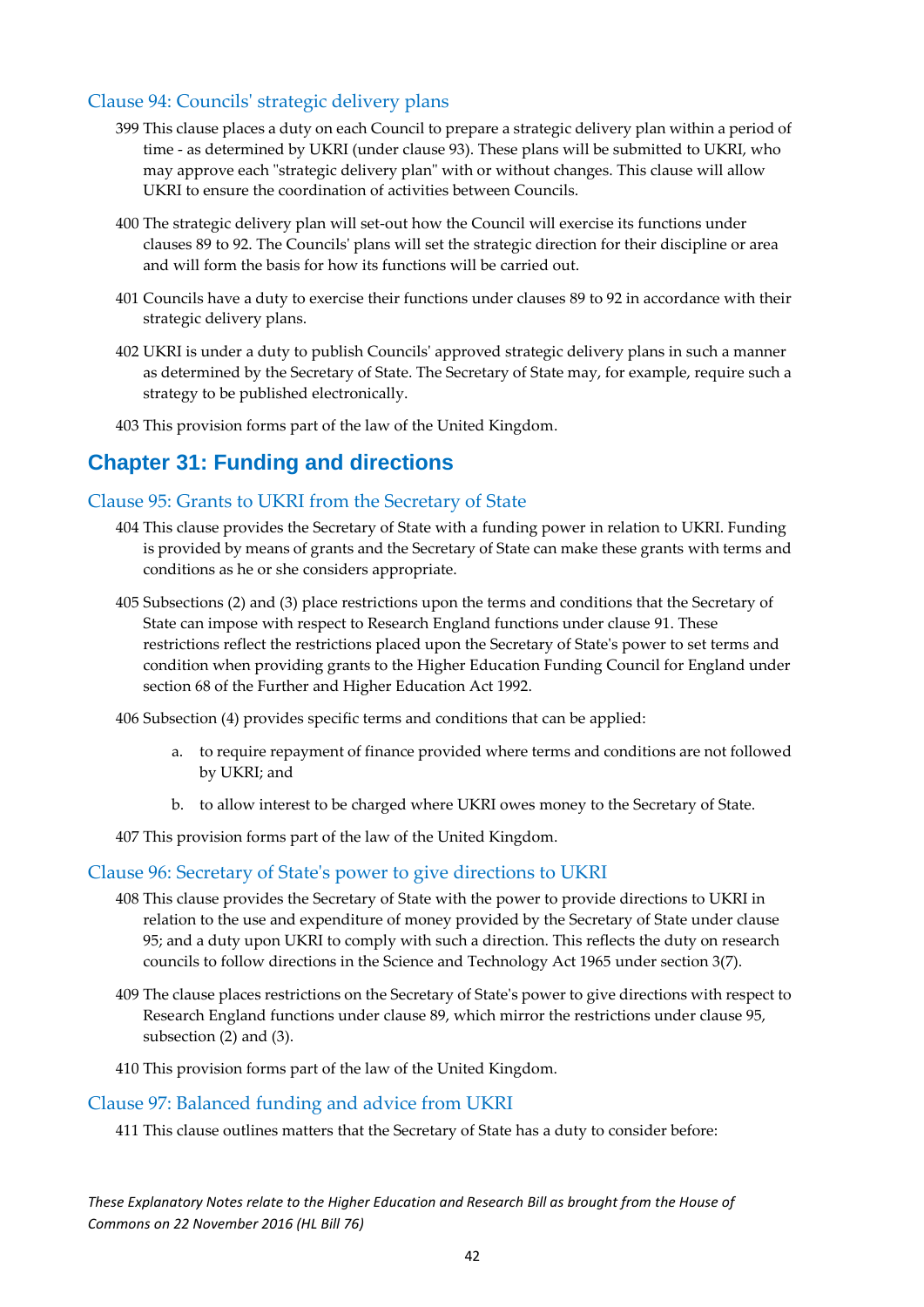- a. Making a grant and determining terms and conditions for such a grant, under clause 95; and
- b. giving a direction under clause 96.
- 412 The Secretary of State must have regard to the "balanced funding" principle. The clause defines the balanced funding principle, which ensures a reasonable balance of funding between the functions exercisable by the science and humanities Councils (see clause 89) and the support provided by Research England (see clause 91). This provides legislative protection for the "dual support" system in England.
- 413 The Secretary of State must also have regard to any advice provided by UKRI.
- 414 This provision forms part of the law of the United Kingdom.

### <span id="page-43-0"></span>**Chapter 32: General functions**

#### <span id="page-43-1"></span>Clause 98: General duties

- 415 This clause sets out certain things that UKRI must consider when performing its functions.
- 416 Subsection (1) of this clause sets out that UKRI must have regard to using its resources in the most efficient, effective and economic way.
- 417 Subsection (2) of this clause places a duty on UKRI to have regard to any guidance issued by the Secretary of State.
- 418 This provision forms part of the law of the United Kingdom.

### <span id="page-43-2"></span>Clause 99: Power to require information and advice from UKRI

- 419 This clause provides UKRI with a duty to provide information or advice to the Secretary of State, howsoever requested, in relation to the exercise of its functions.
- 420 This provision forms part of the law of the United Kingdom.

#### <span id="page-43-3"></span>Clause 100: Studies for improving economy, efficiency and effectiveness

- 421 This clause replicates a power currently held by the Higher Education Funding Council for England. It also makes arrangements to ensure that those carrying out an efficiency study will have access to the information they need.
- 422 This provision forms part of the law of the United Kingdom.

#### <span id="page-43-4"></span>Clause 101: Provision of research services

- 423 This clause provides UKRI with the power to provide research services to anyone inside or outside the United Kingdom. UKRI may charge for these services and may set any terms and conditions as it determines.
- 424 Research services are defined in subsection (2).
- 425 This provision forms part of the law of the United Kingdom.

#### <span id="page-43-5"></span>Clause 102: Representing the United Kingdom

- 426 This clause places a duty for UKRI to represent the United Kingdom in matters relating to international relations in any field related to its functions, if requested by the Secretary of State.
- 427 This provision forms part of the law of the United Kingdom.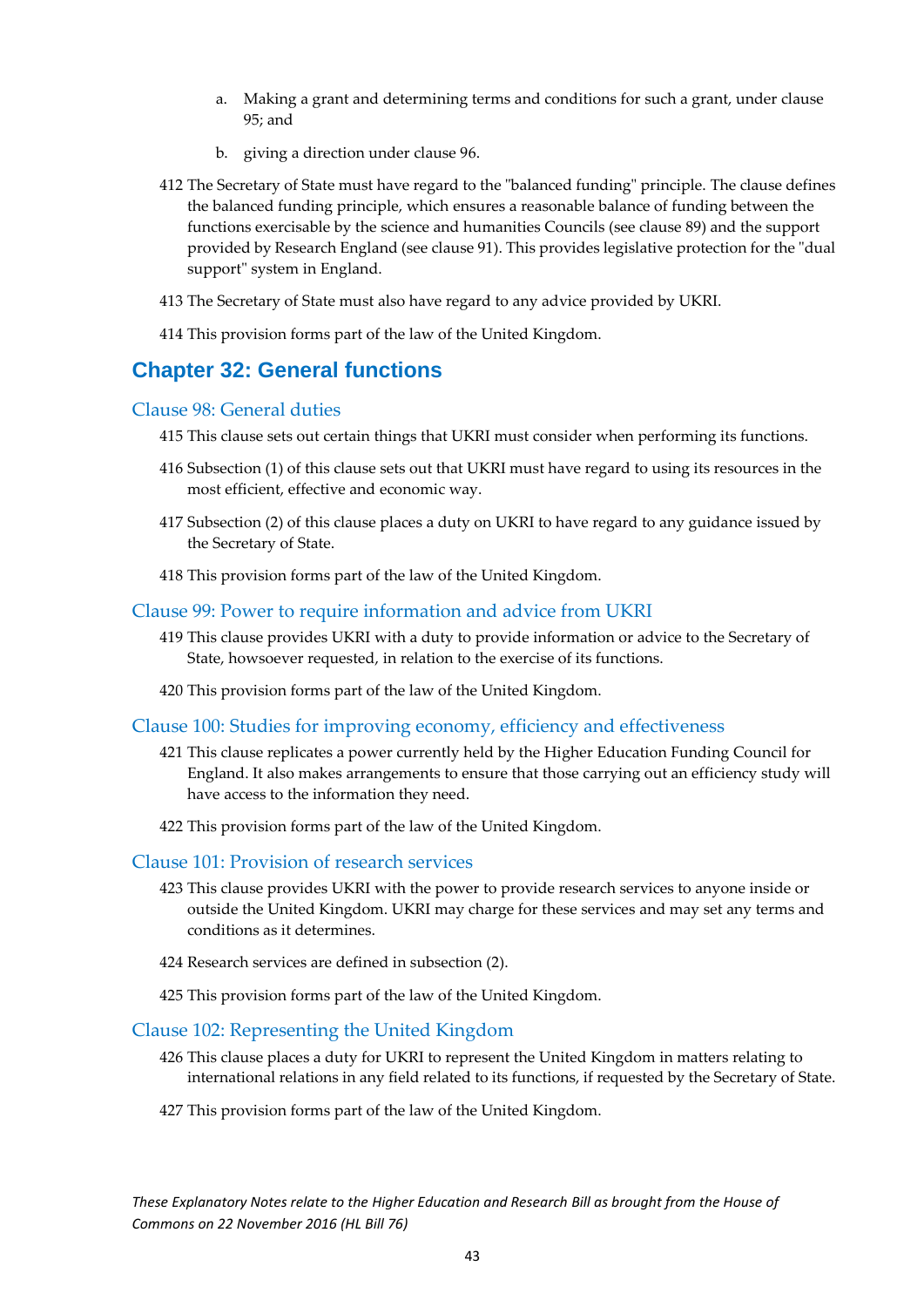### <span id="page-44-0"></span>**Chapter 33: Supplementary**

### <span id="page-44-1"></span>Clause 103: Predecessor bodies and preservation of symbolic property

- 428 Subsection (1) revokes the Royal Charters of all current research councils established under the Science and Technology Act 1965 and the Higher Education Act 2004. This includes the seven research councils and Innovate UK. Innovate UK is a research council with the legal name "Technology Strategy Board". These eight bodies corporate cease to exist (subsection (2)).
- 429 The clause preserves the symbolic property of the research councils by providing that it may be transferred to UKRI as part of any property transfer scheme under clause 109 and schedule 10. Symbolic property refers to the name, goodwill in the name, logo, insignia and seal of a council (subsection (4)).
- 430 This provision forms part of the law of the United Kingdom.

### <span id="page-44-2"></span>Clause 104: Amendments to powers to support research

- 431 This clause makes amendments to the Science and Technology Act 1965 and the Higher Education Act 2004 to clarify that the powers of the Secretary of State and Ministers of the Devolved Administrations, in regard to their respective jurisdictions have the power to fund research through grants, loans or other payments, and can specify terms and conditions.
- 432 This provision forms part of the law of the United Kingdom.

### <span id="page-44-3"></span>Clause 105: Definitions

433 This clause provides the definitions of certain terms for this Part of the Bill.

434 This provision forms part of the law of the United Kingdom.

### <span id="page-44-4"></span>**Part 4: General**

### <span id="page-44-5"></span>**Chapter 34: General**

### <span id="page-44-6"></span>Clause 106: Cooperation and information sharing between OfS and UKRI

- 435 This clause sets out the circumstances in which the OfS and UKRI have the power to cooperate and share information. This could relate to information that will aid the Secretary in decision making with respect to the matters described in clause 97(2) (Balanced funding and advice from UKRI).
- 436 The OfS and UKRI have a duty to cooperate where instructed to do so by the Secretary of State.
- 437 This provision forms part of the law of the United Kingdom.

### <span id="page-44-7"></span>Clause 107: Joint working

438 This clause enables a number of authorities the power to exercise their functions jointly where doing so would enable them to discharge their functions more efficiently or effectively. These authorities are the OfS, UKRI (but only in relation to functions exercisable by Research England), the Higher Education Funding Council for Wales, The Scottish Further and Higher Education Funding Council, the Secretary of State (to the extent that the Secretary of State is exercising functions under section 14 of the Education Act 2002), the Welsh Ministers (to the extent that they are exercising their functions under Part 2 of the Learning and Skills Act 2000), and the Department for the Economy in Northern Ireland, or the Department of Agriculture, Environment and Rural Affairs in Northern Ireland (in relation to funding higher education, or research, in Northern Ireland but only to the extent that the Department is exercising functions in connection with such funding).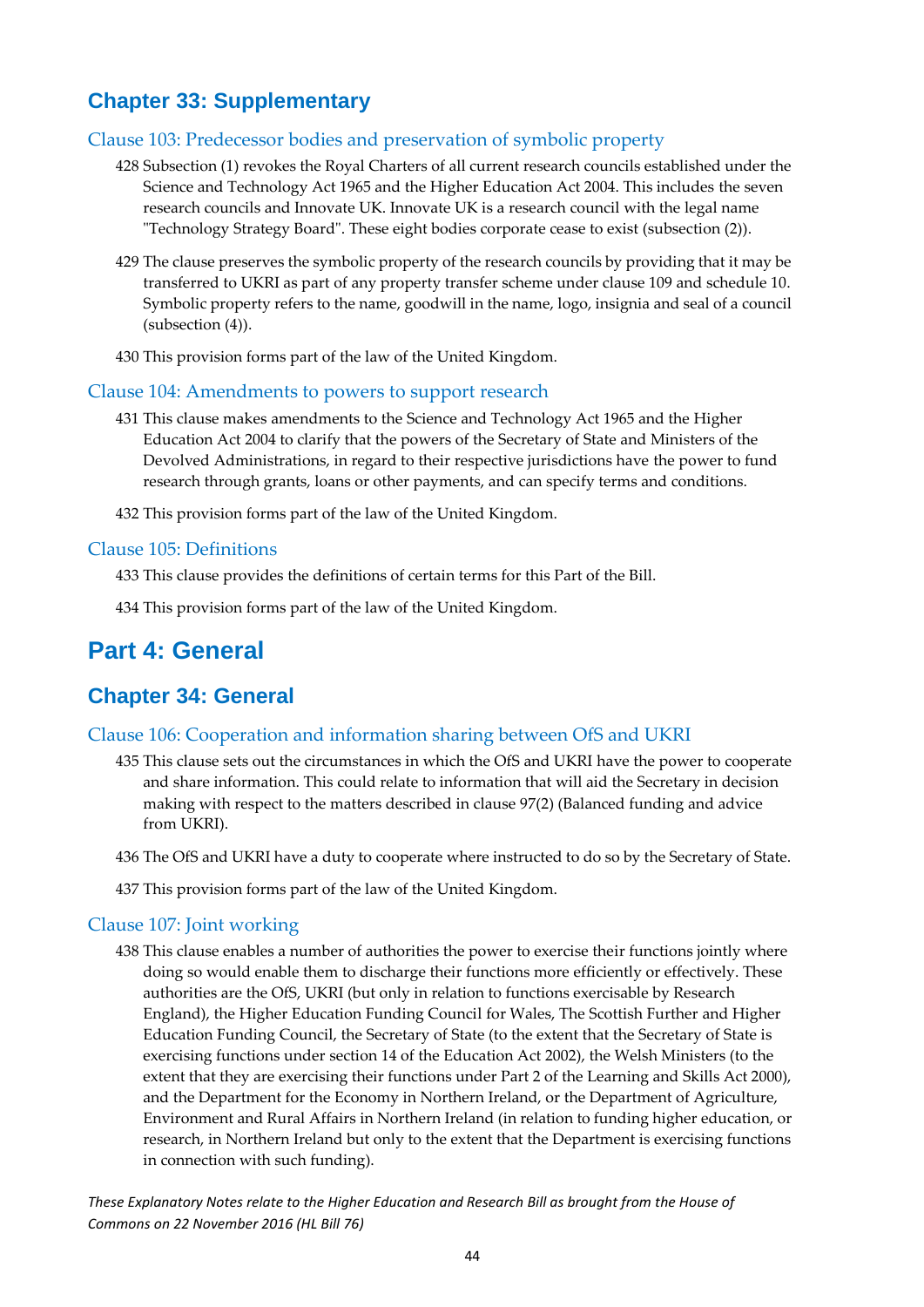439 This provision forms part of the law of the United Kingdom.

### <span id="page-45-0"></span>Clause 108: Advice to Northern Ireland departments

- 440 This clause gives UKRI and the OfS powers to provide advice to the Northern Ireland Executive and replicates existing powers set out in section 69(3) of the Further and Higher Education Act 1992.
- 441 This provision forms part of the law of the United Kingdom.

#### <span id="page-45-1"></span>Clause 109: Transfer schemes

- 442 This clause introduces schedule 10, which makes provision about schemes for the transfer of staff and property, rights and liabilities as a result of a body established by or ceasing to exist by virtue of the Bill.
- 443 This provision forms part of the law of the United Kingdom.

#### <span id="page-45-2"></span>Clause 110: Power to make consequential provision etc

- 444 This clause enables the Secretary of State, by regulations, to make provision which is consequential on any provision made by or under the Bill. This includes power to amend, repeal, revoke or modify primary legislation, secondary legislation or, for specific purposes only, Royal Charters.
- 445 Subsection (3) allows the Secretary of State to make amendments to Royal Charters for the purposes of degree awarding powers and university title only. This is to ensure that the OfS' powers, as they relate to degree awarding powers or university title, are not unduly hindered via provisions contained in Royal Charters under, or pursuant to which, some institutions obtained degree awarding powers or "university" title.
- 446 This provision forms part of the law of the United Kingdom.

#### <span id="page-45-3"></span>Clause 111: Transitional, transitory or saving provision

- 447 This clause enables transitional, transitory or saving provisions to be made by regulations.
- 448 This provision forms part of the law of the United Kingdom.

#### <span id="page-45-4"></span>Clause 112: Pre-commencement consultation

- 449 This clause enables both the OfS and UKRI to use and rely upon consultations carried out as specified in this clause before and after both bodies become legal entities and become subject to express consultation obligations set out in the Bill.
- 450 Subsections (1), (2) and (3) concern the OfS. Subsections (4), (5) and (6) concern UKRI. Subsection (7) contains two relevant definitions.
- 451 Subsection (1) prescribes that the consultations referred to in subsections (2) and (3) only relate to those which the OfS would have been enabled to conduct under the clauses in the Bill.
- 452 Subsections (2) and (3) enable the Secretary of State, the Director of Fair Access to Higher Education (DFA) or Higher Education Funding Council for England (HEFCE), or any of them acting together, to carry out consultations that the OfS would have been able to, or under a duty to carry out if the relevant provision was in force. The OfS has discretion as to whether it, once established, treats any such consultations or anything done under subsection (5) as being conducted by itself.
- 453 Subsection (4) prescribes that the consultations referred to in subsections (5) and (6) only relate to those which UKRI would have been enabled to conduct under the clauses in the Bill.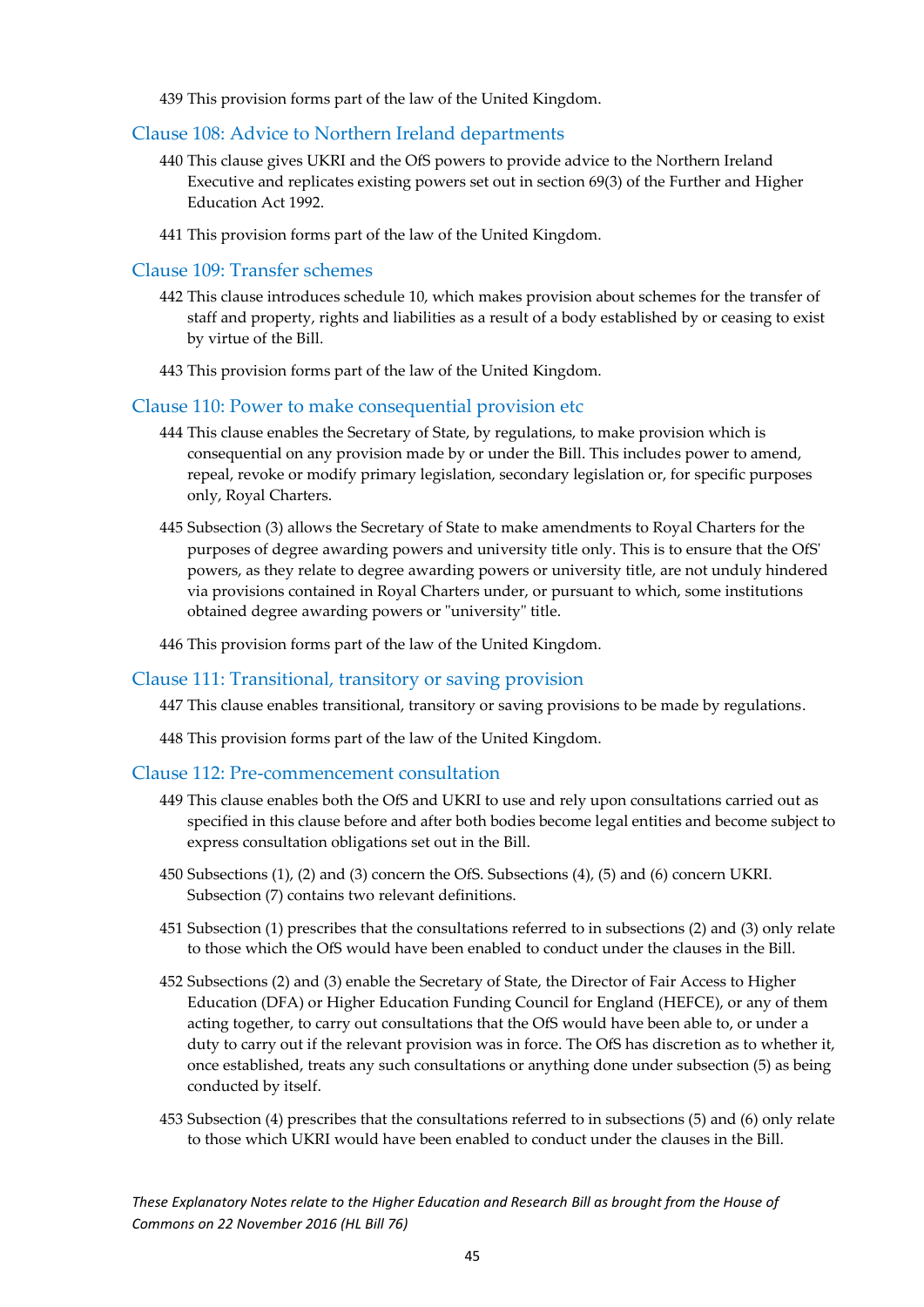- 454 Subsections (5) and (6) enable the Secretary of State or HEFCE, or the Secretary of State and HEFCE acting together, to carry out consultations that UKRI would have been able to, or under a duty to carry out if the relevant provision was in force. UKRI has discretion as to whether it, once established, treats any such consultations or anything done under subsection (5) as being conducted by itself.
- 455 This provision forms part of the law of the United Kingdom.

### <span id="page-46-0"></span>Clause 113: Regulations

- 456 This clause lists the powers in the Bill to make regulations that are subject to the affirmative procedure.
- 457 This provision forms part of the law of the United Kingdom.

#### <span id="page-46-1"></span>Clause 114: Directions

458 This clause is self-explanatory.

459 This provision forms part of the law of the United Kingdom.

### <span id="page-46-2"></span>Clause 115: General interpretation

460 This clause defines certain terms and acronyms which are used in the Bill.

461 This provision forms part of the law of the United Kingdom.

### <span id="page-46-3"></span>Clause 116: Minor and consequential amendments

- 462 This clause introduces schedules 11 and 12, which make minor and consequential changes to Parts 1 and 3 respectively.
- 463 This provision forms part of the law of the United Kingdom.

### <span id="page-46-4"></span>Clause 117: Extent

464 See paragraphs 45 to 52 above and Annex A below.

465 This provision forms part of the law of the United Kingdom. Any amendment, repeal or revocation made by the Bill has the same extent within the United Kingdom as the enactment amended, repealed or revoked.

### <span id="page-46-5"></span>Clause 118: Commencement

- 466 See paragraphs 596 to 598 below.
- 467 This provision forms part of the law of the United Kingdom.

#### <span id="page-46-6"></span>Clause 119: Short title

468 This clause is self-explanatory.

469 This provision forms part of the law of the United Kingdom.

### <span id="page-46-7"></span>**Schedules**

### <span id="page-46-8"></span>Schedule 1: The Office for Students

470 The provisions in schedule 1 carry across the effect of the substance of existing legislative provisions (within the Further and Higher Education Act 1992), with appropriate modification, to a new body with a wider regulatory remit, with the exception of sub-paragraphs 2 and 3 which introduce new policy.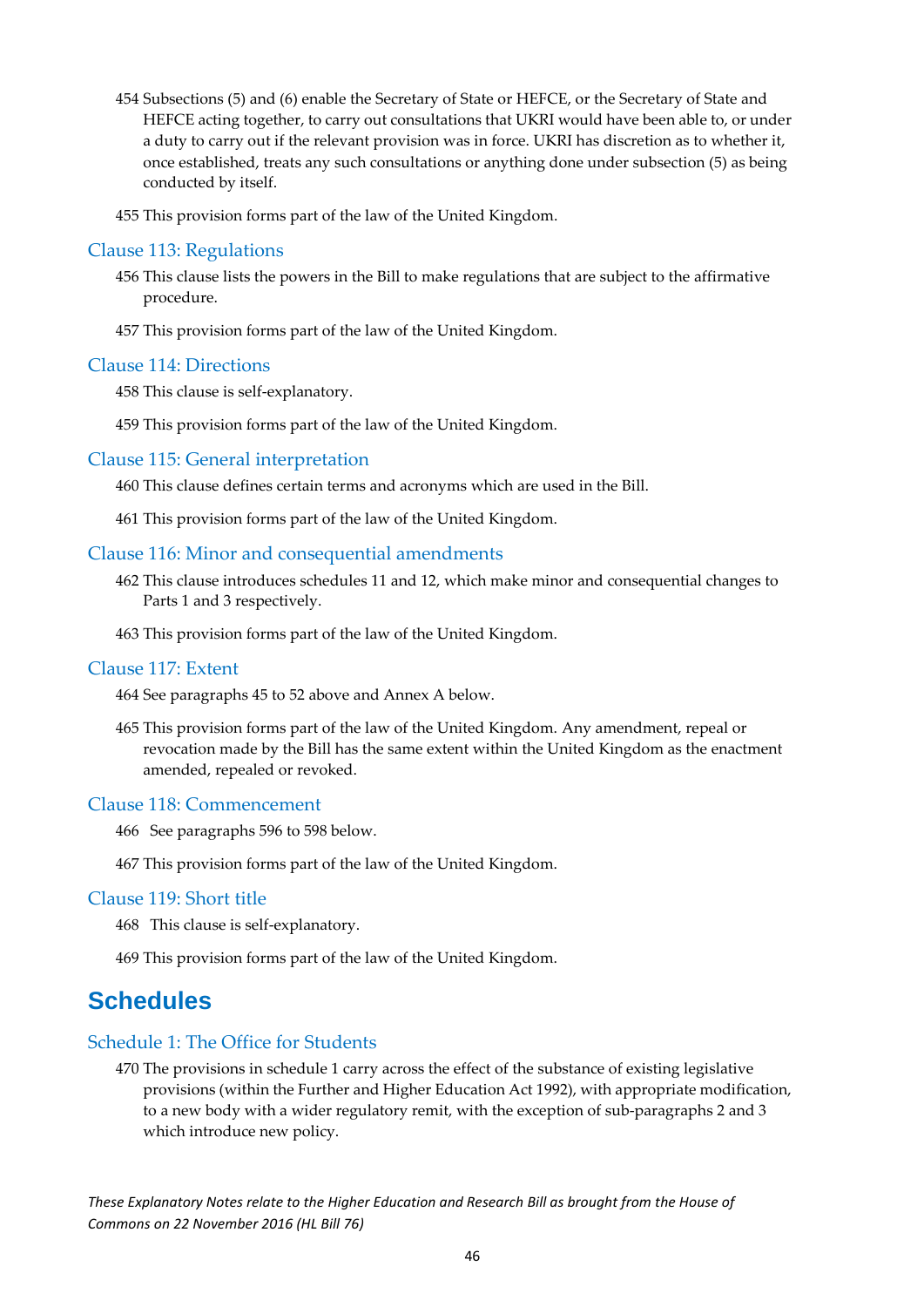- 471 Sub-paragraph 1 sets out that the OfS is separate and distinct from, and is not working on behalf of, the Crown and that the OfS will not derive any benefits that might be associated with working on behalf of the Crown. This provision removes possible liability that may fall upon the OfS through its relationship with the Crown. It also sets out that property of the OfS does not belong to, nor is being held by the OfS on behalf of, the Crown.
- 472 A precise definition of 'the Crown' does not exist, but it is generally taken to represent the state in all its aspects, including executive, legislative and judicial i.e. the Government, government departments or agencies, ministers or civil servants.
- 473 Subsection 2 (1) requires that the OfS board must have a minimum of 10 and a maximum of 15 members including a Chair, Chief Executive Officer and a Director for Fair Access and Participation, each appointed by ministers.
- 474 Subsection 2 (2) sets out the range of skills, knowledge and experience which are desirable to see represented on the board and requires ministers to have regard to seeking these qualities when making appointments. It also requires ministers to consider representation from across the range of different types of higher education provider when appointing members to the board and requires at least one member of the OfS to have experience of representing or promoting the interests of individual students or students generally.
- 475 Subsections 2 (3) and 2 (4) state that that civil servants may not be appointed to the OfS board.
- 476 Sub-paragraph 3 requires the Director for Fair Access and Participation to report to the other members of the OfS on the OfS' performance of its access and participation functions, relating to agreeing and enforcing access and participation plans, advising on good practice, protecting academic freedom in the performance of access and participation functions and reporting on matters relating to equality of opportunity. The Director may also report to the other members on measures taken to comply with the OfS' duty to have regard to the need to promote equality of opportunity in connection with access to and participation in higher education.
- 477 Sub-paragraphs 4 and 5 explain the ways in which terms and conditions of appointment for board members are set and the powers for the Secretary of State to appoint and remove members. This refers to all members including the Chair, Chief Executive Officer, Director for Fair Access and Participation and ordinary members of the board.
- 478 Sub-paragraph 6 places a duty on the OfS to pay salaries, and upon it to pay or make provisions for paying pensions, allowances or gratuities to OfS members as determined by the Secretary of State. It also provides that if someone ceases to be an OfS member, the Secretary of State may determine that they should be compensated due to special circumstances. Should the Secretary of State do so, OfS is under a duty to pay that person such compensation as the Secretary of State has determined.
- 479 Sub-paragraph 7 empowers the OfS to appoint staff and determine their pay and allowances subject to the approval of the Secretary of State, and to pay those staff. It empowers the OfS to make pension provision and to pay gratuities for staff or former other than under the Superannuation Act 1972 and to pay former staff allowances or expenses subject to approval by the Secretary of State. The OfS is also being admitted as a name body in Schedule 1 of the Superannuation Act 1972.
- 480 Sub‐paragraph 7 empowers the OfS to appoint staff and determine their pay and allowances subject to the approval of the Secretary of State, and to pay those staff. It empowers the OfS to make pension provision and to pay gratuities for staff or former staff other than under the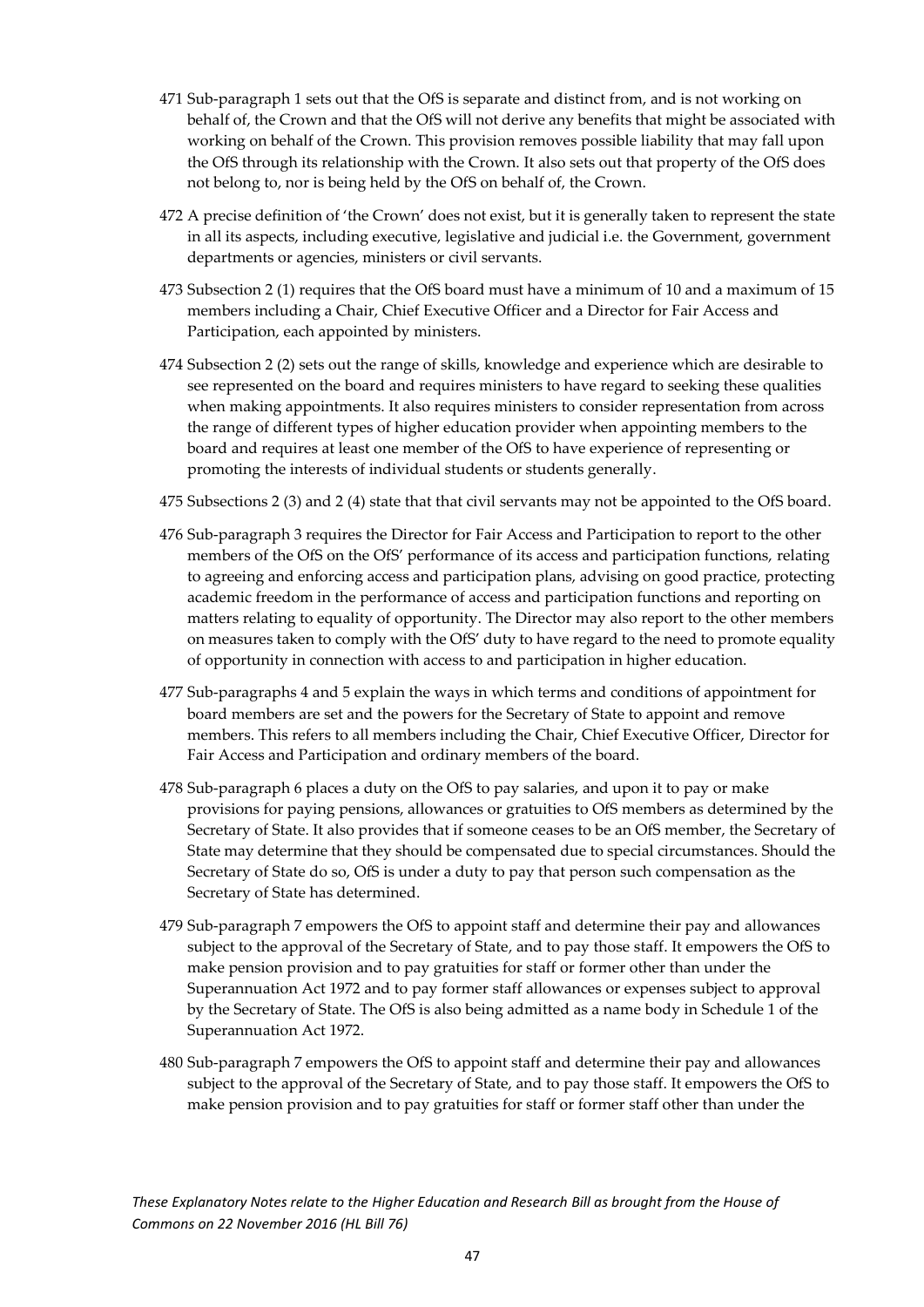Superannuation Act 1972 and to pay former staff allowances or expenses subject to approval by the Secretary of State. The OfS is also being admitted as a named body in Schedule 1 of the Superannuation Act 1972.

- 481 Sub-paragraph 8 gives the OfS powers to establish committees and subcommittees and sets conditions for appointing committee members, paying allowances and reviewing the structure and activities of the committees and subcommittees.
- 482 Sub-paragraphs 9 and 10 empower the OfS to set its own procedures, that is, to determine the proceedings of the board and committees as it sees fit. It sets a requirement for half of members to be present for a board meeting to be quorate. It enables the Secretary of State to send a representative to board and committee meetings and to request papers but not to be involved in decision-making at those meetings.
- 483 Sub-paragraph 11 enables the OfS board, provided it is quorate, to delegate functions to individual members, OfS employees and committees on terms that it determines, in order to facilitate the normal running of an organisation and enable it to perform its functions.
- 484 Sub-paragraph 12 sets out the requirements on the OfS to maintain a record of its financial accounts and clear records of the information that underpins them, in line with HM Treasury requirements. It also requires that the OfS sets out an annual statement on its financial operations for each financial year, to be laid before Parliament annually.
- 485 Sub-paragraph 13 requires the OfS to produce a report that covers the period of every financial year and which provides a commentary on its functions during that period and the annual financial statement referred to in sub-paragraph 12 (1). It sets out the requirements relating to when the report must be submitted to the Secretary of State and places a duty on him or her to lay it before Parliament.
- 486 Subsection 14 (1) sets out that on those occasions where the OfS' name or emblem is being used for official purposes, its use needs to have been authorised by the chair of the OfS through his or her signature, or the signature of another OfS staff member who has been authorised by the OfS to do so. In these circumstances, in addition to the chair or the authorised OfS representative, the signature of one other OfS member of staff will also be required.
- 487 Subsection 14 (2) sets out that a document which is recognised as being an official OfS document – in line with sub-paragraph  $14 (1)$  – should be treated by the person and / or organisation receiving the document as evidence from the OfS, unless the document sets out that it should not be treated as such.
- 488 Sub-paragraph 15 allows the OfS to use its discretion to pursue any course of action, apart from borrowing money, which allows it to fulfil its role and duties. These powers include, but are not limited to, acquiring and disposing of land and property, entering into contracts, making investments and accepting gifts of money, land or other property.
- 489 Sub-paragraph 16 requires that 'The Office for Students' is inserted at the appropriate place in Part 2 of the Table in paragraph 3 of Schedule 1 to the Public Records Act 1958. This means that any records produced by the OfS from the moment of its creation should be treated as public records and be subject to the restrictions and principles governing public records.
- 490 Sub-paragraph 17 requires that 'The Office for Students' is inserted at the appropriate place in Schedule 2 of the Parliamentary Commissioner Act 1967. This means that the OfS is listed as one of the bodies that can be subject to investigation by the Parliamentary Commissioner for Administration (Parliamentary Ombudsman); the body that is responsible for investigating the administrative actions of central government departments and public authorities.

*These Explanatory Notes relate to the Higher Education and Research Bill as brought from the House of Commons on 22 November 2016 (HL Bill 76)*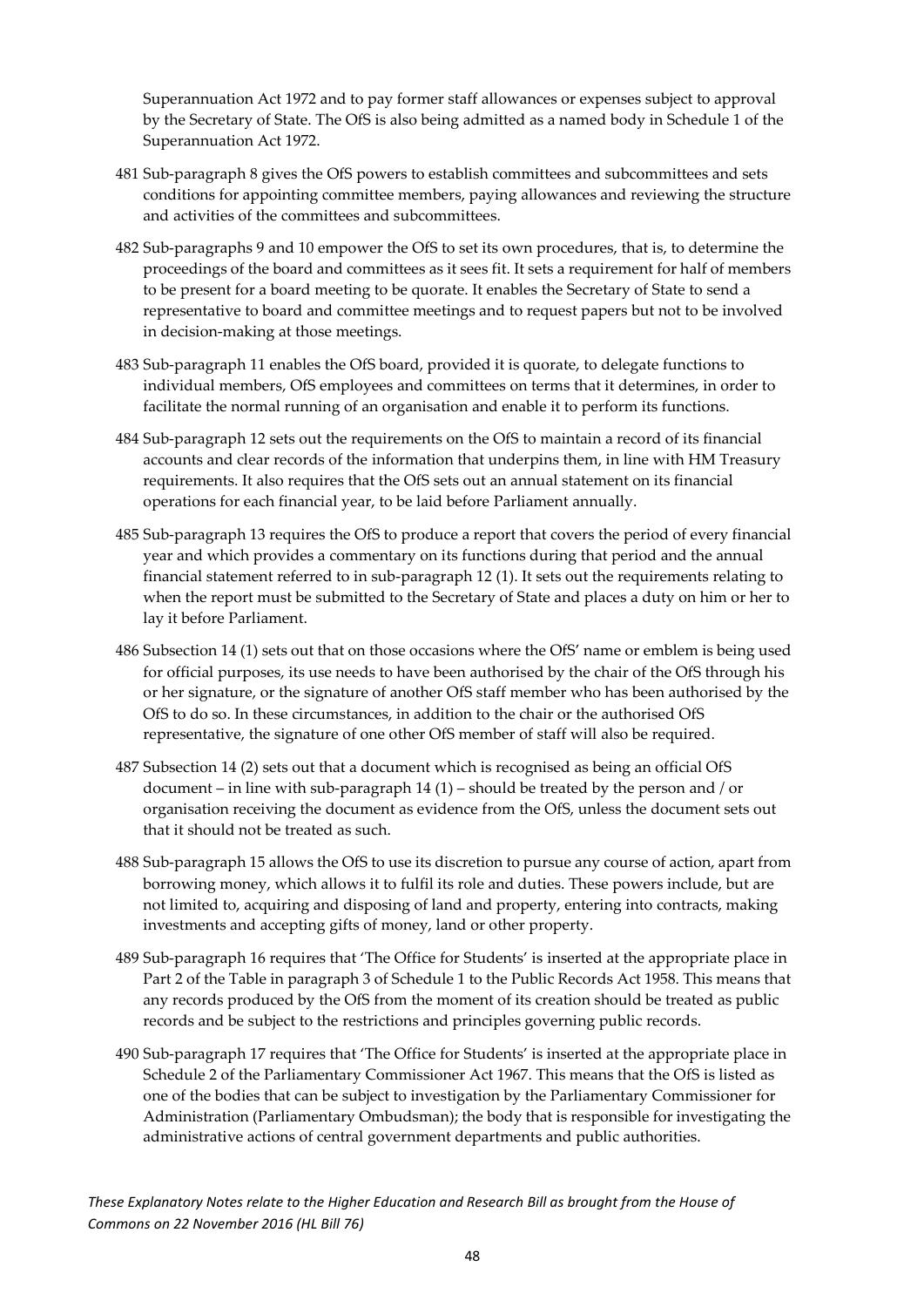- 491 Sub-paragraph 18 requires that 'The Office for Students' is inserted at the appropriate place in Part 2 of Schedule 1 of the House of Commons Disqualification Act 1975. The Act prohibits certain categories of people from becoming members of the House of Commons, and this provision therefore means that members of staff of the OfS are prohibited from becoming members of the House of Commons.
- 492 Sub-paragraph 19 requires that 'The Office for Students' is inserted at the appropriate place in Part 2 of Schedule 1 of the Northern Ireland Assembly Disqualification Act 1975. The Act prohibits certain categories of people from becoming members of the Northern Ireland Assembly, and the provision therefore means that members of staff of the OfS are prohibited from becoming members of the Northern Ireland Assembly.
- 493 Sub-paragraph 20 requires that 'The Office for Students' is inserted at the appropriate place in Part 6 of Schedule 1 of the Freedom of Information Act 2000. This means that the OfS is listed as one of the public bodies that are subject to the provisions of the Freedom of Information Act 2000. The Act sets out a framework for the general public to have a general right of access to information that is held by public authorities, subject to certain restrictions.
- 494 Sub-paragraph 21 requires that 'The Office for Students' is inserted at the appropriate place in the group of entries under the heading 'Other educational bodies' in Part 1 of Schedule 19 of the Equality Act 2010. This means that the OfS is listed as one of the bodies that are subject to the provisions of the Equality Act 2010 which sets out the equality duties to which organisations are required to have due regard.

### <span id="page-49-0"></span>Schedule 2: The fee limit

- 495 Clause 10 (Mandatory fee limit condition for certain providers) provides that the OfS must ensure that the ongoing registration conditions of each registered provider of a prescribed description include a fee limit condition (see clause 10 above). Schedule 2 contains provision for determining the fee limit. It sets out the fee limit where the provider has an access and participation plan (sub-paragraph 2), the fee limit where the provider has no access and participation plan (sub-paragraph 3) and provides the various procedures for these (sub-paragraph 4).
- 496 Sub-paragraph 2 sets out the fee limit where the provider has an access and participation plan under clause 28:
	- a. If the provider has a "high level quality rating" (a rating under clause 25) at the relevant time (i.e. the time when the plan is approved), the fee limit is such limit, not exceeding the higher amount, as is provided by the plan for the relevant course and the relevant academic year;
	- b. In any other case, the fee limit is such limit, not exceeding the applicable sub-level amount, as is provided by the plan for the relevant course and for the relevant academic year.
- 497 The "higher amount" is an amount prescribed by regulations (subsection 2(5) and sub-paragraph 11). The "sub-level amount" is determined administratively by the Secretary of State and can be different amounts for different descriptions of provider (subsection 2 (6) and can be set by reference only to whether or not a provider has a rating under clause 25 and the level, type or description of that rating (subsection 2(7)). The sub-level must not exceed the higher amount and must be greater than the floor amount (subsection 2 (8)). The "floor amount" to the higher amount is an amount prescribed by regulations (subsection 2 (9) and sub-paragraph 11).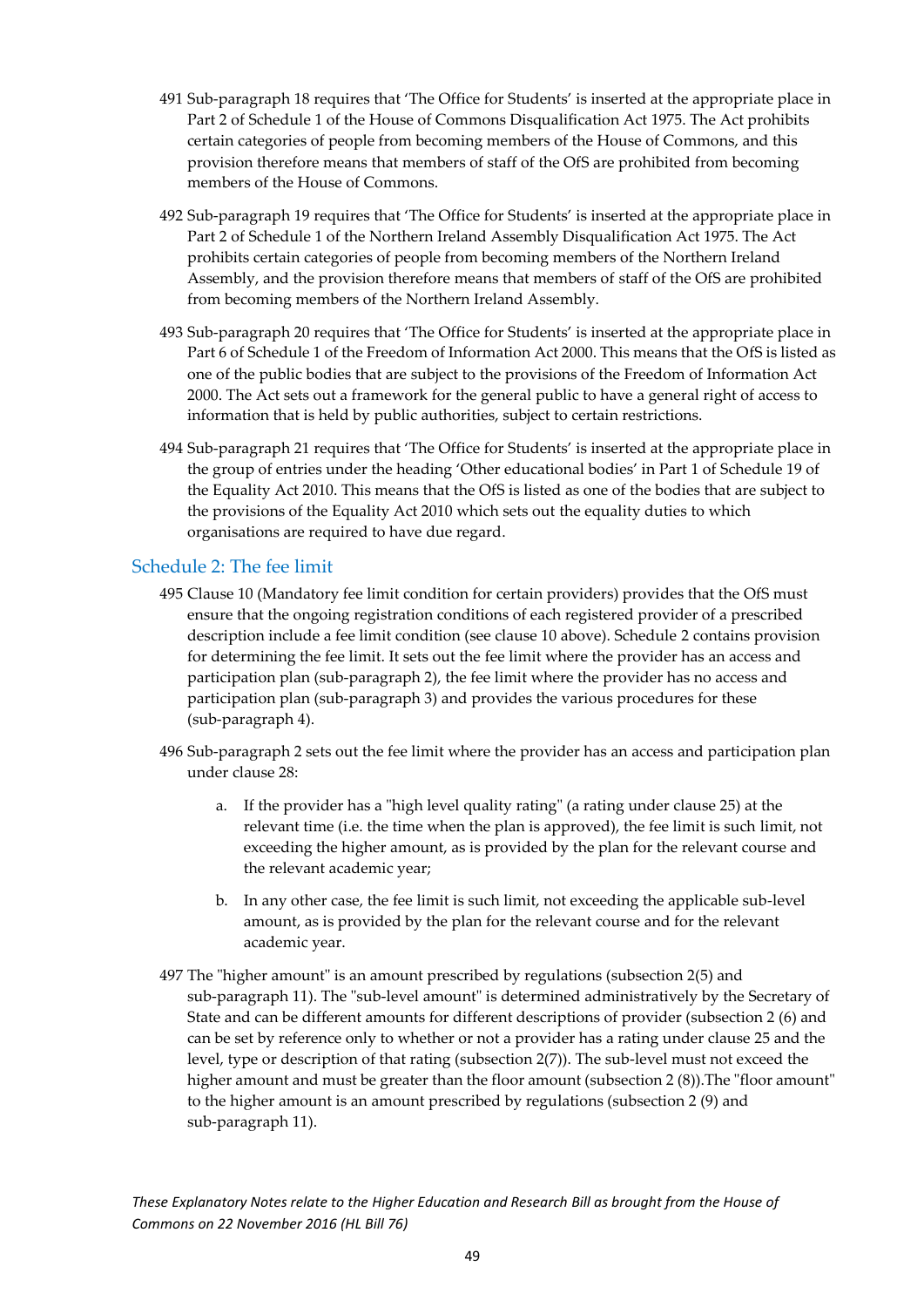- 498 Paragraph 3 sets out the fee limit where the provider has no access and participation plan under clause 28:
	- a. if the provider has a "high level quality rating" at the relevant time (i.e. on 1 January in the calendar year in which the relevant academic year begins), the fee limit is the basic amount;
	- b. in any other case, the fee limit is the applicable sub-level amount.
- 499 The "basic amount" is an amount prescribed by regulations (paragraph 3(4) and (10)). For "sub-level amount" see above, save for it must not exceed the basic amount and must be greater than the floor amount (paragraph 3(7)). The "floor amount" to the basic amount is an amount prescribed by regulations (paragraph 3(8) and (10)).
- 500 Paragraph 4 sets out the procedures in respect of fee limits. Sub-paragraph (1) deals with the requirement for the Secretary of State to notify the OfS of initial and subsequent determinations e.g. the high level quality rating. The parliamentary procedure for regulations setting out the "higher", "basic" and "floor" amounts is the negative procedure where the Secretary of State is satisfied that the increase is no greater than is required to maintain the value of the amount in real terms (paragraph  $4(2)(a)$ ,  $(3)(a)$  and  $(4)(a)$ ), and the affirmative procedure where the increase is greater than that (paragraph 4(2)(b), (3)(b) and 4(b)) (and in respect of the higher amount, the affirmative procedure requires the particular matters in paragraph 4(2)(b)).
- 501 The parliamentary procedures for regulations setting out the "higher" and "basic" amounts require the same levels of parliamentary scrutiny as required for regulations under the Higher Education Act 2004 setting out those amounts (see sections 26(2) and 47(2) and (3)(a) of the Higher Education Act 2004, save that it is no longer appropriate for there to be an equivalent provision to 26(1) of the Higher Education Act 2004 requiring the first set of regulations to be under the affirmative procedure). The "floor" amount is a new amount and is not provided for in the Higher Education Act 2004, however it follows the same procedures as the basic amount.
- 502 For the purposes of regulations setting the higher, basic and floor amounts under the negative procedure, the Secretary of State is to have regard to such index of prices in regulations made under the Schedule (paragraph 4(5)).

### <span id="page-50-0"></span>Schedule 3: Monetary penalties: procedure, appeals and recovery

- 503 This schedule sets out the process that must be followed by the OfS in the event that it imposes a monetary penalty on a registered higher education provider.
- 504 The OfS must write to the provider before imposing the penalty setting out the amount of the penalty, why it is being imposed and a timescale (not less than 28 days) for the provider to make a representation to the OfS.
- 505 The OfS is obliged to consider any such representation before making a final decision to impose any monetary penalty.
- 506 In the event that a monetary penalty is imposed, the OfS must inform the provider of its decision, the amount of the penalty, how and when it must be paid, the implications of non-payment, and advice to the provider on right to appeal and associated timescales.
- 507 Income from penalties and interest cannot be retained by the OfS and must be paid to the Secretary of State.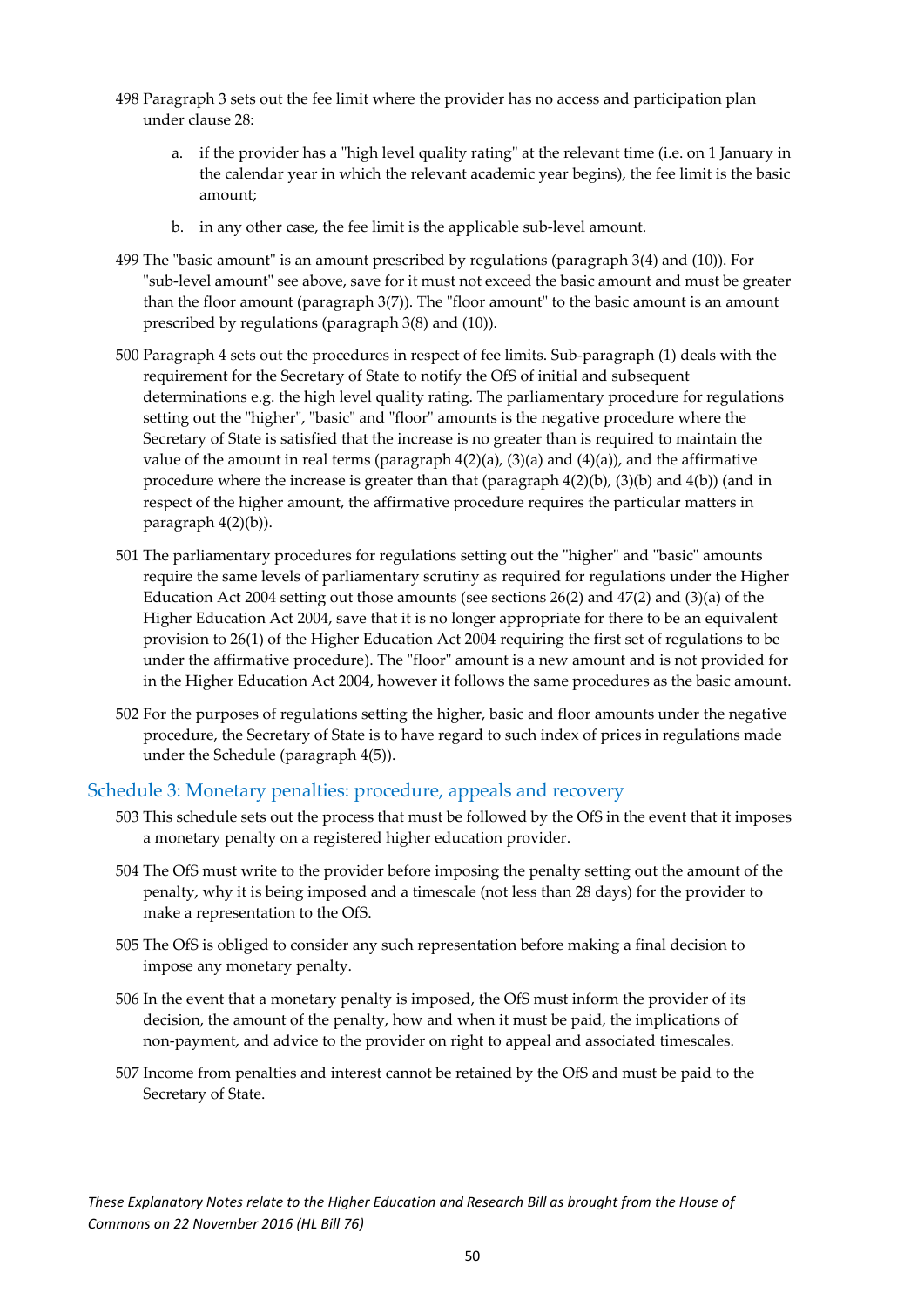### <span id="page-51-0"></span>Schedule 4: Assessing higher education: designated body

- 508 Part 1 of this schedule makes provision for the designation of a body to perform the assessment functions set out in clause 26 (see above), Part 2 deals with oversight of the designated body by the OfS and Part 3 deals with interpretation.
- 509 Paragraph 1 deals with the consultation prior to recommendation. It sets out that the OfS may consult about whether there is a body that is suitable to perform the assessment functions (paragraph 1(1)). However, the OfS cannot proceed to make a recommendation under paragraph 2 unless it has undertaken a consultation. It also provides that the Secretary of State may direct the OfS to undertake such a consultation (paragraph 1(2)). It sets out the stakeholders who must be consulted in either instance (paragraph 1(3)).
- 510 Paragraph 2 concerns the making of a recommendation by the OfS and only applies if the OfS has consulted in line with paragraph 1. Under paragraph 2(2) the OfS must consider whether there is a body suitable to perform the assessment functions, and if only one body is identified that body must be recommended to the Secretary of State (paragraph 2(3)). If more than one body is identified as suitable, the OfS will recommend whichever body it considers would be the most appropriate for securing the effective assessment of the quality of and standards applied to higher education provided by English higher education providers (paragraph 2(4) and (5)). If no suitable body is identified, the OfS cannot make a recommendation to designate a body to the Secretary of State.
- 511 Under paragraph 2(7) the OfS must notify the Secretary of State of its decision, and publish the decision.
- 512 Paragraph 3 deals with the designation. Where a body is recommended, the Secretary of State can only designate that body if he considers that designating the body would be appropriate for securing the effective assessment of the quality and standards of higher education provided by English higher education providers, and the body is suitable to perform the assessment functions (paragraph 3(2)). If the Secretary of State decides to designate the recommended body, the Secretary of State is required to notify the body, and publish notice of the designation, before the designation takes effect (paragraph 3(3) and (4)). If the Secretary of State decides not to designate, the Secretary of State must publish the reasons for not doing so (paragraph 3(5)).
- 513 Paragraph 4 sets out the criteria that a body must meet in order to be suitable to perform the assessment functions. The criteria are that it must be capable of performing the functions in an effective manner; that those who determine the strategic priorities of the body represent a broad range of registered higher education providers; that it commands the confidence of such providers; that it exercises its functions independent of any particular higher education provider; that it consents to be designated, and that it is a body corporate and is not a servant or agent of the Crown or a body to which the Secretary of State appoints members.
- 514 Paragraph 5 enables the Secretary of State to remove a designation by notice if he or she is satisfied that removal would be appropriate for securing the effective assessment of quality and standards of higher education provided by English higher education providers or the body consents to the removal of the designation. It requires the Secretary of State to consult before removing the designation, and the stakeholders that the Secretary of State must consult are listed at paragraph 5(4).
- 515 In Part 2, paragraph 7 makes provision for oversight of the designated body by the OfS, and paragraph 8 requires the body to provide an annual report to the OfS about the performance of the assessment functions. Paragraph 9 requires the OfS to prepare and send to the Secretary of State a triennial report which includes an assessment of how the designated body has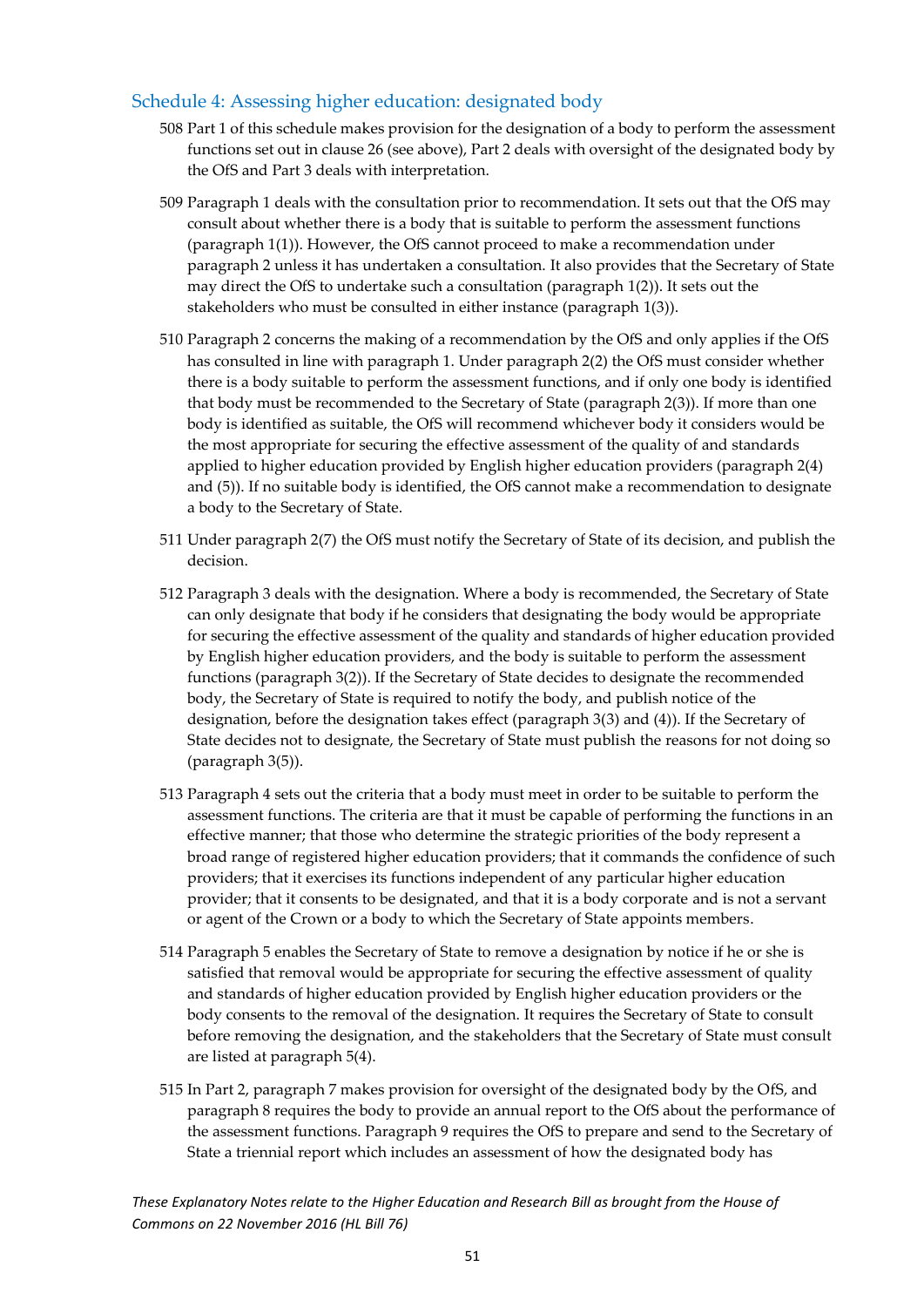performed its functions, and requires the OfS to take account of the views of specified persons including registered higher education providers and persons representing the interests of employers, graduates and students in the preparation of the triennial report.

- 516 Paragraph 10 makes provision for the OfS to give general directions to the designated body with regard to the performance of any of the assessment functions. The OfS must have regard to the need to protect the expertise of the designated body when issuing such directions.
- 517 Paragraph 11 places a duty on the OfS to inform the Secretary of State if it has significant concerns about how the designated body is performing the assessment functions or the continued suitability of that body to carry out those functions.
- 518 This provision forms part of the law of England and Wales.

### <span id="page-52-0"></span>Schedule 5: Powers of entry and search etc

519 This schedule is explained in the commentary on clause 56.

### <span id="page-52-1"></span>Schedule 6: English higher education information: designated body

- 520 Paragraph 1 deals with the consultation prior to recommendation. It sets out that the OfS may consult about whether there is a body that is suitable to perform the data functions (paragraph 1(1)). However, the OfS cannot proceed to make a recommendation under paragraph 2 unless it has undertaken a consultation. It also provides that the Secretary of State may direct the OfS to undertake such a consultation (paragraph 1(2)). It sets out the stakeholders who must be consulted in either instance (paragraph 1(3)).
- 521 Paragraph 2A concerns the making of a recommendation by the OfS and only applies if the OfS has consulted in line with paragraph 1. Under sub-paragraph 2A(2) the OfS must consider whether there is a body suitable to perform the data functions, and if only one body is identified that body must be recommended to the Secretary of State (paragraph 2A(3)). If more than one body is identified as suitable, the OfS will recommend whichever body it considers would be appropriate to perform the data functions (paragraph 2A(4)). If no suitable body is identified, the OfS cannot make a recommendation to designate a body to the Secretary of State  $(2A(5)).$
- 522 Under paragraph 2(6), the OfS must notify the Secretary of State of its decision, and publish the decision.
- 523 Paragraph 3 determines that where a body is recommended, the Secretary of State can only designate that body if he considers that designating the body would be appropriate for conducting the data publication function. The Secretary of State is required to notify the body, and publish notice of the designation, before the designation takes effect. If the Secretary of State decides not to designate, the Secretary of State must publish the reasons for not doing so.
- 524 Paragraph 4 of Part 1 sets out the criteria that a body must meet in order to be suitable to perform the data publication function. The criteria are that it must be capable of performing the functions in an effective manner; that those who determine the strategic priorities of the body represent a broad range of higher education providers; that it commands the confidence of such providers; that it exercises its functions independent of any particular provider; that it consents to be designated, and that it is a body corporate.
- 525 Paragraph 5 enables the Secretary of State to remove a designation if removal would be appropriate or of the designated body consents to the removal. The Secretary of State is required to consult before removing the designation. The schedule sets out the stakeholders who must be consulted. When considering removal, the Secretary of State must also consider any relevant information provided by the OfS.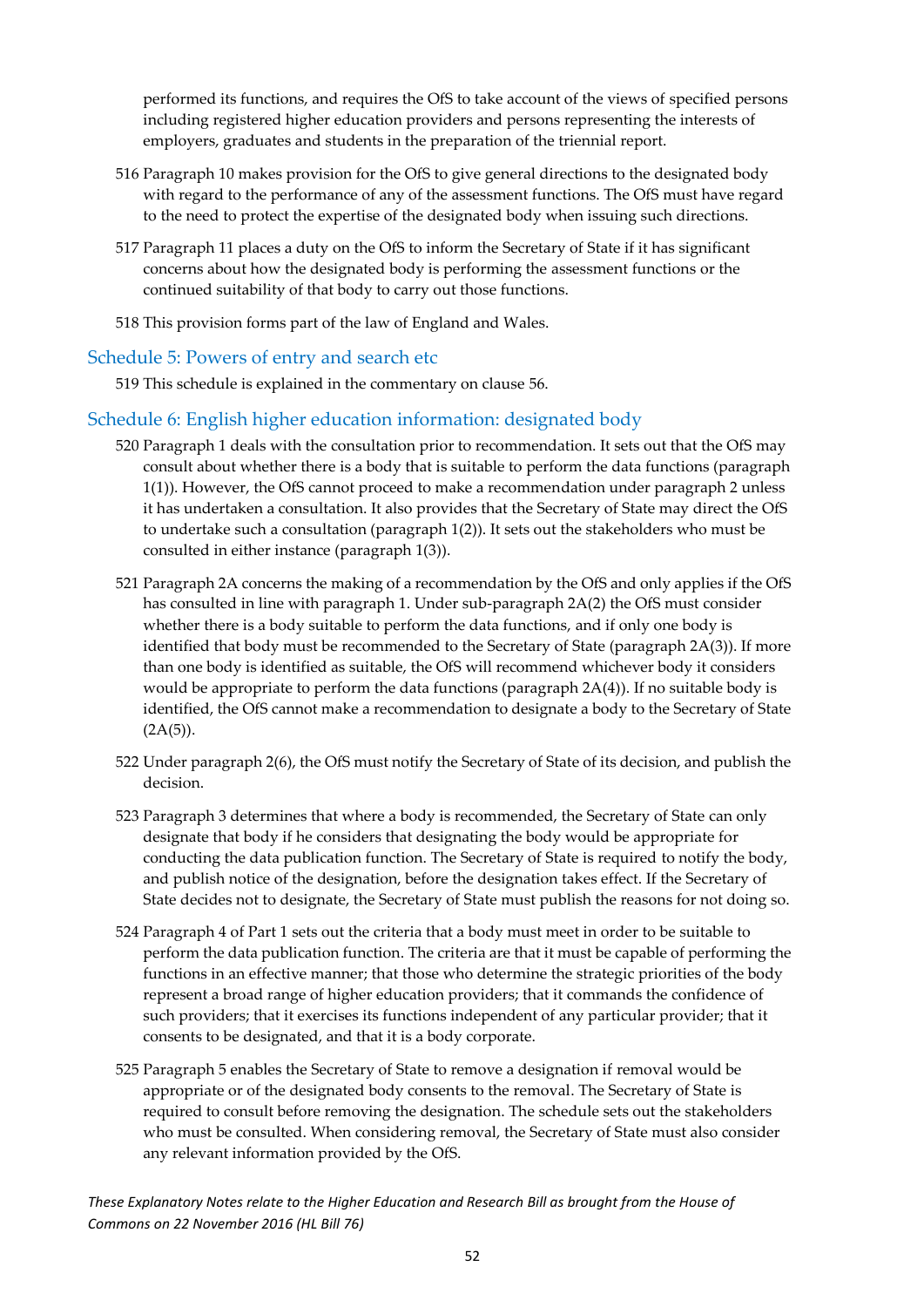- 526 In Part 2, provision is made for the oversight of the designated body by the OfS. Paragraph 8 requires the body to prepare an annual report on its performance to the OfS. Paragraph 9 requires the OfS to prepare and send to the Secretary of State a triennial report which includes an assessment of how the designated body has performed its duty, and requires the OfS to take account of the views of higher education providers, student representatives, employers of graduates, and other appropriate persons in the preparation of the triennial report.
- 527 Paragraph 10 places a duty on the OfS to inform the Secretary of State if it has significant concerns about how the designated body is performing its duty or the suitability of the body to carry out that duty.

### <span id="page-53-0"></span>Schedule 7: Costs recovery: procedure, appeals and recovery

- 528 This schedule sets out the provisions regarding how the OfS can recover costs relating to the imposition of sanctions on higher education providers, appeals processes available to providers and how costs can be recovered.
- 529 Sub-paragraph 1 sets out that schedule 7 applies to scenarios where the OfS has imposed a sanction on a provider and needs to recover the costs related to the imposition of that sanction.
- 530 Sub-paragraph 2 requires that the OfS, in notifying the provider of the cost recovery, must specify the amount that is being sought and the time period within which payment needs to be made. In notifying the provider, the OfS is also required to set out how the payment should be made, any rights of appeal the provider has including the timeframe within which appeals should be made, and the consequences of the payment not being made. The provider can require the OfS to set out a detailed breakdown of the cost and that the requirement to pay the cost is suspended when an appeal is pending or when an appeal could be submitted. If the higher education provider informs the OfS that it does not intend to appeal then the requirement to pay the costs still stands.
- 531 Sub-paragraph 3 sets out the mechanism by which appeals against the decision to require costs to be covered can be made. A provider can appeal to the First-tier Tribunal against either the decision itself to require the provider to pay costs or the amount that has been specified. An appeal can be made based on the decision being based on incorrect facts, it being incorrect in legal terms, or the decision being unreasonable. Sub-paragraph 3 also sets out that the Tribunal hearing the appeal has the power to withdraw the requirement on the provider to pay, confirm that the payment does need to be made, alter in some way the requirement to pay, take any steps that the OfS has the ability to take leading up to the imposition of the original sanction, or delegate the decision on the requirement to pay back to the OfS.
- 532 Sub-paragraph 4 sets out provisions relating to interest that may be owed on a payment. It sets out that interest is owed on any costs that have not been paid by the deadline for payment and that this interest is charged at the rate set out in section 17 of the Judgements Act 1838. It also sets out that the unpaid amount is not subject to interest as a judgement debt under that same piece of legislation. It specifies that the interest charged should not exceed the amount of the costs, that the OfS has the power to recover the costs owed to it - and the associated interest - as a civil debt, and that any costs recovered, including interest owed should be paid into the Consolidated Fund.
- 533 Sub-paragraph 5 sets out that income received by way of cost recovery and interest must be paid to the Secretary of State with the consent of HM Treasury.

### <span id="page-53-1"></span>Schedule 8: Higher Education Corporations in England

534 Sub-paragraphs 1 to 5 amend the Education Reform Act 1988 as follows: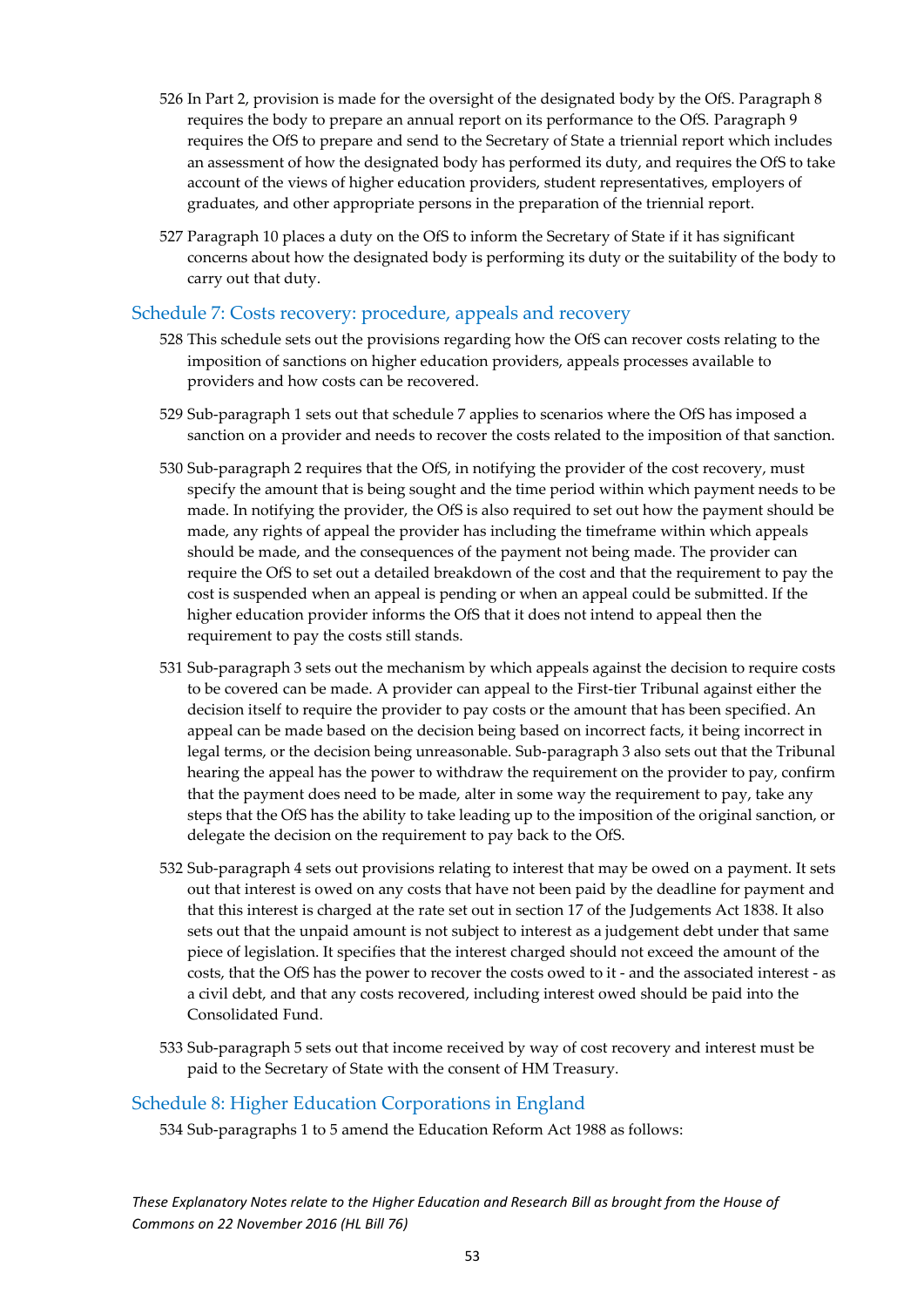- a. The existing provisions of the Act in relation to higher education corporations are retained for higher education corporations in Wales, to ensure that higher education institutions maintained by local authorities in Wales and further education corporations in Wales can still reincorporate as higher education corporations through an order made by the Secretary of State and the established Privy Council approval process;
- b. New provisions are inserted for England so that further education corporations in England can still reincorporate as higher education corporations through an order made by the Secretary of State. This will be the only way in which new higher education corporations can be incorporated in England once these provisions are in force, closing the route for higher education institutions maintained by local authorities to reincorporate as higher education corporations.
- 535 Sub-paragraph 6 sets out the principal powers or objects of higher education corporations in England, which include the provision of higher, further and secondary education. It then sets out the supplementary powers of higher education corporations in England, which consist of the power to do anything which appears to the corporation to be necessary or expedient for the purpose of, or in connection with, the exercise of any of their principal powers.
- 536 Sub-paragraph 7 amends the existing provisions in the Education Reform Act 1988 in relation to the powers of higher education corporations so that these continue to apply to higher education corporations in Wales.
- 537 Sub-paragraph 8 provides that higher education corporations in England must have instruments of government in place. Higher education corporations in England may amend, replace or revoke their instrument of government provided that in doing so they do not cease to be a charity. This sub-paragraph also removes current statutory requirements as to certain provisions that need to be included in instruments of higher education corporations in England, and allows higher education corporations in England greater freedom to draft and amend their instruments, subject always to their remaining a charity.
- 538 Sub-paragraph 8 also ensures that certain basic provisions relating to the validity of proceedings of higher education corporations in England, the effect of instruments issued by them, and the requirement for their members to be known as the "board of governors" of the institution that they are established to conduct, will continue to apply to higher education corporations in England.
- 539 Sub-paragraphs 9 to 11 amend existing provisions in the Education Reform Act 1988 regarding the constitution and conduct of higher education corporations so that they continue to apply to higher education corporations in Wales, and the Secretary of State's powers to appoint the first members of higher education corporations are retained for higher education corporations in Wales. These provisions will no longer apply to higher education corporations in England, except for the provisions in respect of the need to keep accounts.
- 540 Sub-paragraph 12 provides that higher education corporations in England have to have articles of government in place relating to the conduct of the institutions they are established to run. The articles of government may make provision with respect to the supplementary powers of the higher education corporation. Higher education corporations in England may amend, replace or revoke their articles of government provided that in doing so they do not cease to be a charity.
- 541 Sub-paragraph 13 amends existing provisions in the Education Reform Act 1988 in relation to the articles of government of higher education corporations so that these continue to apply to higher education corporations in Wales. These provisions cover: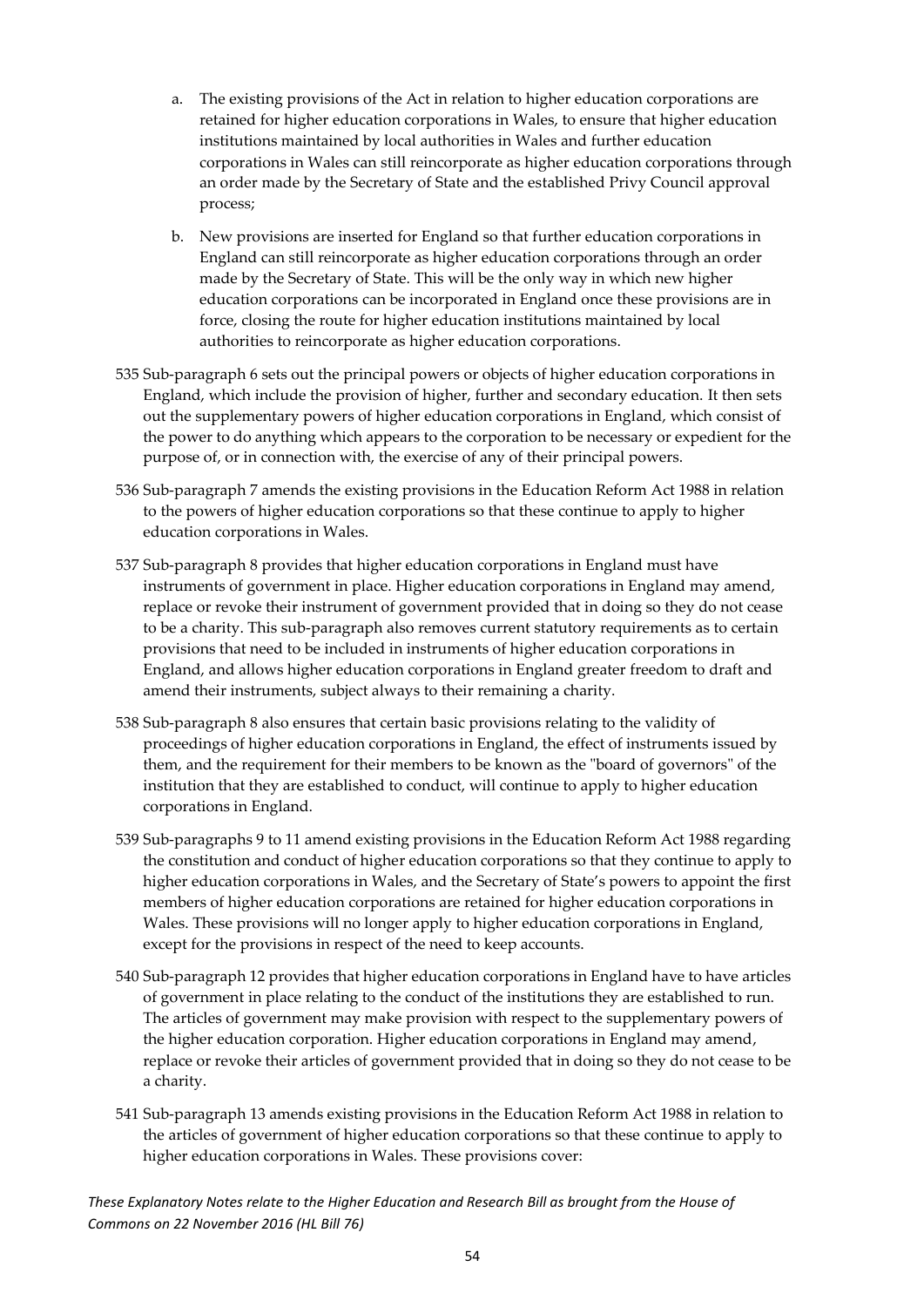- a. requirements relating to the articles of government, and;
- b. the process for Privy Council approval of the articles of government.
- 542 These provisions of the Education Reform Act 1988 no longer apply to higher education corporations in England, meaning they can amend their articles of government without the requirement for Privy Council approval.
- 543 Sub-paragraph 14 ensures that definitions in the Education Reform Act 1988 are consistent so that higher education corporations are referred to throughout as either 'higher education corporations in Wales' or 'higher education corporations in England'.
- 544 Sub-paragraph 15 clarifies that section 127 of the Education Reform Act 1988 only applies where a local-authority-maintained higher education institution reincorporates as a higher education corporation. This option will only continue to be available in Wales.
- 545 Sub-paragraph 16 provides that a higher education corporation in England can no longer be dissolved by order of the Secretary of State unless this process is instigated by the higher education corporation itself; and that the Secretary of State must consult the OfS before making any such order. It also makes provision as to which persons or entities a higher education corporation's property, rights or liabilities can be transferred to on dissolution. This includes a person appearing to the Secretary of State to be engaged in the provision of educational facilities or services, a body corporate established for purposes which include the provision of such facilities or services or the OfS, provided they give their consent. Where the recipient is not a charity established for charitable purposes which are exclusively educational, any property transferred must be transferred on trust to be used for charitable purposes which are exclusively educational.
- 546 Sub-paragraph 17 amends the existing dissolution provisions in the Education Reform Act 1988 so that these continue to apply to higher education corporations in Wales.
- 547 Sub-paragraph 18 amends the definition on what is deemed a 'successor company' to a higher education corporation for the purposes of section 129(5)(e) of the Education Reform Act 1988 (designation of institutions) so that this includes any higher education corporations in England dissolved by the Secretary of State on request by the higher education corporation, as set out in sub-paragraph 16 above.
- 548 Sub-paragraph 19 ensures that Privy Council oversight of variations of trust deeds under section 157(2)(a) of the Education Reform Act 1988 (variation of trust deeds etc: institutions conducted by higher education corporations) only continues to apply to higher education corporations in Wales, and will no longer apply to higher education corporations in England.
- 549 Sub-paragraph 20 inserts new definitions into the Education Reform Act 1988 so that a distinction is drawn between higher education corporations "in England" and higher education corporations "in Wales", as these will now be subject to different regulatory requirements.
- 550 Sub-paragraph 21 provides that Schedule 7 of the Education Reform Act 1988 will only apply in relation to higher education corporations in Wales once these provisions come into force.
- 551 Sub-paragraph 22 provides that Schedule 7A of the Education Reform Act 1988 will only apply to higher education corporations in Wales once these provisions come into force. This means that the provisions in Schedule 7A, which detail requirements of instruments of government for higher education corporations and Privy Council oversight of these, will no longer apply to higher education corporations in England.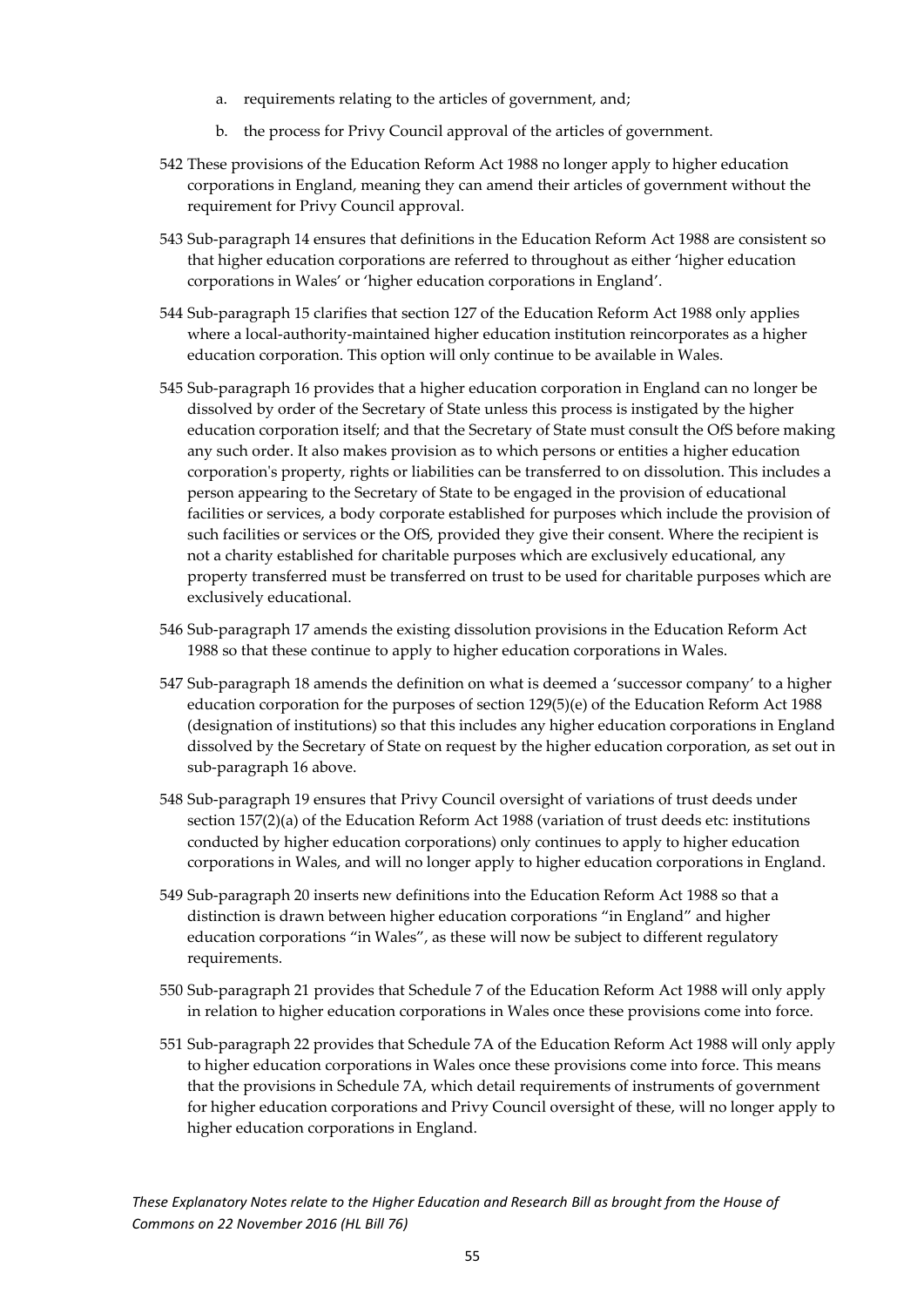552 Sub-paragraphs 23 to 25 make consequential amendments to the Further and Higher Education Act 1992.

### <span id="page-56-0"></span>Schedule 9: United Kingdom Research and Innovation

- 553 Sub-paragraph 1 sets out that UKRI is separate and distinct from, and is not working on behalf of, the Crown. This provision removes possible liability that may fall upon the UKRI through its relationship with the Crown. It also sets out that property of the UKRI does not belong to, nor is being held by the UKRI on behalf of, the Crown.
- 554 Sub-paragraph 2(1) describes the formal members of UKRI who constitute UKRI and are appointed by the Secretary of State.
- 555 Subs-paragraph 2(3) to 2(7) set out how the members of UKRI will be appointed. In total the Secretary of State will appoint between 12 and 15 members to make up UKRI. This will consist of a chair, the UKRI Chief Executive Officer, the UKRI Chief Finance Officer and between nine and 12 other members. The chair cannot be either the Chief Executive Officer or the Chief Finance Officer. When making these appointments, with the exception of the chair, the Secretary of State has a duty to consult the UKRI chair.
- 556 Subsection 2(5) sets out the Secretary of State's duty to have regard to the desirability of there being a mixture of research, business and industry expertise, including the exploitation of research between UKRI's members.
- 557 Subsection 2(6) sets out the Secretary of State's duty, when appointing members of UKRI, to have regard to the desirability of those members including at least one person with relevant experience in relation to at least one of Wales, Scotland and Northern Ireland.
- 558 Subsection 2(7) defines "relevant experience" in relation to sub-paragraph 2(6). This means experience of research into, or the development or exploitation of, science, technology, humanities or new ideas. It also includes experience of industrial, commercial or financial matters or the practice of any profession.
- 559 Sub-paragraph 3 describes the composition of UKRI's nine Councils and how individuals are appointed to them. Each Council is comprised of one executive chair (who is appointed by the Secretary of State) and between five and nine ordinary Council members. Each Executive chair will be appointed by the Secretary of State. The Secretary of State may also choose to appoint one additional ordinary Council member for each Council. All other ordinary Council members are appointed by UKRI after consulting that Council's executive chair. A majority of each Council's ordinary members must also be persons who are neither members, nor employees, of UKRI.
- 560 Sub-paragraphs 4 and 5 explain the ways in which terms and conditions of appointment are set for UKRI members, executive chairs, and those ordinary council members appointed directly by the Secretary of State. It also sets out how the Secretary of State may appoint and remove these individuals and how they may resign, namely by notifying the Secretary of State.
- 561 Sub-paragraph 6 sets out how terms and conditions are set for those ordinary council members appointed by UKRI. It also explains how such individuals are appointed or removed and how they may resign, namely by notifying UKRI.
- 562 Sub‐paragraph 7 places a duty on UKRI to pay salaries, and upon it to pay or make provision for paying, pensions, allowances, compensation and expenses or gratuities to UKRI and Council members as determined by the Secretary of State. It also provides that if someone ceases to be a member of UKRI or a Council, the Secretary of State may determine that they should be compensated due to special circumstances. Should the Secretary of State do so, UKRI is under a duty to pay that person such compensation as the Secretary of State has determined.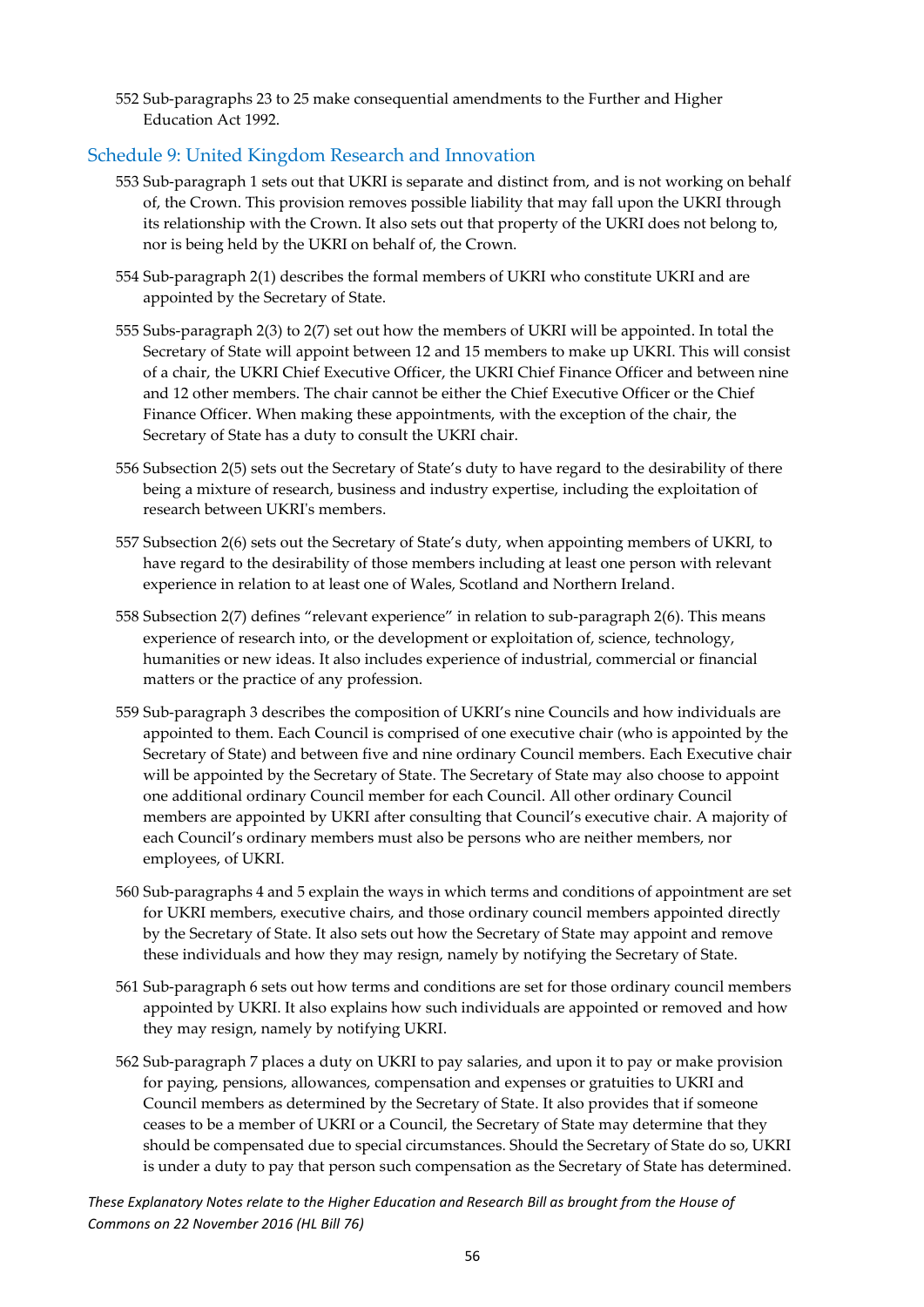- 563 Sub-paragraph 8 empowers the UKRI to appoint staff and determine their pay and allowances subject to the approval of the Secretary of State and to pay those staff. It empowers UKRI to make pension provision and to pay gratuities for staff or former staff other than under the Superannuation Act 1972 and to pay former staff allowances or expenses subject to approval by the Secretary of State. UKRI is also being admitted as a named body in Schedule 1 of the Superannuation Act 1972.
- 564 Sub-paragraph 9 gives UKRI powers to establish further committees in addition to those described as Councils. It also allows committees and Councils to establish sub-committees. A committee or sub-committee (under this sub-paragraph) may include persons who are not members of UKRI, Council members or UKRI employees. This sub-paragraph also sets conditions for appointing such committee or sub-committee members, paying allowances and reviewing the structure and activities of the committees and sub-committees.
- 565 Sub-paragraphs 10 and 11 empower UKRI and the Councils to set their own procedures, that is, to determine the proceedings of meetings of UKRI , Councils and Council sub-committees as they see fit. It sets a requirement for half of the members of UKRI or its Councils to be present at UKRI or Council meetings respectively for such a meeting to be quorate. It enables the Secretary of State to attend or send a representative to meetings of UKRI, committee and sub-committee meetings, to be provided with papers and participate in those meetings. However the Secretary of State or his or her representative may not be involved in decision-making at those meetings.
- 566 Sub-paragraph 12 enables UKRI to delegate functions to individual members of UKRI (i.e. Board members), members of UKRI staff, councils, other committees or Council sub-committees on terms that it determines.
- 567 Subsection 13(1) requires UKRI to maintain a record of its financial accounts and clear records of the information that underpins them. It also requires that UKRI sets out an annual statement of its accounts for each financial year.
- 568 Subsection 13(2) requires that UKRI's annual statement of accounts should adhere to and be prepared in line with any instructions that have previously been provided to it by the Secretary of State and HM Treasury. Instructions may relate to the content and form of the annual statement, the way in which it has been developed and any extra information that it has been deemed necessary to provide directly to Parliament.
- 569 Subsection 13(3) requires that copies of the annual financial statement must be sent by the UKRI to the Secretary of State and the Comptroller and Auditor General – the head of the National Audit Office; the organisation that scrutinises the spending of public bodies – before the end of August that follows the financial year to which the financial statement relates.
- 570 Subsection 13(4) requires the Comptroller and Auditor General to scrutinise UKRI's annual statement of accounts and to provide a report to the Secretary of State certifying whether UKRI's statement is truthful and accurate.
- 571 Subsection 13(5) requires the Secretary of State to provide a copy of the Comptroller and Auditor's report on UKRI's statement of accounts to Parliament.
- 572 Subsection 13(6) provides a description of the period of time that 'financial year' refers to. It states that the financial year counts as the period of time from the date that the UKRI is set up to the second 31 March following that date. Each subsequent period of 12 months from that point on then constitutes a new financial year.
- 573 Subsection 14(1) requires UKRI to produce a report that covers the period of every financial year and which provides a commentary on its functions during that period.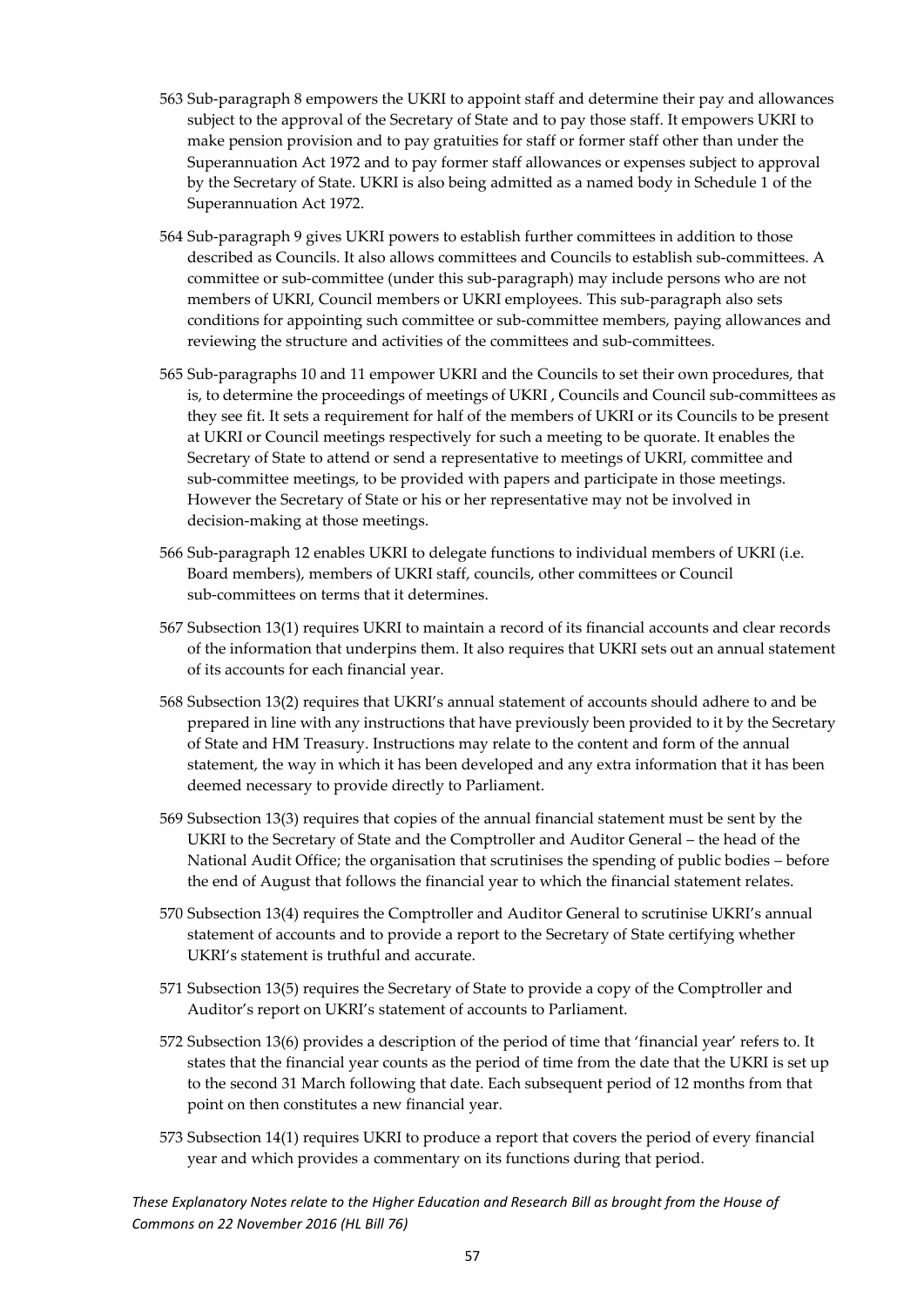- 574 Subsection 14(2) sets out that the annual report on UKRI's functions should include the annual statement of accounts referred to in subsection 13(1).
- 575 Subsection 14(3) requires the annual report to be produced and finalised as soon as possible after the end of the financial year to which it relates.
- 576 Subsection 14(4) requires the UKRI to send the report to the Secretary of State.
- 577 Subsection 14(5) requires the Secretary of State to provide a copy of UKRI's annual report to Parliament.
- 578 Subsection 15(1) sets out that on those occasions where UKRI's seal is being used, its use needs to have been authorised by the signature of a member of UKRI or the signature of another person authorised by UKRI. However, this provision does not apply if the document being executed is being signed under Scottish law.
- 579 Subsection 15(2) sets out that a document which is recognised as being an official UKRI document – in line with sub-paragraph 15 (1) – should be treated by the person and / or organisation receiving the document as evidence from UKRI, unless the document sets out that it should not be treated as such.
- 580 Subsection 16(1) allows UKRI to use its discretion to do anything necessary or expedient which allows it to fulfil its role and duties.
- 581 Subsection 16(2) allows, in particular, UKRI to acquire and dispose of land and property, enter into contracts and accept gifts or money, land and other property. This list is non exhaustive.
- 582 Subsection 16(3) requires UKRI to seek permission from the Secretary of State to undertake a number of specified activities.
- 583 Sub-paragraph 17 requires that 'United Kingdom Research and Innovation' is inserted at the appropriate place in Part 2 of the Table in paragraph 3 of Schedule 1 to the Public Records Act 1958. This means that any records produced by UKRI from the moment of its creation should be treated as public records and be subject to the restrictions and principles governing public records.
- 584 Sub-paragraph 18 requires that 'United Kingdom Research and Innovation' is inserted at the appropriate place in Schedule 2 of the Parliamentary Commissioner Act 1967. This means that UKRI is listed as one of the bodies that can be subject to investigation by the Parliamentary Commissioner for Administration (Parliamentary Ombudsman); the body that is responsible for investigating the administrative actions of central government departments and public authorities.
- 585 Sub-paragraph 19 requires that 'United Kingdom Research and Innovation' is inserted at the appropriate place in Part 2 of Schedule 1 of the House of Commons Disqualification Act 1975. The Act prohibits certain categories of people from becoming members of the House of Commons, and the provision therefore means that members of UKRI, members of UKRI staff and members of Councils, committees and sub-committees are prohibited from becoming members of the House of Commons and vice versa.
- 586 Sub-paragraph 20 requires that 'United Kingdom Research and Innovation' is inserted at the appropriate place in Part 2 of Schedule 1 of the Northern Ireland Assembly Disqualification Act 1975. The Act prohibits certain categories of people from becoming members of the Northern Ireland Assembly, and the provision therefore means that members of UKRI, member of UKRI staff and members of Councils, committee and sub-committee are prohibited from becoming members of the Northern Ireland Assembly and vice versa.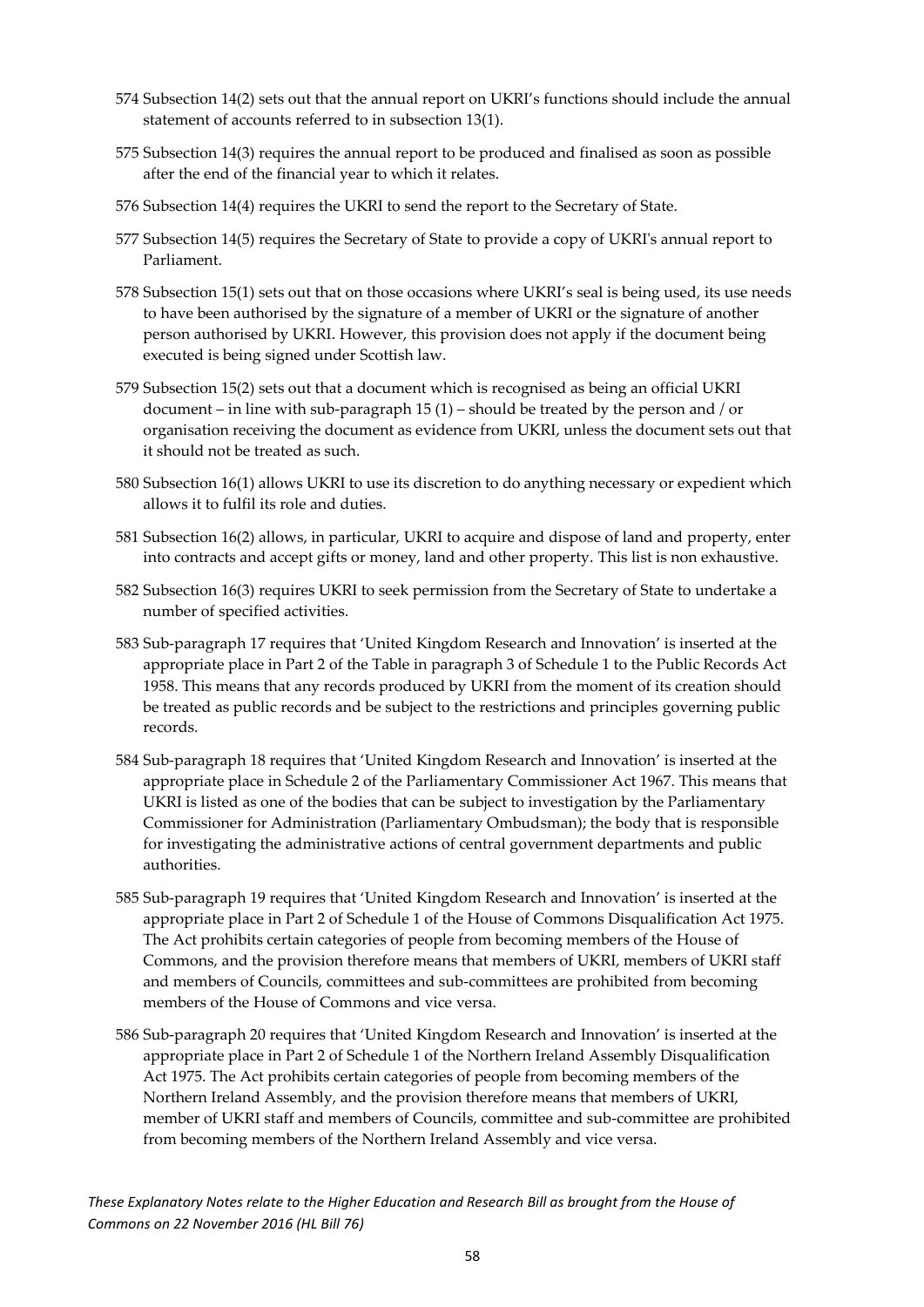- 587 Sub-paragraph 21 requires that 'United Kingdom Research and Innovation' is inserted at the appropriate place in Part 6 of Schedule 1 of the Freedom of Information Act 2000. This means that UKRI is listed as one of the public bodies that are subject to the provisions of the Freedom of Information Act 2000. The Act sets out a framework for the general public to have a general right of access to information that is held by public authorities, subject to certain restrictions.
- 588 Sub-paragraph 22 requires that 'United Kingdom Research and Innovation' is inserted at the appropriate place in the group of entries under the heading 'Other educational bodies' in Part 1 of Schedule 19 of the Equality Act 2010. This means that UKRI is listed as one of the bodies that are subject to the provisions of the Equality Act 2010 which sets out an array of equality duties that organisations are required to have due regard to.

### <span id="page-59-0"></span>Schedule 10: Transfer schemes

- 589 This schedule gives the Secretary of State powers to make property transfer schemes and staff transfer schemes in connection with the establishment of the OfS or UKRI or the Higher Education Funding Council for England, Office for Fair Access and the research councils ceasing to exist by virtue of the Bill. Permitted transferees under transfer schemes would be the OfS, UKRI, the Secretary of State or another person specified in the scheme. Permitted transferors would be the Secretary of State, the Higher Education Funding Council for England, the Director of Fair Access to Higher Education or the research councils.
- 590 Staff transfer schemes may make provision which is the same as or similar to the Transfer of Undertakings (Protection of Employment) Regulations 2006 (TUPE Regulations).

### <span id="page-59-1"></span>Schedule 11: Minor and consequential amendments relating to Part 1

- 591 This schedule sets out the changes to other legislation in consequence of the provisions of Part 1 of the Bill.
- 592 These include amendments in consequence of the Higher Education Funding Council for England, and the Director for Fair Access to Higher Education, ceasing to exist.

#### Schedule 12: Minor and consequential amendments relating to Part 3

<span id="page-59-2"></span>593 This schedule sets out the changes to other legislation in consequence of the provisions of Part 3 of the Bill.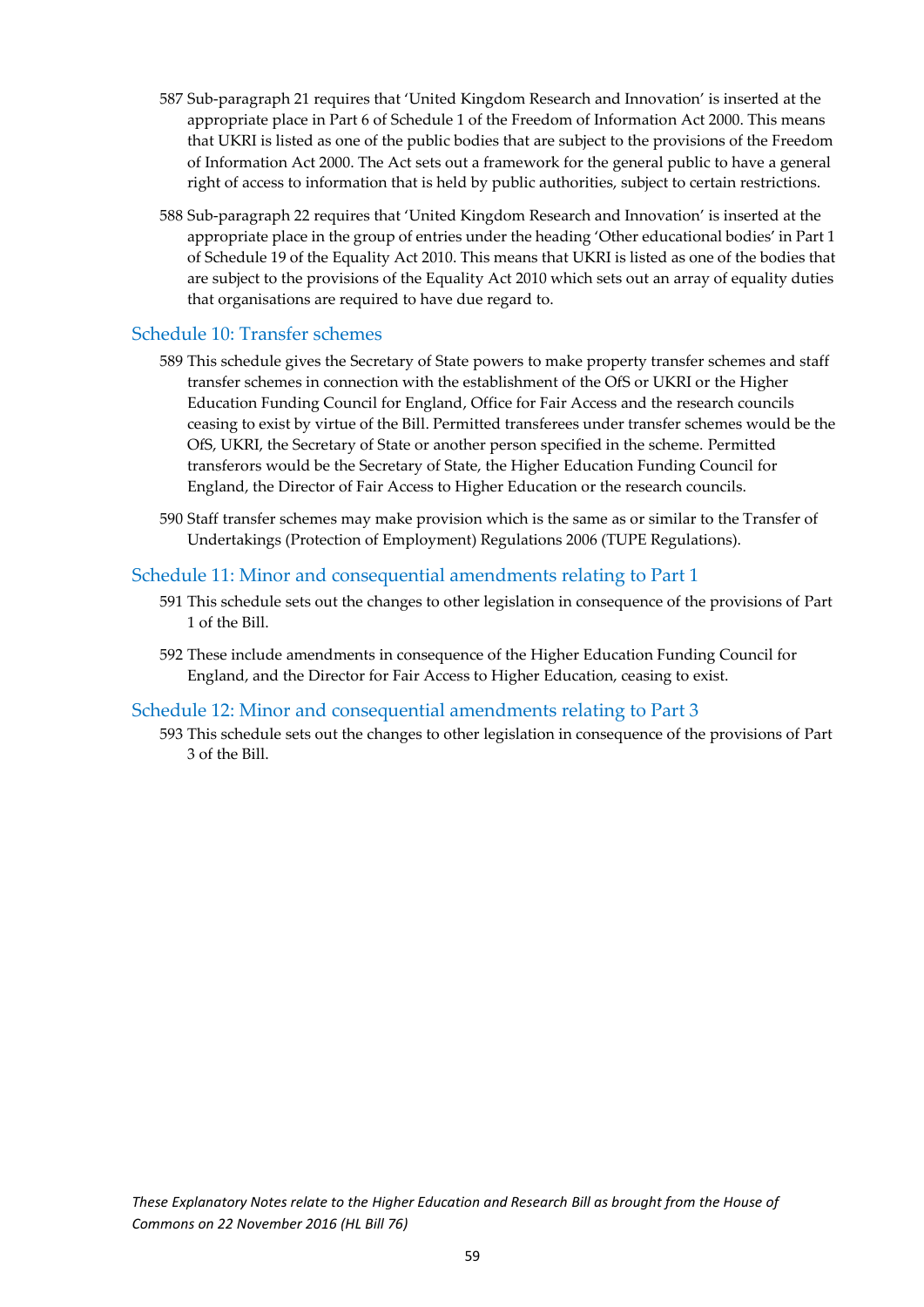# **Commencement**

- 594 Clause 118 makes provision about the coming into force of the provisions of the Act. The commentary on individual sections and schedules includes an explanation of the effect of this section.
- 595 The Bill provides for Part 4 of the Bill (General), apart from the provisions on cooperation and information sharing between OfS and UKRI, joint working and on pre-commencement consultation, to come into force on the day of Royal Assent.
- 596 The remaining provisions of this Bill will come into force on a day or days that the Secretary of State or Welsh Ministers as appropriate appoint through regulations made by statutory instrument. These regulations may appoint different days for different purposes or different areas.

# <span id="page-60-0"></span>**Financial implications of the Bill**

- 597 The creation of the two new bodies the Office for Students and UK Research and Innovation will result in efficiency savings from the merger of regulatory functions and reduced costs resulting from the reduction of the current duplication of functions and outputs across the funding bodies. The creation of a single entry gateway and the move towards a more flexible and risk-based regulation framework is likely to be a source of further savings to government (e.g. from reduced monitoring costs) and provide better safeguarding of public money.
- 598 It is proposed that part of the cost of regulation is borne by the sector rather than the taxpayer, given budget pressures and moving to a similar model to central regulators in other sectors (e.g. healthcare, school education, utilities). This funding model will result in savings for the taxpayer, while allocating costs fairly across providers and avoiding creating barriers to entry to the sector as a result of transferring the costs of regulating the sector onto providers.
- 599 More broadly, widening participation, increasing capacity and allowing institutions that demonstrate teaching excellence to maintain their fees up to inflation, will require additional student loan outlay. However, this could be offset by improved graduate outcomes – driven by greater competition, more informed choice and better incentives to increase teaching quality leading to faster loan repayments and increased tax revenues in the longer-run.

# <span id="page-60-1"></span>**Parliamentary approval for financial costs or for charges imposed**

600 A money resolution and a ways and means resolution for the Bill were passed by the House of Commons on 19 July 2016. There is potential expenditure by the Secretary of State under various provisions of the Bill. In particular, there is power under clauses 68 and 95 for the Secretary of State to pay grants to the OfS and UKRI. There are also provisions in the Bill which may lead to increases in payments out of money provided by Parliament under other Acts, for example, under section 22 of the Teaching and Higher Education Act 1998 (see clause 80). There is power in clauses 27(2)(b) and 61(1) for bodies who are designated under the Bill to perform certain functions to charge annual fees to registered higher education providers. Clause 64 enables the OfS to charge initial and ongoing registration fees.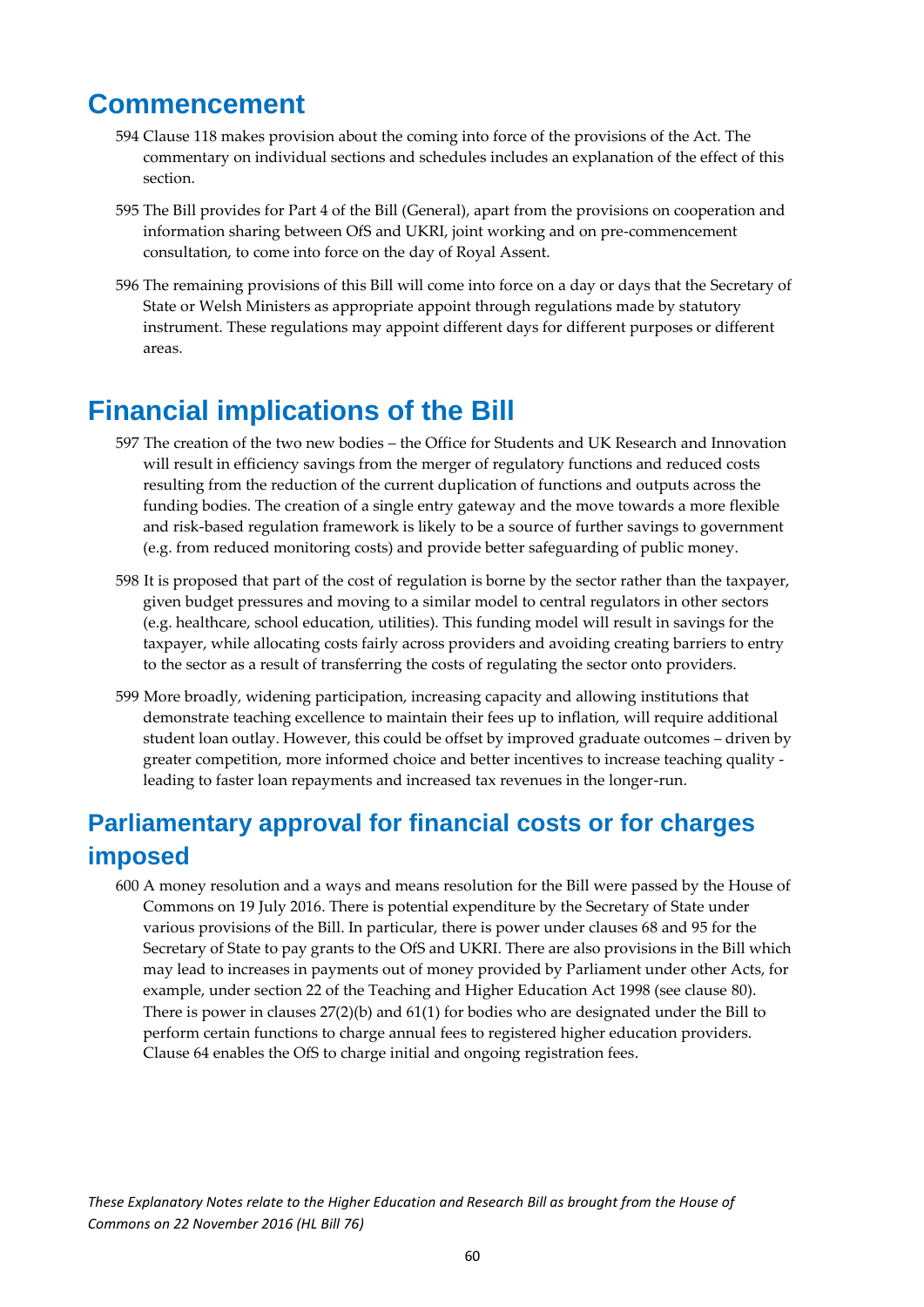# <span id="page-61-0"></span>**Compatibility with the European Convention on Human Rights**

601 Section 19 of the Human Rights Act 1998 requires a minister in charge of a Bill in either House of Parliament to make a statement about the compatibility of the Bill with the Convention Rights (as defined by section 1 of that Act). The Secretary of State for Business Innovation and Skills, The Right Honourable Sajid Javid MP, has made the following statement: "In my view, the provisions of the Higher Education and Research Bill are compatible with the Convention rights.

### <span id="page-61-1"></span>**Related documents**

602 The following documents are relevant to the Bill and can be read at the stated locations:

- Delegated Powers Memorandum
- Human Rights Act 1998 [www.legislation.gov.uk/ukpga/1998/42](http://www.legislation.gov.uk/ukpga/1998/42)
- Higher Education Act 2004 [www.legislation.gov.uk/ukpga/2004/8](http://www.legislation.gov.uk/ukpga/2004/8)
- **•** Teaching and Higher Education Act 1998 [www.legislation.gov.uk/ukpga/1998/30](http://www.legislation.gov.uk/ukpga/1998/30)
- Further and Higher Education Act 1992 [www.legislation.gov.uk/ukpga/1992/13](http://www.legislation.gov.uk/ukpga/1992/13)
- Science and Technology Act 1965 [www.legislation.gov.uk/ukpga/1965/4](http://www.legislation.gov.uk/ukpga/1965/4)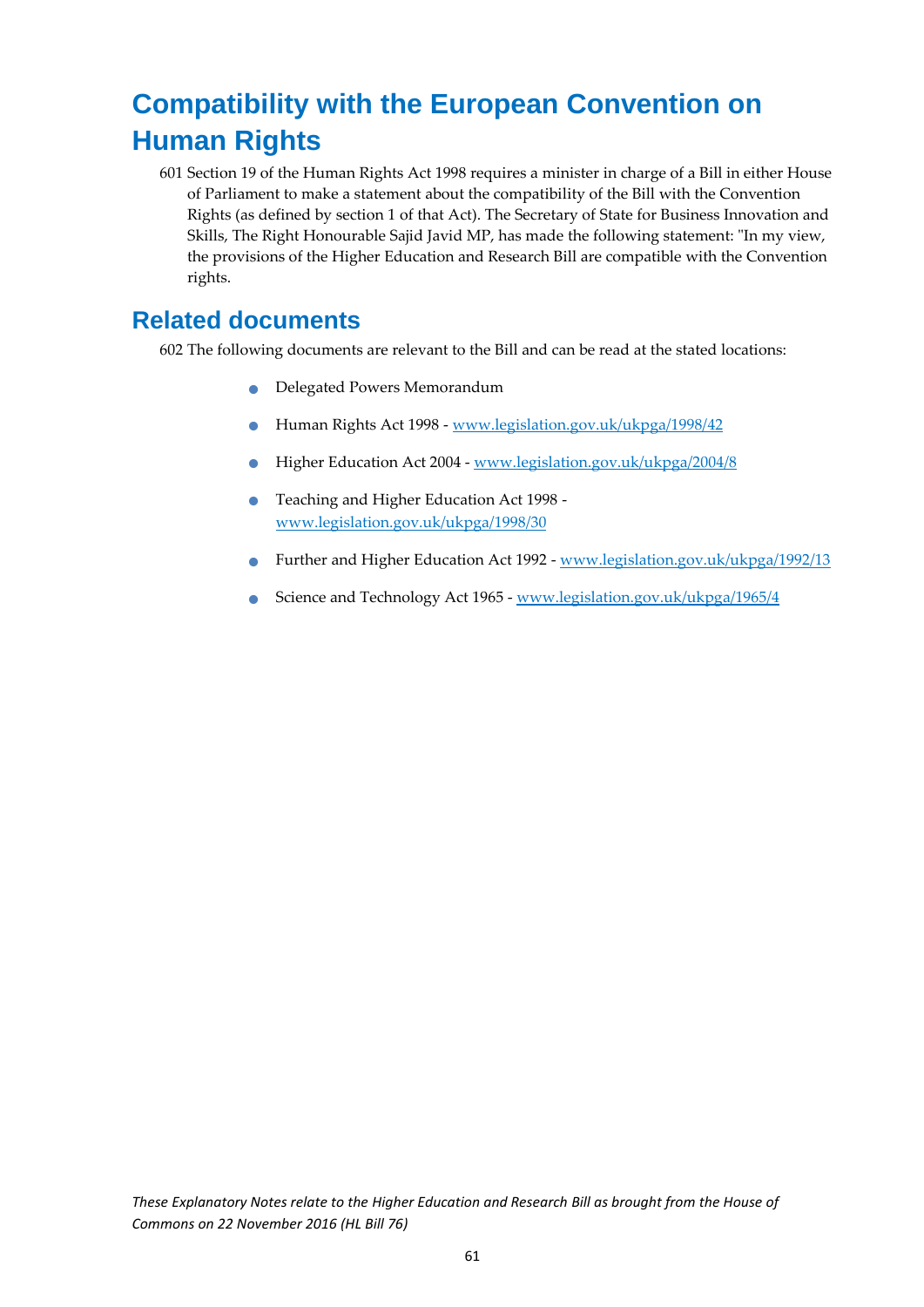# <span id="page-62-0"></span>**Annex A - Territorial extent and application**

603 The table below sets out the position at Lords Introduction and is subject to change.

- 604 The clauses contained in Part 1 of the Bill, The Office for Students, extend to England and Wales. Clauses 25, 73, 74 and 77 also extend to Scotland and Northern Ireland. The clauses in Part 1 apply to England, and clauses 25, 73 and 74 also apply to Wales, Scotland and Northern Ireland. Clause 77 (an interpretation provision) also applies to Wales, Scotland and Northern Ireland to the extent that it is needed to apply there for the purposes of clause 25. The amendments made by clauses 49, 50 and 52 to existing legislation have the same extent as the legislation they amend (that is England, Wales and Scotland in the case of clauses 49 and 50 and the United Kingdom in the case of clause 52). In the view of the Government of the United Kingdom, provisions corresponding to each clause that applies only to England or England and Wales would be within the legislative competence of the Scottish Parliament, National Assembly for Wales and Northern Ireland Assembly.
- 605 The clauses contained in Part 2 of the Bill, Other Education Provisions, extend to England and Wales. Clauses 80 and 81 also extend to Scotland and Northern Ireland. The clauses in Part 2 apply to England and, in the case of Clauses 80-82, Wales. In the view of the Government of the United Kingdom, provision corresponding to clause 82 would be within the legislative competence of the Scottish Parliament, National Assembly for Wales and Northern Ireland Assembly; provision corresponding to clause 82 would be within the legislative competence of the Scottish Parliament and National Assembly for Wales.
- 606 The clauses contained in Part 3 of the Bill, Research, extend and apply to the entire United Kingdom. The exception is clause 91, which applies to England. In the view of the Government of the United Kingdom, provisions corresponding to clause 91 would be within the legislative competence of the Scottish Parliament, National Assembly for Wales and Northern Ireland Assembly.
- 607 The clauses contained in Part 4 of the Bill, General, extend and apply to England, Wales, Scotland and Northern Ireland.
- 608 The extent and application of Schedules match the clauses which introduce them, with the exception of Schedules 11 and 12 which extend to England, Scotland, Wales and Northern Ireland and apply in part to England, Scotland, Wales and Northern Ireland.

| <b>Provision</b>       | <b>Extends</b><br>to E & W<br>and<br>applies<br>to<br>England<br>? | <b>Extends</b><br>to E & W<br>and<br>applies to<br>Wales? | <b>Extends</b><br>and<br>applies to<br>Scotland? | <b>Extends and</b><br>applies to<br><b>Northern</b><br>Ireland? | Would<br>corresponding<br>provision be<br>within the<br>competence of<br>the National<br>Assembly for<br>Wales? | Would<br>corresponding<br>provision be<br>within the<br>competence of<br>the Scottish<br>Parliament? | Would<br>corresponding<br>provision be<br>within the<br>competence of<br>the Northern<br><b>Ireland</b><br>Assembly? | Legislative<br><b>Consent</b><br><b>Motion</b><br>needed? |
|------------------------|--------------------------------------------------------------------|-----------------------------------------------------------|--------------------------------------------------|-----------------------------------------------------------------|-----------------------------------------------------------------------------------------------------------------|------------------------------------------------------------------------------------------------------|----------------------------------------------------------------------------------------------------------------------|-----------------------------------------------------------|
| Part 1<br>Clauses 1-24 | Yes                                                                | <b>No</b>                                                 | <b>No</b>                                        | <b>No</b>                                                       | Yes                                                                                                             | Yes                                                                                                  | Yes                                                                                                                  | <b>No</b>                                                 |
| Part 1<br>Clause 25    | Yes                                                                | Yes                                                       | Yes                                              | Yes                                                             | N/A                                                                                                             | N/A                                                                                                  | N/A                                                                                                                  | Yes (all)                                                 |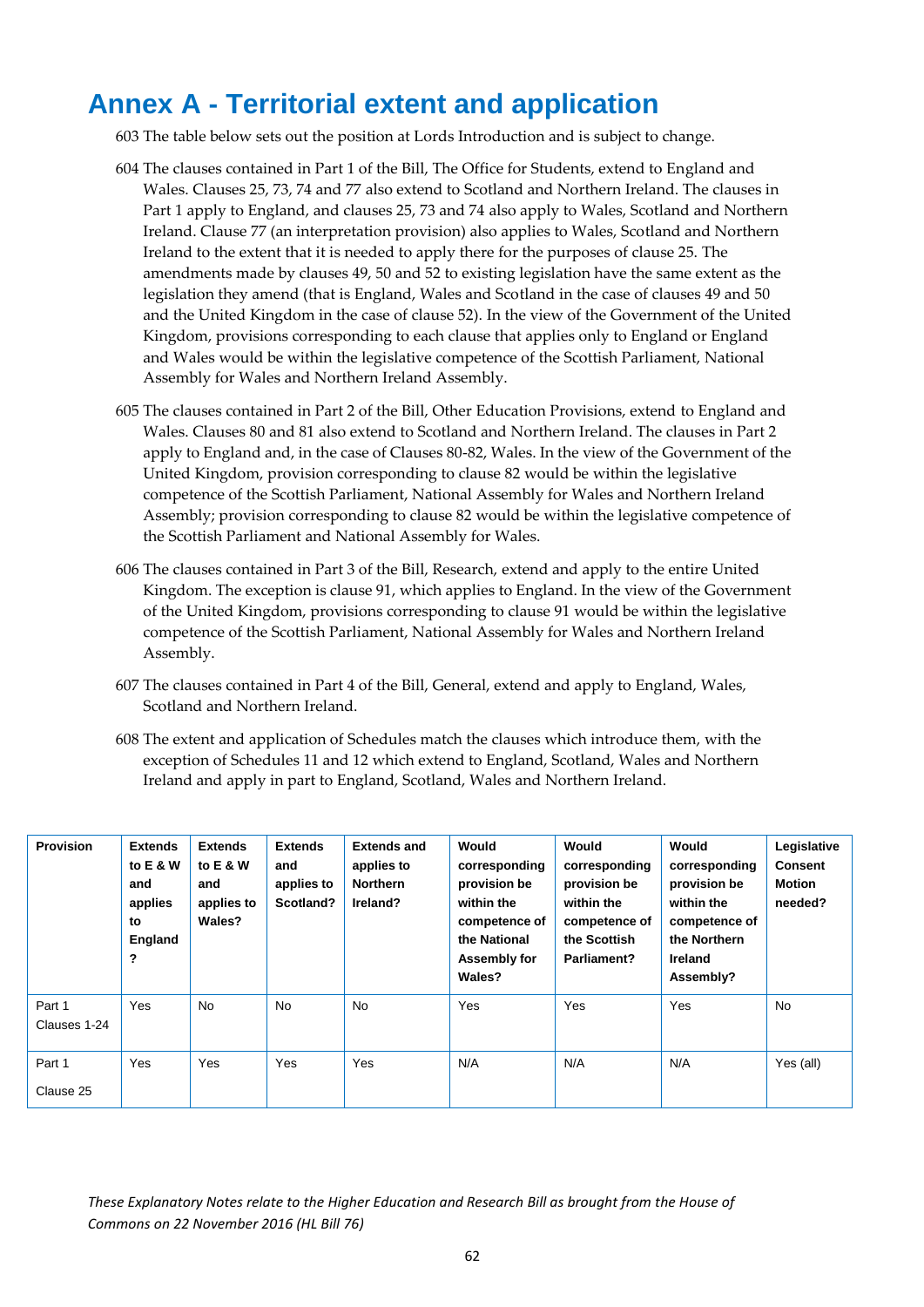| Provision              | <b>Extends</b><br>to E & W<br>and<br>applies<br>to<br>England<br>$\boldsymbol{\mathsf{?}}$ | <b>Extends</b><br>to E & W<br>and<br>applies to<br>Wales? | <b>Extends</b><br>and<br>applies to<br>Scotland? | <b>Extends and</b><br>applies to<br><b>Northern</b><br>Ireland? | Would<br>corresponding<br>provision be<br>within the<br>competence of<br>the National<br>Assembly for<br>Wales? | Would<br>corresponding<br>provision be<br>within the<br>competence of<br>the Scottish<br>Parliament? | Would<br>corresponding<br>provision be<br>within the<br>competence of<br>the Northern<br>Ireland<br>Assembly? | Legislative<br><b>Consent</b><br><b>Motion</b><br>needed?     |
|------------------------|--------------------------------------------------------------------------------------------|-----------------------------------------------------------|--------------------------------------------------|-----------------------------------------------------------------|-----------------------------------------------------------------------------------------------------------------|------------------------------------------------------------------------------------------------------|---------------------------------------------------------------------------------------------------------------|---------------------------------------------------------------|
| Part 1                 | Yes                                                                                        | No                                                        | No                                               | No                                                              | Yes                                                                                                             | Yes                                                                                                  | Yes                                                                                                           | <b>No</b>                                                     |
| Clauses<br>26-39       |                                                                                            |                                                           |                                                  |                                                                 |                                                                                                                 |                                                                                                      |                                                                                                               |                                                               |
| Part 1                 | Yes                                                                                        | No                                                        | No                                               | No                                                              | Yes                                                                                                             | Yes                                                                                                  | Yes                                                                                                           | <b>No</b>                                                     |
| Clauses<br>40-72       |                                                                                            |                                                           |                                                  |                                                                 |                                                                                                                 |                                                                                                      |                                                                                                               |                                                               |
| Part 1<br>Clauses 73-4 | Yes                                                                                        | Yes                                                       | Yes                                              | Yes                                                             | N/A                                                                                                             | N/A                                                                                                  | N/A                                                                                                           | No                                                            |
| Part 1                 | Yes                                                                                        | No                                                        | No                                               | No                                                              | Yes                                                                                                             | Yes                                                                                                  | Yes                                                                                                           | No                                                            |
| Clauses<br>75-76       |                                                                                            |                                                           |                                                  |                                                                 |                                                                                                                 |                                                                                                      |                                                                                                               |                                                               |
| Part 1                 | Yes (in                                                                                    | Yes (in                                                   | Yes (in                                          | Yes                                                             | N/A                                                                                                             | N/A                                                                                                  | N/A                                                                                                           | No (except                                                    |
| Clause 77              | part)                                                                                      | part)                                                     | part)                                            |                                                                 |                                                                                                                 |                                                                                                      |                                                                                                               | to the extent<br>covered by<br>the LCMs<br>for Clause<br>25.) |
| Part 1                 | Yes                                                                                        | No                                                        | No                                               | No                                                              | Yes                                                                                                             | Yes                                                                                                  | Yes                                                                                                           | No                                                            |
| Clauses<br>78-79       |                                                                                            |                                                           |                                                  |                                                                 |                                                                                                                 |                                                                                                      |                                                                                                               |                                                               |
| Part 2                 | Yes                                                                                        | Yes                                                       | No                                               | No                                                              | No                                                                                                              | No                                                                                                   | No                                                                                                            | Yes (Wales                                                    |
| Clause 80-81           |                                                                                            |                                                           |                                                  |                                                                 |                                                                                                                 |                                                                                                      |                                                                                                               | only)                                                         |
| Part 2                 | Yes                                                                                        | Yes                                                       | No                                               | No                                                              | Yes                                                                                                             | Yes                                                                                                  | Yes                                                                                                           | Yes (Wales                                                    |
| Clause 82              |                                                                                            |                                                           |                                                  |                                                                 |                                                                                                                 |                                                                                                      |                                                                                                               | only)                                                         |
| Part 2                 | Yes                                                                                        | No                                                        | No                                               | No                                                              | Yes                                                                                                             | Yes                                                                                                  | No                                                                                                            | No                                                            |
| Clause 83              |                                                                                            |                                                           |                                                  |                                                                 |                                                                                                                 |                                                                                                      |                                                                                                               |                                                               |
| Part 2                 | Yes                                                                                        | No                                                        | No                                               | No                                                              | Yes                                                                                                             | Yes                                                                                                  | Yes                                                                                                           | No                                                            |
| Clause 84              |                                                                                            |                                                           |                                                  |                                                                 |                                                                                                                 |                                                                                                      |                                                                                                               |                                                               |
| Part 3                 | Yes                                                                                        | Yes                                                       | Yes                                              | Yes                                                             | N/A                                                                                                             | N/A                                                                                                  | N/A                                                                                                           | No                                                            |
| Clause 85-90           |                                                                                            |                                                           |                                                  |                                                                 |                                                                                                                 |                                                                                                      |                                                                                                               |                                                               |
| Part 3                 | Yes                                                                                        | No                                                        | No                                               | No                                                              | Yes                                                                                                             | Yes                                                                                                  | Yes                                                                                                           | No                                                            |
| Clause 91              |                                                                                            |                                                           |                                                  |                                                                 |                                                                                                                 |                                                                                                      |                                                                                                               |                                                               |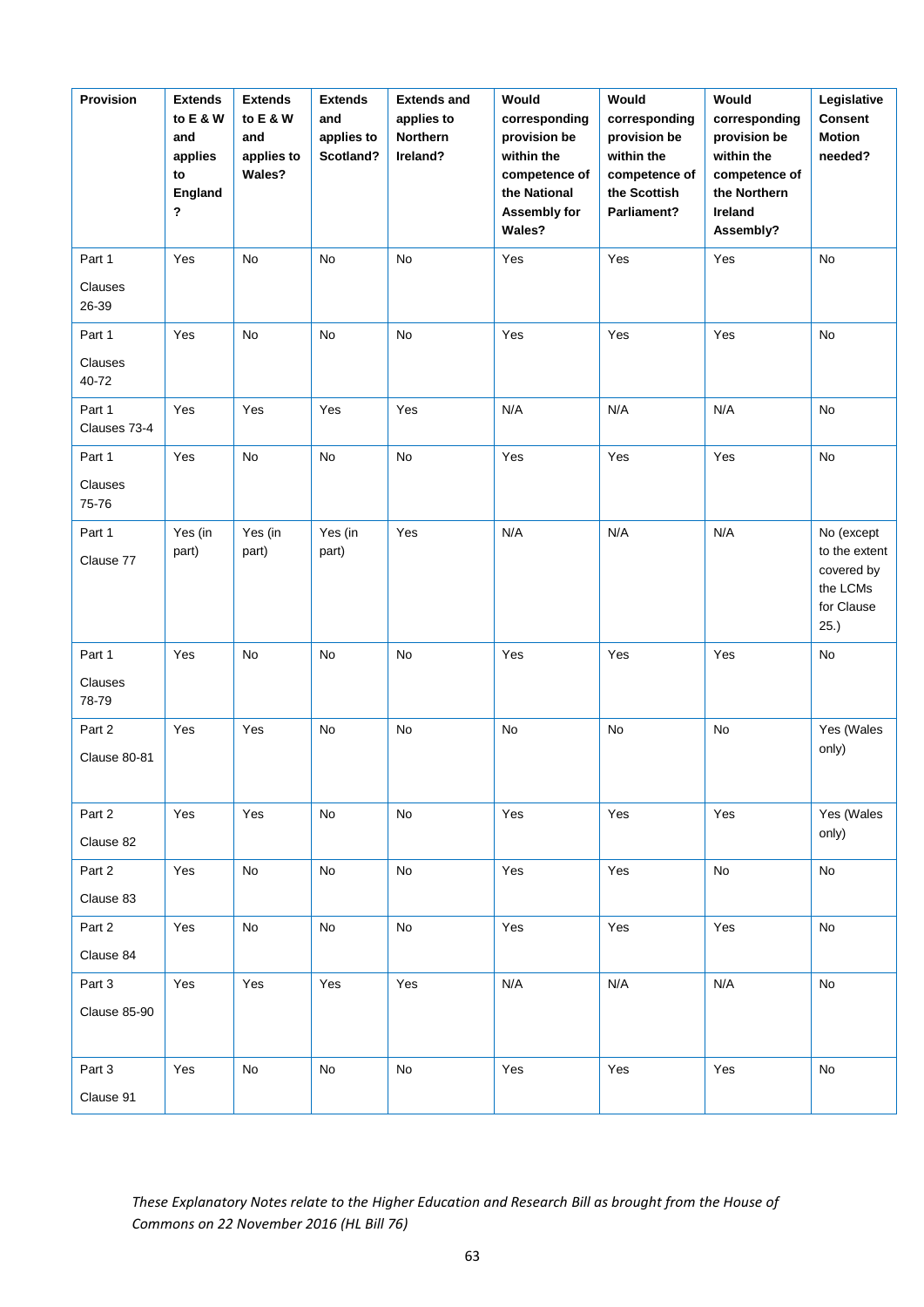| Provision                   | <b>Extends</b><br>to E & W<br>and<br>applies<br>to<br>England<br>? | <b>Extends</b><br>to E & W<br>and<br>applies to<br>Wales? | <b>Extends</b><br>and<br>applies to<br>Scotland? | <b>Extends and</b><br>applies to<br><b>Northern</b><br>Ireland? | Would<br>corresponding<br>provision be<br>within the<br>competence of<br>the National<br>Assembly for<br>Wales? | Would<br>corresponding<br>provision be<br>within the<br>competence of<br>the Scottish<br>Parliament? | Would<br>corresponding<br>provision be<br>within the<br>competence of<br>the Northern<br>Ireland<br>Assembly? | Legislative<br><b>Consent</b><br><b>Motion</b><br>needed? |
|-----------------------------|--------------------------------------------------------------------|-----------------------------------------------------------|--------------------------------------------------|-----------------------------------------------------------------|-----------------------------------------------------------------------------------------------------------------|------------------------------------------------------------------------------------------------------|---------------------------------------------------------------------------------------------------------------|-----------------------------------------------------------|
| Part 3                      | Yes                                                                | Yes                                                       | Yes                                              | Yes                                                             | N/A                                                                                                             | N/A                                                                                                  | N/A                                                                                                           | No                                                        |
| Clauses<br>92-103           |                                                                    |                                                           |                                                  |                                                                 |                                                                                                                 |                                                                                                      |                                                                                                               |                                                           |
| Part 3                      | Yes                                                                | Yes                                                       | Yes                                              | Yes                                                             | N/A                                                                                                             | N/A                                                                                                  | N/A                                                                                                           | Yes (all)                                                 |
| Clause 104                  |                                                                    |                                                           |                                                  |                                                                 |                                                                                                                 |                                                                                                      |                                                                                                               |                                                           |
| Part 3                      | Yes                                                                | Yes                                                       | Yes                                              | Yes                                                             | N/A                                                                                                             | N/A                                                                                                  | N/A                                                                                                           | No                                                        |
| Clause<br>105-106           |                                                                    |                                                           |                                                  |                                                                 |                                                                                                                 |                                                                                                      |                                                                                                               |                                                           |
| Part 4                      | Yes                                                                | Yes                                                       | Yes                                              | Yes                                                             | N/A                                                                                                             | N/A                                                                                                  | N/A                                                                                                           | Yes (all)                                                 |
| Clause 107                  |                                                                    |                                                           |                                                  |                                                                 |                                                                                                                 |                                                                                                      |                                                                                                               |                                                           |
| Part 4                      | Yes                                                                | Yes                                                       | Yes                                              | Yes                                                             | N/A                                                                                                             | N/A                                                                                                  | N/A                                                                                                           | No                                                        |
| Clauses 108                 |                                                                    |                                                           |                                                  |                                                                 |                                                                                                                 |                                                                                                      |                                                                                                               |                                                           |
| Part 4                      | Yes                                                                | Yes                                                       | Yes                                              | Yes                                                             | N/A                                                                                                             | N/A                                                                                                  | N/A                                                                                                           | No                                                        |
| Clauses<br>109-117          |                                                                    |                                                           |                                                  |                                                                 |                                                                                                                 |                                                                                                      |                                                                                                               |                                                           |
| Part 4                      | Yes                                                                | Yes                                                       | Yes                                              | Yes                                                             | N/A                                                                                                             | N/A                                                                                                  | N/A                                                                                                           | Yes (all)                                                 |
| Clause 118                  |                                                                    |                                                           |                                                  |                                                                 |                                                                                                                 |                                                                                                      |                                                                                                               |                                                           |
| Part 4                      | Yes                                                                | Yes                                                       | Yes                                              | Yes                                                             | N/A                                                                                                             | N/A                                                                                                  | N/A                                                                                                           | No                                                        |
| Clause 119                  |                                                                    |                                                           |                                                  |                                                                 |                                                                                                                 |                                                                                                      |                                                                                                               |                                                           |
| <b>Schedules</b><br>$1 - 3$ | Yes                                                                | No                                                        | No                                               | No                                                              | Yes                                                                                                             | Yes                                                                                                  | Yes                                                                                                           | No                                                        |
| Schedule 4                  | Yes                                                                | No                                                        | No                                               | No                                                              | Yes                                                                                                             | Yes                                                                                                  | Yes                                                                                                           | No                                                        |
| Schedules<br>$5 - 7$        | Yes                                                                | No                                                        | No                                               | No                                                              | Yes                                                                                                             | Yes                                                                                                  | Yes                                                                                                           | No                                                        |
| Schedule 8                  | Yes                                                                | No                                                        | No                                               | No                                                              | No                                                                                                              | Yes                                                                                                  | Yes                                                                                                           | No                                                        |
| Schedule 9                  | Yes                                                                | Yes                                                       | Yes                                              | Yes                                                             | N/A                                                                                                             | N/A                                                                                                  | N/A                                                                                                           | No                                                        |
| Schedule 10                 | Yes                                                                | Yes                                                       | Yes                                              | Yes                                                             | N/A                                                                                                             | N/A                                                                                                  | N/A                                                                                                           | N/A                                                       |
| Schedules<br>$11 - 12$      | Yes                                                                | In part                                                   | In part                                          | In part                                                         | N/A                                                                                                             | N/A                                                                                                  | N/A                                                                                                           | No                                                        |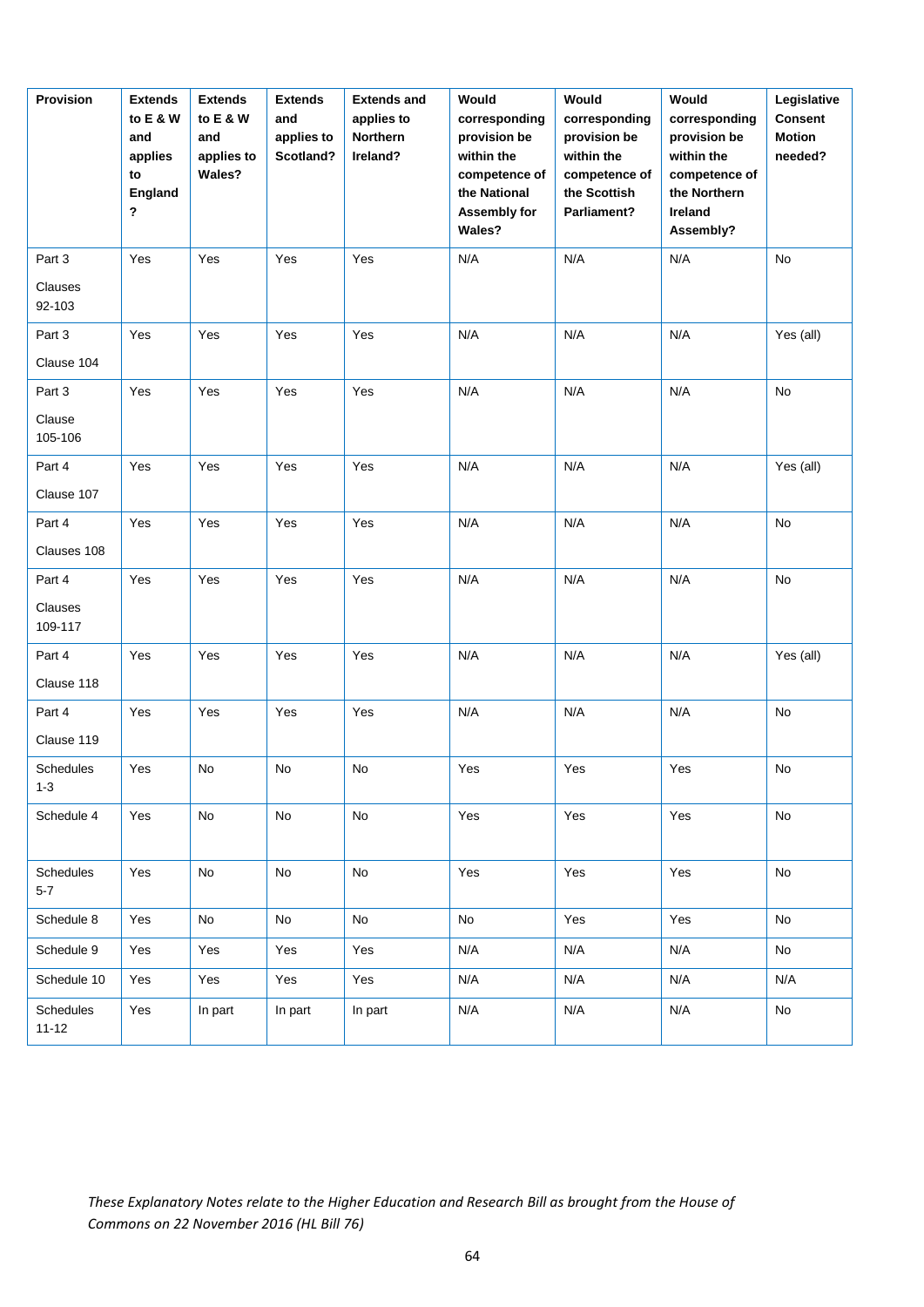# <span id="page-65-0"></span>**Minor or consequential effects<sup>1</sup>**

### <span id="page-65-1"></span>**Provisions that apply to England**

609 The following provisions that apply to England may have effects outside England, all of which are, in the view of the Government of the United Kingdom, minor or consequential.

<span id="page-65-2"></span>Clauses 1 to 24, 26 to 72, 75, 76, 78 and 79 (Part 1) and schedules 1 to 8: The Office for **Students** 

610 These provisions:

- a. establish the OfS and make provisions for its functions;
- b. establish a system of registration of English higher education providers, including conditions of registration that will or may apply upon initial or continuing registration;
- c. make provision about varying tuition fee limits for registered providers according to whether an institution has a particular rating of its quality and standards and has had approved an access and participation plan;
- d. make provision about the assessment of quality and standards in higher education, including of teaching;
- e. make provision about financial support that can be given by the OfS to registered providers;
- f. make provision about the award, variation and revocation of degree awarding powers and the award and revocation of university title;
- g. make provision about a power of entry and search for the OfS or the Secretary of State in the event of a breach of conditions of funding;
- h. make provision about how the OfS is to be funded;
- i. make provision about the collection of data from providers and admissions bodies by the OfS and the Secretary of State;
- j. dissolve the Higher Education Funding Council for England and the Director of Fair Access.
- 611 Generally, these provisions have effect in respect of English higher education providers which may seek inclusion in the register to be maintained by the OfS or who are, in fact, registered. An "English higher education provider" is a provider of higher education whose activities are carried on in England or principally in England (see clause 77, subsection (1)). One of the requirements for registration is that the institution is or intends to become an English higher education provider.
- 612 On this basis the provisions either have no effect outside England or, if they do because a provider carries on some of (but not principally) its activities outside England, in the Government's view, those effects are minor and consequential.

<span id="page-65-3"></span> $1$  References in this Annex to an effect of a provision being minor or consequential are to its being minor or consequential for the purposes of Standing Order No. 83J of the Standing Orders of the House of Commons relating to Public Business.

*These Explanatory Notes relate to the Higher Education and Research Bill as brought from the House of Commons on 22 November 2016 (HL Bill 76)*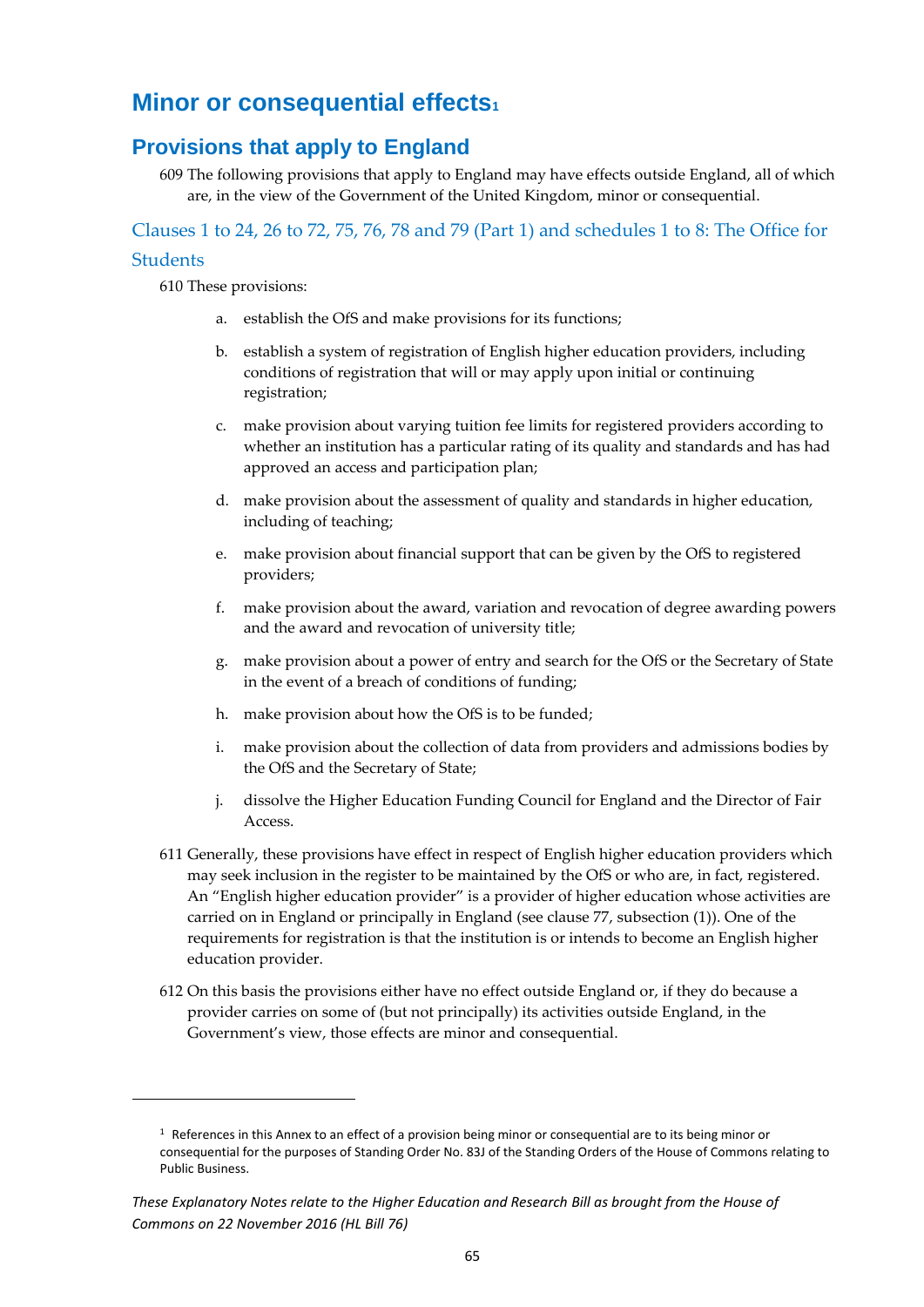### Clauses 83 and 84: Other Education Measures

- 613 These provisions:
	- a. extend the student complaints regime to cover all providers registered with OfS;
	- b. deregulate higher education corporations, bringing regulatory requirements more closely into line with other publicly-funded higher education providers.
- 614 Clause 83 has effect in relation to providers registered with the OfS. As outlined above, this means the provisions either have no effect outside England or, if they do because a provider carries on some of (but not principally) its activities outside England, those effects are, in the Government's view, minor and consequential.
- 615 Clause 84 brings schedule 8 into force which makes various changes to the governance of higher education corporations in England. These are aimed, principally, at rationalising the procedure by which those corporations can change their governing instruments and apply for dissolution by the Secretary of State. The changes apply in relation to English higher education corporations; the position in relation to higher education corporations in Wales is to remain the same, including the role of the Privy Council in approving the governing documents of higher education corporations in Wales. Any effects on higher education providers outside England will, in the Government's view, be minor and consequential.

### <span id="page-66-0"></span>Clause 91: Research Councils

- 616 Clause 91 relates to the functions of UKRI to be exercisable by Research England. This involves providing financial support to higher education providers in England.
- 617 For the same reasons outlined in the paragraphs above, the provisions either have no effect outside England or, if they do because a provider carries on some of (but not principally) its activities outside England, those effects are considered by the Government to be minor and consequential.

### <span id="page-66-1"></span>**Provisions that apply to England and Wales**

618 The following provisions that apply to England and Wales have effects outside that area, all of which are, in the view of the Government of the United Kingdom, minor or consequential:

### <span id="page-66-2"></span>Clauses 80 to 82: Other Education Measures

- 619 Clause 80 enables regulations to be made so the Secretary of State and Welsh ministers can offer students alternative finance alongside grants or loans to support their higher or further education, and provide for their repayment by way of contributions. This is achieved by amending section 22 of the Teaching and Higher Education Act 1998.
- 620 Section 22 of the Teaching and Higher Education Act 1998 applies to both England and Wales and extends to Scotland to a limited degree (see section 46(7) of the Teaching and Higher Education Act 1998) and in a similar way it extends to Northern Ireland (see section 46(8) of the Teaching and Higher Education Act 1998).
- 621 The clause relates exclusively to England and Wales because the effects in Scotland and Northern Ireland are consequential: they flow from a policy in relation to student support which has its principal effect in England and Wales. The consequential effects are that regulations may impose rights or requirements on borrowers, employers or HM Revenue and Customs anywhere in the United Kingdom in relation to repayments. HM Revenue and Customs will be empowered to collect contributions from students anywhere in the United Kingdom if they have taken out alternative payments in England or Wales and regulations may require employers to make deductions from pay anywhere in the United Kingdom.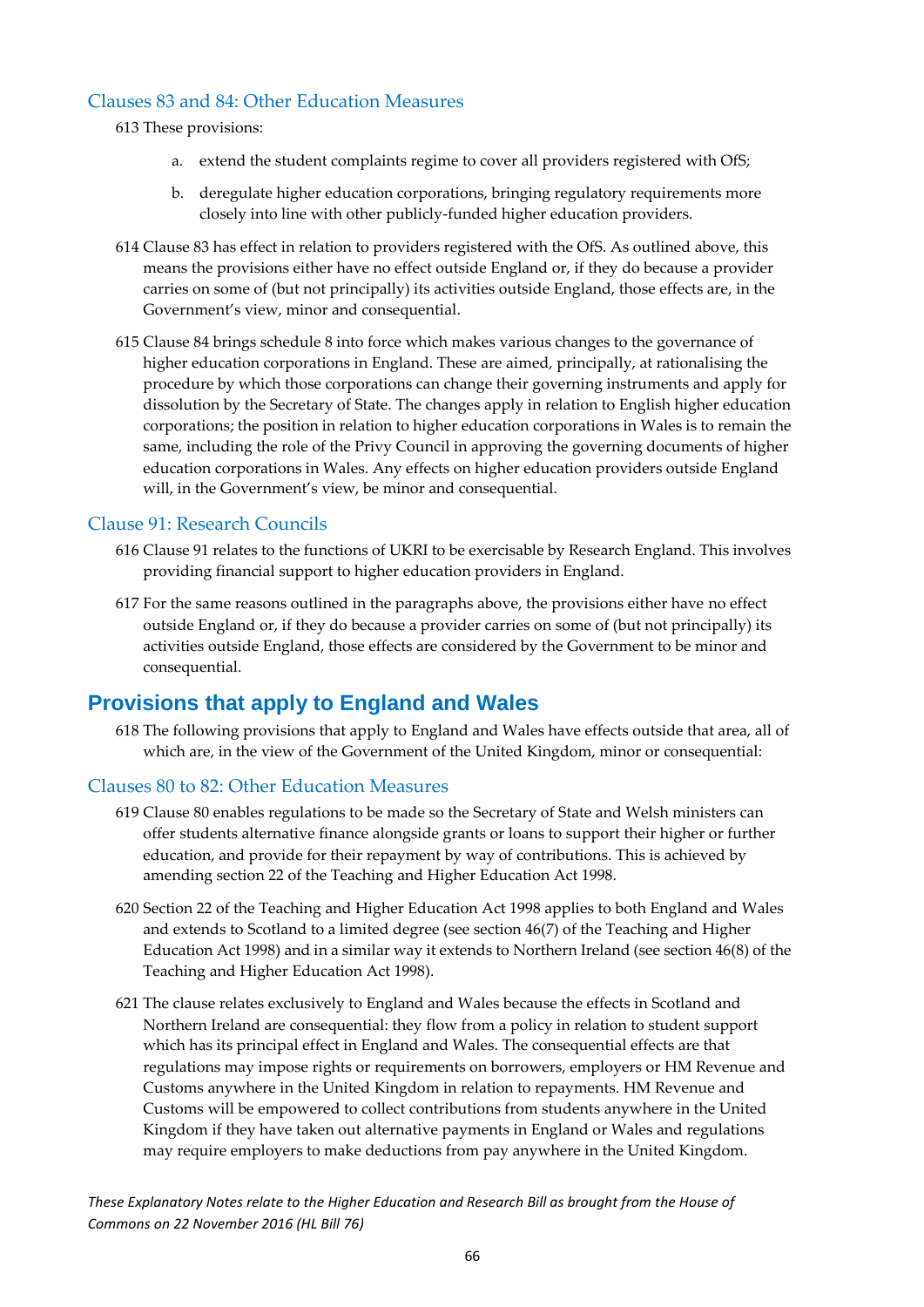Furthermore, regulations can provide that if a student who has taken out an alternative payment in England or Wales becomes bankrupt or enters an individual voluntary arrangement (IVA) in Northern Ireland, the bankruptcy/IVA will not cancel out their liability to make contributions.

- 622 Clause 81 makes consequential amendments to existing legislation to take account of the new category of student support.
- 623 Paragraph 15 of schedule 2 to the Commissioners for Revenue and Customs Act 2005, section 73E of the Education (Scotland) Act 1980, section 24 of the Teaching and Higher Education Act 1998 and Article 5 of the Education (Student Support) (Northern Ireland) Order 1998 will be amended to allow for HM Revenue and Customs to disclose information to ministers and delegated bodies and bodies to whom functions have been transferred, in relation to alternative payments (as well as student loans as present). The clause relates exclusively to England and Wales because the effects in Scotland and Northern Ireland are, in the Government's view, consequential: they flow from a policy in relation to alternative payments which has its principal effect in England and Wales. The consequential effects are that HM Revenue and Customs would be empowered to share information in relation to students who take out alternative payments in England and Wales but move elsewhere in the United Kingdom.
- 624 Section  $23(7)(a)(i)$  of the Teaching and Higher Education Act 1998 will be amended to allow for the Secretary of State to pay to any person to whom functions in relation to alternative payments are delegated or transferred amounts to meet expenditure and administrative expenses (in the same way as in relation to loans and grants). The clause relates exclusively to England and Wales because, in the Government's view, the effects in Scotland and Northern Ireland are consequential, flowing from a policy to offer alternative payments in England and Wales.
- 625 Clause 82(4) provides the Secretary of State with a power make regulations to set the maximum amount of loan in reference to matters determined or published by her or other persons. It deals with provision which can be made under section 22(2)(b) of the Teaching and Higher Education Act 1998 and extends and applies to England and Wales only.
- 626 Clause 82(2) amends section 22 of the Teaching and Higher Education Act 1998 to enable designation of a higher education course under section 22(1) to be determined by reference to matters determined or published by the OfS or other persons. This provision extends and applies to England and Wales only.
- 627 Clause 82(3) and (5) also clarifies the Secretary of State's power to cancel entitlement to loans and grants in connection with higher education courses that have first been suspended in such circumstances as may be prescribed by regulations, or determined by the Secretary of State under the regulations (in Wales this will be Welsh Ministers rather than the Secretary of State). These provisions extend and apply to England and Wales.

### <span id="page-67-0"></span>**Subject matter and legislative competence of devolved legislatures**

### <span id="page-67-1"></span>Part 1: The Office for Students

628 This Part makes provision about higher education that extends to England and Wales, with the exception of clauses 25, 73, 74 and 77 which extend to the United Kingdom; It applies to England, and clauses 25, 73 and 74 also apply to Wales, Scotland and Northern Ireland. Clause 77 (an interpretation provision) also applies to Wales, Scotland and Northern Ireland to the extent that it is needed to apply there for the purposes of clause 25. Clauses 49 and 50 (which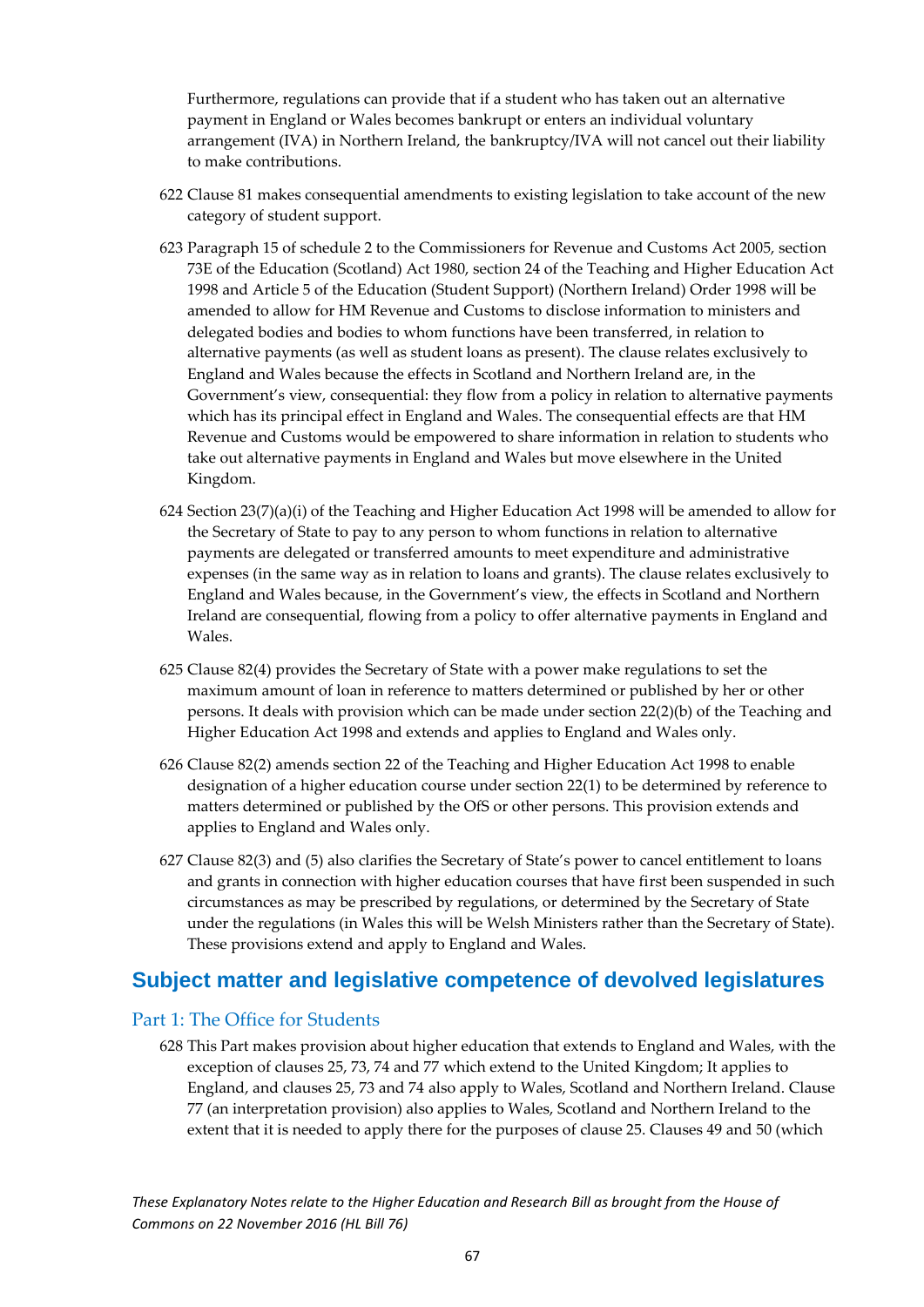amend the Education Reform Act 1988) extend to England, Wales and Scotland but apply in England only; and clause 52 (which amends the Teaching and Higher Education Act 1998) extends to the United Kingdom and applies in England.

629 By virtue of it not being included in the list of reserved matters in schedule 5 to the Scotland Act 1998, higher education is within devolved legislative competence in Scotland. Education is not within schedules 2 or 3 to the Northern Ireland Act 1998 and is not otherwise outside the legislative competence of the Northern Ireland Assembly (see section 6 of that Act). Education is within paragraph 5 of schedule 7 to the Government of Wales Act 2006 and is not within one of the exceptions listed therein nor is it otherwise outside the legislative competence of the National Assembly for Wales (see section 108 of that Act). Accordingly. In the view of the Government of the United Kingdom, provisions corresponding to each clause that applies only to England or England and Wales would be within the legislative competence of the Scottish Parliament, National Assembly for Wales and Northern Ireland Assembly.

### <span id="page-68-0"></span>Part 2: Other education measures

- 630 This Part makes provision about higher education and, in respect of alternative student finance, the power of the Secretary of State to make provision about student support in respect of higher and further education students. By virtue of the provisions referred to above these matters are within the legislative competence of the Scottish Parliament, National Assembly for Wales and Northern Ireland Assembly, with the exception given below.
- 631 The alternative finance provisions also make provision relating to the repayment of student support. In doing so, they make provision in relation to the functions of HM Revenue and Customs. These matters are not within the legislative competence of the Scottish Parliament, National Assembly for Wales, or Northern Ireland Assembly.

### <span id="page-68-1"></span>Part 3: Research

632 This part makes provision relating to the establishment of a new United Kingdom-wide body, UKRI, which has the functions specified in clause 87. The functions of UKRI which clause 91 provides for Research England to exercise are only exercisable in relation to England. Whilst research is a reserved matter, by virtue of the provisions above the matters in clause 91 are within the devolved legislative competence of the Scottish Parliament, National Assembly for Wales and Northern Ireland Assembly.